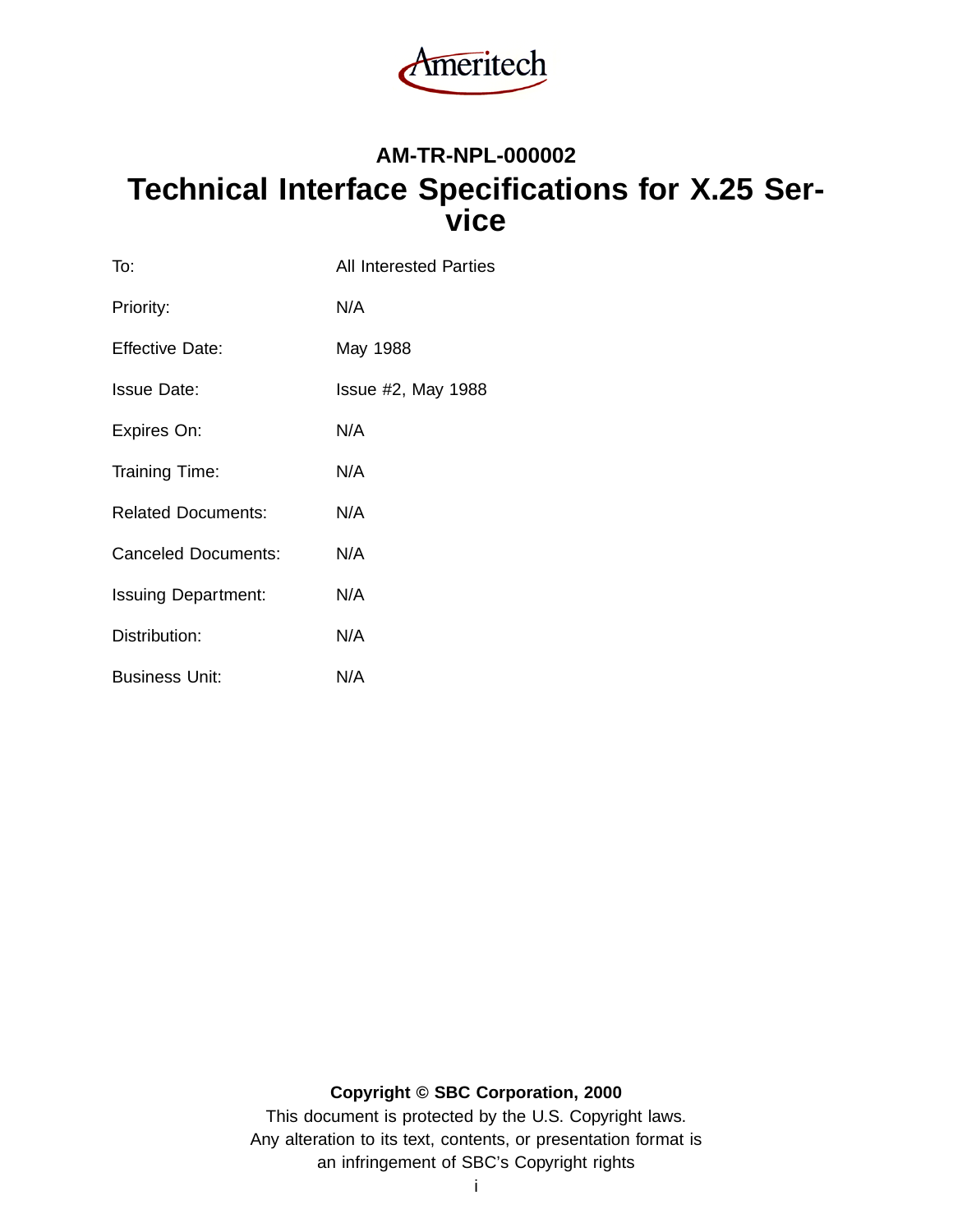# **Table of Contents**

| 1. | Technical Interface Specifications for X.25 Service over a Northern Telecom, Inc.<br>(NTI) Platform |                |                                                                                | 3              |
|----|-----------------------------------------------------------------------------------------------------|----------------|--------------------------------------------------------------------------------|----------------|
|    | 1.1.                                                                                                | Introduction   |                                                                                | 3              |
|    |                                                                                                     | 1.1.1.         | Terminology                                                                    | 3              |
|    |                                                                                                     |                | 1.1.2. Companion Documentation                                                 | 4              |
|    | 1.2.                                                                                                |                | X.25 Network Interface Overview                                                | 5              |
|    | 1.3.                                                                                                |                | X.25 Services                                                                  | 5              |
|    |                                                                                                     | 1.3.1.         | Data Transfer Modes                                                            | 5              |
|    |                                                                                                     |                | 1.3.2. User Settable Service Options                                           | $\overline{7}$ |
|    |                                                                                                     |                | 1.3.3. Access Line Addressing                                                  | 12             |
|    |                                                                                                     |                | 1.3.4. User Maintenance Capabilities                                           | 14             |
|    | 1.4.                                                                                                |                | X.25 Interface Protocol                                                        | 17             |
|    |                                                                                                     | 1.4.1.         | <b>Physical Level</b>                                                          | 17             |
|    |                                                                                                     |                | 1.4.2. Link Level                                                              | 17             |
|    |                                                                                                     |                | 1.4.3. X.25 Packet Level Elements                                              | 21             |
|    |                                                                                                     | 1.4.4.         | X.25 Packet Level Procedures                                                   | 31             |
|    |                                                                                                     | 1.4.5.         | <b>Network Defined Actions</b>                                                 | 38             |
| 2. |                                                                                                     | (BBN) Platform | Technical Interface Specifications for X.25 Service over a Bolt Bernack Newman | 44             |
|    | Introduction<br>2.1.                                                                                |                |                                                                                | 44             |
|    |                                                                                                     | 2.1.1.         | Recommendation X.25 and FIPS 100/Federal Standard 1041                         | 44             |
|    |                                                                                                     | 2.1.2.         | Compliance                                                                     | 45             |
|    |                                                                                                     |                | 2.1.3. Summary of Features                                                     | 46             |
|    | 2.2.                                                                                                |                | <b>Physical Level Specifications</b>                                           | 47             |
|    | 2.3.                                                                                                |                | <b>Link Procedures</b>                                                         | 48             |
|    |                                                                                                     | 2.3.1.         | Link Level Parameters and Options                                              | 48             |
|    |                                                                                                     | 2.3.2.         | Timer T1 and Parameter T2                                                      | 48             |
|    |                                                                                                     | 2.3.3.         | Maximum I Frame Size                                                           | 49             |
|    | 2.4.                                                                                                |                | <b>Packet Level Procedures</b>                                                 | 50             |

### **Copyright © SBC Service, Inc. 2000**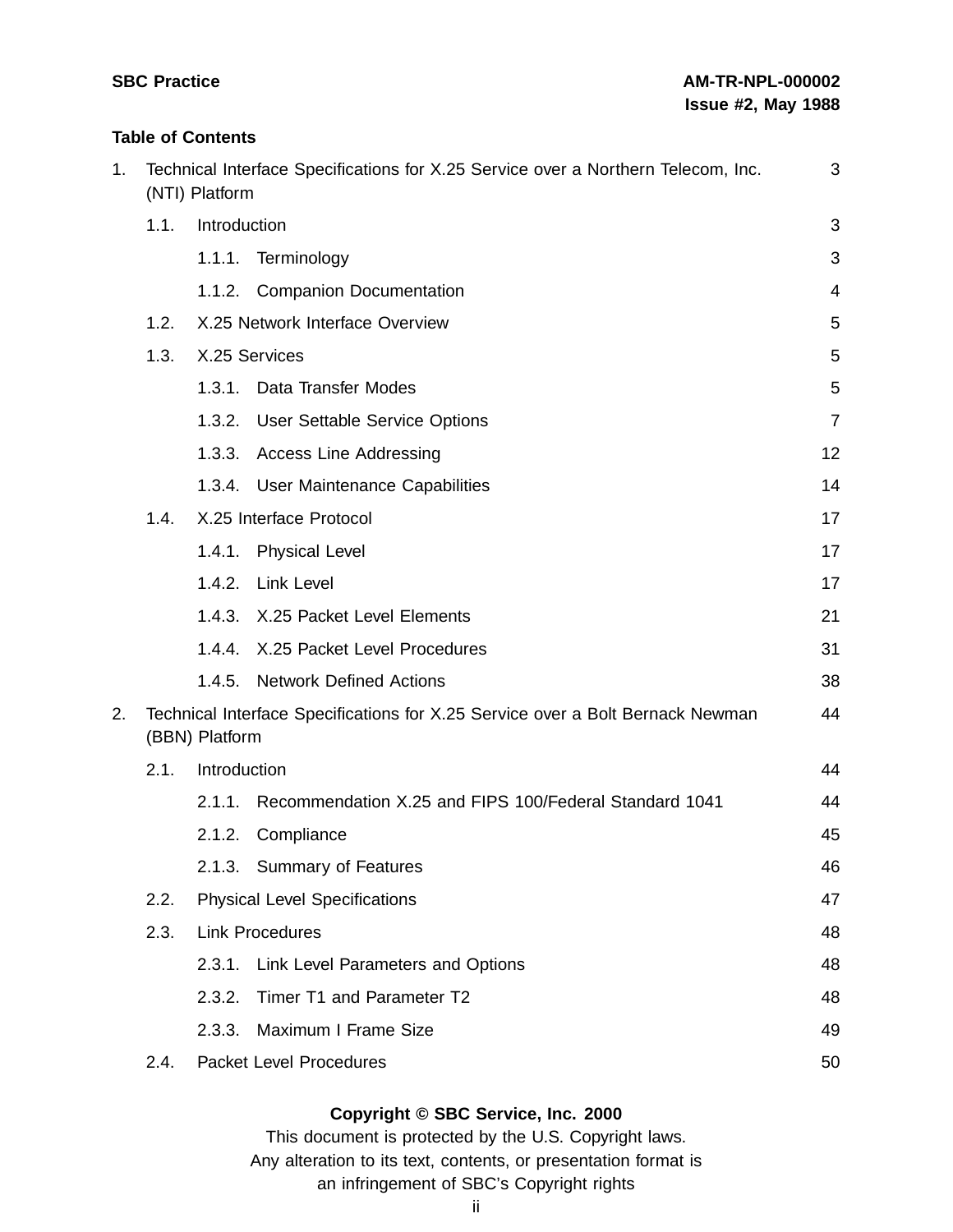|    |      | 2.4.1.                         | <b>Exception-Handling Procedures</b>                                        | 51 |
|----|------|--------------------------------|-----------------------------------------------------------------------------|----|
|    |      | 2.4.2.                         | <b>BBN X.25 Optional User Facilities</b>                                    | 51 |
|    |      |                                | 2.4.3. Additional Diagnostic Codes                                          | 54 |
|    | 2.5. |                                | <b>Call Establishment Conventions</b>                                       | 55 |
|    |      | 2.5.1.                         | Addressing                                                                  | 55 |
|    |      | 2.5.2.                         | <b>Arbitrary Addressing Facility</b>                                        | 56 |
|    |      | 2.5.3.                         | Supplying Missing Address Information                                       | 57 |
|    |      |                                | 2.5.4. PSN-Specific facilities Assigned by Administration                   | 57 |
|    |      | 2.5.5.                         | BBN PSN-Specific Facilities Requested on a Per-Call Basis                   | 58 |
|    |      | 2.5.6.                         | Logical Channel Assignment                                                  | 58 |
|    | 2.6. |                                | <b>PPSN Addressing</b>                                                      | 59 |
|    |      |                                | 2.6.1. Call Routing for PPSN                                                | 59 |
| 3. |      |                                | Technical Interface Specifications For X.25 Service over a Siemens Platform | 84 |
|    | 3.1. | Introduction                   |                                                                             | 84 |
|    |      | 3.1.1.                         | <b>Reasons for Reissue</b>                                                  | 84 |
|    |      | 3.1.2.                         | Terms                                                                       | 84 |
|    |      |                                | 3.1.3. Companion Documentation                                              | 85 |
|    | 3.2. | INTERFACE SUBSCRIPTION OPTIONS |                                                                             | 85 |
|    |      | 3.2.1.                         | General                                                                     | 85 |
|    |      |                                | 3.2.2. Virtual Call Service                                                 | 86 |
|    |      | 3.2.3.                         | <b>Permanent Virtual Call Service</b>                                       | 86 |
|    |      |                                | 3.2.4. Logical Channel Ranges                                               | 87 |
|    |      | 3.2.5.                         | <b>Packet Level Parameters</b>                                              | 88 |
|    |      | 3.2.6.                         | <b>Privacy Service Options</b>                                              | 91 |
|    |      |                                | 3.2.7. Special Call Service Options                                         | 93 |
|    |      | 3.2.8.                         | <b>Charging-Related Service Options</b>                                     | 94 |
|    |      | 3.2.9.                         | <b>Addressing Options</b>                                                   | 96 |
|    | 3.3. |                                | X.25 INTERFACE PROTOCOL                                                     | 97 |
|    |      |                                | 3.3.1. Physical Level                                                       | 97 |

### **Copyright © SBC Service, Inc. 2000**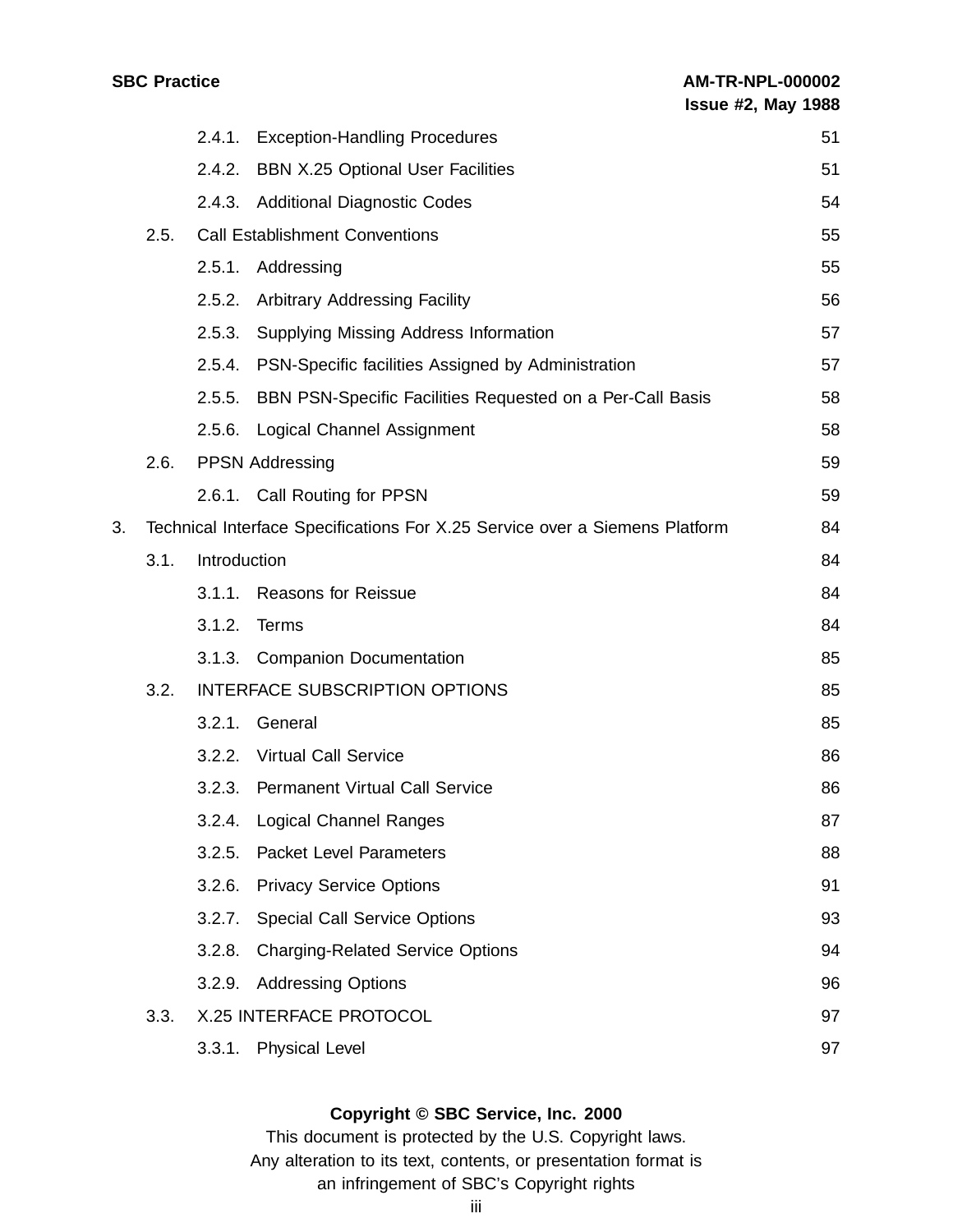| 3.3.2. Link Level                    | 98  |
|--------------------------------------|-----|
| 3.3.3. Packet Level                  | 103 |
| 3.3.4. Network-Defined Actions       | 118 |
| 3.3.5. User Maintenance Capabilities | 122 |

# **Copyright © SBC Service, Inc. 2000**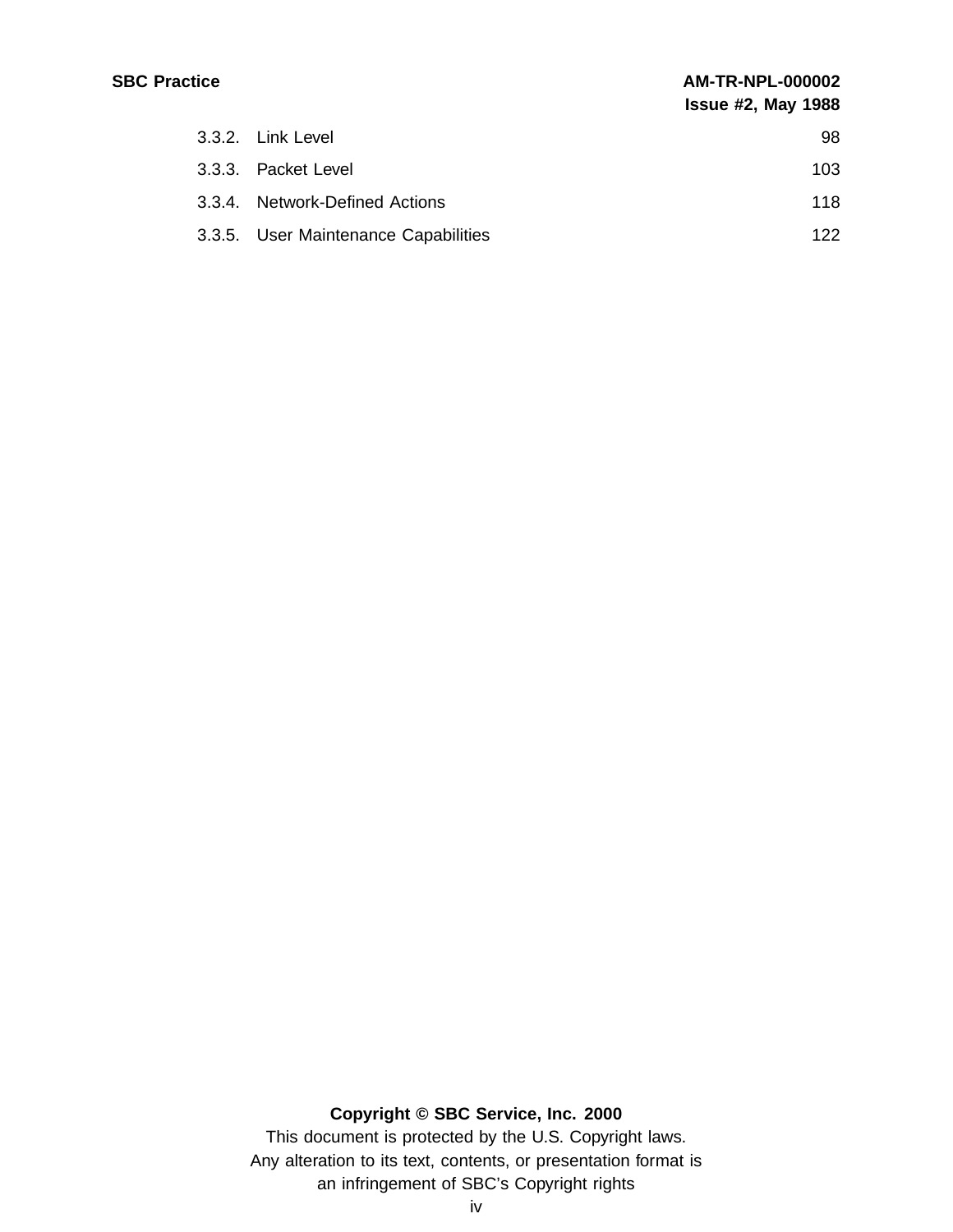### **TECHNICAL REFERENCE NOTICE**

Section (Technical Interface Specifications for X.25 Service over a Northern Telecom, Inc. (NTI) platform) of this Technical Reference is published by Ameritech to inform the industry of a view of the generic requirements describing Ameritech's Technical Interface Specifications for the Region's Public Packet Services.

Section 2 (Technical Interface Specifications for X.25 Service over a Bolt Bernack Newman (BBN) Platform) is a preliminary draft of our X.25 interface to our packet network. This specification is applicable to X.25 host DTE's and other vendor PADs accessing our network. The information covered herein is based upon BBN Interface Specification Report No. 5500 and BCR's LADT interface specification. The technical information is primarily based on BBN documentation and the discussions concerning addressing are based upon the BCR documentation. This document is not all inclusive and it will be updated as BBN releases the technical documentation related to the upgraded C30's.

As LADT addressing becomes finalized by BCR and the FCC we will be updating the addressing portion of this specification.

Ameritech reserves the right to revise this document for any reason, including but not limited to, conformity with standards promulgated by various agencies, utilization of advances in the state of the technical arts, or the reflection of changes in the design of any equipment, techniques or procedures described or referred to herein. Liability to anyone arising out of use or reliance upon any information set forth herein is expressly disclaimed, and no representations or warranties, expressed or implied, are made with respect to the accuracy or utility of any information set forth herein.

This document is not to be construed as a suggestion to any manufacturer to modify or change any of its products, nor does this document represent any commitment by Ameritech or any Ameritech operating company to purchase any product, whether or not it provides the described characteristics.

Nothing contained herein shall be construed as conferring by implication, estoppel, or otherwise any license or right under any patent, whether or not the use of any information herein necessarily employs an invention of any existing or later issued patent.

Ameritech does not recommend products, and nothing contained herein is intended as a recommendation of any product to anyone.

This document contains generic requirements for X.25 implementation. It has been written specifically for the Ameritech Operating Companies.

#### **Copyright © SBC Service, Inc. 2000**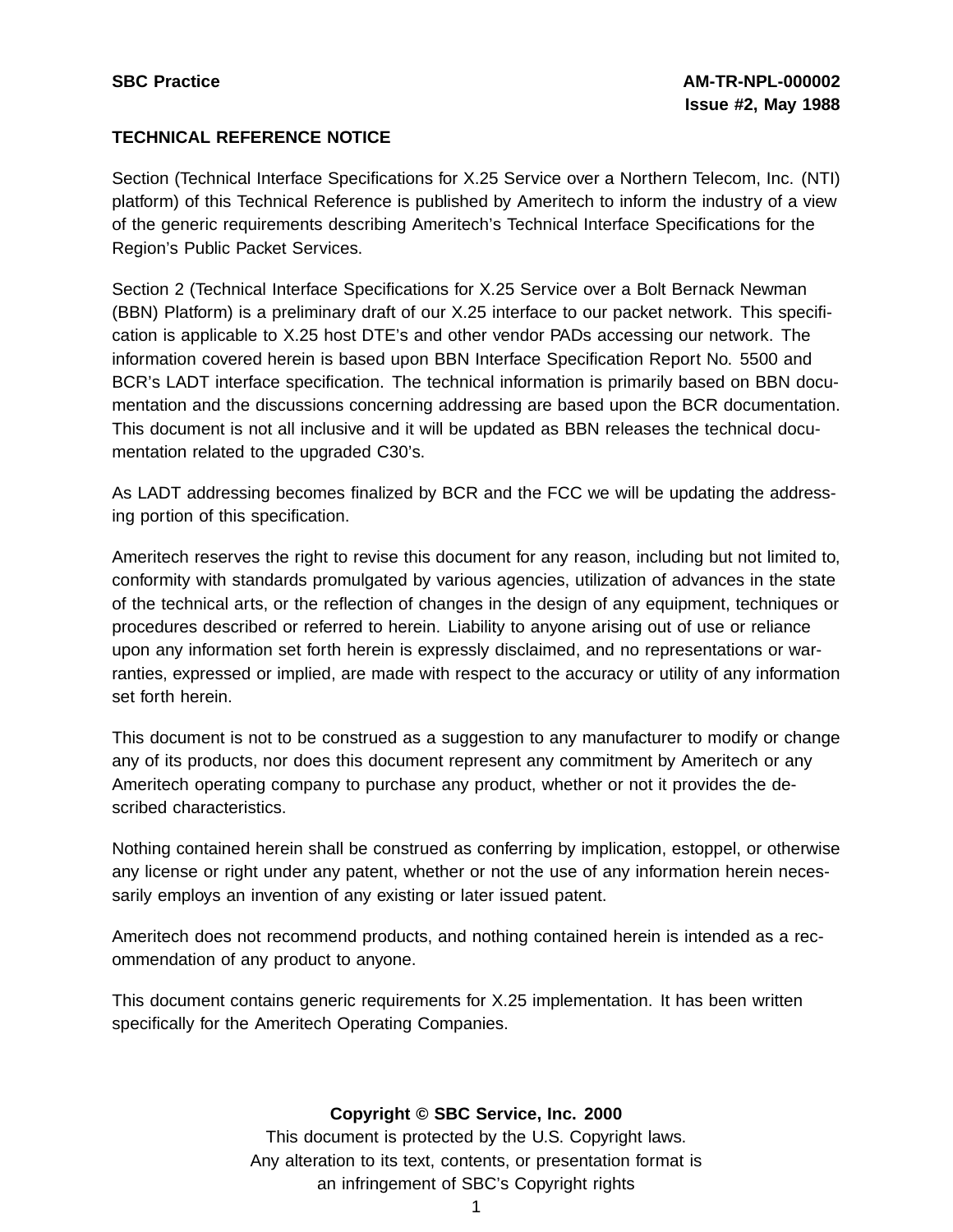Document may be ordered from Ameritech by contacting the Document Order Center at (847) 248-4324.

# **Copyright © SBC Service, Inc. 2000**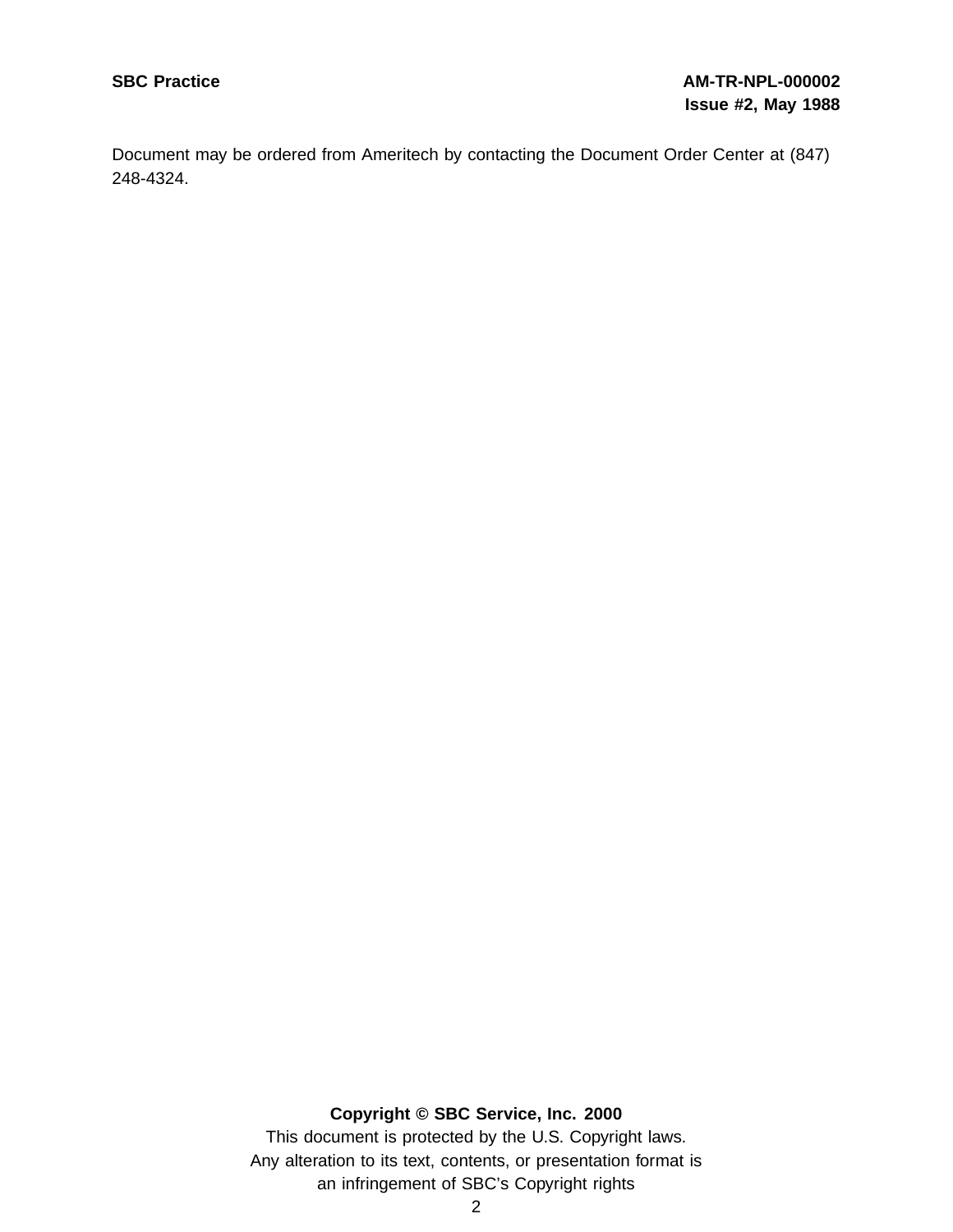# **1. Technical Interface Specifications for X.25 Service over a Northern Telecom, Inc. (NTI) Platform**

### **1.1. Introduction**

This Interface Technical Reference describes an X.25 interface between Data Terminal Equipment (DTE) and a public packet switched data transport capability currently being considered for implementation. The implementation of this interface is based on Northern Telecom SL-10 packet switching equipment and is subject to BOC business decisions and final tariff approval. For specific implementation details the user should consult with the particular Ameritech operating company from which service is provided.

The X.25 interface will be one of two user access protocols implemented on this network, the other is an interface to asynchronous DTEs. This document describes the operation of the X.25 interface when:

- it is making outgoing virtual calls to other X.25 DTEs or asynchronous DTEs,
- it is receiving incoming virtual calls to other X.25 DTEs or asynchronous DTEs,
- it is sending or receiving data over a permanent virtual circuit to another X.25 DTE or asynchronous DTE.
- **Note that in order to make or receive virtual calls from asynchronous DTE, the X.25 DTE must implement the X.29 procedures described in AM TR-NPL-000003.** The X.29 capabilities will manifest themselves on this X.25 interface through the use of X.25 data packets with the Q bit set to 1.
- The interfaces to this packet switched data transport capability is based on 1980 versions of CCITT Recommendations. When the 1984 versions of these standards become finalized, this network capability will evolve to remain compatible with these new standards.
- Section 1.2 of this document provides an overview of this interface. Section 1.3 discusses the capabilities available from this interface, and Section 1.4 discusses the physical level, link level and packet level procedures supported by this interface.

# 1.1.1. Terminology

This section defines the relevant terms and their abbreviations used in this Technical Reference.

#### **Copyright © SBC Service, Inc. 2000**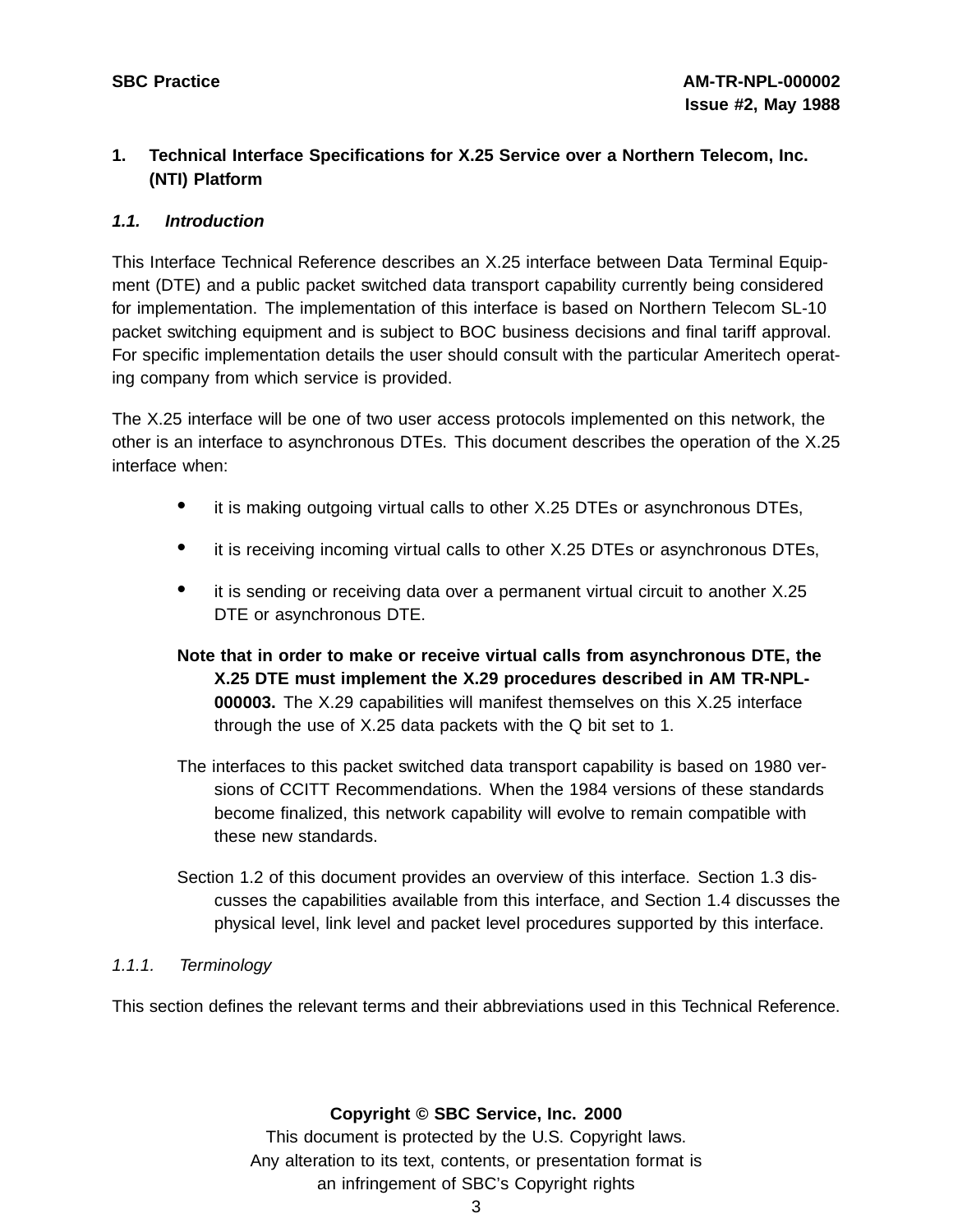Data Terminal Equipment (DTE) - Customer equipment which connects to a communications channel as a data source and/or link. The DTE may be considered to begin at the communications interface unit on a host computer or terminal equipment.

Data Circuit-terminating Equipment (DCE) - BOC equipment which connects to the customers DTE and provides a communications channel.

Physical Level - The physical level provides the mechanical, electrical, functional and procedural characteristics to pass blocks of data through the physical level and to ensure that this data is received virtually error free. The blocks of data are referred to as frames at this level.

Packet Level - The packet level provides the functional and procedural characteristics to set up, maintain (i.e., control the transfer of data) and clear virtual calls and maintain permanent virtual circuits between DTEs. Both data and control information is transferred in transmission units called packets. Each packet is transferred across the interface within a single link level information frame and only one packet may be contained in an information frame.

Virtual Circuit - A virtual circuit is a logical connection across a packet switched network that emulates a point-to-point circuit by insuring data integrity, transparency and data sequence.

Virtual Call - A virtual call is a virtual circuit that is only set up for the duration of the call. A DTE initiates the call setup procedure when it wants to establish a virtual connection to another DTE, and initiates the call clearing procedure when it wants to disconnect this circuit.

Permanent Virtual circuit - A permanent virtual circuit is a virtual circuit which is established between two DTEs and remains indefinitely in the data transfer phase, no set up or clearing procedures are required to send data across this circuit.

Logical Channel (LC) - A logical channel is a packet level distinction which allows the DTE to derive multiple logical channels from a single physical access line. This is accomplished by specifying a logical channel number for every packet which crosses the DTE/DCE interface. Each virtual circuit utilizes one and only one logical channel of a physical access line.

# 1.1.2. Companion Documentation

This document relies on the use of other documents in conjunction with this one in order to describe the end-to-end service being offered. Those documents are as follows:

- <sup>1980</sup> CCITT Yellow Book Recommendations:
	- $X.3$
	- X.21

#### **Copyright © SBC Service, Inc. 2000**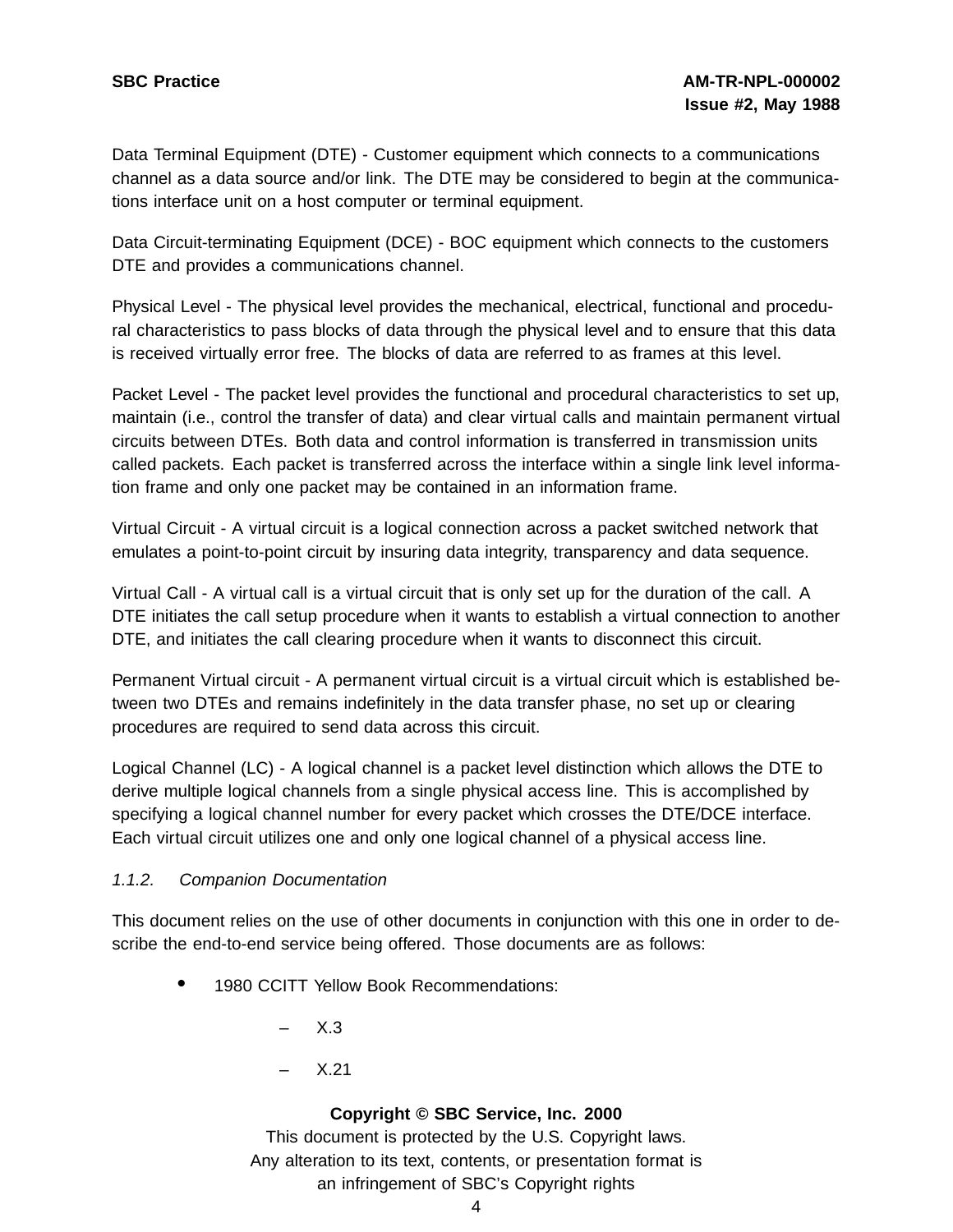– X.25 – X.28 – X.29

# **1.2. X.25 Network Interface Overview**

The X.25 network interface supports the physical link, and packet levels of CCITT Recommendation X.25 as set forth below. The physical level interface is provided as specified in Section 1.4.1 and is compatible with CCITT X.21 bis. The link level protocol is the bit oriented LAPB data link control procedures and is described further in Section 1.4.3. X.25 Virtual Call (VC) and Permanent Virtual Circuit (PVC) services are supported at the packet level. All essential (E) and most of the additional (A) facilities designated in CCITT Recommendation X.2 for Virtual Call and Permanent Virtual Circuit services are supported at the X.25 interface. The services provided at this network interface are discussed further in Section 1.3, and the packet level protocol that is implemented at this interface is discussed in Section 1.4.3.

# **1.3. X.25 Services**

There are four aspects of the service that is available at the X.25 network interface. They are the data transfer modes (virtual call, permanent virtual circuit and direct call), the user settable service options that effect these modes, the addressing options for this interface, and the maintenance capabilities available to this interface.

# 1.3.1. Data Transfer Modes

There are three modes of data transfer available on a logical channel within an X.25 interface. Virtual call service allows the transfer of data on an as needed basis, a logical channel is set up when the call is initiated and torn down upon call completion. It also allows the reuse of idle logical channels to access other destinations on the network. Permanent virtual circuit service, in contrast, dedicates a logical channel to a particular destination, and leaves that virtual circuit set up even when there is no data to transfer on it. The third mode of data transfer, direct call service, is a hybrid of the two modes of data transfer. Like a virtual call, the channel is setup only when the call is initiated. But like a permanent virtual circuit, the amount of call setup required is minimal. These modes will be discussed further in the following sections.

# 1.3.1.1. Virtual Call Service

The X.25 Virtual Call service is supported. The X.25 DTE initiates a virtual call by sending a call request packet across the interface to the DCE. The contents of this and other packets will be discussed in Section 1.4.3. Among other things the call request packet contains the address

# **Copyright © SBC Service, Inc. 2000**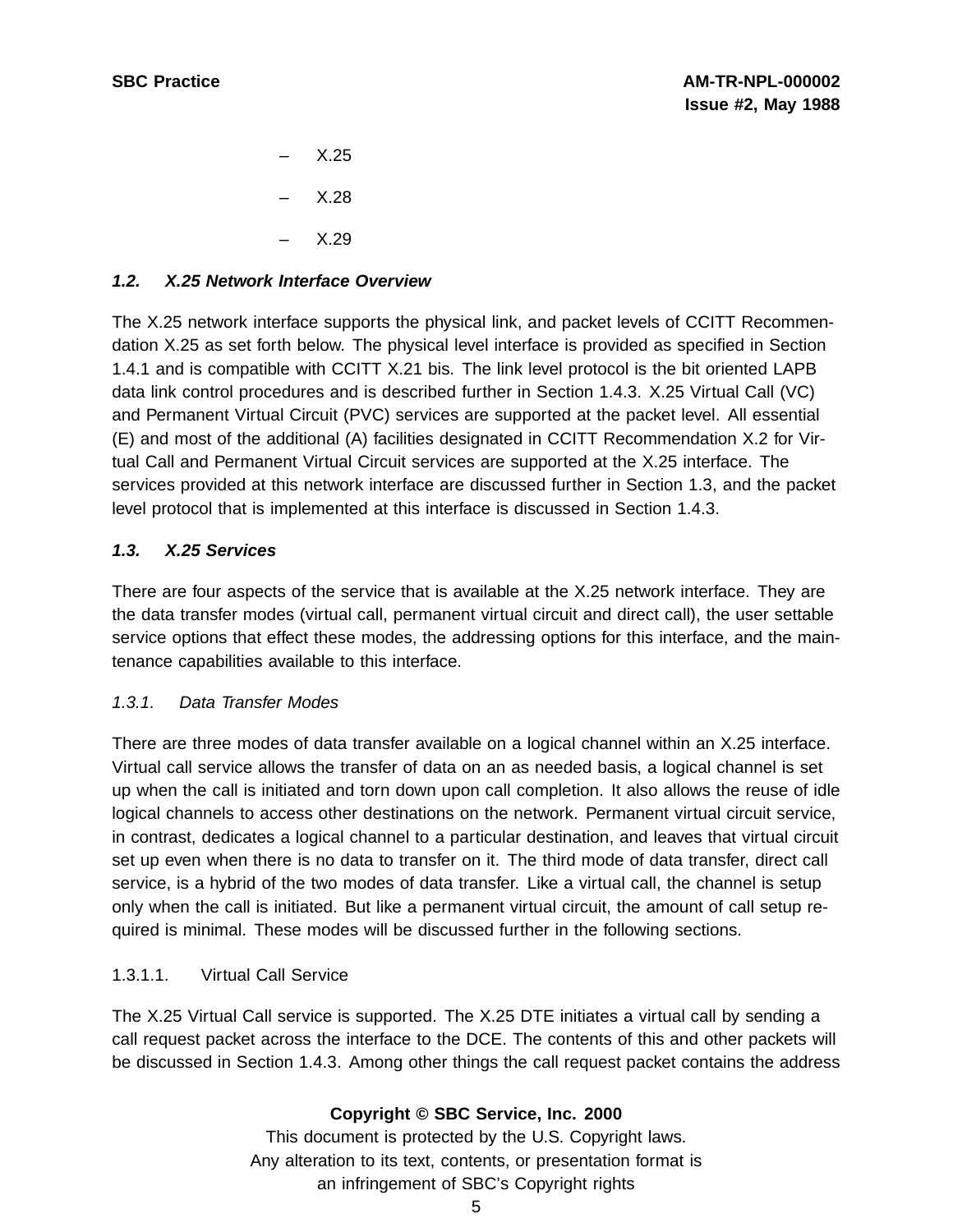of the remote DTE the user is calling and the per-call service options being requested for this call. At the remote DTE/DCE interface the DCE signals this call attempt by transmitting an incoming call packet across the interface to the DTE. This packet contains among other things the address of the calling DTE and the per-call service options which are being requested for this call. The remote DTE accepts this call using a call accepted packet and the DCE at the local DTE/DCE interface signals this to the DTE using a call connected packet. The DTE/DCE interfaces are now in the data transfer state ready to transmit data using the per-call and subscription service options agreed to during the above negotiation process and during service provisioning, respectively. This procedure and the exact formats of these packets are as specified in Section 1.4.3 of this document and CCITT Recommendation X.25. In addition to call setup and clearing virtual call service provides the following capabilities:

- 1. Interface initialization
- 2. Multiplexing with other virtual calls and permanent virtual circuits
- 3. Sequenced data transfer
- 4. Out-of-band data transfer

Sequenced data transfer means that data packets are delivered to the user in the same sequence as they were transmitted and without duplication. Out-of-band data transfer refers to the ability to send a limited amount of data on the virtual circuit which will not be delayed by flow control mechanisms; this is provided in the X.25 interrupt procedures.

# 1.3.1.2. Permanent Virtual Circuit Service

The X.25 permanent Virtual Circuit service is supported. It provides the same capabilities as Virtual Call service except for the call setup and clearing procedures. Certain facility negotiation performed at call setup time for virtual calls are handled through service provisioning for permanent virtual circuits.

#### 1.3.1.3. Direct Call

The X.25 Direct Call service is supported. It provides the same capabilities as Virtual Call service. This service differs from virtual call service in the way a customer sets up the call. With Direct Call Service a call request packet is defined at subscription time and this information is used when the customer does not specify values in per-call call request packets. The call is still initiated by a call request packet, but the user need not fill in the values for all the addresses, facilities, etc. With direct call service, a user may overwrite the subscription values defined simply by providing the requested information in the per-call call request packet.

#### **Copyright © SBC Service, Inc. 2000**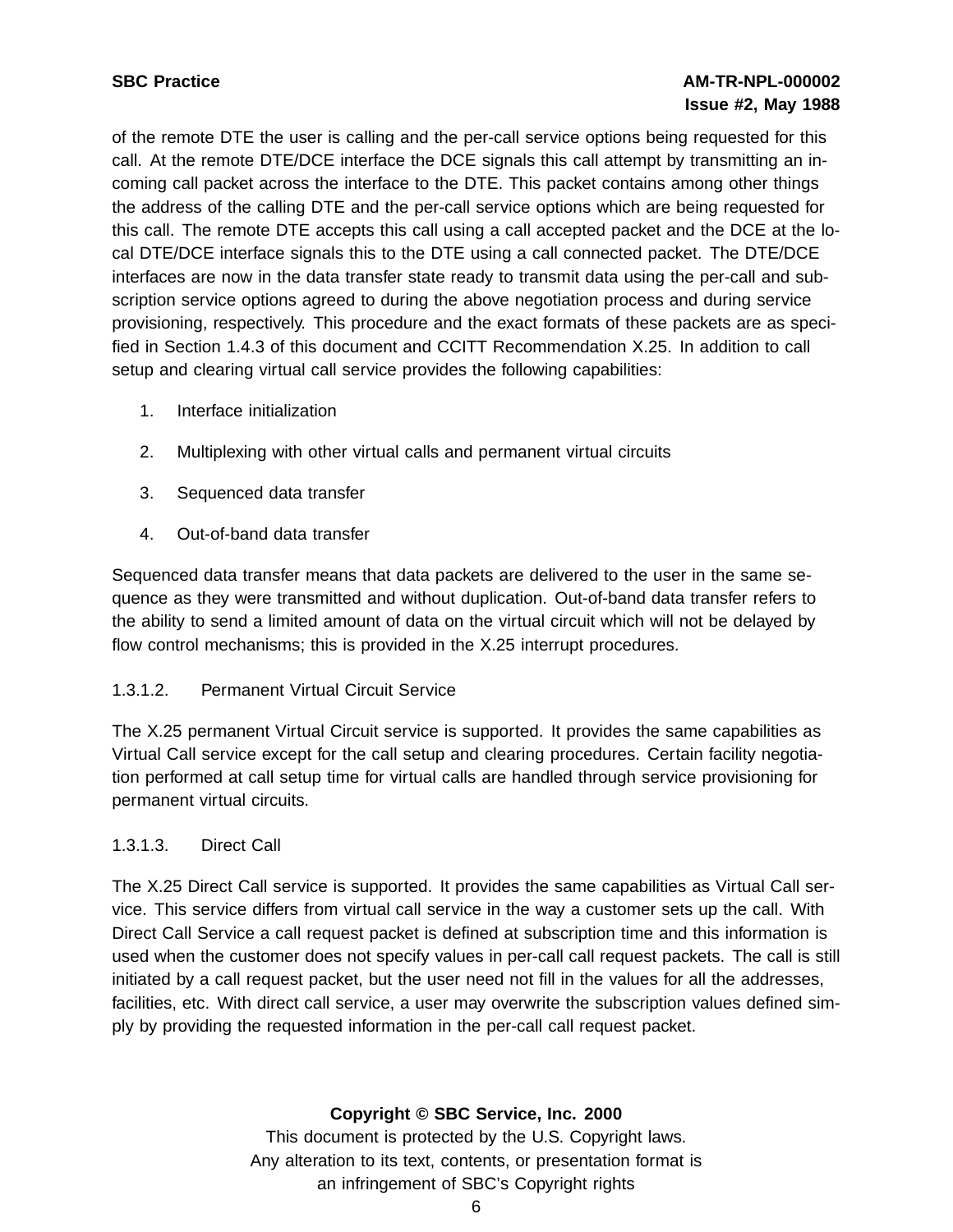### 1.3.2. User Settable Service Options

Through the use of X.25 optional user facilities the network interface can be tailored to the user's needs. Various call setup and data transfer parameters (i.e., window and packet sizes) can be set on a per-call or subscription basis allowing the optimal use of the interface for the given application. Service options can also be set so that the interface provides access to private subnetworks, if security is required. Finally service options can be set to allow use of three types of specialized virtual calls: Fast Select, Reverse Charging and Priority Calls. The actual protocol used to identify the request of these service options will be discussed in Section 1.4.

### 1.3.2.1. Subscribed Service Options

At service initialization (subscription) time, several user parameters must be set either by the customer or by using the network specified default values.

### **1.3.2.1.1. Logical Channels Ranges**

The first case of user settable subscription items in the range of logical channels, and the segregation of these channels among the four types of logical channels defined in CCITT Recommendation X.25 Annex A. these four types are:

- 1. permanent virtual circuit logical channels
- 2. one-way incoming logical channels for virtual calls
- 3. two-way logical channels for virtual calls
- 4. one-way outgoing logical channels for virtual calls.

The value of (1) above must always be greater than or equal to the number of permanent virtual circuits the user has subscribed to. If the value of (2) is non-zero, it allows the user to restrict one or more logical channels for incoming virtual calls only. This facility ensures that one or more logical channels will be available for incoming virtual calls, regardless of the amount of outgoing calls at the DTE/DCE interface. Likewise, if the value of four is non-zero, it allows the user to restrict one or more logical channels for outgoing virtual calls only. If both two and four are zero and three is non-zero, then all virtual calls will be contending for the same logical channels and no resources will be dedicated to either direction of calling.

Using these logical channel parameter settings, two more facilities may be accessed, incoming calls barred and outgoing calls barred for virtual calls. If the number of two-way and one-way incoming logical channels for virtual calls is zero and the number of one-way outgoing logical channels is non-zero then the only virtual calls which will be accepted at the interface are out-

#### **Copyright © SBC Service, Inc. 2000**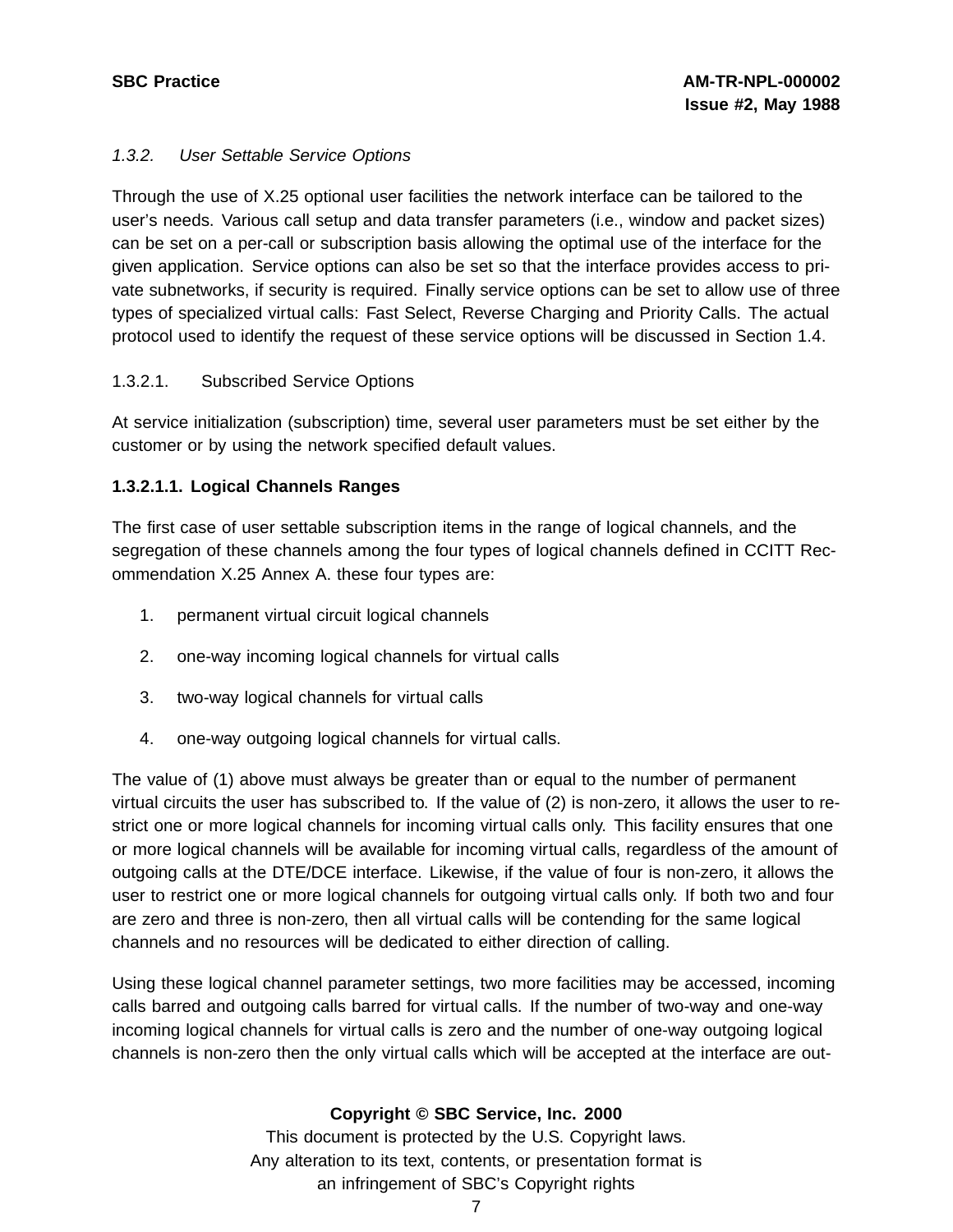going virtual calls, and incoming calls will be barred for the entire interface. Likewise, if the number of two-way and one-way outgoing logical channels for virtual calls is zero and the number of one-way incoming logical channels is non-zero, then the only virtual calls which will be accepted at the interface are incoming virtual calls, and outgoing calls will be barred for the entire interface.

### **1.3.2.1.2. Default Packet Level Parameters**

Three packet level parameters: throughput class, maximum packet size, and window size, control the flow of data across a virtual circuit (virtual call or permanent virtual circuit) at the X.25 interface. When these parameters are not negotiated on a per-call basis, as will be discussed in Section 1.3.2.2, their default settings will be controlled by the values agreed upon at subscription time. The default values can be selected from the following ranges, with the network default specified in parentheses:

- 1. throughput class 75, 150, 300, 600, 1200, 2400, 4800, 9600, 19200, 48000 BPS (largest class less than or equal to user line speed)
- 2. packet size 16, 32, 64, 128, 256, or 512 byte (128)
- 3. window size 1 through 7 (2)

It should be noted that these parameters are negotiated for both directions of data transfer and at each of the DTE/DCE interfaces. The network does not constrain the packet size to be the same in both directions, but it does not do packet splitting or combining. So the packet size must be the same at both interfaces for a given direction.

Likewise, the throughput class must be the same at both interfaces for a given direction. But it is not required that the throughput classes be the same in either direction of transmission.

The window sizes though, for a given direction, may have different values for the interfaces at either end of the connection. Also, the value of the window size parameters may be different for each direction for transmission.

The user's choices for these default values will in most cases be dependent on the predominant application which the X.25 interface is meant to support.

#### 1.3.2.2. Per-Call Service Options

The three packet level parameters mentioned above can also be negotiated away from the specified default values on a per-call basis. This capability provides a degree of flexibility to the interface, so that the parameters specified at subscription time can be altered for individual calls which may have different packet level requirements.

#### **Copyright © SBC Service, Inc. 2000**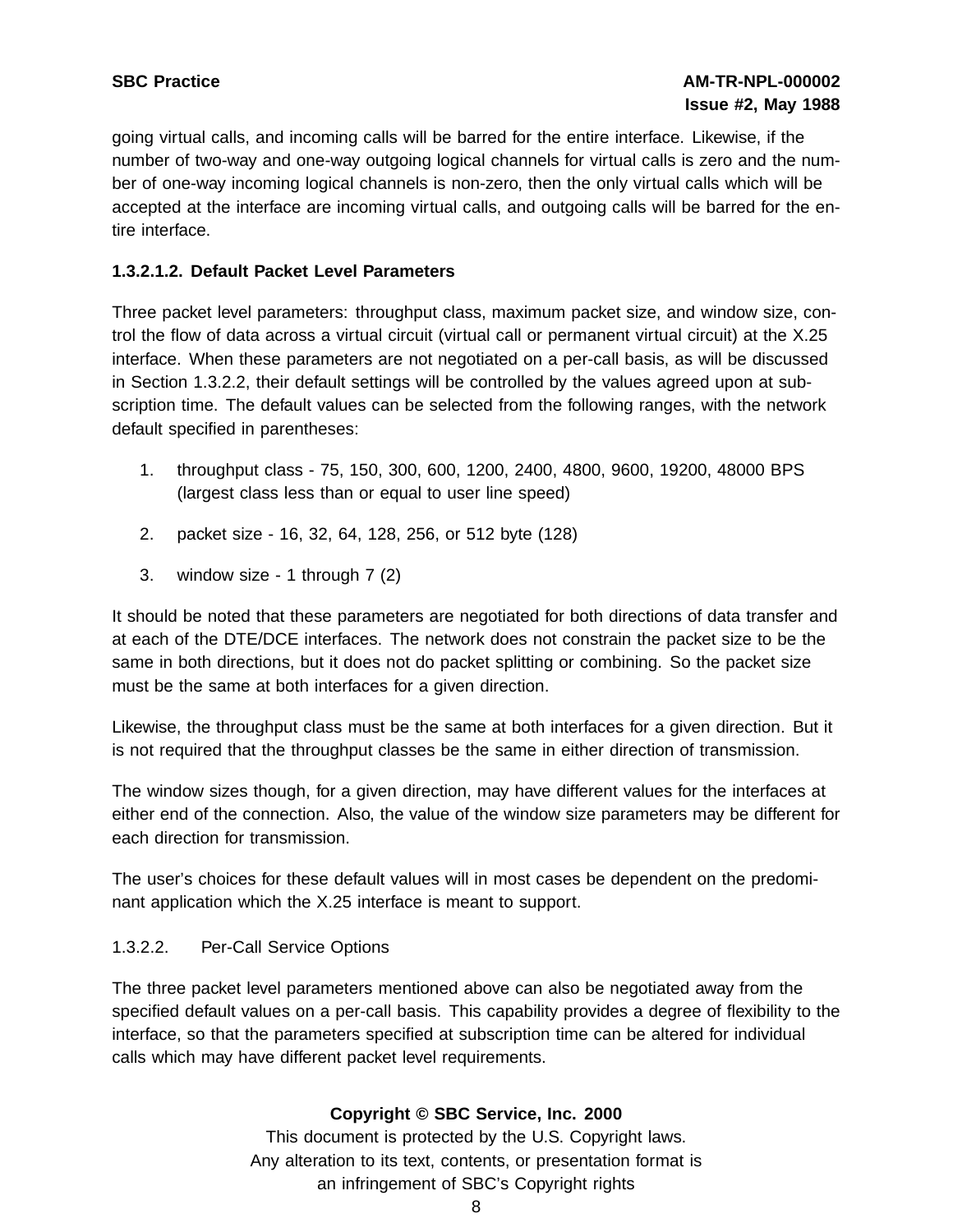In order to take advantage of these capabilities, a user must first subscribe to the negotiation facility and then do the actual per-call negotiation, using standard procedures. The facilities referred to here are as specified in CCITT Recommendation X.25. To negotiate the throughput class on a per-call basis, the user must subscribe to the throughput class negotiation facility and use the throughput class negotiation facility field in the call request and call accepted packets of the virtual call. To negotiate the packet and window sizes on a per-call basis, the user must subscribe to the flow control parameter negotiation facility and use the flow control parameter negotiation facility fields in the call request and call accepted packets of the virtual call.

#### 1.3.2.3. Privacy Service Options

The X.25 network interface provides access to several of the X.25 Closed User Group facilities, allowing the user to build private subnetworks using the resources of the public packet switched network. These groups are specified on a subscription basis, and an individual DTE may belong to multiple CUGs. A CUG permits the DTEs belonging to the group to communicate with each other, but precludes communications with certain other DTEs, depending on the options selected.

The CUG facility is supported in accordance with CCITT Recommendation X .87.

A DTE may belong to up to 10 CUGs. When a DTE belongs to multiple CUGs, the user must specify on a subscription basis which of these is the preferential CUG. The preferential CUG is assumed when no CUG is specified by the user during virtual call setup.

Membership to a particular CUG must be authorized by the user membership authority responsible for that CUG. It is the responsibility of the users of the CUG to establish membership authorities for their respective CUGs. When a DTE is authorized to Join a particular closed user group by the appropriate membership authority, their inclusion in this group is performed by service provisioning. At the time of inclusion, the DTE will be assigned a two digit CUG index number which is to be used in the CUG selection facility field of the call request packet when they originate calls within that CUG. In order to be able to signal the CUG index number in this way, the user must subscribe to the CUG Selection Facility. This CUG index number will have local significance, as it applies only to the CUGs subscribed to by that DTE. Other members of the same CUG may have different index numbers associated with that CUG.

There are six subscription facilities associated with CUGs that are supported at this interface and described below. In these descriptions the term open part of the network refers to the group of DTEs which are not part of any CUG.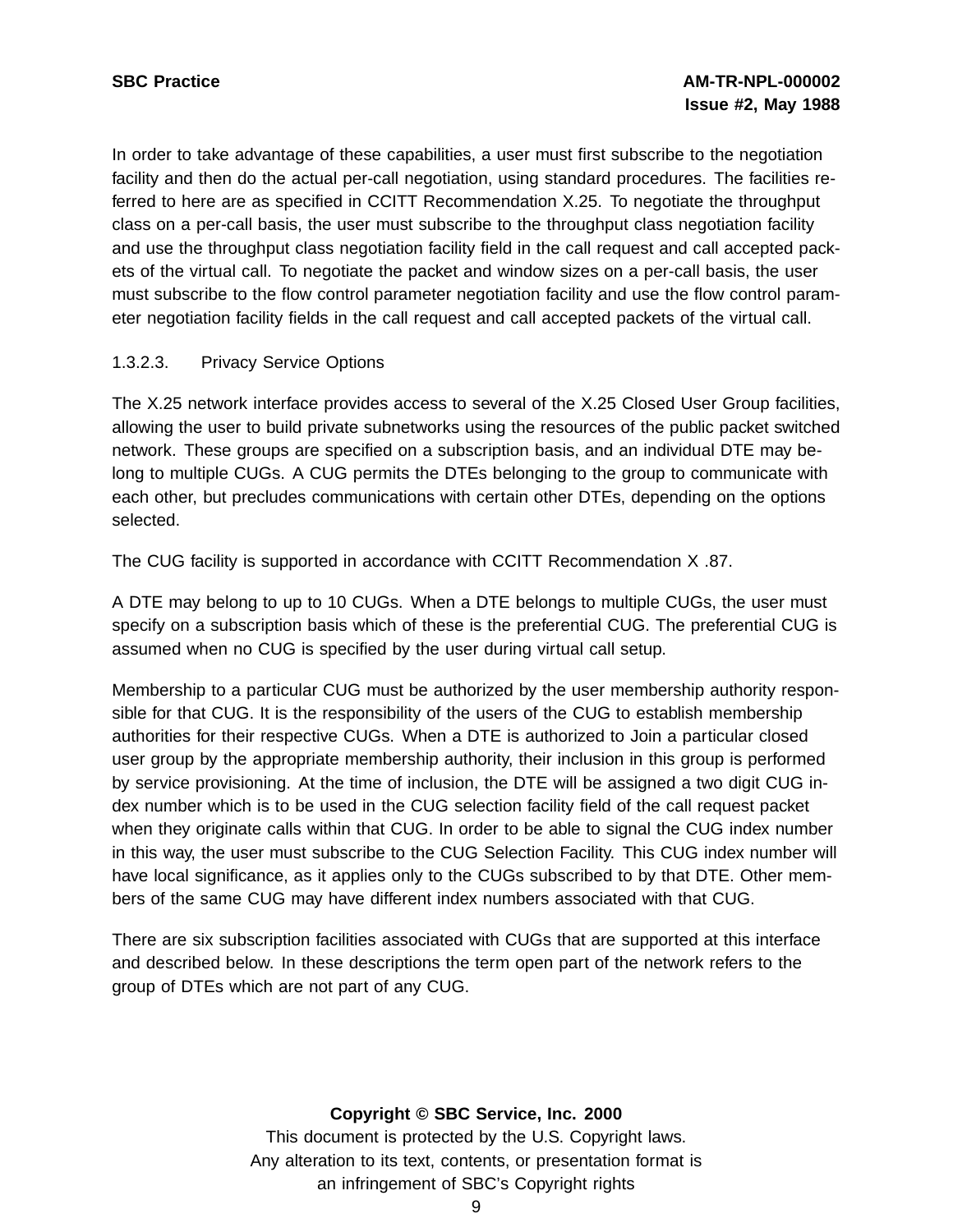- A. Closed User Group this is the basic facility that enables the user to belong to one or more CUGs; having this facility alone requires that all calls made at the user's DTE/DCE interface be to other members of their subscribed CUGs.
- B. Closed User Group with Outgoing Access this is an extension to (A) which also enables the user to make outgoing calls to the open part of the network, and to DTEs having the incoming access capability (C). This facility applies to all calls made at the user's DTE/DCE interface.
- C. Closed User Group with Incoming Access this Is an extension to (A) which also enables the user to receive incoming calls from the open part of the network, and from DTEs having the outgoing access capability (B). This facility applies to all calls made at the user's DTE/DCE interface.
- D. Incoming Calls Barred within a Closed User Group this is a supplementary facility to (A), (B) or (C) which, when subscribed to for a given CUG, permits the DTE to originate virtual calls to DTEs in this CUG, but precludes the reception of incoming calls from other DTEs in this CUG. This facility is specified on a per-user per-CUG basis.
- E. Outgoing Calls Barred within a Closed User Group this is a supplementary facility to (A), (B) or (C) which, when subscribed to for a given CUG, permits the DTE to receive incoming virtual calls from DTEs in this CUG, but prevents the DTE from originating virtual calls to other DTEs in this CUG.
- F. Closed User Group with privileged and non-privileged member This is an extension to (A), (B), (C), (D) or (E) which enables privileged members of a CUG to make outgoing calls or receive incoming calls from other privileged or nonprivileged members of the same CUG. The non-privileged members of the CUG are barred from calling each other. This facility is subscribed on a per-user per-CUG basis.

All six of these facilities are subscription items, and the only per-call signaling that is used to effect these services Is the COG selection facility field.

In addition to these six CUG facilities, there are two other subscription options available which automatically limit access to or from a given DTE. These options are:

A. Outgoing Inter-network or InterLATA Calls Barred. This subscription facility enables a network to option whether outgoing inter-network or interLATA calls are allowed from the user interface. This facility is optioned on a per-user interface

#### **Copyright © SBC Service, Inc. 2000**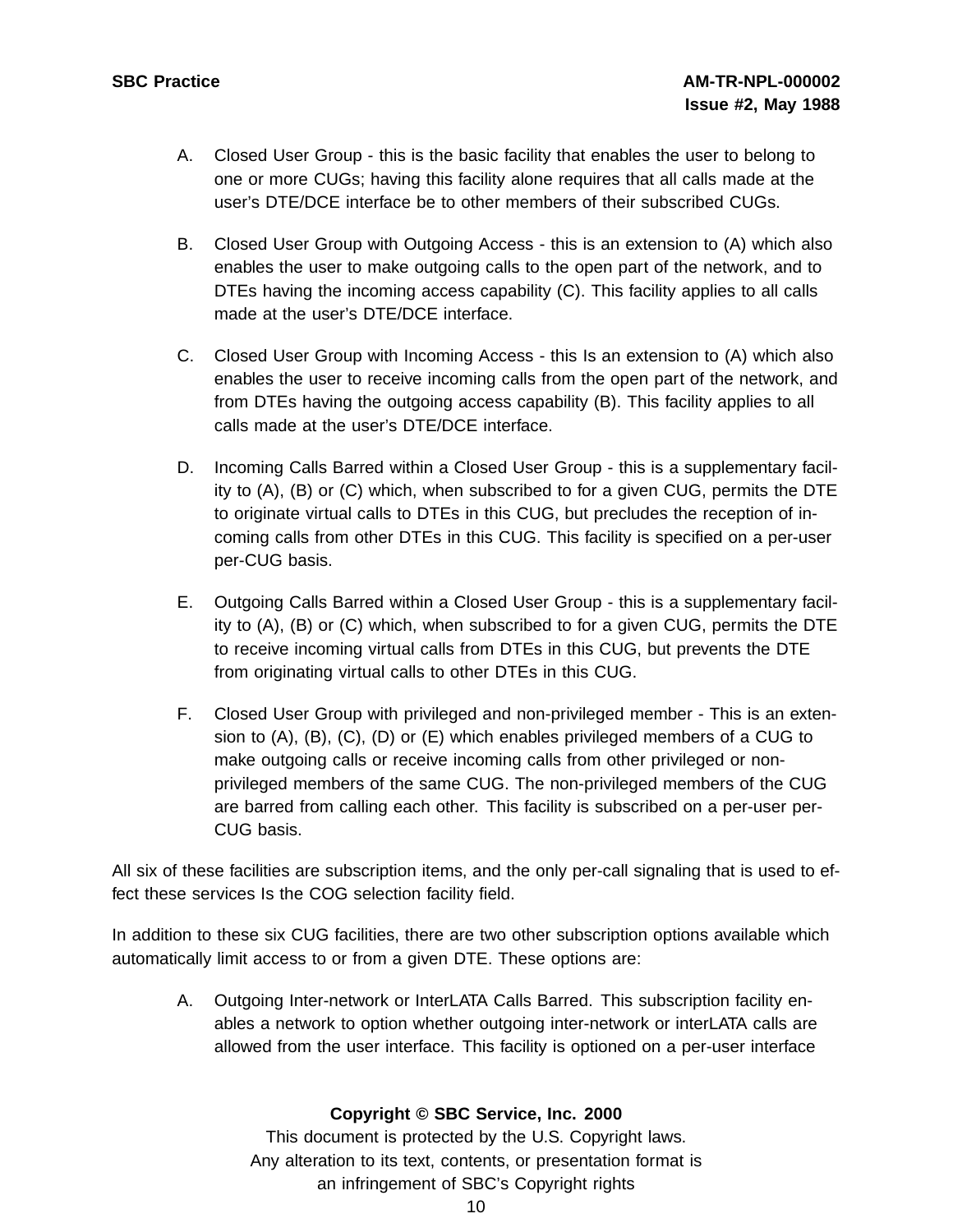basis. If the facility is set, the network will prevent any user from making internetwork or lnterLATA calls originating from the user interface.

- B. Incoming Inter-network or InterLATA Calls Barred. There are two optional user facilities in this category. The first facility is incoming inter-network or interLATA reverse charged calls barred. The second facility is incoming inter-network or interLATA normal charged calls barred. These user facilities, if subscribed to, authorize the DCE to block incoming inter-network or interLATA calls requesting reverse or normal charging, respectively.
- Both of these service options (all three facilities) are subscription items, and require no per-call signaling to use them.

### 1.3.2.4. Special Call Service Options

Three types of specialized virtual calls are accessible at the DTE/DCE interface.

### **1.3.2.4.1. Fast Select Calls**

User may send and receive limited amounts of data to and from the destination DTE during the call setup phase of a virtual call using the Fast Select Facilities specified in CCITT Recommendation X.25 and implemented at this interface. In order to take advantage of this capability the calling DTE must use the Fast Select Facility in the call request packet, and the called DTE must subscribe to the Fast Select Acceptance Facility. If this is the case it allows the calling DTE to transmit up to 128 octets of data in the user data field of the call request packet. This data will be delivered to the called DTE in the user data field of an incoming call packet, if this DTE subscribes to Fast Select Acceptance Facility. The called DTE then responds with either a call accepted packet or a clear indication packet with a user data field of up to 128 octets of data. This data will be delivered in the user data field of a call connected or call clearing packet. Note that, if the called DTE accepted the call and then later attempted to put data in the clear request packet. This data would not be delivered and the call would be cleared with a procedural error cause.

Additionally, the calling DTE may indicate a restricted response to the fast select call request packet, by specifying a different value for the fast select facility field. When this is the case, the called DTE may only respond to the incoming call packet with a clear indication packet with a user date field of up to 128 octets of data.

If the called DTE does not subscribe to the fast select acceptance facility, the DCE will respond to a fast select call request packet from the calling DTE with a clear indication packet with the cause "fast select acceptance not subscribed."

#### **Copyright © SBC Service, Inc. 2000**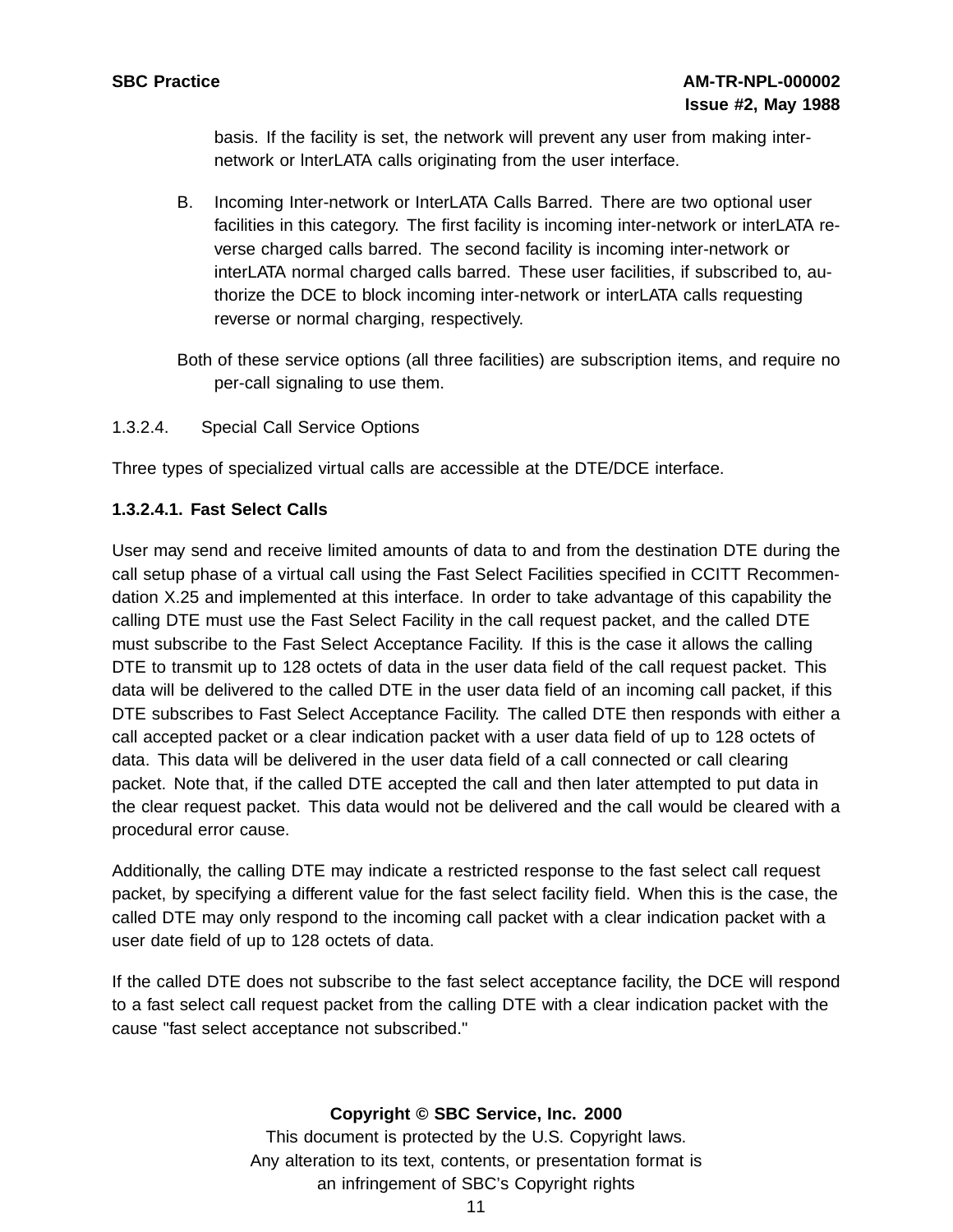The significance of the call connected packet and the clear indication packet with the cause "DTE originated" as a direct response to a call request packet with the fast select facility is that the call request packet with the user data field has been received by the called DTE.

### **1.3.2.4.2. Reverse Charging Calls**

Users may initiate virtual calls which they want to have billed to the destination DTE of that call. This is done using the reverse charging and reverse charging acceptance facilities. During the call setup the calling DTE signals across the DTE/DCE interface that they are requesting reverse charging by setting the reverse charging facility field in the call request packet. Note, that this signaling is done on a per-call basis. If the called DTE subscribes to the reverse charging acceptance facility, then the called DTE will receive the associated incoming call packet with the reverse charging facility field set, and the remainder of the call setup will be the same as for standard virtual calls. If the called DTE does not subscribe to the reverse charging acceptance facility, then the call will be cleared with the cause code being "reverse charging acceptance not subscribed."

# **1.3.2.4.3. Priority Calls**

User may initiate virtual calls which they want to have delivered on a priority basis. The packets associated with these virtual calls usually have a lower delay than normal virtual calls to the same destination user. There is a per-call and subscription facility associated with priority calling. A user may specify on a per-call basis that the packets of a virtual call are to be transported through the network on a priority basis by setting the traffic class facility field in the Call Request packet to the prioring class setting. The per-call facility field can also be set to the normal class setting forcing normal treatment of the data associated with the virtual call. A user may also specify on a subscription basis the default manner in which data (virtual call and permanent virtual circuit) is to be transported, normal or priority traffic class basis. This default manner is used whenever a per-call specification is not present in the Call Request packet.

Because priority virtual call will commonly have tariff implications (higher rate for these calls) a subscription option is available to selectively reject reverse charged calls being delivered on a priority basis. This option, called the Incoming Priority Class Reverse Charged Calls Barred Facility is a per-interface subscription facility. With this facility subscribed to an X.25 DTE will only receive normally charged calls and reverse charged calls with only the normal traffic class. Reverse charged calls with priority traffic class will be blocked within the network and cleared to the originating DTE with a cause code of incompatible destination.

#### 1.3.3. Access Line Addressing

The network numbering plan for virtual call services complies with CCITT Recommendation X.121. Network address consist of 10 digits (not including the DNIC). All 10 digits must be pre-

# **Copyright © SBC Service, Inc. 2000**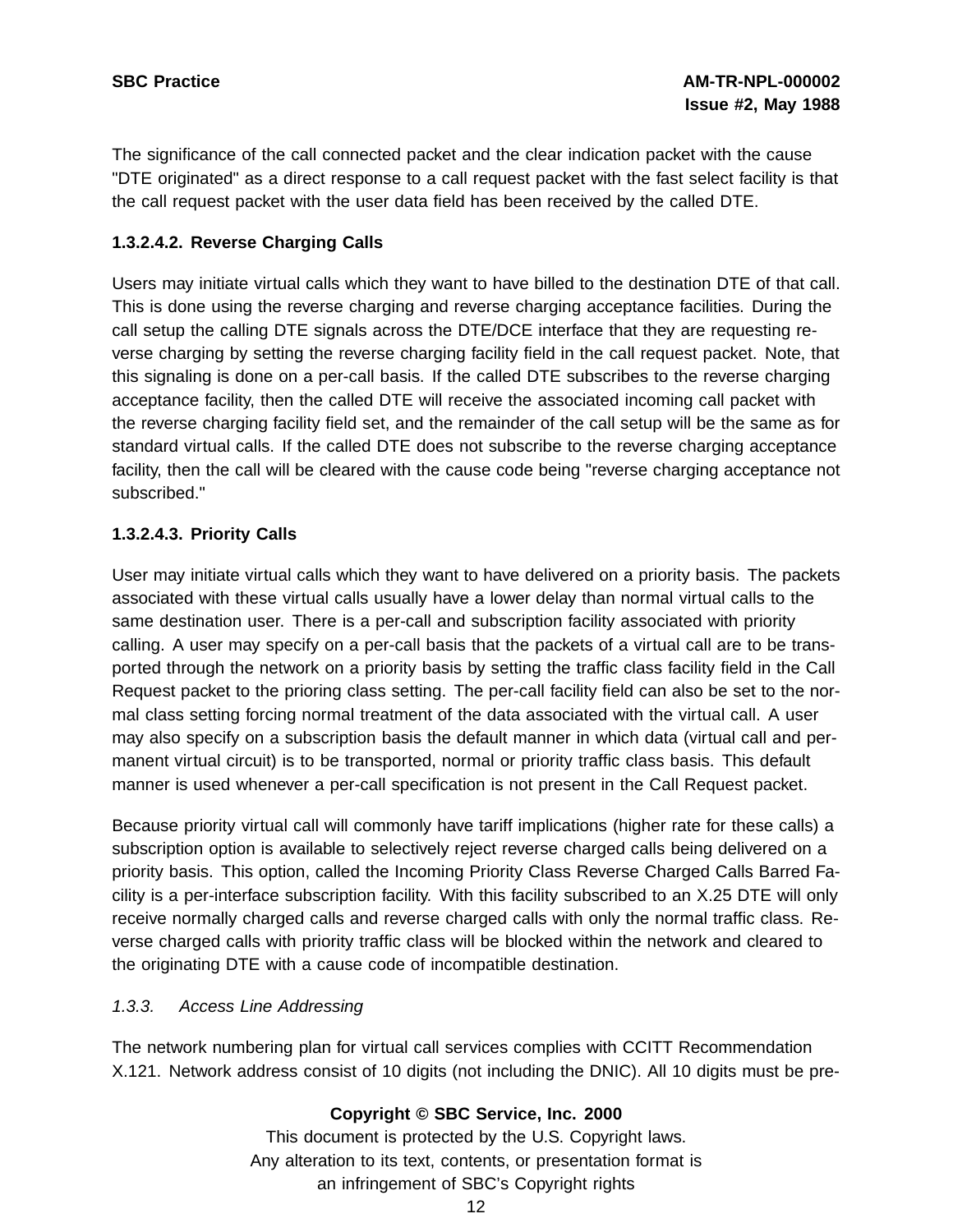sent whenever an address is given in the address field of a intra-network call request and call accepted packet. The address in the address field of inter-network calls will be dependent upon the numbering plan implemented by the destination network. Six options for the assignment of addresses to access lines are available to users:

- 1. A network access line is assigned a single address.
- 2. A network access line is assigned multiple contiguous addresses in blocks of 10, 100 or 1000 addresses (i.e., all the addresses have the same initial 9, 8, or 7 digits respectively). A single profile of service options and facilities apply to the access line as a whole (all address have access to the same service options and facilities).
- 3. A network access line is assigned multiple network addresses. Each network address can be optioned to different services and facilities. With this feature all call request packets must contain the calling DTE address.
- 4. A network access line may be part of a group of access lines which is considered a multiple line hunt group. The hunt group may have a single address associated with it and the individual lines are only accessible through this single address.
- 5. A network access line may be part of a multiple line hunt group. The hunt group may be assigned multiple addresses and the individual lines may only be accessible through the hunt group addresses.
- 6. A network access line may be part of a multiple line hunt group. The hunt group may be assigned a single address and each of the lines in the hunt group may be individually addressable.
- 7. A network access line may be part of a multiple line hunt group. The hunt group may be assigned multiple addresses and each of the lines in the hunt group may be individually addressable.

# 1.3.3.1. Multiple Line Hunt Group

A multiple line hunt group is an association among up to 30 network access lines. As a subscription option, the customer specifies an ordered list of the addresses which the hunt group is to consist of (a hunt list). This hunt group will be assigned an address (single or multiple addresses), incoming calls to this address will be distributed across the lines of the hunt group using distribution algorithms discussed below. Once a virtual call is assigned to a particular access line, it is treated as a regular call (e.g., if the access line fails, the virtual call will be disconnected). All packets associated with an individual virtual call are routed over the same access line.

#### **Copyright © SBC Service, Inc. 2000**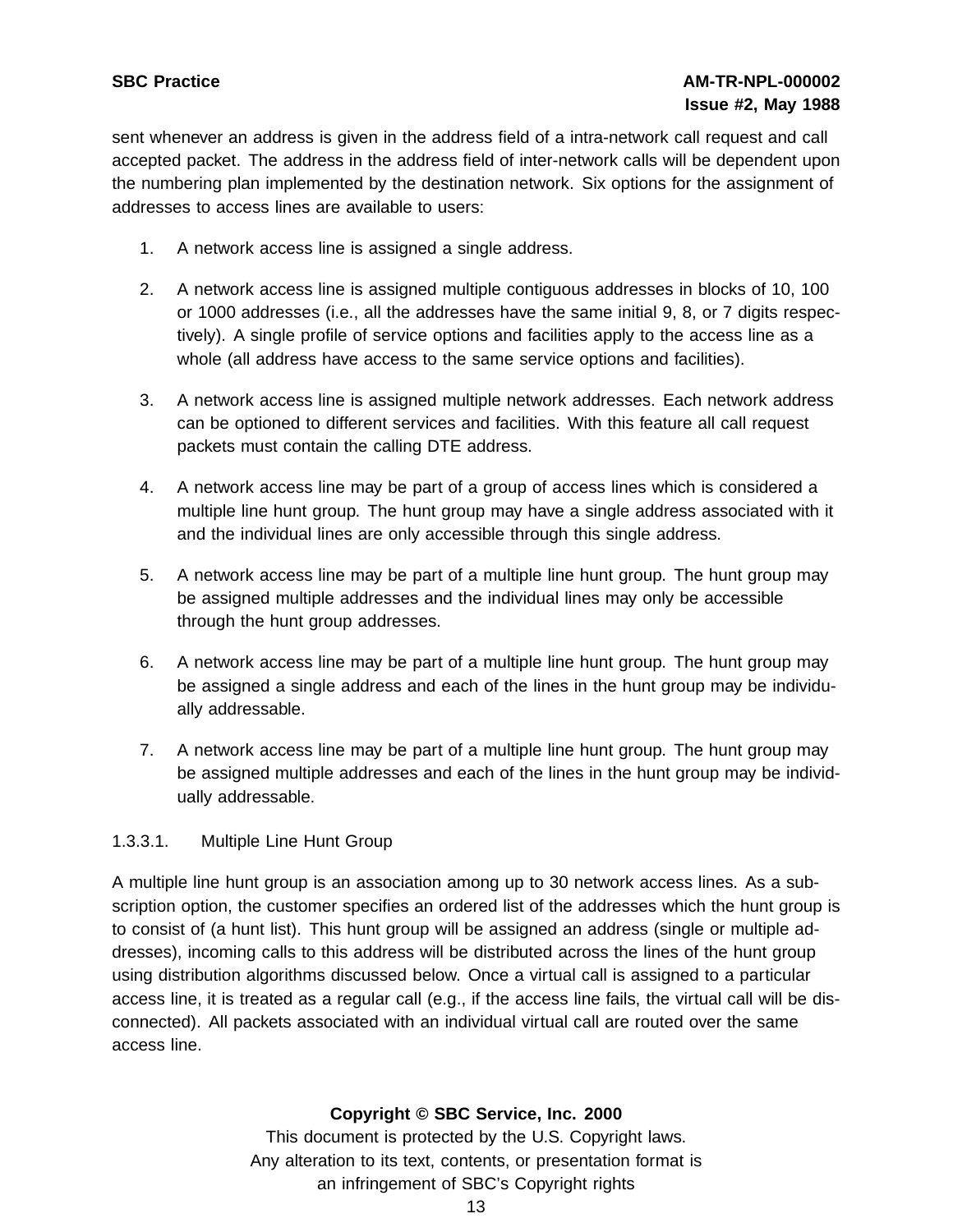The distribution of incoming virtual calls across the members of the hunt group is accomplished using one of the following three mechanisms. First, a hunt on busy option is available. With this mechanism, all incoming virtual calls will be delivered to the first access line on the hunt list, so long as this line has an available one-way incoming or two-way logical channel. If this line is busy then the incoming virtual call will be delivered to the next access line on the hunt list, so long as this line has an available one-way incoming or two-way logical channel. If this line is also busy, then the next line is attempted, and so on. If all lines are busy then the virtual call is cleared. This entire process starting at the beginning of the hunt list, is repeated for each incoming virtual call which has as its call address the address(es) of the hunt group.

The second hunting mechanism is referred to as a rotary hunt. This mechanism keeps track of the line on which the last incoming virtual call was delivered. Using this information, the rotary hunt attempts to deliver the next incoming virtual call to the next access line on the hunt list. The first access line on the hunt list is used as the next access line on the hunt list when the hunting option is being initiated and when the last incoming virtual call was delivered to the last access line on the hunt list. If there are no available one-way incoming or two-way logical channels on the access line which has been selected, the network uses the hunt on busy mechanism to find an available logical channel, for this incoming virtual call only. The next incoming virtual call will select an access line based on the rotary mechanism.

The third hunting mechanism is referred to as a load sharing hunt. With this option, the customer specifies a subscription parameter D per access line, which represents the number of virtual calls the network will deliver to an access line before moving to the next access line on the hunt list to deliver subsequent incoming calls. This mechanism allows the user to load the various access lines to different levels of usage.

#### 1.3.4. User Maintenance Capabilities

There are five capabilities which are available to aid the user in the operations and maintenance of their X.25 network access lines. These capabilities are:

- 1. access line takedown,
- 2. user initiated self-testing,
- 3. idle line probe,
- 4. DTE use of cause code and diagnostic packets,
- 5. and DTE call redirection.

#### **Copyright © SBC Service, Inc. 2000**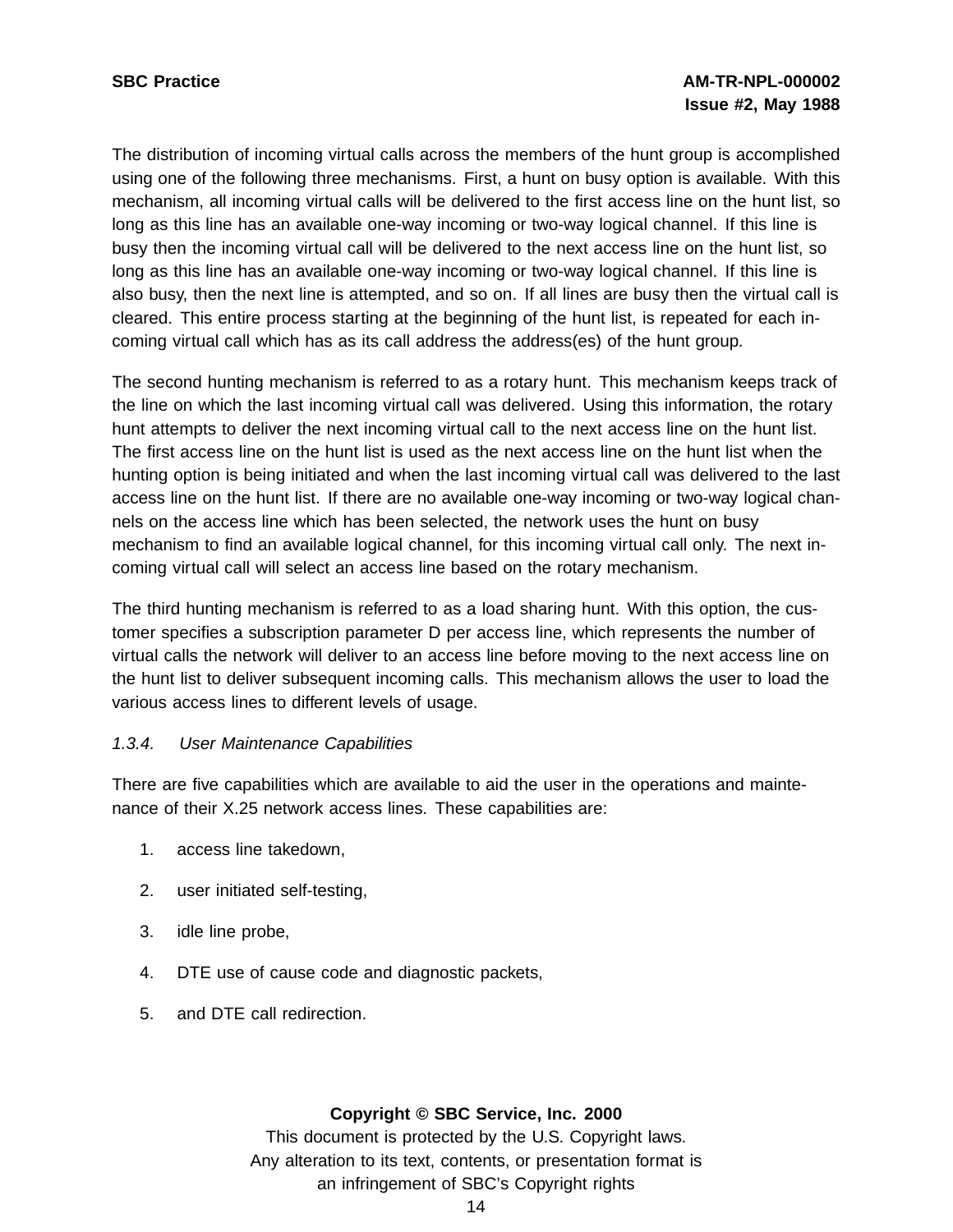### 1.3.4.1. Access Line Takedown

In CCITT Recommendation X.25 there exists what is known as a restart capability, which allows the user to send a packet across the DTE/DCE interface (on logical channel 0) which will clear all virtual calls and reset all permanent virtual circuits. This capability is commonly used-when error conditions become prevalent on an access line resulting in link level failure and is automatically initiated by the link layer. At other times the user may need to have control of a manual restart procedure so that they may take their access line out of service for some period of time, for example to alter the configuration of their DTE ports. Two access line takedown procedures are available to users, and are initiated by notifying the user's ABOC maintenance contacts.

#### **1.3.4.1.1. Unconditional Access Line Takedown**

A user may call, by standard voice telephone, and request an unconditional take down of an access line. The line that is taken out of service remains in that state until the user requests that it be returned to service. The network will take the line out of service by clearing all virtual calls and resetting all permanent virtual circuits towards the remote DTEs and by initiating a packet level restart toward the local DTE. At both ends of each virtual circuit the diagnostic information in the restart, reset or clearing packet will be as follows.

| <b>PACKET TYPE</b> | <b>CAUSE CODE</b>       | <b>DIAGNOSTIC CODE</b> |
|--------------------|-------------------------|------------------------|
| Restart            | 03 (Network Congestion) | 135                    |
| Clear              | 09 (Out of Order)       | 135                    |
| Reset              | 07 (Network Congestion) | 135                    |

Once the restart is completed, the network takes the link out of service by initiating the link level disconnect procedures specified in Section 1.4.2.3.4.

#### **1.3.4.1.2. Conditional Access Line Takedown**

A user may call, by standard voice telephone, and request a conditional take down of an access line. This is the feature which allows the user to gracefully (without disrupting any existing virtual calls) take an access line out of service. Based on the users request, action is taken to prevent any new virtual calls from being set up on the designated access line. Existing virtual calls and permanent virtual circuits are unaffected. When the network detects that all virtual calls have been terminated, the network will take the line out of service by initiating the restart procedure at the interface and then initiating the link level disconnection procedure. Note, that the restart procedure will result in resetting of all permanent virtual circuits at the local and remote interface. The diagnostic information that will appear in the restart and reset packets will be as follows.

#### **Copyright © SBC Service, Inc. 2000**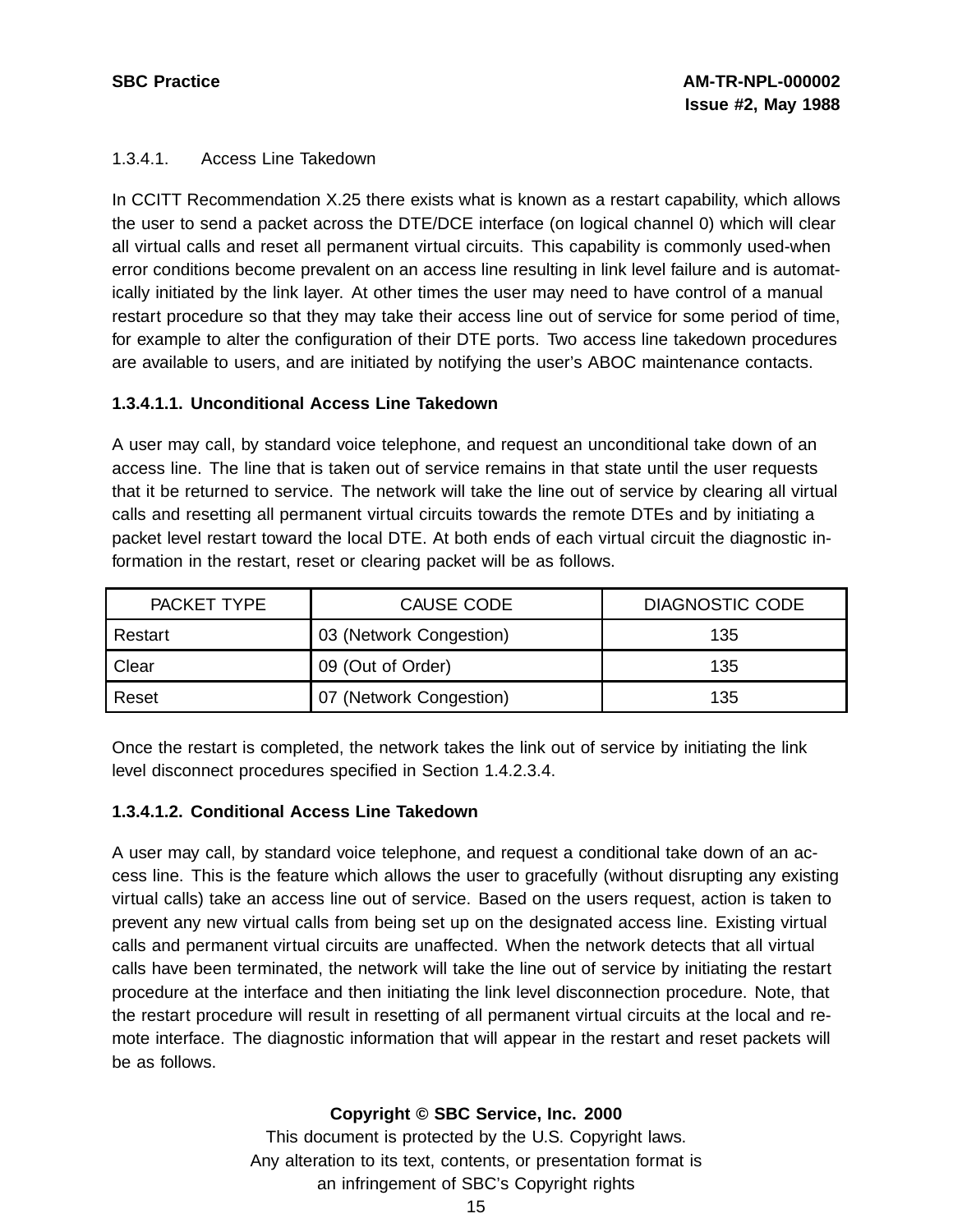| <b>PACKET TYPE</b> | CAUSE CODE              | DIAGNOSTIC CODE |
|--------------------|-------------------------|-----------------|
| Restart            | 03 (Network Congestion) | 142             |
| Reset              | 07 (Network Congestion) | 142             |

The line will remain out of service until the user calls and requests it be returned to service.

### 1.3.4.2. User Self Testing Capabilities

A DTE may place a virtual call to its own address. The network performs incoming call logical channel selection (and access line selection when a hunt group is employed) in the usual manner. Using this capability, users may perform test on their DTE packet level procedures.

#### 1.3.4.3. Idle Line Probe

Idle line probe is an optional subscription facility agreed to for a period of time. This facility provides a simple sanity test on the DTE/DCE interface. If a DTE subscribes to this facility, the DCE will periodically send a Clear Indication packet on an idle logical channel. The DTE must transmit a Clear Confirmation packet within the response period, the DCE will disconnect the link level and attempt to reconnect the link level.

There are two timers associated with this facility. The idle timer indicates the period of time after which the DCE will spontaneously send a Clear Indication packet on an idle logical channel. The response timer indicates the length of time within which a Clear Confirmation packet to the outstanding Clear Indication packet should be received. Both the idle and response timers are set on a per-user interface basis during subscription time.

#### 1.3.4.4. DTE Use of Cause Code and Diagnostic Packets

Normal data transfer is interrupted or terminated by the issuance of Restart, Reset, and Clear Packets. The issuance of these packets usually indicates the existence of an error condition and an attempt to return to a known state from which normal data transfer may begin again. Currently CCITT Recommendation X.25 constrains the DTE to set the bits of the cause code in these packets to zero. A subscription option is available which allows the users to insert any valid cause code specified in CCITT Recommendation X.25. For users who do not subscribe to this option, their use of cause and diagnostic codes is limited by the procedures specified in Section 1.4.5.1.2 of this document.

Two other subscription options available to users affect the manner in which diagnostic packets are sent and received. The Diagnostic packet is used to indicate error conditions under circumstances when the usual methods of indication (i.e., reset, clear and restart with cause and diagnostic codes) are inappropriate or unavailable. The first subscription option suppresses the

# **Copyright © SBC Service, Inc. 2000**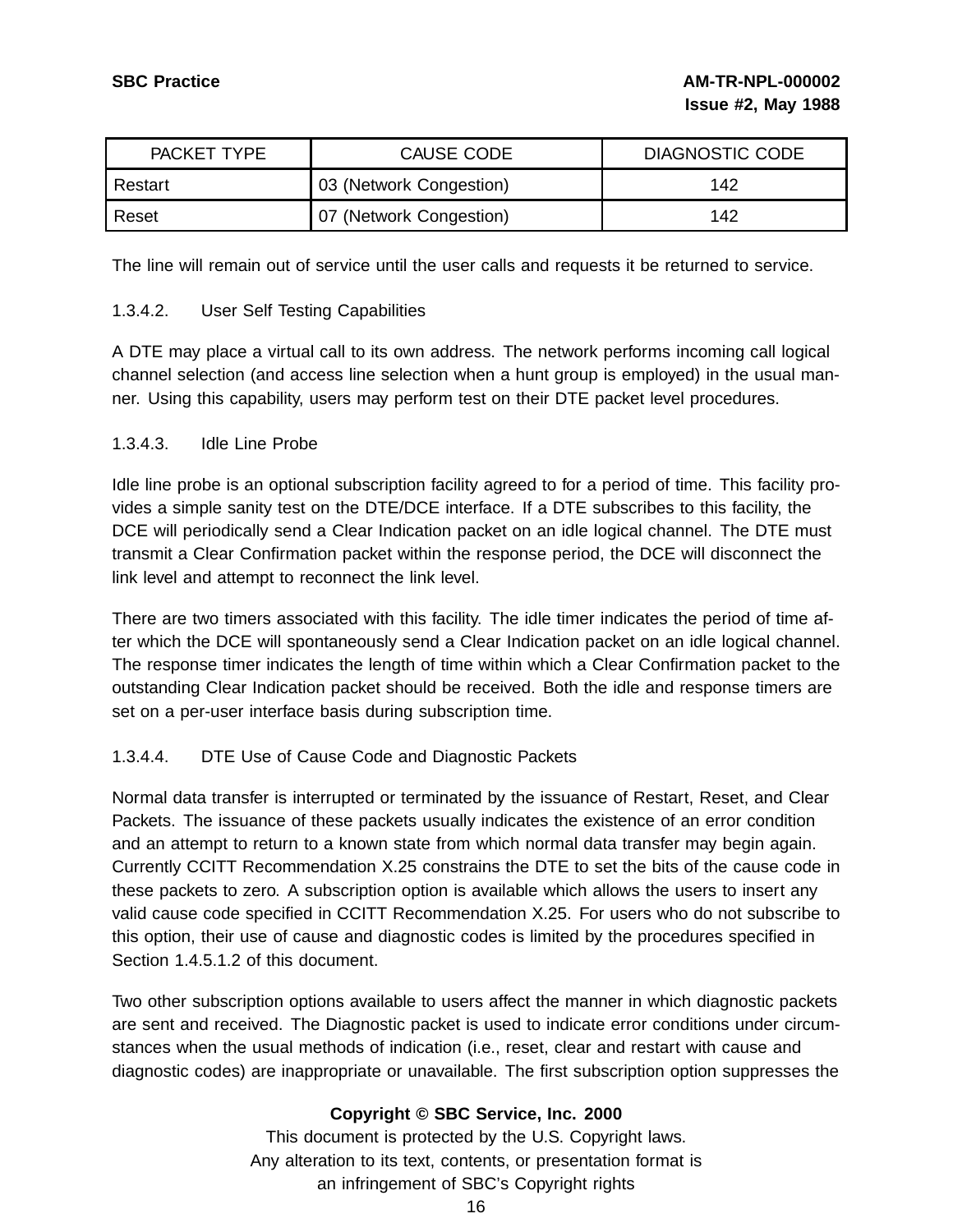issuance of all diagnostic packets by the network, when it is subscribed to the user. The default condition allows the network to issue and deliver diagnostic packets to the DTE. The second subscription option allows the DTE to issue diagnostic packets to the DCE, when subscribed to by the user. The default condition does not allow the DTE to issue diagnostic packets.

# 1.3.4.5. DTE Call Redirection

At service initialization time the user may subscribe to the DTE call redirection service. This service allows the user to specify a list of up to 255 alternate DTEs. When the primary DTE is in a failed, or out of service condition, incoming calls addressed to that DTE will be rerouted to the first DTE on the list of alternate DTEs. If this DTE is also in a failed, or out of service condition, the call will be rerouted to the next DTE on the list, and so on. The DTE Call Redirection service is applicable to virtual call, permanent virtual circuit and direct call service.

# **1.4. X.25 Interface Protocol**

In the previous section, the various services that are available at the X.25 network interface are specified. The physical, link and packet level of the protocol used to implement these services will be discussed here. This protocol is based on the 1980 version of CCITT Recommendation X.25, where additional details or modifications to this protocol are required, they will be supplied in this section.

# 1.4.1. Physical Level

Multiple forms of physical interfaces will be available to users of X.25 access lines. These will include both analog and digital interfaces as well as synchronous and asynchronous ones. Separate interface specifications have been written to describe the various physical interfaces available. For digital interfaces the user should refer to Technical Reference AM TR-NPL-000007. For analog interfaces the user should refer to Technical Reference AM TR-NPL-00000I.

# 1.4.2. Link Level

The link level protocol provides for the data interchange between a DCE and a DTE over the single access link between them. It also provides for link error control, link error recovery, link initialization and termination, uniform flow control, recovery from procedural errors, transparency, and frame synchronization. Both information and control frames are transferred across the access link in transmission units called frames.

The link level protocol supported at the DTE/DCE interface conforms to CCITT Recommendation X.25 LAPB procedures and is based on the principles and terminology of the High Level Data Link (HDLC) procedure specified by the International Organization for Standardization (ISO). The default values of the link level parameters in this network implementation are:

# **Copyright © SBC Service, Inc. 2000**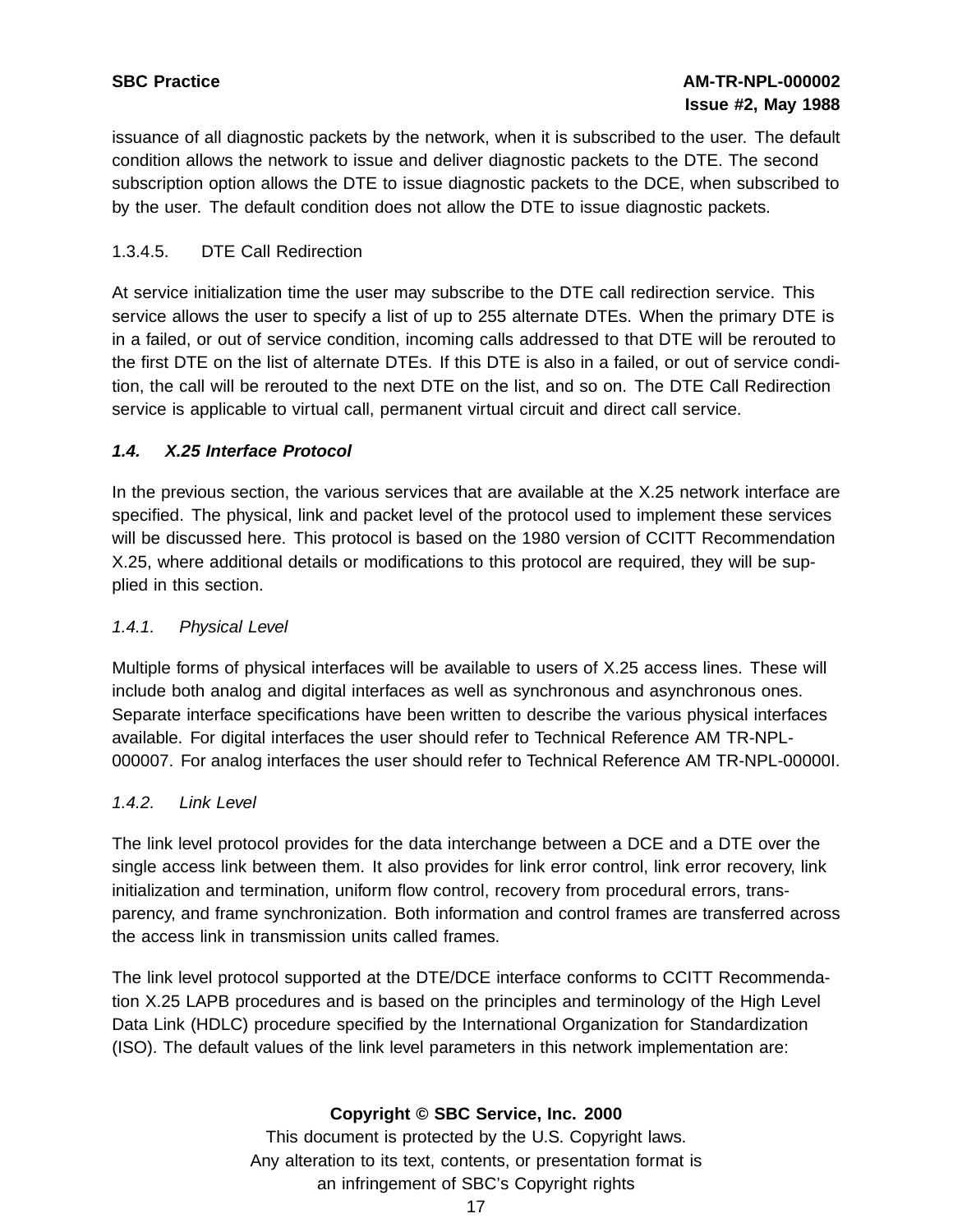- 1. The link level window size, parameter k, is 7 frames.
- 2. The acknowledgment timer, parameter T1, is 3 seconds.
- 3. The maximum number of attempts to obtain an appropriate response to a transmitted frame, parameter N2, is 10.
- 4. The maximum number of bits in an information frame (excluding flags and 0 bits inserted for transparency), parameter N1, is 4208 bits (526 octets).

These link level parameters are user settable on a per-access line subscription basis. The selectable parameter values are as follows:

- 1.  $k = 1$  to 7 in steps of 1
- 2.  $T1 = 1$  to 15 in steps of 1 second
- 3.  $N1 = 1$  to 15 in steps of 1
- 4. N2 = 1 to 4,208 in steps of 1

In the following sections, details in addition to those provided in the above reference will be provided for additional procedures implemented by this network.

#### 1.4.2.1. Link Level Frame Structure

The network supports all aspects of the frame structure identified in X.25 section 2.2, with the exception of the link channels states, identified in X.25 section 2.2.12, which the network does not detect.

#### 1.4.2.2. Link Level Procedural Elements

This network supports the use of all the procedural elements specified in Section 2.3 of CCITT Recommendation X.25. A summary of the link level commands and responses used at this interface is as follows:

- 1. Information Transfer (command)
	- A. I (Information) Frame
- 2. Supervisory (commands and responses)
	- A. RR (Receive Ready) Frame

#### **Copyright © SBC Service, Inc. 2000**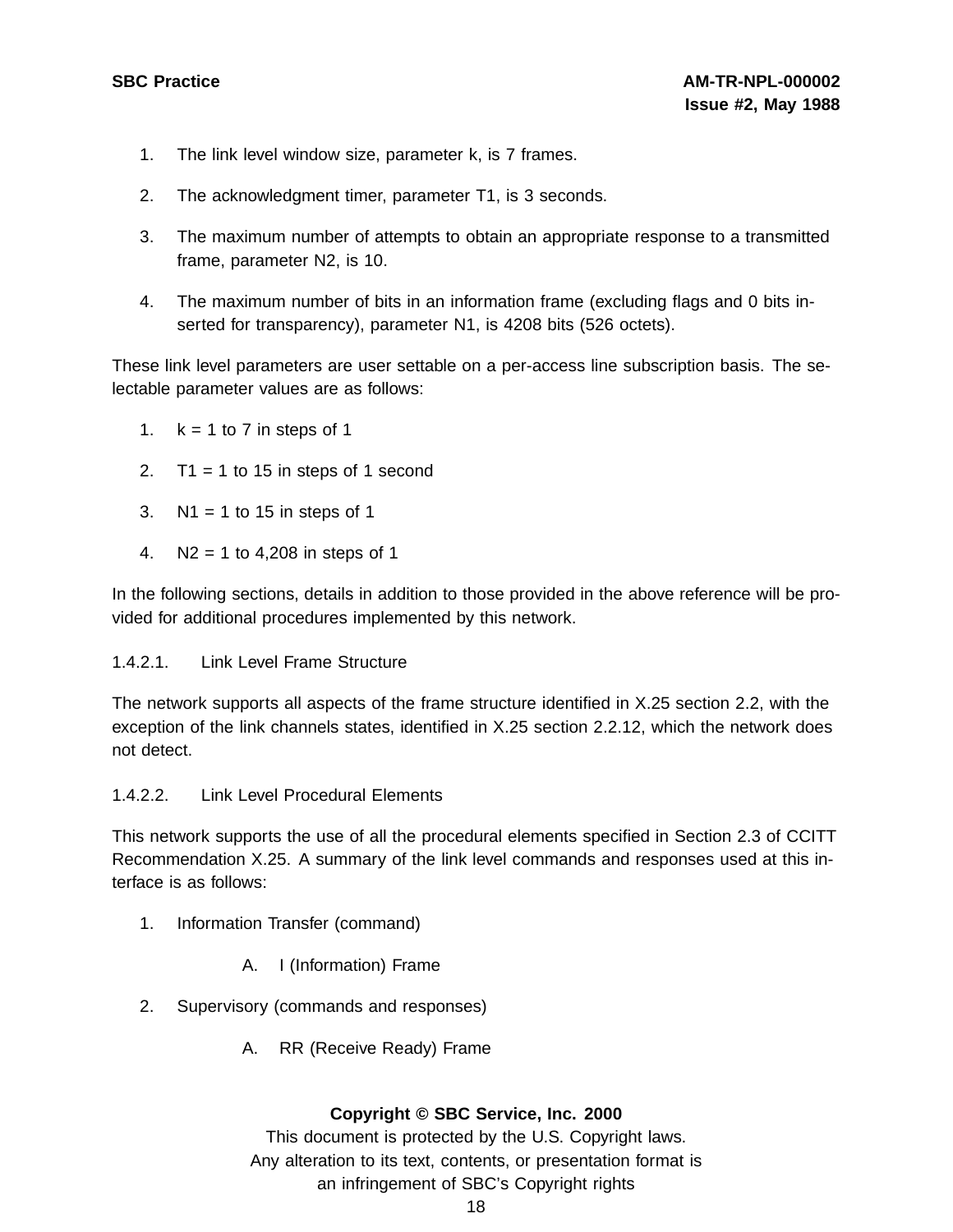- B. RNR (Receive Not Ready) Frame
- C. REJ (Reject) Frame
- 3. Unnumbered (commands)
	- A. SABM (Set Asynchronous Balanced Mode) Frame
	- B. DISC (Disconnect) Frame
- 4. Unnumbered (responses)
	- A. DM (Disconnected Mode) Frame
	- B. UA (Unnumbered Acknowledgment) Frame
	- C. CMDR (Command Reject) Frame
	- D. FRMR (Frame Reject) Frame
	- The description and function of these frames are as specified in Section 2.3 of CCITT Recommendation X.25.

#### 1.4.2.3. Link Level Procedures

The procedural step for the setup, disconnect, reset and transfer of information on this link are specified in the following sections. The use of the Poll/Final Bit is discussed first because it may be utilized in any of these of procedural steps.

#### **1.4.2.3.1. Procedure for the Use of the Poll/Final Bit**

In addition to the uses specified in Section 2.4.3 of CCITT Recommendation X.25, the P/F bit will be used as follows.

If the network is in a retransmission state (retransmitting an I-frame with the P bit set to one in response to the REJ command from the DTE) and a valid RR or REJ frame is received but without the F bit set to one (on), the  $N(R)$  or the non-final response is used to update  $V(S)$ such that the next retransmission may be a different frame with the P bit on. If all frames are acknowledged, the last acknowledged frame is retransmitted. The retransmission state is cleared by a valid response frame with the F bit on.

The network also used the P/F bit to deliver queued I frames to a DTE which is in a busy condition. During polling the network transmits the first unacknowledged I frame with the poll (P) bit

#### **Copyright © SBC Service, Inc. 2000**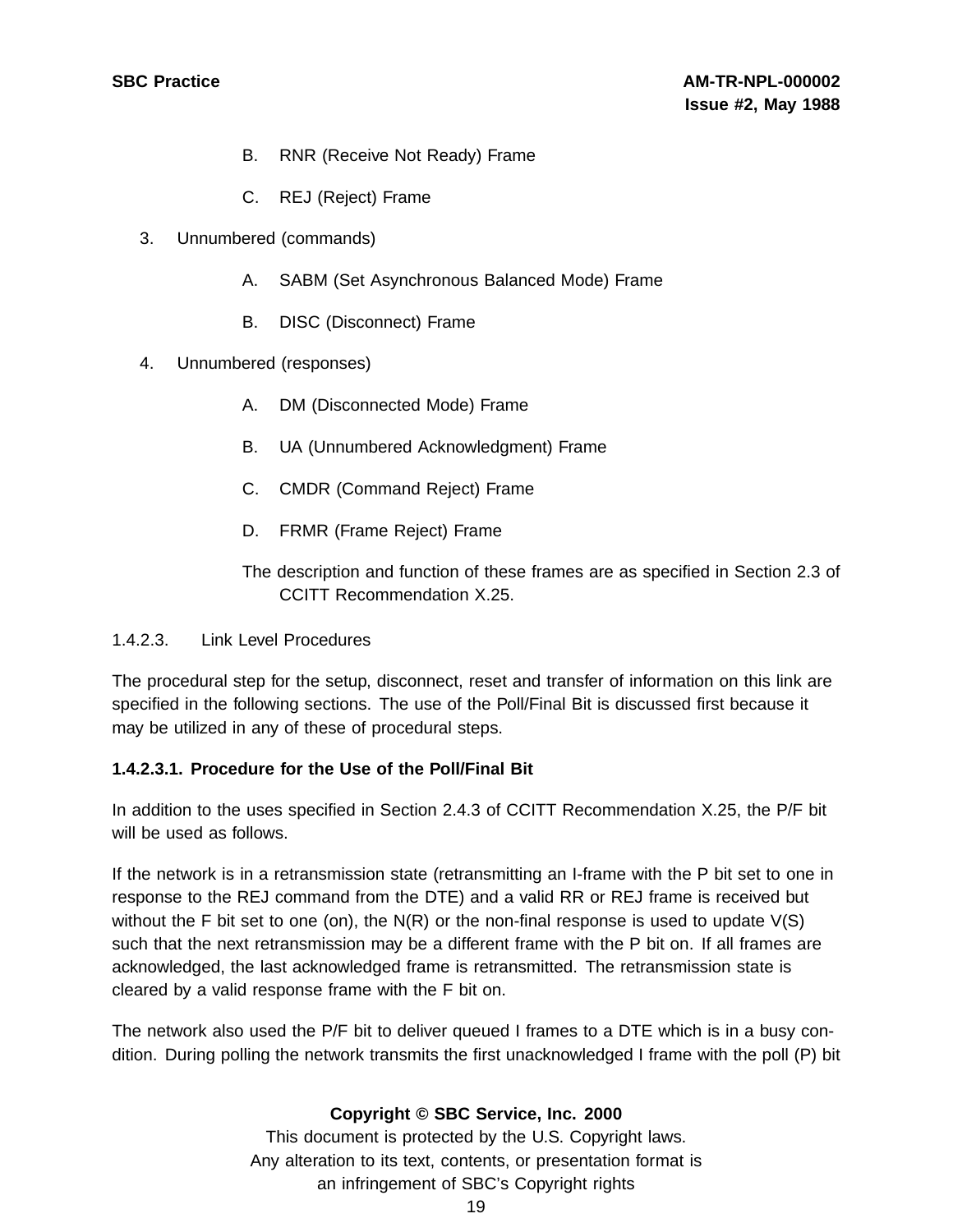on. If the network receives, in response to this, a RNR with the F bit on. Then the next polling I frame will not have the P bit on. If the RNR acknowledges an I frame, this polling will continue with the next I frame which is unacknowledged. The network will reset the N2 counter whenever it receives a valid RNR. If after transmitting an I frame, timer T1 expires the I frame will be retransmitted with the P bit on.

The network uses P bit for timer recovery. When the network enters the timer recovery condition, it transmits, with the P bit on, the oldest unacknowledged I frame and starts timer T1. Upon the expiration of T1 with no response from the DTE, the oldest unacknowledged I frame (with P bit on) is retransmitted and the timer reset again. This procedure is repeated N2 times. If there is still no DTE response, then the network begins transmitting a DM command every T1 seconds up to N2 times. If the DTE does not initiate recovery at any time during this period, then the network will follow the N2 attempts with the transmission of SABMs indefinitely.

If the DTE sends a response frame with the F bit set, but no previous command had the P bit set, the network will reset the link by sending a DM to the DTE.

# **1.4.2.3.2. Link Level Set-Up**

Procedures for the set-up of the link level are as specified in Section 2.4.5.1 of CCITT Recommendation X.25. Set-up attempts are signaled through the use of a SABM (set asynchronous balanced mode) command and are acknowledged through the use of a UA (unnumbered acknowledgment) response. Upon the reception of the UA, the link is considered to be in the information transfer phase.

#### **1.4.2.3.3. Information Transfer**

The procedures used during the information transfer phase are as specified in Sections 2.4.5.2 and 2.4.6 of CCITT Recommendation X.25.

Additionally, when the DCE is in the busy condition it does not ignore the contents of the information field of a received I-frame, but it responds with an RNR at the earliest opportunity.

The network does not inform the packet level procedures of a zero-length information field.

If the network receives a frame with a bad address field, the frame will be discarded.

If the DTE goes into the DTE Busy State during the information transfer phase, the DCE will use the polling procedure discussed in Section 1.4.2.3.1 to deliver frames queued at the DCE.

#### **1.4.2.3.4. Link Disconnection**

During the information transfer phase, the DTE shall indicate disconnecting by transmitting a DISC command to the DCE. The DCE will respond to the DISC command with an UA response

# **Copyright © SBC Service, Inc. 2000**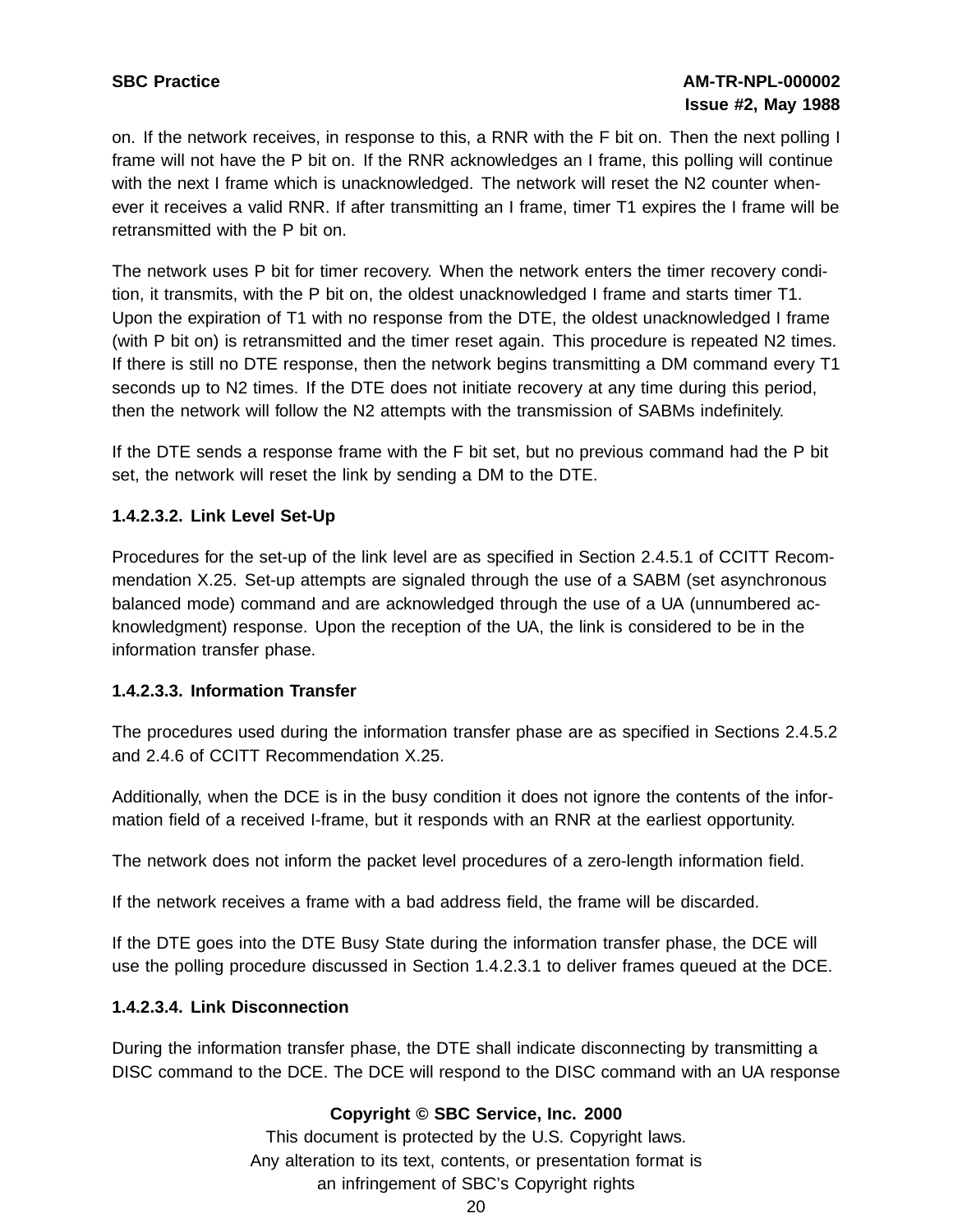and enter the disconnected phase. Should the DCE wish to initiate the disconnection of the link, It will send the DISC command and start timer T1. Upon reception of the UA response from the DTE, the DCE will stop the T1 timer. Should timer T1 expire before reception of the VA response, the DCE will retransmit the DISC command and restart the timer. After transmission of the DISC command N2 times by the DCE, the link enters the disconnected phase.

# **1.4.2.3.4.1. Disconnected Phase**

The disconnected phase is implemented as specified in Section 2.4.5.4 of CCITT Recommendation X.25. Additionally, if the DCE enters the disconnected phase after detecting error conditions or exceptionally after recovery from an internal temporary malfunction, it will indicate this by sending a ON response rather than a DISC command. The DCE will also start timer T1 at the time of sending the DM. If timer T1 expires before the reception of a SABM or DISC command from the DTE, the DCE will retransmit the DM and restart the timer. After transmission of the DM response N2 times, the DCE will begin transmitting SABMs indefinitely.

### **1.4.2.3.5. Link Resetting**

The link resetting procedures are as specified in Section 2.4.9 of CCITT Recommendation X.25.

### 1.4.3. X.25 Packet Level Elements

The packet level access protocol provides the interface procedures required to set up, maintain (I.e. control the transfer of data) and clear virtual calls and maintain permanent virtual circuits between DTEs. Both data and control information are transferred in transmission units called packets. Each packet transferred across the interface is contained within a single link level information frame. Only one packet may be contained in an information frame. The packet types, formats and procedures are those given in CCITT Recommendation X.25 for virtual call and permanent virtual circuit. These procedures apply to packets that have been successfully transferred across the DTE/DCE interface by the physical and link level protocol.

#### 1.4.3.1. Basic Packet Level Attributes

The packet level interface attributes specified in X.25 are supported including:

- 1. Default maximum user date field length of 128 octets,
- 2. Default sequence numbering modulo 8, and
- 3. Default packet level window size of 2.
- The optional user facilities described in Section 1.4.3.12 can add additional choices to these network default values on either a per-call or subscription basis.

#### **Copyright © SBC Service, Inc. 2000**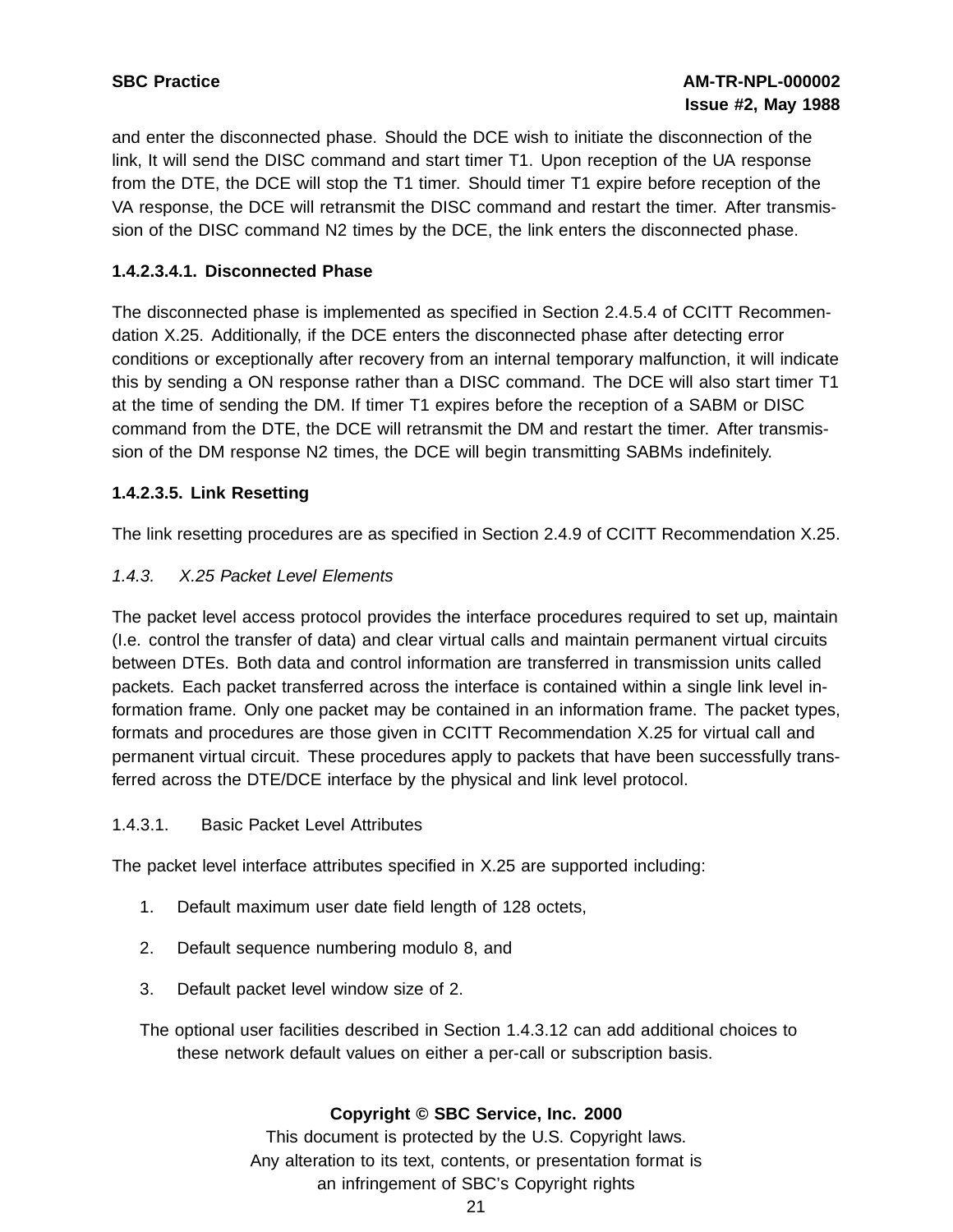### 1.4.3.2. Logical Channels

X.25 logical channels are identified by a four bit logical group number and an eight bit logical channel number. This allows a maximum of 4096 logical channels to be supported at the interface. Logical channel 0 is reserved for control packets which affect the entire interface (i.e., Restart and Diagnostic packets). The actual number of logical channels that a user may access is a subscription option which is agreed to at service initialization time. Any number of logical channels up to this agreed to maximum value may be used as described below.

Logical channel assignment is in accordance with CCITT Recommendation X.25 Annex A. For permanent virtual circuits, the user must specify the logical channel number for each permanent virtual circuit applying to an interface. For each range of logical channels for virtual calls (i.e., 2-way and one-way outgoing) applying to an interface, the user must specify the logical channel number where the range begins and the logical channel number where the range ends. If either the outgoing calls barred or the incoming calls barred facility applies to an interface, the user must specify the logical channel number where the range of assigned logical channels for virtual calls begins and the logical channel number where the range ends. There may not be any gaps between the ranges of logical channels.

Any packet type which is received on out-of-range logical channel (e.g., one which was not assigned at subscription time) results in a clear indication packet being sent on that logical channel. The network does not require a clear confirmation response and will ignore any clear confirmation response sent on that logical channel by the DTE.

When an incoming call is to be sent to the DTE, the network uses the lowest available logical channel. In order to minimize call collisions, it is expected that the DTE uses the highest available logical channel for call requests.

#### 1.4.3.3. Basic Structure of Packets

The structure and type of packets that are implemented on this network are as specified in Section 3.2 (Table 5/X.25) of CCITT Recommendation X.25, with the following exceptions. The three packets which are solely associated with Datagram service, are not implemented on this network. The DTE REJ (Reject) command which is used with the packet retransmission facility is not implemented on this network.

#### 1.4.3.4. Handling of Network Addresses

All 10 digits of the called network address must be present in the call request packet, for IntraLATA calls. IntraLATA calls that have less than 10 digits in the called address field will be cleared. Inter-network calls to networks with a DNIC differing from the DNIC of the network

#### **Copyright © SBC Service, Inc. 2000**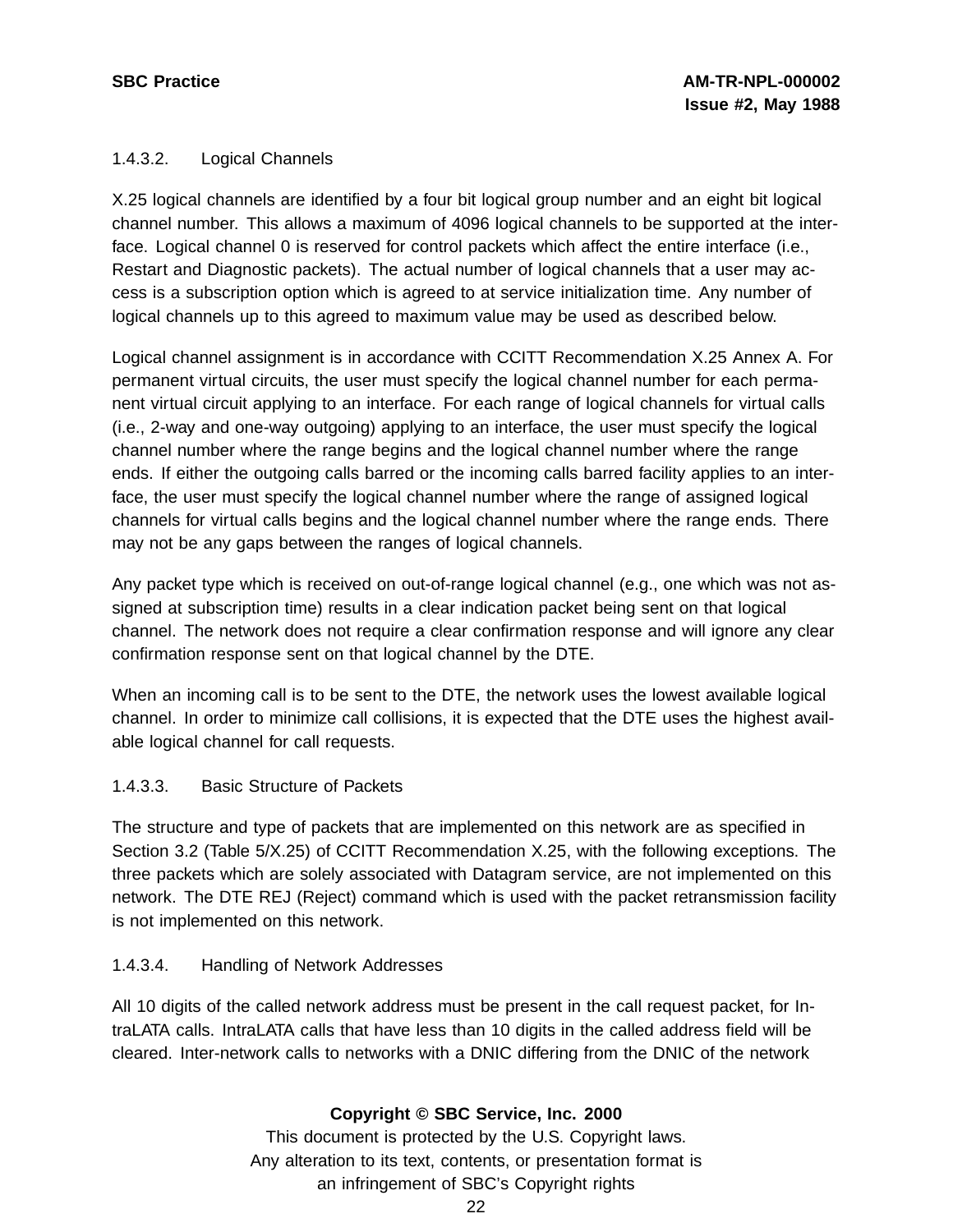from which the virtual call is initiated will be handled in the following manner. The called address in the call request packet must consist of a leading 1, followed by the DNIC of the called part's network, followed by their network address. The length and format of the called party's network address will be destination network dependent. If the calling address field is provided in the call request packet, the network will verify that it is correct, and if it is not provided the network will insert it.

# 1.4.3.5. Octet Alignment of User Data Field Lengths

The network does not require user data be an integral number of octets. A subscription option exists which causes all I frames sent to a DTE to be padded with zeros, such that it will result in the data field being an integral number of octets. Also, these DTEs have to provide to the network (DCE) user data fields with an integral number of octets.

# 1.4.3.6. Transparency of User Data

All user data present in user data fields of X.25 packets is passed transparently by the network. This includes bits 8 and 7 of the first octet of the call user data field of Call Request and Fast Select Call Accepted Packets.

Cause code fields supplied by the DTE in Clear, Reset and Restart Request packets are passed transparently by the network only if the user subscribes to the maintenance option which allows the DTE to use non-zero cause codes in Clear, Reset and Restart packets. Diagnostic fields supplied by the DTE in Clear Request packets are passed transparently by the network only if the associated cause code is valid.

# 1.4.3.7. Effects of Physical and Link Level Failures

The physical and link level protocols notify the packet level of problems by disconnecting at the link level. Whenever the link level disconnects, the packet level institutes the packet level restart procedure on the DTE/DCE interface. This causes the remote ends of all permanent virtual circuits on this interface to be reset and all virtual calls on this interface to be cleared. When the physical and link level become operational once again (link level connection is reestablished), the packet level institutes another restart procedure. This causes the remote ends of all PVCs to be reset (with the cause "DTE RESET"), indicating that they are now capable of transferring data.

# 1.4.3.8. Significance of Packet Types

The various packet types have different levels of significance. Packets that are referred to as having local significance only describe the state of the local DTE/DCE interface and provide no information about the remote DTE/DCE interface. Packets that are referred to as having end-to-

# **Copyright © SBC Service, Inc. 2000**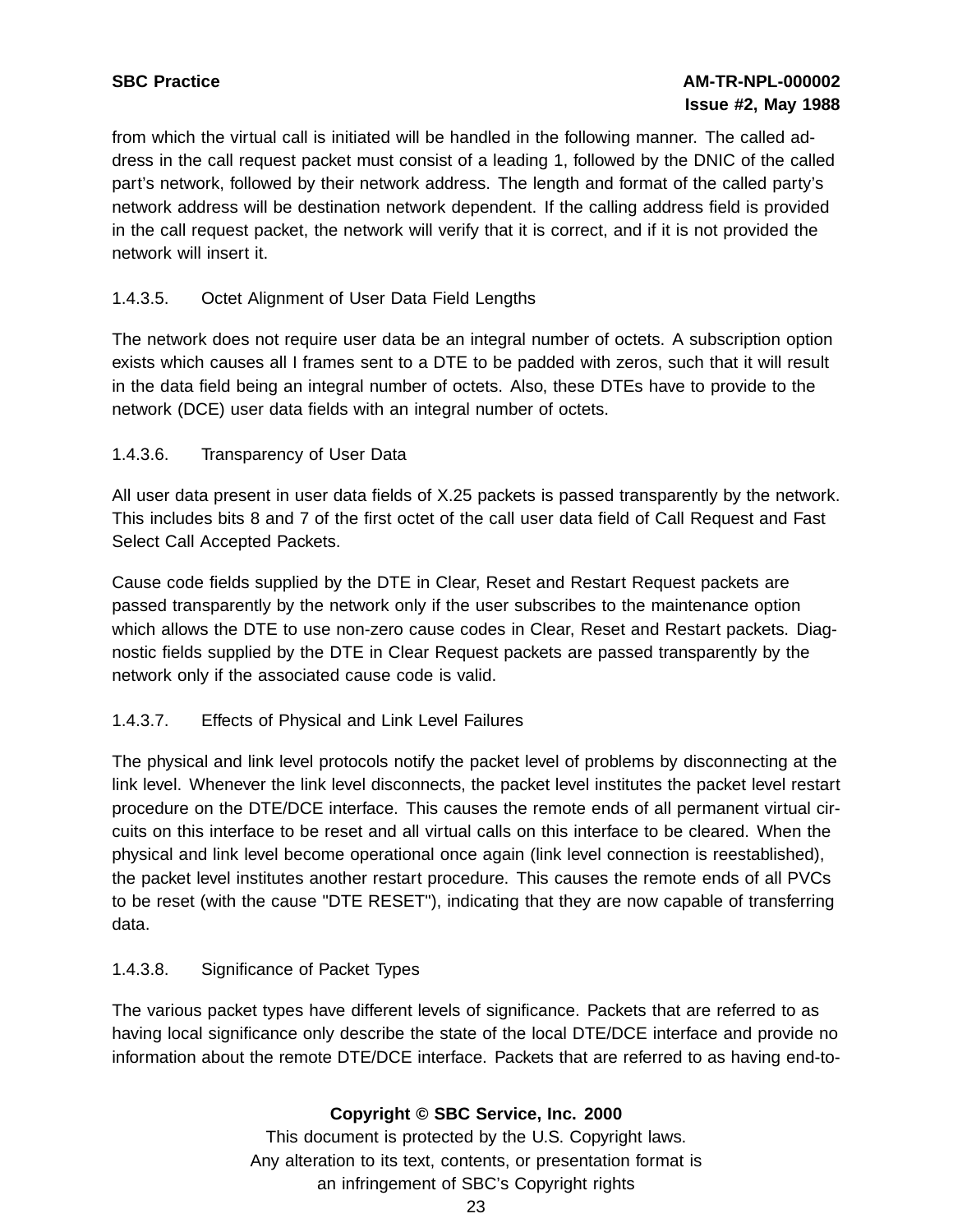end significance provide information on the end-to-end connection between the local DTE and remote DTE including the local and remote DTE/DCE interface.

# **1.4.3.8.1. Significance of Call Accepted, Call Connected and Interrupt Confirmation Packets**

Call Accepted, Call Connected and Interrupt Confirmation Packets have end-to-end significance.

### **1.4.3.8.2. Significance of Receive Ready, Receive Not Ready and Data Packets**

The packet sequence numbers, P(S) and/or P(R), in the Receive Ready, Receive Not Ready and Data Packets transferred across the DTE/DCE interface normally only have local significance. The network does not necessarily transmit a packet level RR or RNR to the remote DTE, when it receives one from the local DTE.

If the D bit procedures are being used then the sequence numbers have end-to-end significance.

The user date in the Data Packets has end-to-end significance because it is passed transparently through the network.

### **1.4.3.8.3. Significance of DCE Clear, Reset and Restart Confirmation Packets**

DCE Clear, Reset and Restart Confirmation packets have local significance. Local significance permits a confirmation packet to be sent as soon as the network has cleared or reset the logical channel, rather than after the remote DTE has confirmed the reset or clear indication. If after receiving the Restart Confirmation Packet, the local DTE sends data on a Permanent Virtual Circuit for which the remote DTE has yet to respond with a Reset Confirmation, the network will queue the data until the remote DTE confirms the reset. If the remote DTE is not operational, the DCE will transmit a reset indication (cause Network Congestion or Out of Order) to the local DTE.

#### 1.4.3.9. Flow Control Principles

The network follows the standard flow control principles specified in Section 4.4.1.3 of CCITT Recommendation X.25. These principles include using packet sequence numbering modulo 8 and controlling window mechanisms with the exchange and monitoring of Packet Send Sequence Numbers P(S) and Packet Receive Sequence Numbers P(R). Additionally, if the network receives a data packet containing a P(S) that is out of sequence but within the window, the network will reset the virtual circuit with the cause local procedural error.

The DTE can advance the packet level window by using Data, Receive Ready, and Receive Not Ready Packets. When the DTE flow controls the DCE by using a RNR packet, the network

# **Copyright © SBC Service, Inc. 2000**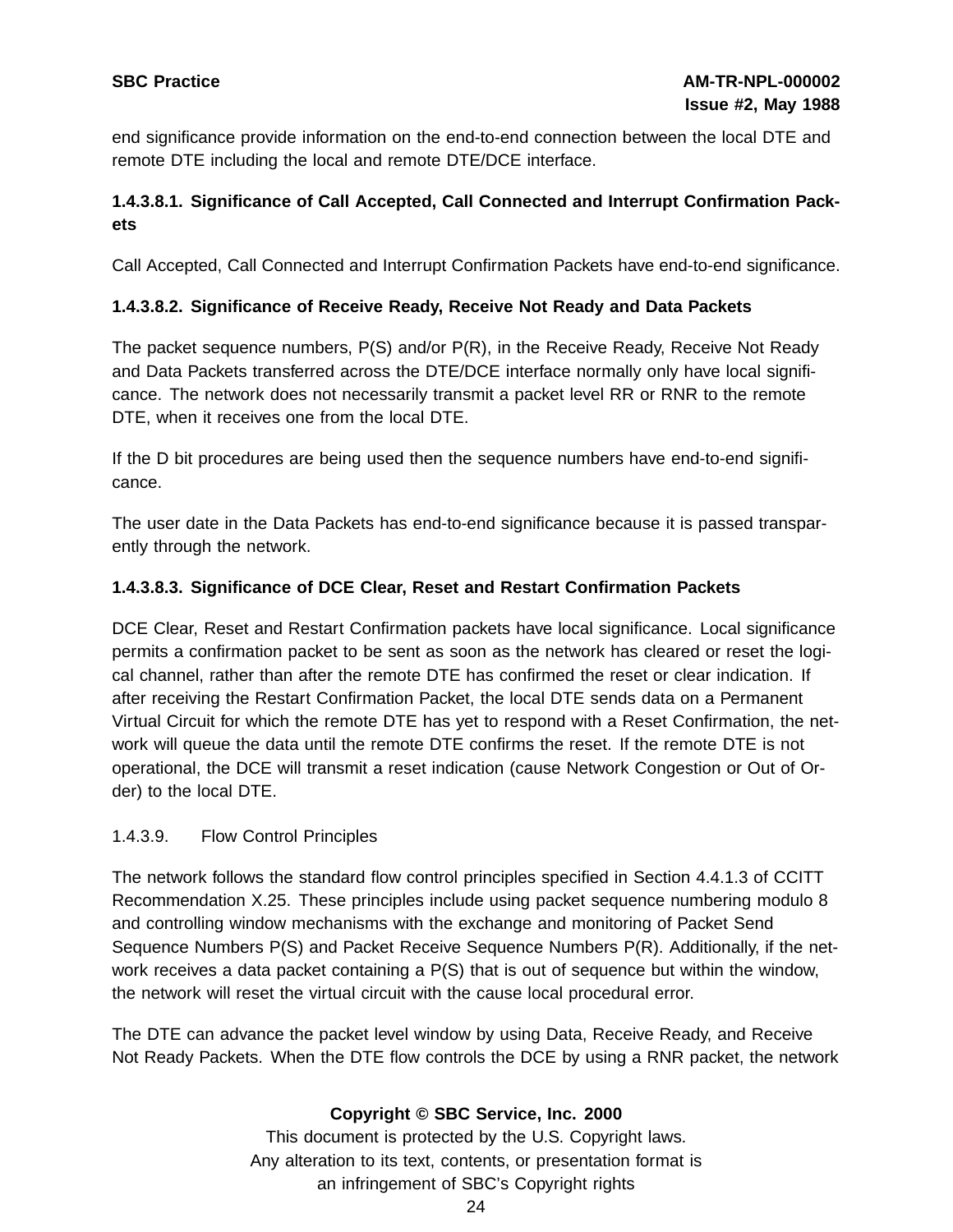queues packets to be transmitted to the DTE. When the DTE clears the busy condition by sending a RR, the network will transmit data packets until the window is closed (reach upper edge of window) or it has no further packets to sent to DTE. If the DTE is not able to process these packets, then it must reset the link in order to recover. The network takes no action if the DTE does not rotate its packet level window.

# 1.4.3.10. Support of D, M, and Q Bits

The network support of the Delivery Confirmation (D) Bit, More Data Mark (H) Bit, and Qualifier (Q) Bit are specified in the next three sections.

### **1.4.3.10.1. D Bit Support**

The network follows the standard principles specified in Section 4.4.1.4 of CCITT Recommendation X.25. Additionally, on receipt of confirmation for a D Bit packet, the network acknowledges all non-D Bit packets up to the next outstanding D Bit packet or all outstanding packets if there are no outstanding D Bit packets.

### **1.3.4.10.2. M Bit Support**

The More Date Mark procedures are supported as specified in Section 4.3.4 of CCITT Recommendation X.25. The network does not perform packet fragmentation and recombination (i.e., the same maximum packet size is supported at each end of a virtual circuit for a given direction of transmission). Additionally, non-full data packets with the M Bit set and the D Bit not set are delivered with the M Bit not set.

#### **1.4.3.10.3. Q Bit Support**

The Qualifier Bit is supported as specified in Section 4.3.6 of CCITT Recommendation X.25 Additionally, if the DTE transmits an inconsistent Q Bit within a single complete packet sequence, the network will reset the virtual circuit with the cause code of local procedural error. A complete packet sequence is defined as a series of contiguous data packets which have the exact maximum user data field, have the M Bit set to 1 and the D Bit set to 0, followed by any other data packet. The Q Bits of these sequences are consistent only if they are all set to one or all set to zero throughout the sequence.

#### 1.4.3.11. Diagnostic Packet

The diagnostic packet is used to indicate error conditions under circumstances when the usual methods of indication (i.e., reset, clear and restart with cause and diagnostic codes) are inappropriate. The conditions under which the network will send the diagnostic packet are as specified in CCITT Recommendation X.25.

#### **Copyright © SBC Service, Inc. 2000**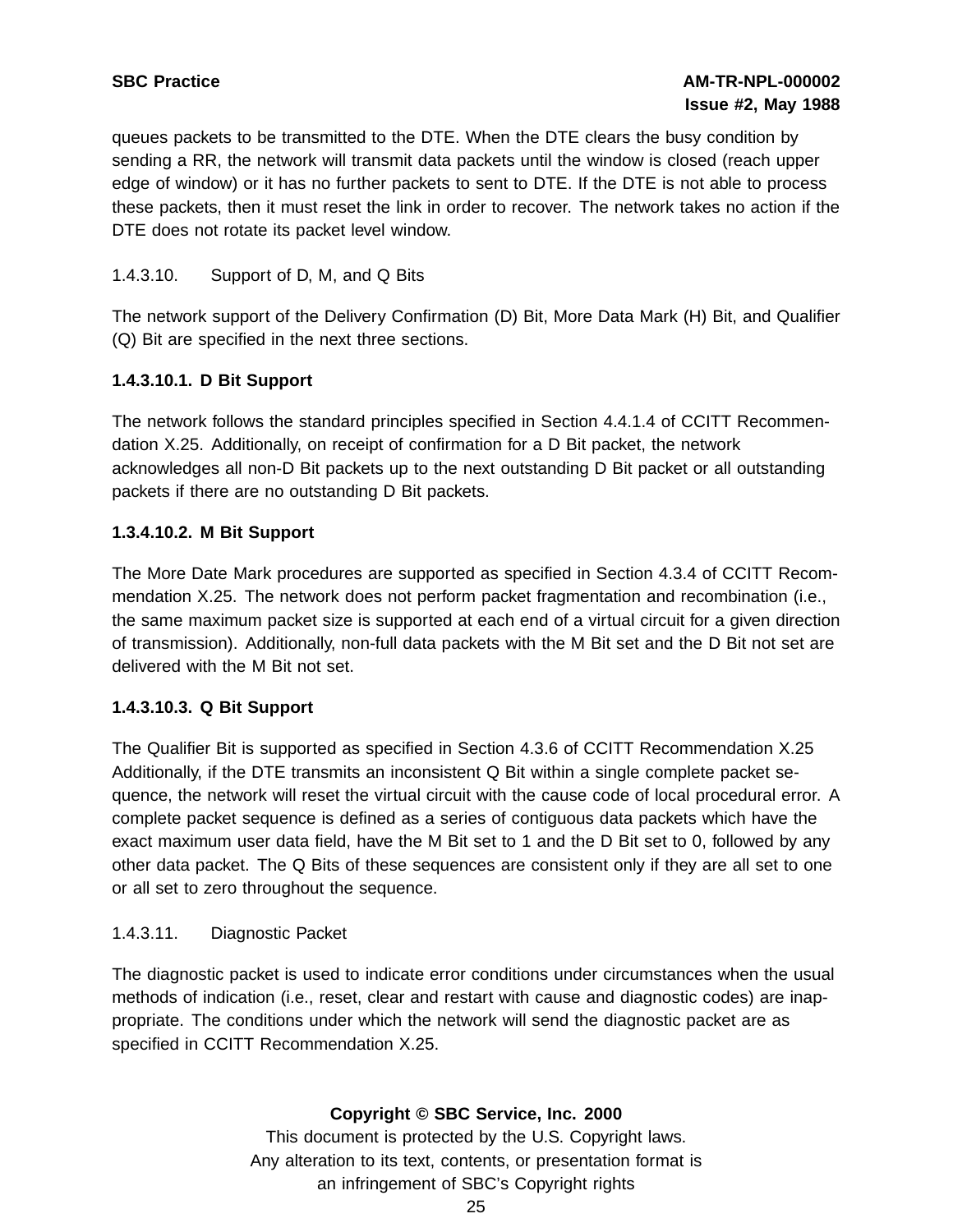There are two subscription options associated with the use of diagnostic packets. First, the user may request that the network block all diagnostic packets from being sent to their access line. Second, the user may request the ability to issue diagnostic packets to the network.

#### 1.4.3.12. X.25 User Facilities

The following is a list of the X.25 user facilities specified in CCITT Recommendation X.25. Some of them are used by an X.25 DTE on a per-call or subscription basis to gain access to some of the services described in Section 1.3.2 of this document. Others are not supported on this network.

In general, when there are multiple request for the same facility, this network only recognizes the last of these requests.

Unless otherwise stated the procedures, formats and coding of these facilities are as specified in Section 7 of CCITT Recommendation X.25.

### **1.4.3.12.1. Extended Packet Sequence Numbering**

The extended packet sequence numbering facility allows packet sequence numbering to be done modulo 128. This facility is common to all logical channels at a DTE/DCE interface, and applies to both virtual calls and permanent virtual circuits. The facility is requested on a subscription basis.

Extended packet sequence numbering is not currently supported on this network.

#### **1.4.3.12.2. Non-standard Default Window Sizes (Standard Default is 2)**

The non-standard default window size facility allows the selection of the default window size from the list of sizes supported by the network (see Section 1.3.2.1.2 of this document). This default value applies to all permanent virtual circuits and those virtual calls at the DTE/DCE interface which do not perform per-call flow control parameter (window size) negotiation. This facility is a subscription option.

This facility is supported on this network.

#### **1.4.3.12.3. Non-standard Default Packet Sizes (Standard Default is 128)**

The non-standard default packet size facility allows the selection of the default packet size from the list of sizes supported by the network (see Section 1.3.2.1.2 of this document). This default value applies to all permanent virtual circuits and those virtual calls at the DTE/DCE interface which do not perform per-call flow control parameter (packet size) negotiation. This facility is a subscription option.

#### **Copyright © SBC Service, Inc. 2000**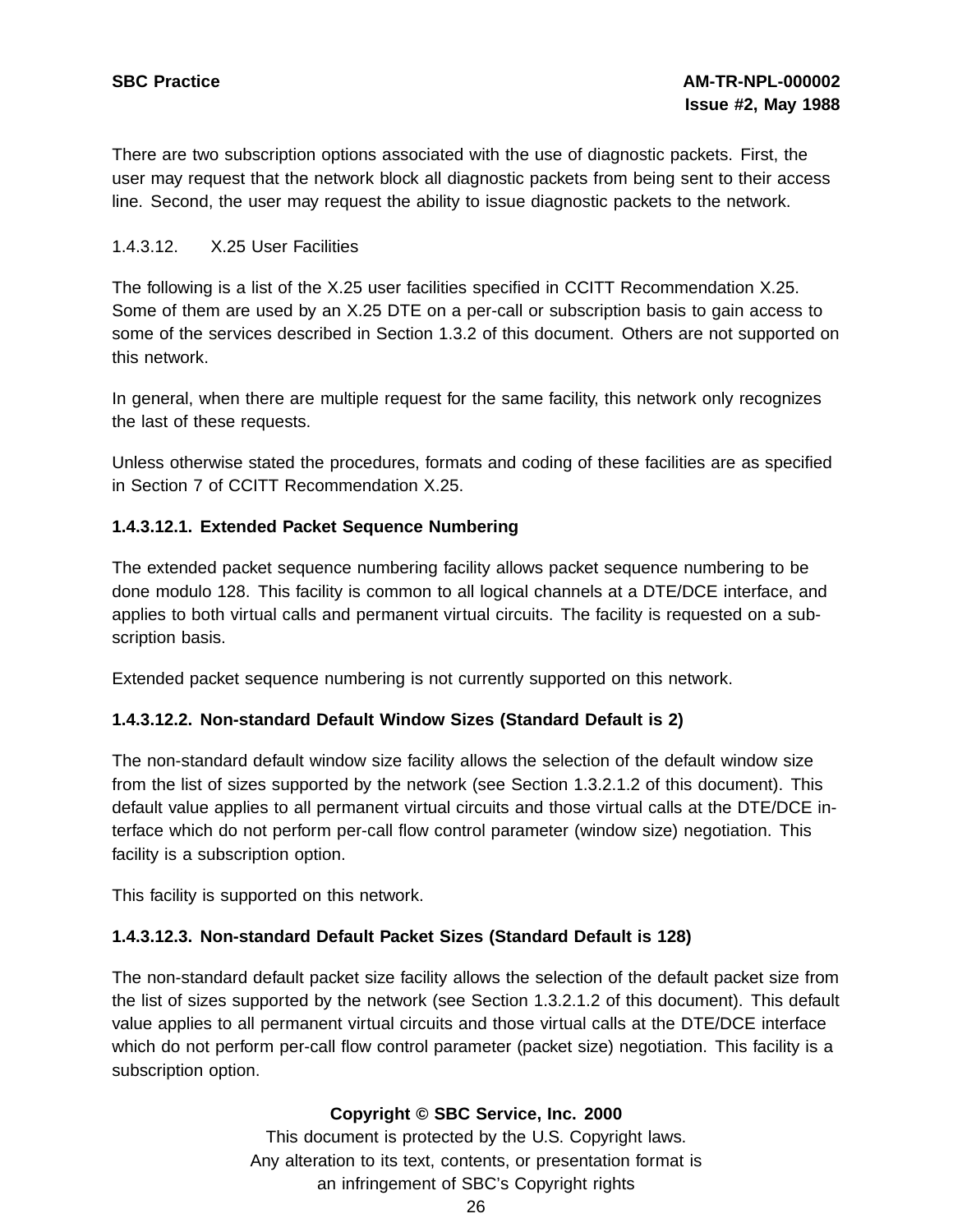This facility is supported on this network.

#### **1.4.3.12.4. Default Throughput Class Assignment**

The default throughput class assignment facility allows the selection of the default throughput class from the list of classes supported by the network (see Section 1.3.2.1.2 of this document). This default value applies to all virtual calls and permanent virtual circuits at the DTE/ DCE interface which do not perform per-call throughput class negotiation. This facility is a subscription option.

This facility is supported on this network.

#### **1.4.3.12.5. Flow Control Parameter Negotiation**

The flow control parameter negotiation facility, if subscribed to, permits negotiation on a per call basis of the flow control parameters (packet size and window size for each direction of data transfer) associated with a given virtual call. This facility is a subscription option, which when subscribed to allows the use of per call facility fields in virtual call setup packets.

This facility is supported on this network.

#### **1.4.3.12.6. Throughput Class Negotiation**

The throughput class negotiation facility, if subscribed to, permits negotiation on a per call basis of the throughput class for each direction of data transfer associated with a virtual call. This facility is a subscription option, which when subscribed to allows the use of per-call facility fields in virtual call setup packets. The network will allow a DTE to request a throughput higher then its subscribed maximum, so long as it is one of those specified in Section 1.3.2.1.2 of this document. If the requested throughput is not one of these specified values the call will be cleared with the cause local procedural error.

This facility is supported on this network.

#### **1.4.3.12.7. Packet Retransmission**

The packet retransmission facility, if subscribed to, permits the DTE to request retransmission of one or several consecutive flow controlled packets from the DCE by transferring across the DTE/DCE interface a DTE reject packet specifying the logical channel number and sequence number P(R). This facility is a subscription option, which when subscribed to allows the use of a retransmission capability any time during a virtual call or permanent virtual circuit session.

This facility is currently not supported on this network.

#### **Copyright © SBC Service, Inc. 2000**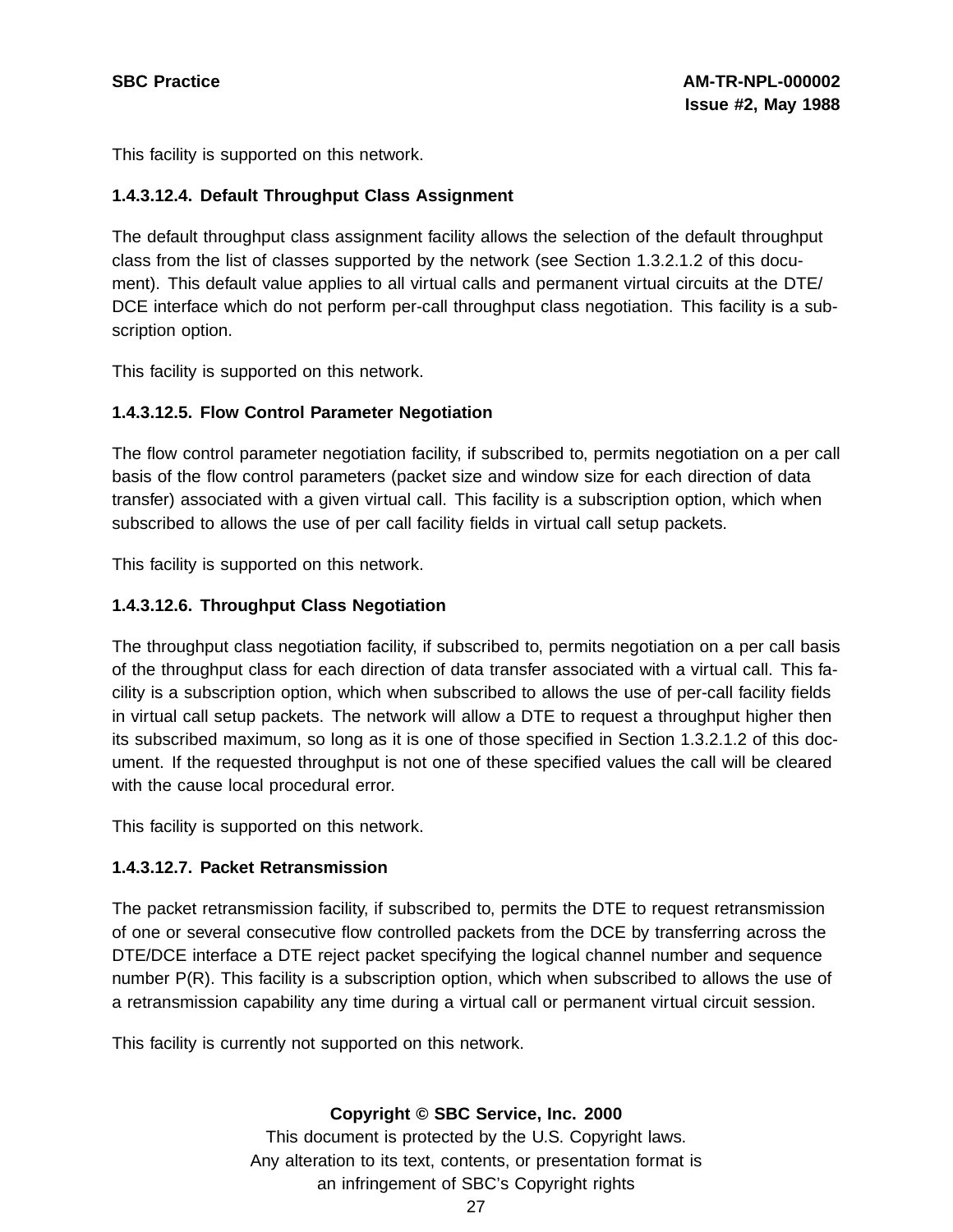### **1.4.3.12.8. Incoming Calls Barred**

The incoming calls barred facility, if subscribed to, causes the DCE to block all incoming virtual calls to the DTE. This facility causes the entire range of logical channels available for virtual calls (total number of available logical channels minus those dedicated to permanent virtual circuit service) to be defined as one-way outgoing logical channels, thus dedicating all available logical channels to outgoing virtual calls. This facility is a subscription option, which affects the entire interface (with the exception of the permanent virtual circuits).

This facility is currently supported on this network.

### **1.4.3.12.9. Outgoing Calls Barred**

The outgoing calls barred, if subscribed to, causes the DCE to block all outgoing virtual calls from the DTE. This facility causes the entire range of logical channels available to virtual calls (total number of available logical channels minus those dedicated to permanent virtual circuit service) to be defined as one-way incoming logical channels, thus dedicating all available logical channels to incoming virtual calls. This facility is a subscription option, which affects the entire interface (with the exception of the permanent virtual circuits).

This facility is currently supported on this network.

# **1.4.3.12.10. One-way Logical Channel Outgoing**

The one-way logical channel outgoing facility, if subscribed to, restricts the use of the logical channel to originating outgoing virtual calls only. The facility is a subscription option, and effects only the logical channel in question. The rules according to which logical channel group numbers and logical channel numbers can be assigned in this way are given in Annex A of CCITT Recommendation on X.25.

This facility is currently supported on this network.

#### **1.4.3.12.11. One-way Logical Channel Incoming**

The one-way logical channel incoming facility, if subscribed to, restricts the use of the logical channel to terminating incoming virtual calls only. This facility is a subscription option, and effects only the logical channel in question. The rules according to which logical channel group numbers and logical channel numbers can be assigned in this way are given in Annex A of CCITT Recommendation X .25.

The one-way logical channel incoming facility, if subscribed to, restricts the use of the logical channel to terminating incoming virtual calls only. This facility is a subscription option, and effects only the logical channel in question. The rules according to which logical channel group

#### **Copyright © SBC Service, Inc. 2000**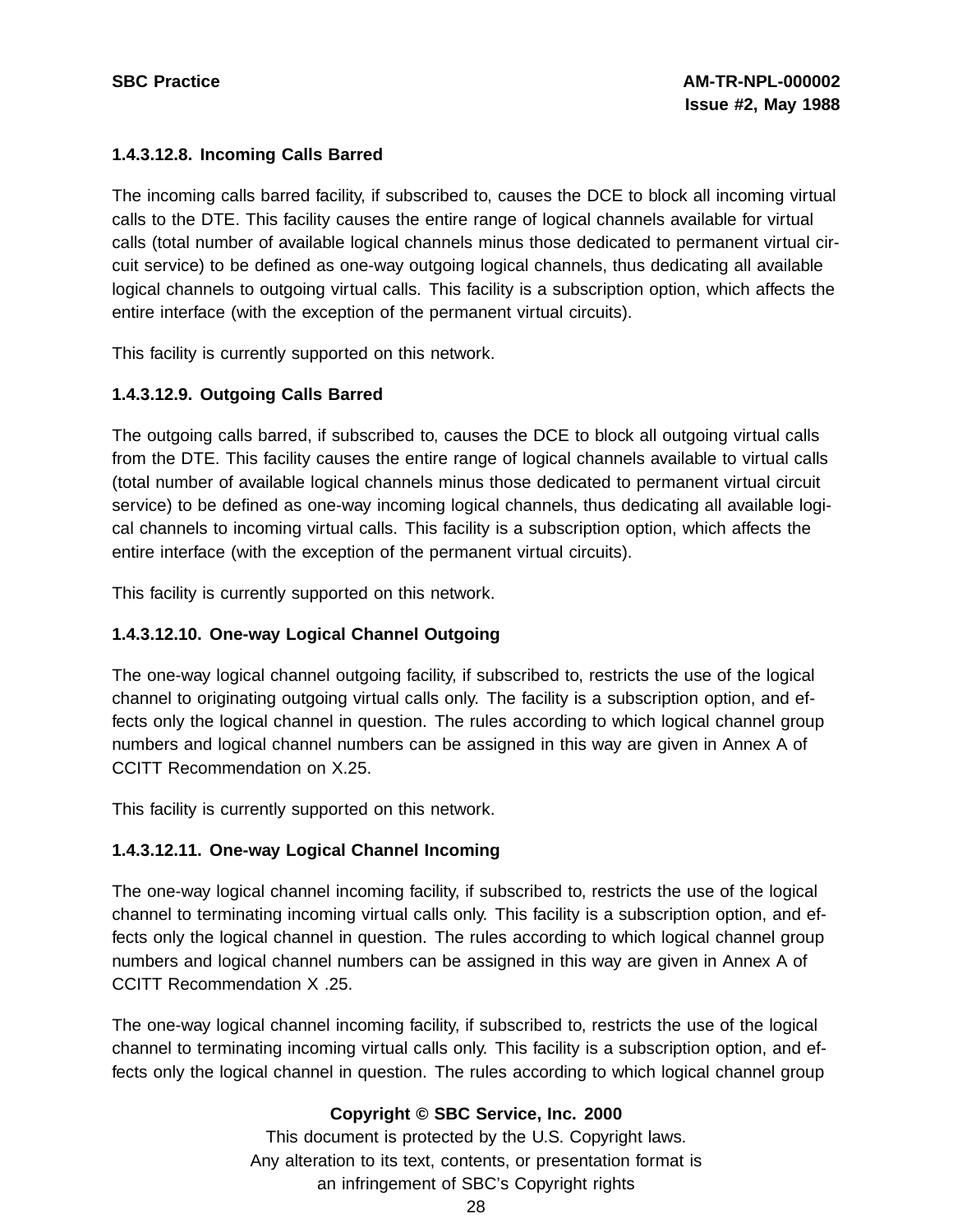numbers and logical channel numbers can be assigned in this way are given in Annex A of CCITT Recommendation X .25.

# **1.4.3.12.12. Closed User Group**

The closed user group facility is described in Section 1.3.2.3 of this document. This facility is a subscription item, which is signaled on a per-call basis, using the closed user group selection facility. Subscription to this facility applies to all logical channels available for virtual call service.

This facility in currently supported on this network.

# **1.4.3.12.13. Closed User Group with Outgoing Access**

The closed user group with outgoing access facility is described in Section 1.3.2.3 of this document. This facility is a subscription item, which is signaled on a per-call basis, where necessary, using the closed user group selection facility. Subscription to this facility applies to all logical channels available for virtual call service.

This facility is currently supported on this network.

# **1.4.3.12.14. Closed User Group with Incoming Access**

The closed user group with incoming access facility is described in Section 1.3.2.3 of this document. This facility is a subscription option, which is signaled on a per-call basis, where necessary, using the closed user group selection facility. Subscription to this facility applies to all logical channels available for virtual call service.

This facility is currently supported on this network.

# **1.4.3.12.15. Incoming Calls Barred within a Closed User Group**

The incoming calls barred within a closed user group facility is described in Section 1.3.2.3 of this document. This facility is a subscription option, which applies only to virtual calls attempted within the specified closed user group.

This facility is currently supported on this network.

# **1.4.3.12.16. Outgoing Calls Barred within a Closed User Group**

The outgoing calls barred within a closed user group facility is described in Section 1.3.2.3 of this document. This facility is a subscription option, which applies only to virtual calls attempted within the specified closed user group.

This facility is currently supported on this network.

# **Copyright © SBC Service, Inc. 2000**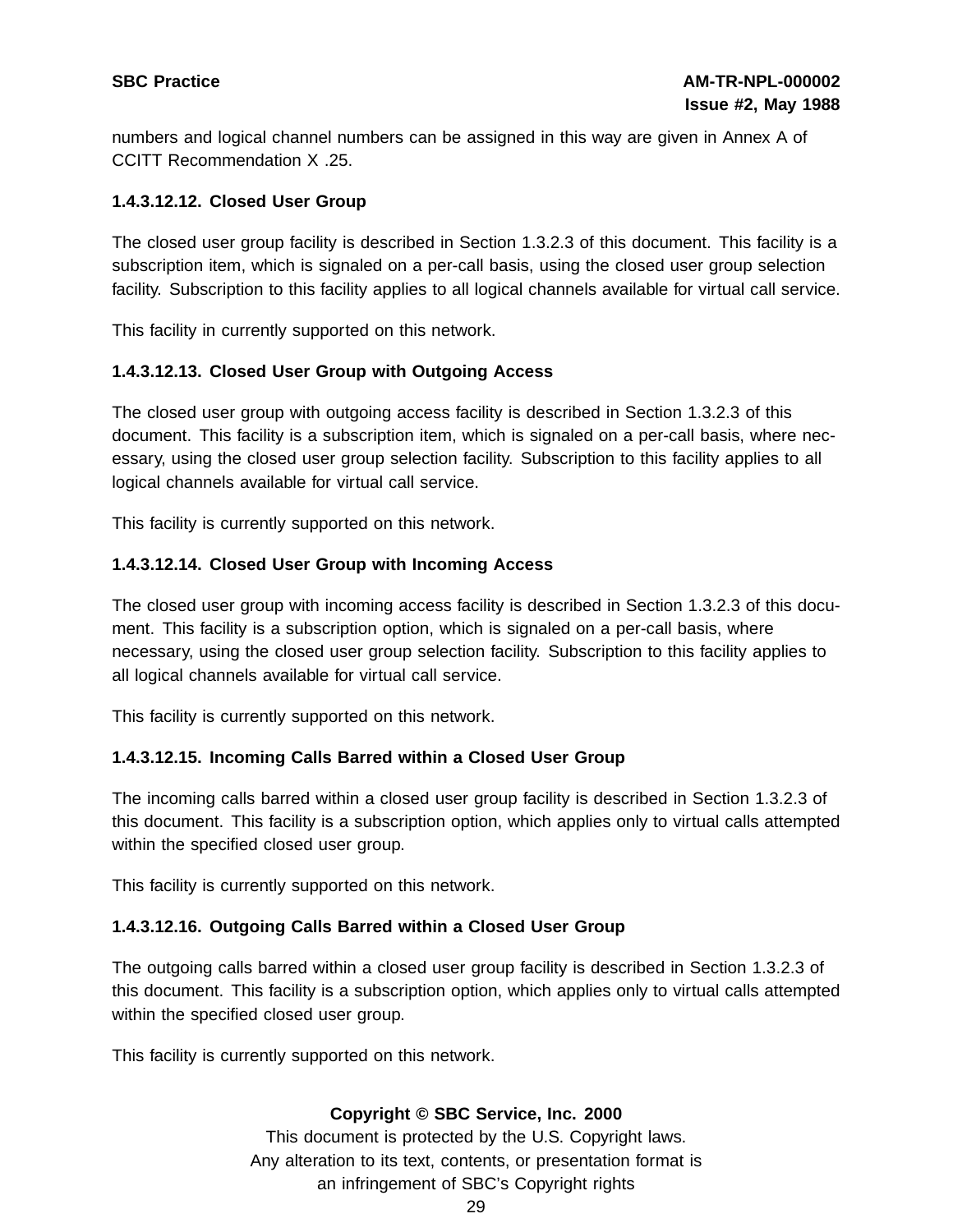#### **1.4.3.12.17. Bilateral Closed User Group**

The bilateral closed user group facility is a subscription option which sets up a closed user group exclusively between two DTEs on the network. Subscription to this facility precludes communications with the open part of the network and DTEs with CUGs (regular and bilateral) with outgoing access.

This facility is not currently supported on this network.

#### **1.4.3.12.18. Bilateral Closed User Group with Outgoing Access**

The bilateral closed user group with outgoing access facility is a subscription option which sets up a closed user group exclusively between two DTEs on the network, and also allows communications with the open part of the network and DTEs subscribing to CUGS (regular and bilateral) with outgoing access.

This facility is not currently supported on this network.

#### **1.4.3.12.19. Reverse Charging**

The reverse charging facility is a per-call option which is described in Section 1.3.2.4.2 of this document. This facility is signaled in the call request packet of a virtual call and only effects that particular virtual call.

This facility is currently supported on this network.

#### **1.4.3.12.20. Reverse Charging Acceptance**

The reverse charging acceptance facility is a subscription option which is described in Section 1.3.2.4.2 of this document. This facility is subscribed to and affects all the logical channels capable of receiving incoming virtual calls.

This facility is currently supported on this network.

#### **1.4.3.12.21. RPOA Selection**

The RPOA selection facility is a per-call selection option, allowing the originating DTE to select the identity of the transit network to be used to complete this virtual call. This facility uses the RPOA selection facility field in the call request packet of the associated virtual call and affects only that call.

This facility is currently supported on this network.

#### **1.4.3.12.22. Fast Select**

#### **Copyright © SBC Service, Inc. 2000**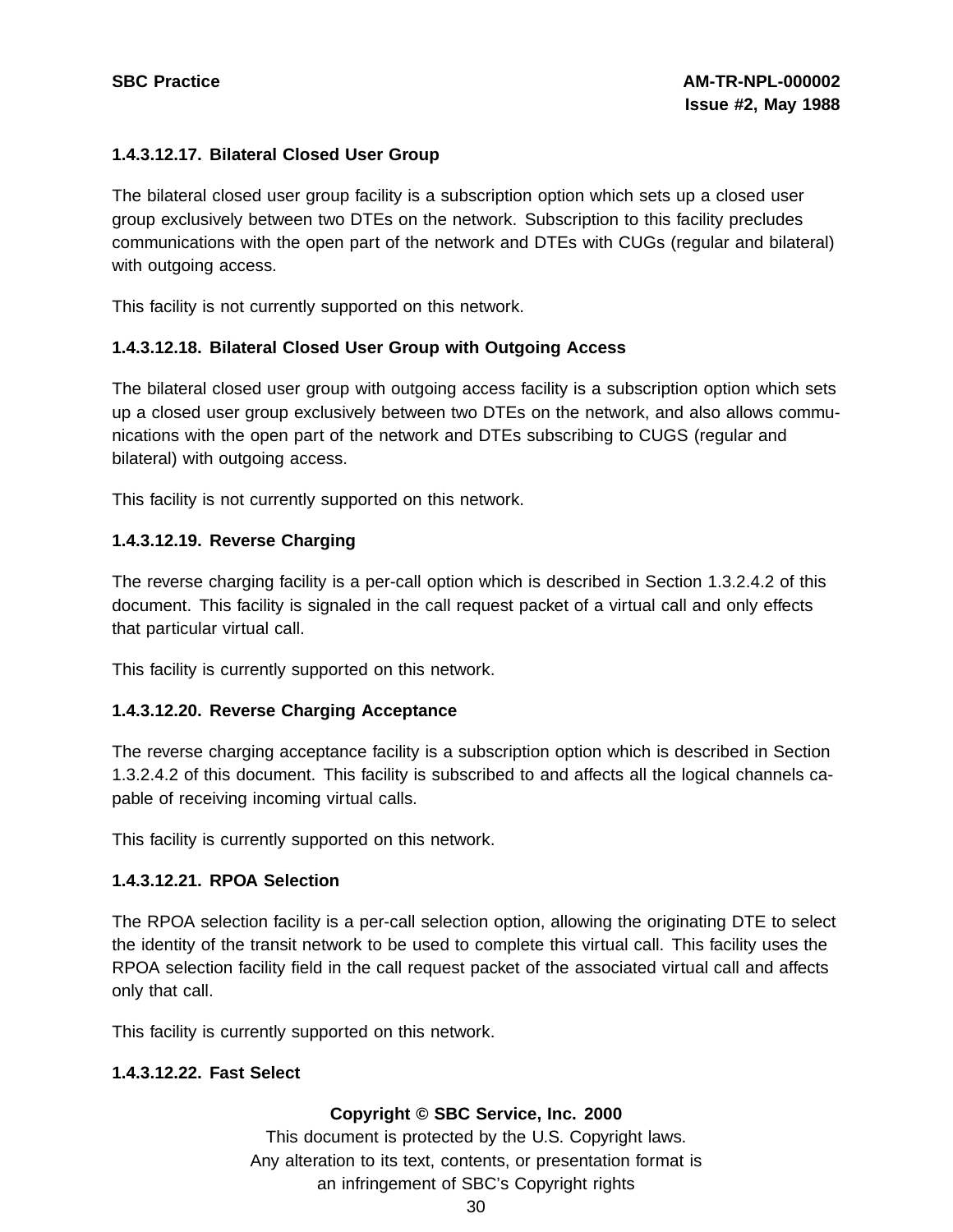The fast select facility is described in Section 1.3.2.4.1. This per-call facility is signaled using the fast select facility field in the cell request packet of the associated virtual call and effects only that call.

This facility is supported on this network.

#### **1.4.3.12.23. Fast Select Acceptance**

The fast select acceptance facility is described in Section 1.3.2.4.1. This subscription facility applies to all logical channels capable of receiving incoming virtual calls.

This facility is supported on this network.

#### **1.4.3.12.24. D Bit Modification**

The D bit modification facility is a subscription option which is intended for use by those DTEs implemented prior to the introduction of the D bit procedure. These DTEs were designed to work on public data networks that support end-to-end P(R) significance within a network that supports delivery confirmation (D bit) procedures. The facility, when subscribed to will:

- A. Change the value of the D bit from 0 to 1 in all call request, call accepted and DTE data packets received from the DTE, and
- B. set the D bit to 0 in all incoming call, call connected and DCE data packets transmitted to the DTE.

This modification will take place on all logical channels at the DTE/DCE interface (virtual call and permanent virtual circuit logical channels).

This facility is supported on this network.

#### 1.4.4. X.25 Packet Level Procedures

This section identifies the procedures used to provide the services specified in Section 1.3 of this document. These procedures are in addition to those specified in CCITT Recommendation X.25.

#### 1.4.4.1. General Packet Level Procedures

The states referred to in this and the following sections, are specified in CCITT Recommendation X.25 (Annex B and C).

The following types of packets are discarded when received by the network.

#### **Copyright © SBC Service, Inc. 2000**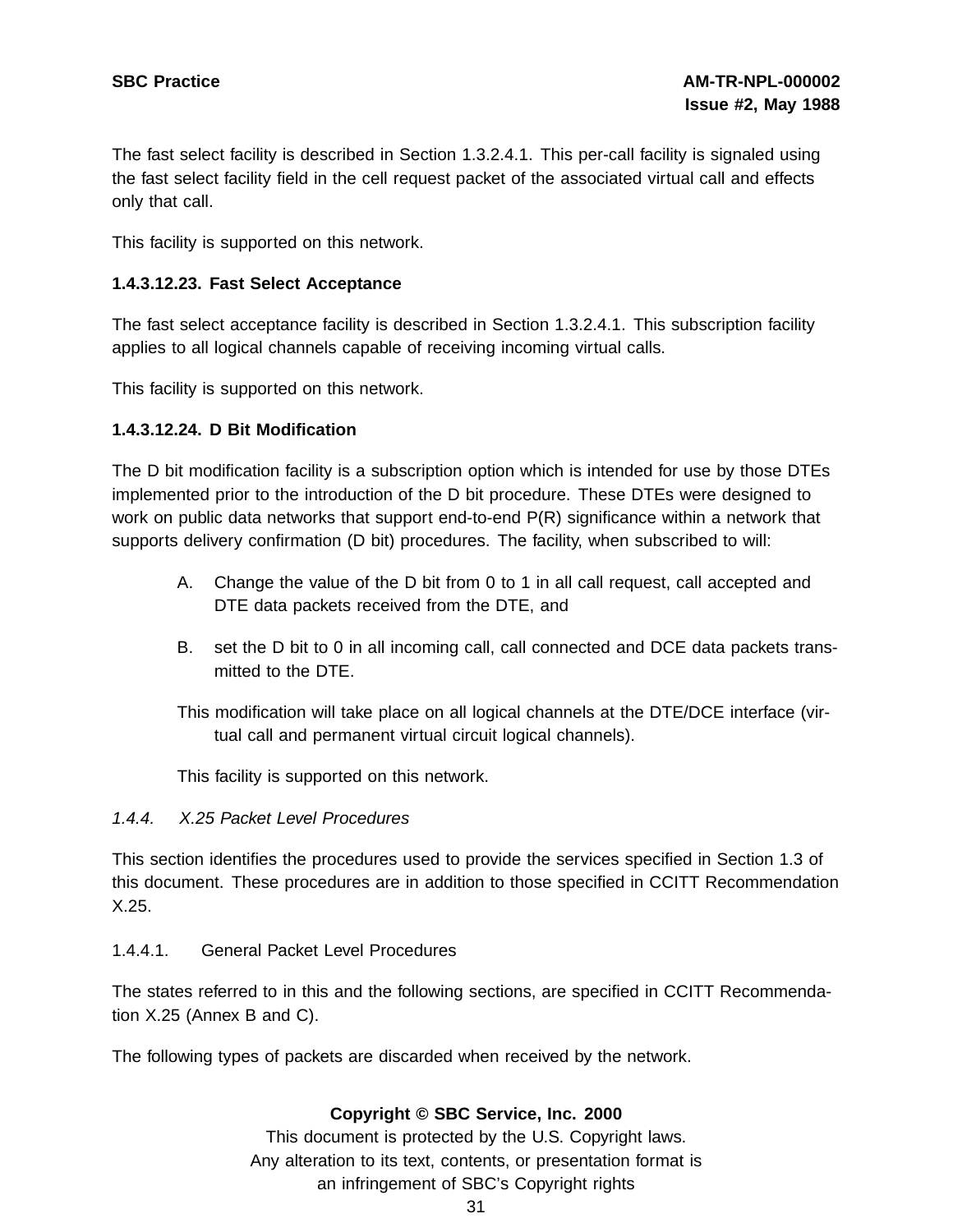- A. A packet less than two octets in length.
- B. A RR, RNR, Interrupt, Interrupt Confirmation or Data packet when in the reset indication state.
- C. A packet on a non-zero logical channel when in restart indication state.
- D. A Clear Confirmed on a unassigned logical channel.
- E. A Reset Request when in reset request state.
- F. A Restart Request when in restart request state.
- G. A Clear Request when the clear request state.
- H. A RR, RNR, Interrupt, Interrupt Confirmation, Reset, Reset Confirmation, Data or Call Accepted packet when in clear indication state.

The precedence among packets to be delivered to the DTE from the network is as follows:

- A. Clear Indication, before
- B. Reset Indication, before
- C. Interrupt, before
- D. Data.

When a Clear Indication is transmitted, any Reset Indication, Interrupt or Data Packets awaiting transmission are discarded by the network.

#### 1.4.4.2. Call Setup

There are four major steps in normal call setup, which are delimited by packets sent across either the local (calling) or remote (called) DTE/DCE interface. These packets, with the direction of their transmission specified in parenthesis are as follows:

- 1. call request packet (local DTE to DCE),
- 2. incoming call packet (remote DCE to DTE),
- 3. call accepted packet (remote DTE to DCE), and
- 4. call connected packet (local DCE to DTE).

#### **Copyright © SBC Service, Inc. 2000**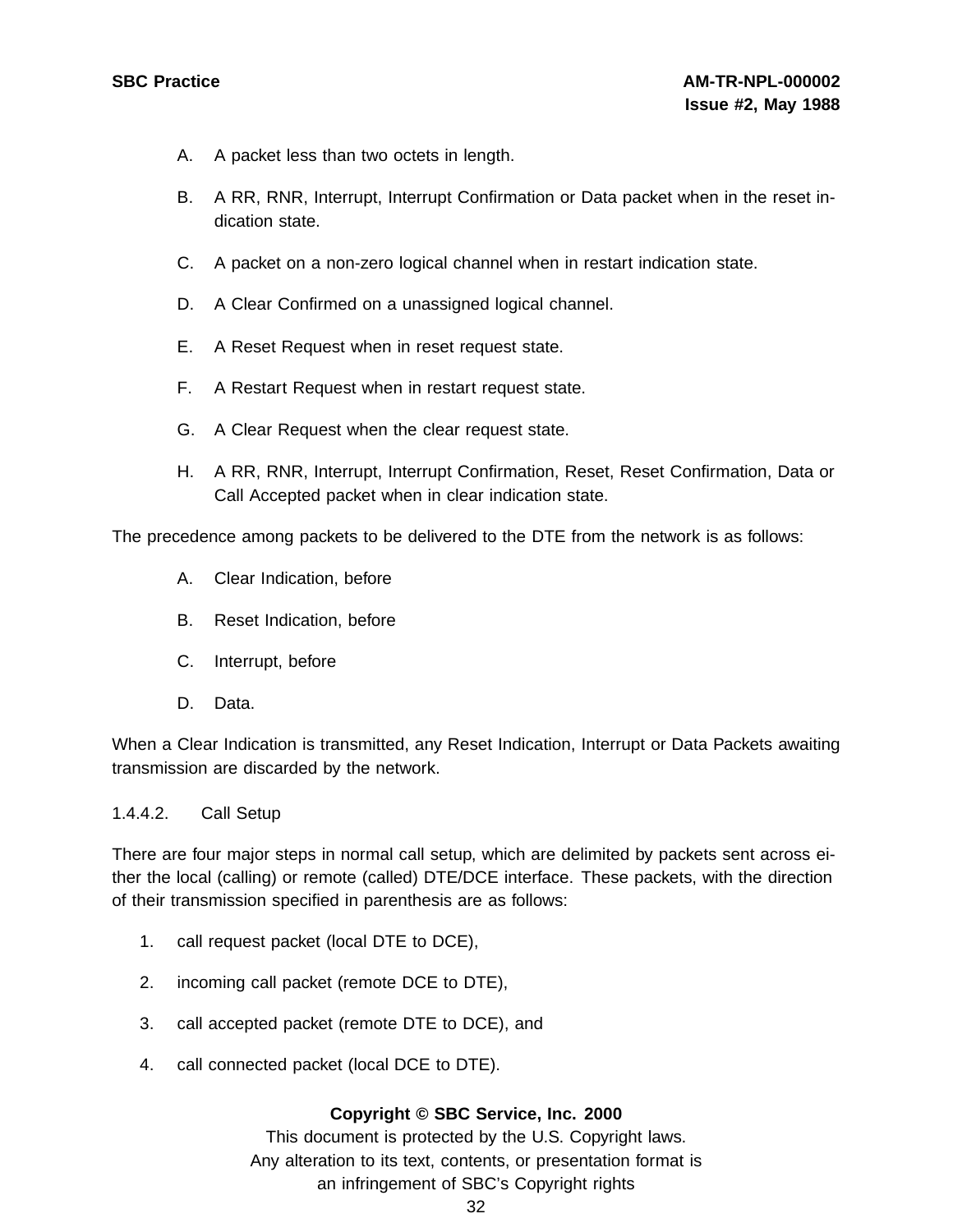- The DTE initiates call setup by sending a call request packet across the DTE/DCE interface. The network will respond to this call request packet with a clear indication packet, if it cannot set up the call. The cases where this will occur are as described below.
- 1. Call request packet has an invalid format (cause code in clear indication packet is "local procedure error"):
	- call user data field larger than maximum length
	- non-decimal digit in address
	- incorrect number of digits in address
	- missing facility length field
	- off-value in facility length field
	- value in the facility length field does not match the actual length of the facility field
	- the called address is not present or the calling address is invalid.
- 2. Call unable to be completed:
	- called address does not exist (clearing cause code is "not obtainable")
	- call collision (clearing cause code is "number busy")
	- all logical channels available for incoming calls at the called address are in use (clearing cause code is "number busy")
	- access barred because of closed user group (clearing cause code is "access barred")
	- invalid facility code or value (clearing cause code is "invalid facility request")
	- remote DTE does not accept reverse charged calls (clearing cause code is "reverse charging acceptance not subscribed").
- 3. Remote DTE not responding (clearing cause code is "out of order")
- 4. Network Congestion (clearing cause code is "network congestion")

### **Copyright © SBC Service, Inc. 2000**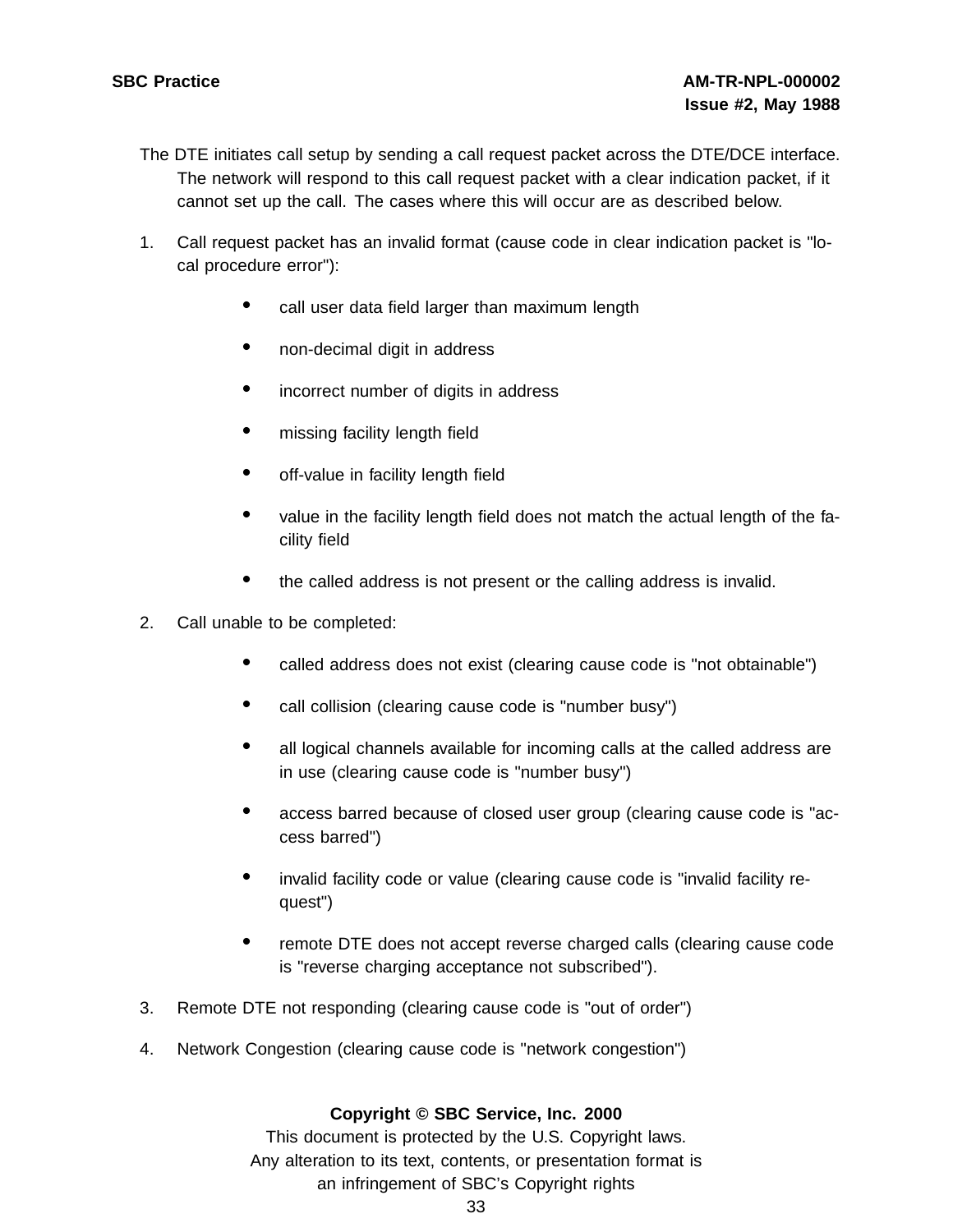If none of the above conditions exist then the network will send an incoming call packet to the remote DTE. This packet will contain an address field and facility fields, but the entries of these fields may have been changed by network action (i.e., the closed user group index number will normally be different since it has only local significance). The call user data field (if any) of the call request packet will be placed in the call user date field of the incoming call packet and the network will not act on the content of this field. In the case of a successful call setup the remote DTE will respond with a call accepted packet. If the facilities specified in this packet are compatible (CCITT Recommendation X.25) with the ones requested, the call will be set up by sending a call connected packet to the local DTE that originated the call. If the requested facilities are not allowed then the call will be cleared.

If is recommended that the DTE implement a time-out procedure (T21 in CCITT Recommendation X.25) on the call setup process.

The network implements an internal timer which clears the requested call, if it does not receive the call accepted packet from the remote called DTE within T11 seconds after transmitting the incoming call packet.

If the called DTE attempts to send a call request packet on the same logical channel as the one the incoming call packet is being sent on, that logical channel will go into the call collision state. In this state, the call request packet is accepted as normal and the incoming call packet is assumed to have been discarded. The calling DTE which sent the original call request packet which is associated with the discarded incoming call packet will receive a clear indication packet with the cause code DTE busy.

### 1.4.4.3. Data Transfer State

After the call setup procedure specified above is completed, the virtual call logical channel is said to be in the data transfer state and stays in that state until either the network, the local DTE or the remote DTE initiates a clearing or restarting. A permanent virtual circuit is continually in the data transfer state except during the restart procedure. While in the data transfer state these logical channels are allowed to send and receive data, interrupt, flow control arid reset packets and still remain in the data transfer state. There are two reset states associated with the data transfer state: DTE reset request, and DCE reset indication, which will be discussed further in Section 1.4.4.5. But if a DTE attempts to send data or interrupt packets while their local DTE/DCE interface is in either of these two states, the DCE will reset the virtual circuit. The logical channels supporting virtual calls will no longer be in the data transfer state if a clear indication packet is issued for that logical channel.

### **1.4.4.3.1. Data Transfer**

### **Copyright © SBC Service, Inc. 2000**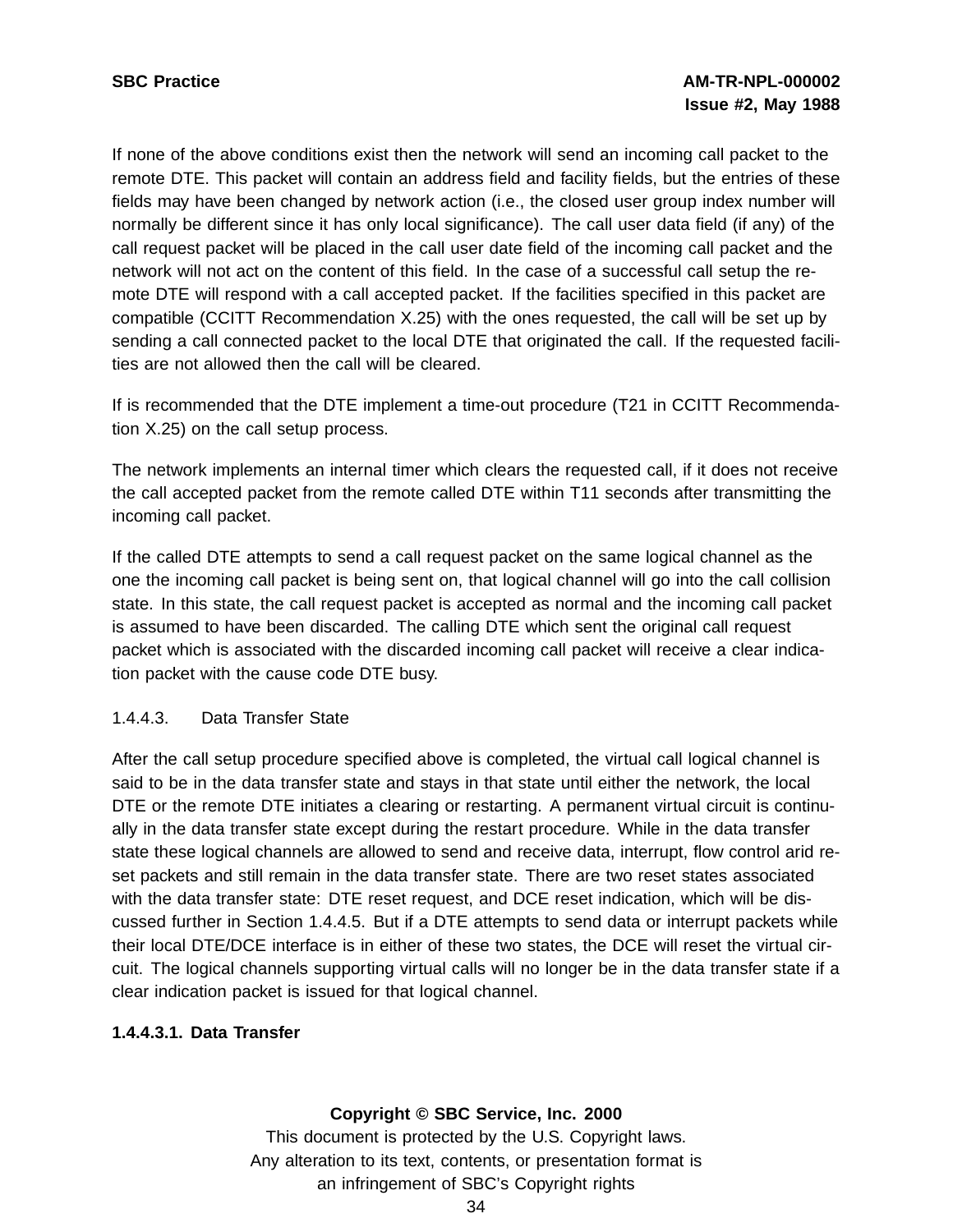The data packets sent and received will conform to the formats specified in Section 6.3 of CCITT Recommendation X.25. The procedures associated with the transfer of data packets will be according to Section 4.3 of CCITT Recommendation X.25 augmented by additional information specified in Sections 1.4.3.9 and 1.4.3.10 of this document. Specifically, the use and significance of D, M, and Q bits in data packets are discussed in these sections. Also, note that the maximum size of a data packet allowed to be used by the DTE is controlled by the network default packet size, the DTEs subscribed non-standard default packet size facility value or the per-call result of the flow control parameter negotiation (maximum packet size). If the DTE attempts to send a data packet larger than this agreed upon maximum, the virtual circuit will be reset with the cause "procedure error."

# **1.4.4.3.2. Interrupt Transfer**

While in the data transfer state the DTE is allowed to send out of band data using the interrupt procedure. Using the DTE interrupt packet (format specified in CCITT Recommendation X.25 Section 6.3.2) the DTE is allowed to transfer one byte of user data to the remote DTE regardless of whether it is currently being flow controlled at the packet level. The interrupt data is delivered to the remote DTE at or before the point in the stream of data packets at which it was generated using the DCE interrupt data packet. The remote DTE confirms the acceptance of this data packet by sending a DTE interrupt confirmation packet which is passed on to the local DTE using a DCE interrupt confirmation packet. The local DTE is not allowed to issue a second interrupt packet until it receives the DCE interrupt confirmation packet associated with the first interrupt packet. If the DTE attempts to issue a second interrupt packet before the first one is acknowledged, the network will reset the virtual circuit with the cause procedure error. There is no internal network timer associated with the confirmation of interrupt packets, the network waits Indefinitely for the remote DTE to respond with an interrupt confirmation packet. During this period the local DTE Is also waiting for this confirmation, since it is not allowed to transmit any more interrupt packets until it receives this confirmation.

# 1.4.4.4. Clearing

For those logical channels supporting virtual calls the clearing procedures described in this Section and in Section 4.1 of CCITT Recommendation X.25 can be used to return that logical channel to the "ready" (pl) state. In this ready state the logical channel is ready to set up another virtual call using standard call setup procedures discussed above. The clearing can be initiated any time during the ready, call setup, data transfer or resetting states.

# **1.4.4.4.1. Clearing by the DTE**

The DTE can use the clearing procedures to:

# **Copyright © SBC Service, Inc. 2000**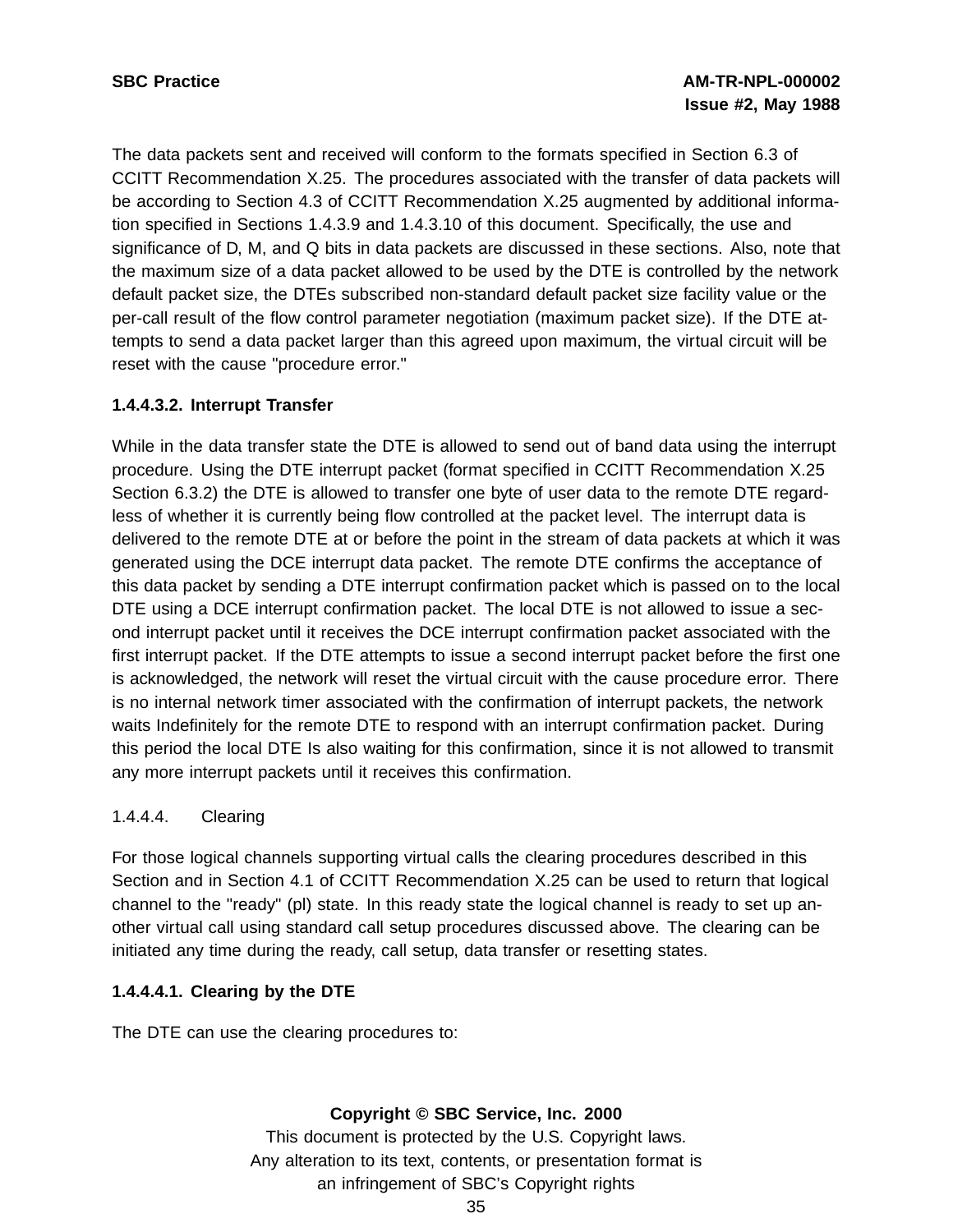- verify that <sup>a</sup> logical channel is in the ready state (clear while in ready state)
- clear a virtual call that it is in the process of setting up (clear before receiving call confirmation)
- clear a virtual call that it does not want to accept (clear instead of call accepted packet)
- clear a virtual call that is in progress (clear during data transfer or reset phase).

The DTE initiates a clearing by sending a clear request packet across the local DTE/DCE interface. The clearing is completed when the local DTE receives a clear confirmation packet from the local DCE. It is the responsibility of the DTE to implement timer 23 to insure that the network responds to the clear request in an adequate amount of time. The clear confirmation can only be considered to have local significance. But in the case of a clearing during a virtual call in data transfer mode, this clearing may be considered to have end-to-end significance, although the clear confirmation packet has only local significance (see Section 1.4.3.8.3).

### **1.4.4.4.2. Clearing by the DCE**

The DCE initiates clearing procedures for several reasons including: DTE procedural error, network failures and notification of a remote restart. If the clearing is initiated by the remote end of the virtual call issuing a clear request packet, then the local DCE will issue a clear indication packet, but will not pass the clearing cause field if any to the local DTE.

The network initiates a clear by sending a clear indication packet to the local DTE. Also at that time it starts timer T13, if the local DTE responds with a clear confirmation packet before the timer expires then the channel will be in the ready (pl) state. The network reaction to expiration of timer T13 will be discussed in Section 1.4.5.4.

### **1.4.4.4.3. Clear Collision**

If' the DTE and DCE simultaneously transmit a clear request packet and a clear indication packet respectively, on the same logical channel, then the network will consider that the clearing is complete. It will assume that the logical channel is in the ready state.

### **1.4.4.4.4. Clearing Packet Formats**

The formats used for clearing packets (clear request, clear indication, and clear confirmation) are as specified in Sections 6.2.3 and 6.2.4 of CCITT Recommendation X.25.

**Copyright © SBC Service, Inc. 2000**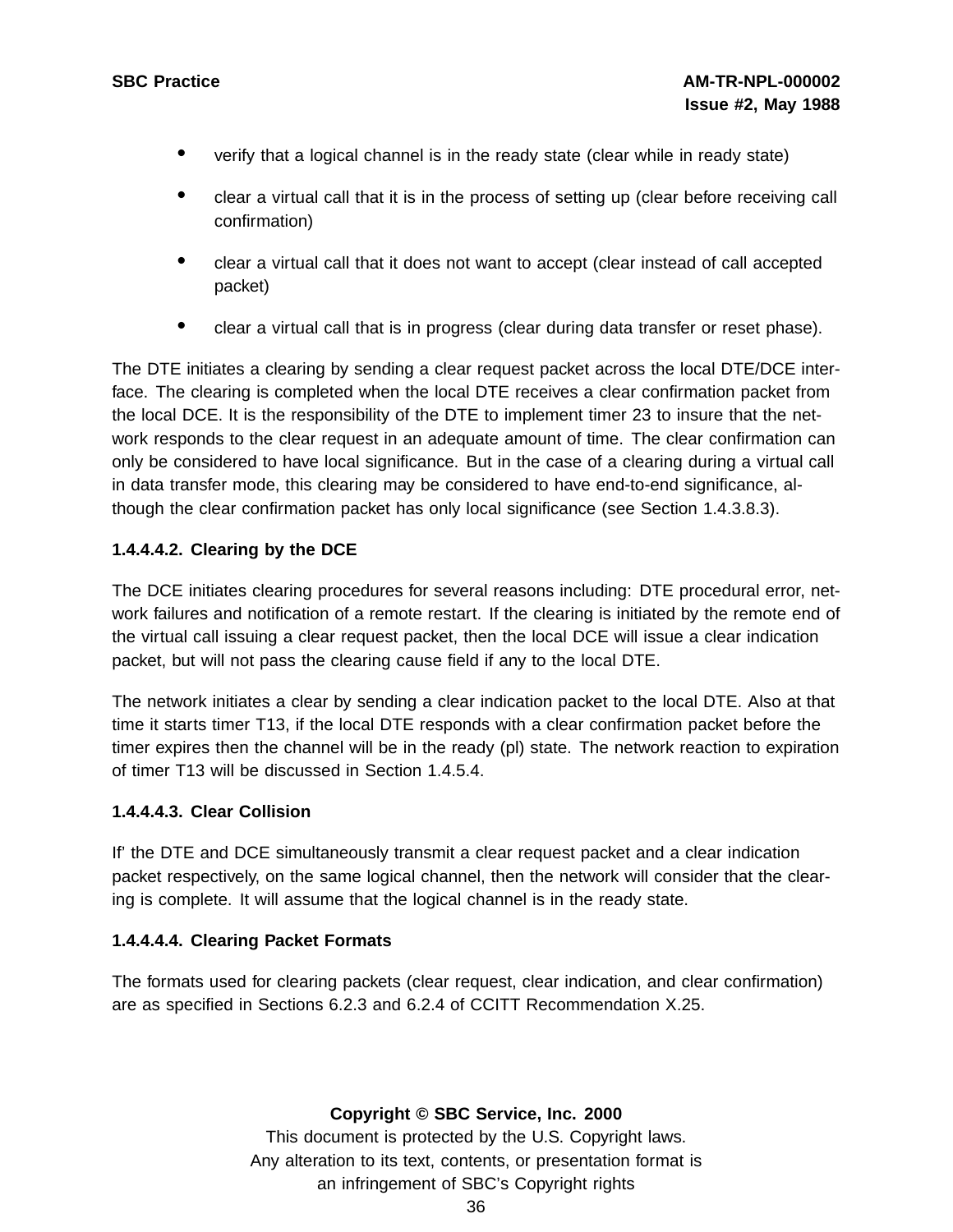## 1.4.4.5. Reset

The reset procedure is used to reinitialize a virtual circuit and in so doing removes in each direction, all data and interrupt packets which may be in the network. Resetting procedures apply to both virtual call and permanent virtual circuits.

- A. Resetting by the DTE The DTE initiates a reset by sending across the local DTE/DCE interface a reset request packet. The reset is completed when the local DTE receives a DCE reset confirmation packet from the local DCE. It is the DTE's responsibility to Implement timer T22 to insure that the network responds to the reset request in an adequate amount of time. The reset confirmation can only be assumed to have local significance.
- B. Resetting by the DCE The DCE initiates a resetting procedure for several reasons including: DTE procedure error. The network initiates a reset by sending a reset indication packet to the local DTE. Also at that time it starts timer T12, if the DTE responds with a DTE reset confirmation packet before the timer expires then the channel will be in the flow control ready state (dl). The network reaction to the expiration of timer T12 will be discussed in Section 1.4.5.4.

## 1.4.4.6. Restarting

When there is a need to reinitialize all the logical channels at the DTE/DCE interface, the restart procedures may be used. This procedure clears all the logical channels supporting virtual calls putting them into the ready (p1) state and resets all the logical channels supporting permanent virtual circuits putting them into the flow control ready (dl) state. This procedure is used each time the link level is reinitialized, the restart cause used In this case is network congestion. The restart procedure also may be initialized by the DTE.

### **1.4.4.6.1. DTE Initiated Restarts**

The DTE initiates a Restart by sending a restart request on logical channel zero. The network will respond to this request by sending a restart confirmation three seconds after receiving the request. At that time the local DTE may assume that all the permanent virtual circuit logical channels have been reset and are in the flow control ready state, and that all the virtual call logical channels have been cleared and are in the ready state. When the network received the restart request above, it also sent a reset indication to the remote end of each of restarting DTE's permanent virtual circuits and sent a clear indication to the remote end of each of the restarting DTE's virtual calls. The restart is defined to be completed when the local DCE sends the restart confirmation packet to the local DTE. This happens regardless of the state of the remote DTEs.

# **Copyright © SBC Service, Inc. 2000**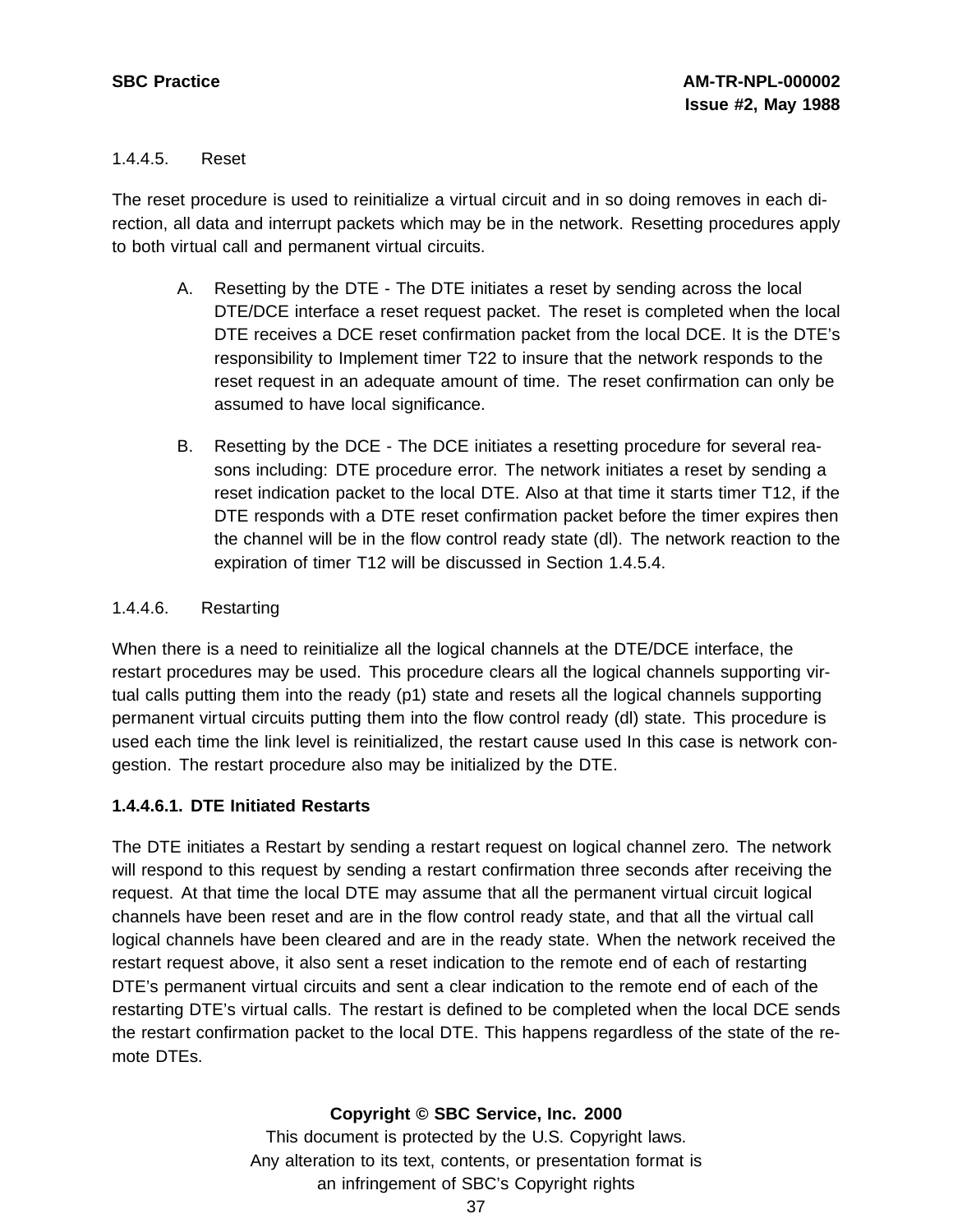If the remote end of a PVC is unavailable then the local DCE will send a reset indication (cause network congestion) to the local DTE after the restart confirmation is sent. If the cause for the reset changes the local DCE will transmit another reset indication packet.

If the remote end of the permanent virtual circuit does not confirm the reset before the restart is completed, the network will queue data from the local end of that permanent virtual circuit (sent after the restart confirmation) and deliver it to the remote end when it confirms the reset. If the permanent virtual circuit is not operational then the network will transmit a reset indication packet (with the cause network congestion or out of order).

If the remote end of a permanent virtual circuit confirms the reset indication and sends data before the restart is completed, this data will be queued and delivered to the local end of the permanent virtual circuit when the restart is completed.

If the local end of a permanent virtual circuit attempts to send any packets before the restart is completed (restart confirmation received), a procedure error will result. A reset indication packet (with cause code of local procedure error) will be sent to that local DTE over that permanent virtual circuit when the restart is completed.

Any incoming calls arriving at the local DCE during the restart process (prior to sending the restart confirmation) are queued in the network. Call indication packets are sent to the local DTE after the restart confirmation packet is sent.

If the local DTE transmits any packets over logical channels used for virtual calls before the restart is completed, a procedure error will result. A clear indication packet (with cause code of local procedure error) will be sent on that logical channel when the restart process in completed.

# **1.4.6.6.2. DCE Initiated Restart**

A DCE initiated restart is issued whenever the link level reinitializes itself. The restart cause used is network congestion. When the DCE starts this procedure by sending a restart indication packet to the local DTE, it also starts timer 110. If the local DTE responds with a restart confirmation packet before the timer expires then the interface will be in the packet level ready state (rl). The network reaction to expiration of timer T10 will be discussed in Section 1.4.5.4.

### 1.4.5. Network Defined Actions

In this section, the network response to various conditions (network or user generated) will be specified. These conditions are either undefined in CCITT Recommendation X.25, or have been left for further study.

### **Copyright © SBC Service, Inc. 2000**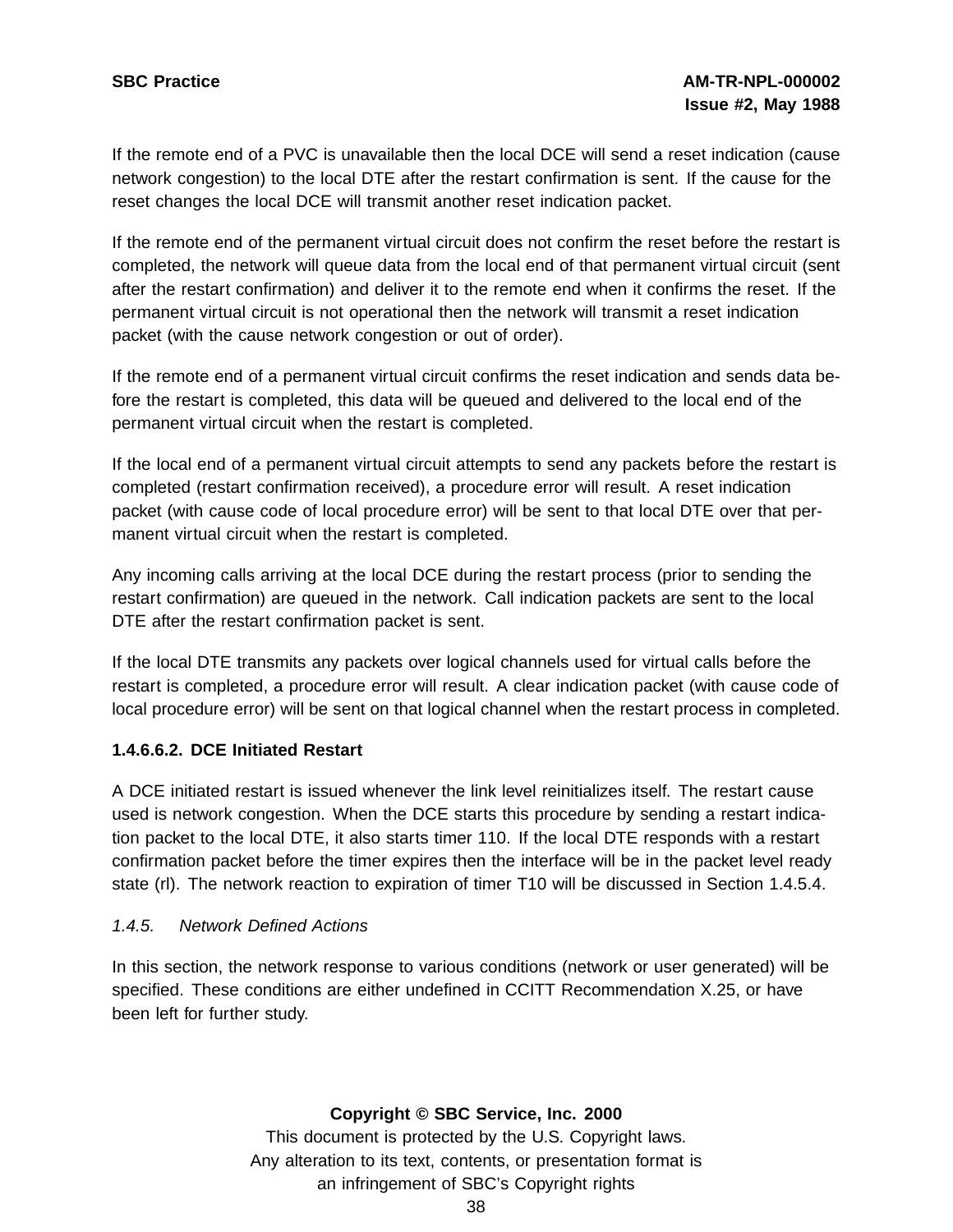## 1.4.5.1. Network Action on Improperly Formatted Packets

This section describes the network action on the receipt of improperly formatted packets in states where receipt of these packet types is normal.

## **1.4.5.1.1. Call Request Packet which is Too Short**

If the DTE issues a call request packet which does not contain a facility length field, the network will clear the call.

## **1.4.5.1.2. Non-zero or Missing DTE Cause or Diagnostic Fields**

If the user does not subscribe to the feature which allows the setting of DTE cause fields to values specified in this document, then the following procedures apply.

The bits of the cause field in a clear request packet should be set to zero by the DTE. If' the DTE included non-zero bits in this field or does not include this field, the network will clear the virtual call. The network will transmit a clear indication packet with a cause code of "local procedure error". Upon issuance of this clear indication packet, the network will also transmit to the remote DTE a clear indication packet with a cause code of "remote procedure error".

The bits of the cause field and the diagnostic code field in a reset request packet issued during a virtual call (or permanent virtual circuit) should be set to zero by the DTE. If the DTE includes non-zero bits in either of these fields or does not include these fields, the network will clear the virtual call (or reset the permanent virtual circuit). The network will transmit a clear (reset) indication packet with a cause code of "local procedure error". Upon issuance of this clear (reset) indication packet with a cause code of "remote procedure error".

# **1.4.5.1.3. Improperly Placed Data Fields**

The network will clear the associated virtual call if a data field exist after the packet identifier of the following packets:

- Clear Confirmation,
- Reset Confirmation,
- Interrupt Confirmation,
- Restart Confirmation, or
- Call Accepted.

### **Copyright © SBC Service, Inc. 2000**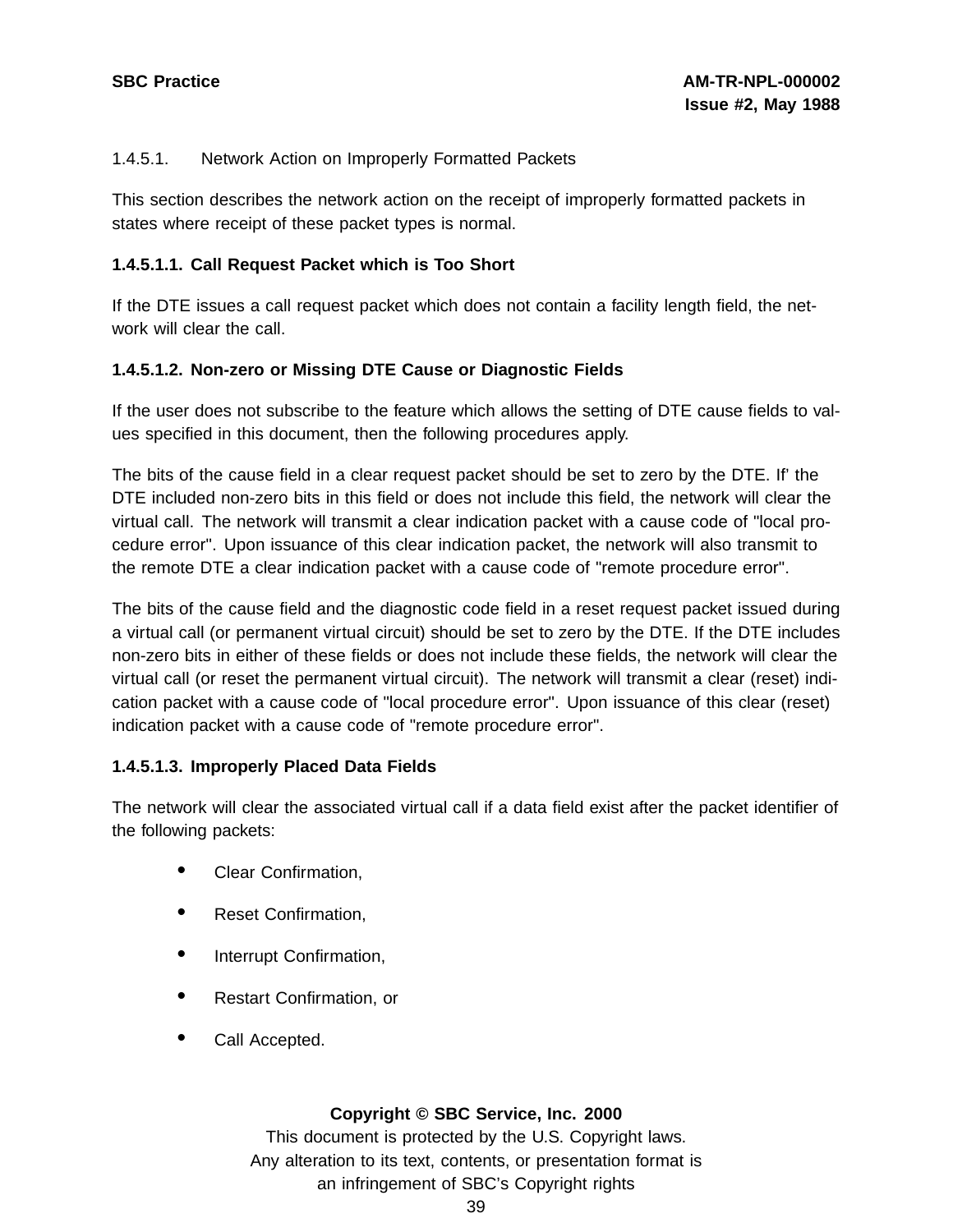Clearing indication packets will be sent to the local and remote DTEs with the cause code of local and remote procedure error, respectively.

The network will also clear the associated virtual call if a data field exists after the cause code of a clear request packet or after the diagnostic code field of a reset request packet. Clearing indication packets will be sent to the local and remote DTEs with the cause code of local and remote procedure error, respectively.

## **1.4.5.1.4. Improperly Formatted General Format Identifier**

The network transmits clear indication packets to the local and remote DTE with the cause code of local and remote procedure error, respectively for the following error conditions during a virtual call:

- GFI in other than data packets is not "0001" or "0101"
- GFI in data packets is not "0001", "1001" (Q bit on), "0101" (D bit on), or "1101" (Q and D bit on).

### 1.4.5.2. Network Action on Unexpected Packets

This section describes the network actions on receipt of properly formatted packets which are not expected. The actions discussed here are in addition to those cases discussed in procedural sections above.

### **1.4.5.2.1. Unsolicited DTE Confirmation Packets**

The network will generate a restart indication packet to the local DTE on logical channel zero, with a cause code of local procedure error, upon reception of an unsolicited Restart Confirmation Packet.

The network will generate a reset indication packet to the local DTE with a cause code of local procedure error, upon reception of an unsolicited Interrupt Confirmation Packet or an unsolicited Reset Confirmation Packet. The above does not apply, when the DTE/DCE interface is in the reset indication state, in which case the unsolicited interrupt confirmation is discarded. It also does not apply, when the DTE/DCE interface is in the clear indication state, in which case both the unsolicited interrupt confirmation and unsolicited reset confirmation packets are both discarded.

### **Copyright © SBC Service, Inc. 2000**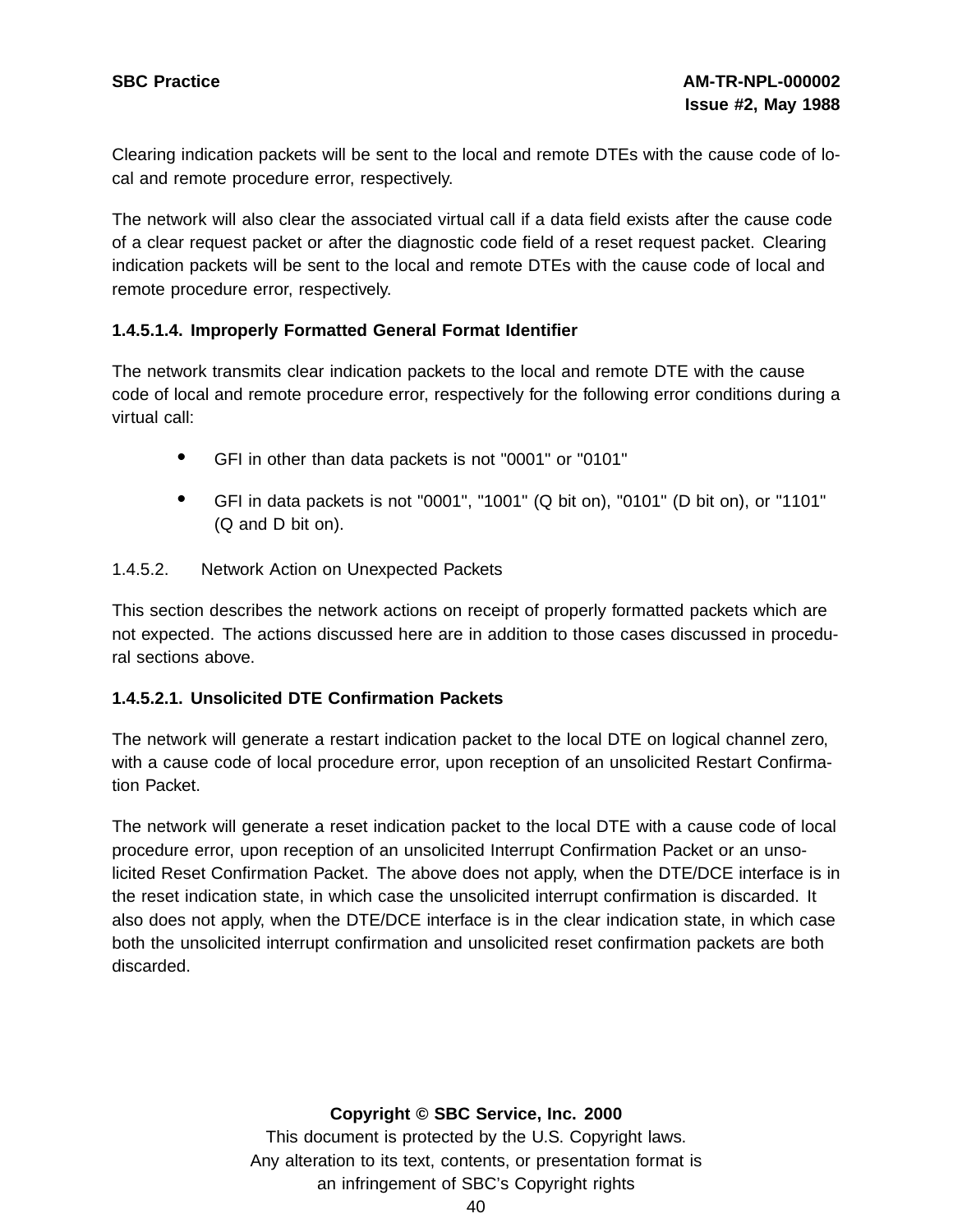## 1.4.5.3. Network Action on Receipt of an Unauthorized Interrupt Packet

If the DTE attempts to send a subsequent interrupt packet, the network will reset the virtual circuit.

### 1.4.5.4. Network Action on Expiration of Timers

This section describes the actions taken by the network on the expiration of the four packet level timers associated with an access line. The four timers and the packet which initiates the timer are as follows:

- 1. T10 started when DCE issues a restart indication packet
- 2. T11 started when DCE issues an incoming call packet
- 3. T12 started when DCE issues a reset indication packet
- 4. T13 started when DCE issues a clear indication packet

Each of these timers have values which are agreed upon with the owner of the access line during service initialization time, and can be altered like any other subscription option, the value of each timer can be set independently to any value in the following range: 15 to 915 seconds in 15 second steps.

### **1.4.5.4.1. Restart Indication Timer T10**

Timer T10 is started when the network issues a Restart Indication packet. If timer T10 expires, the network will resend the Restart Indication packet and reset timer T10. If timer T10 expires again, the network will remain in the restart Indication state until network craft intervention. If the DTE is allowed to receive diagnostic packets, subscription option is properly set, the network will generate a diagnostic packet to indicate this condition.

### **1.4.5.4.2. Incoming Call Timer T11**

Timer T11 is started when the network issues an Incoming Call packet. If timer T11 expires, the network will clear the virtual call and reset timer T11. At this point subsequent activity is governed by the procedures associated with timer T13.

### **1.4.5.4.3. Reset Indication Timer T12**

Timer T12 is started when the network issues a Reset Indication packet. If timer T12 expires, the network will resend the reset indication packet and reset timer T12. If timer T12 expires a second time the resulting activity depends on whether the effected virtual circuit is a permanent

### **Copyright © SBC Service, Inc. 2000**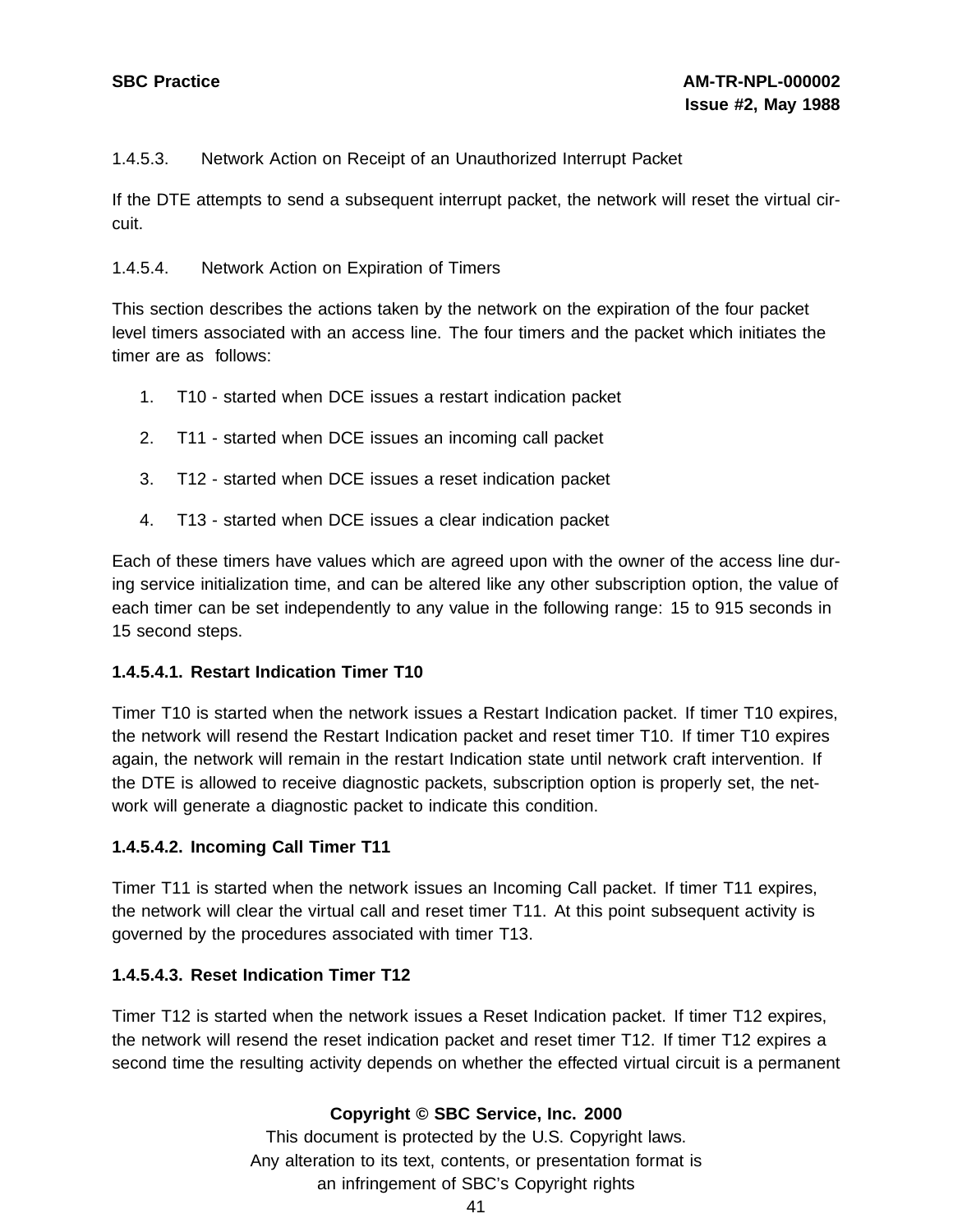virtual circuit or a virtual call. If it is a PVC, the circuit will remain in the reset indication state until network craft intervention (a diagnostic packet will also be sent if the DTE is allowed to receive it). If the circuit supports a virtual call, then it will be cleared and subsequent activity is governed by the procedures associated with timer T13.

## **1.4.5.4.4. Clear Indication Timer T13**

Timer T13 is started when the network issues a Clear Indication packet. If timer T13 expires, the network will resend the clear indication packet and reset timer T13. If timer T13 expires a second time the circuit will remain in the clear indication state until network craft intervention (a diagnostic packet will also be sent if the DTE is allowed to receive it).

#### 1.4.5.5. Maintenance Procedures

If network operations initiates an action that results in a virtual call being cleared, a permanent virtual circuit being reset or an access line being restarted, the network defined diagnostic code #135 (Operator Invoked Call Termination) will be given in the diagnostic field.

### 1.4.5.6. Network Defined Diagnostic Codes

The following diagnostic codes are supported in addition to those defined in the CCITT X.25 Recommendation.

| <b>DIAGNOSTICS</b>                                 | <b>BITS</b> | <b>DECIMAL</b> |
|----------------------------------------------------|-------------|----------------|
|                                                    | 87654321    |                |
| Inconsistent Q-bit                                 | 10000000    | 128            |
| DTE has not subscribed to fast select              | 10000001    | 129            |
| Non-DTE originated cause field                     | 10000010    | 130            |
| Packet size incompatible                           | 10000011    | 131            |
| M-bit without D-bit on non-full packet (X.75 only) | 10000100    | 132            |
| Call rejected because of operator's Refuse command | 10000101    | 133            |
| PVC service data fatal error                       | 10000110    | 134            |
| Operator invoded call termination                  | 10000111    | 135            |
| Accept too long (X.25-76 only)                     | 10001000    | 136            |
| DTE call on IVC channel (X.25 only)                | 10001001    | 137            |
| DTE call on PVC channel (X.25 only)                | 10001010    | 138            |
| Call missing source address (hunt group)           | 10001011    | 139            |

### **Copyright © SBC Service, Inc. 2000**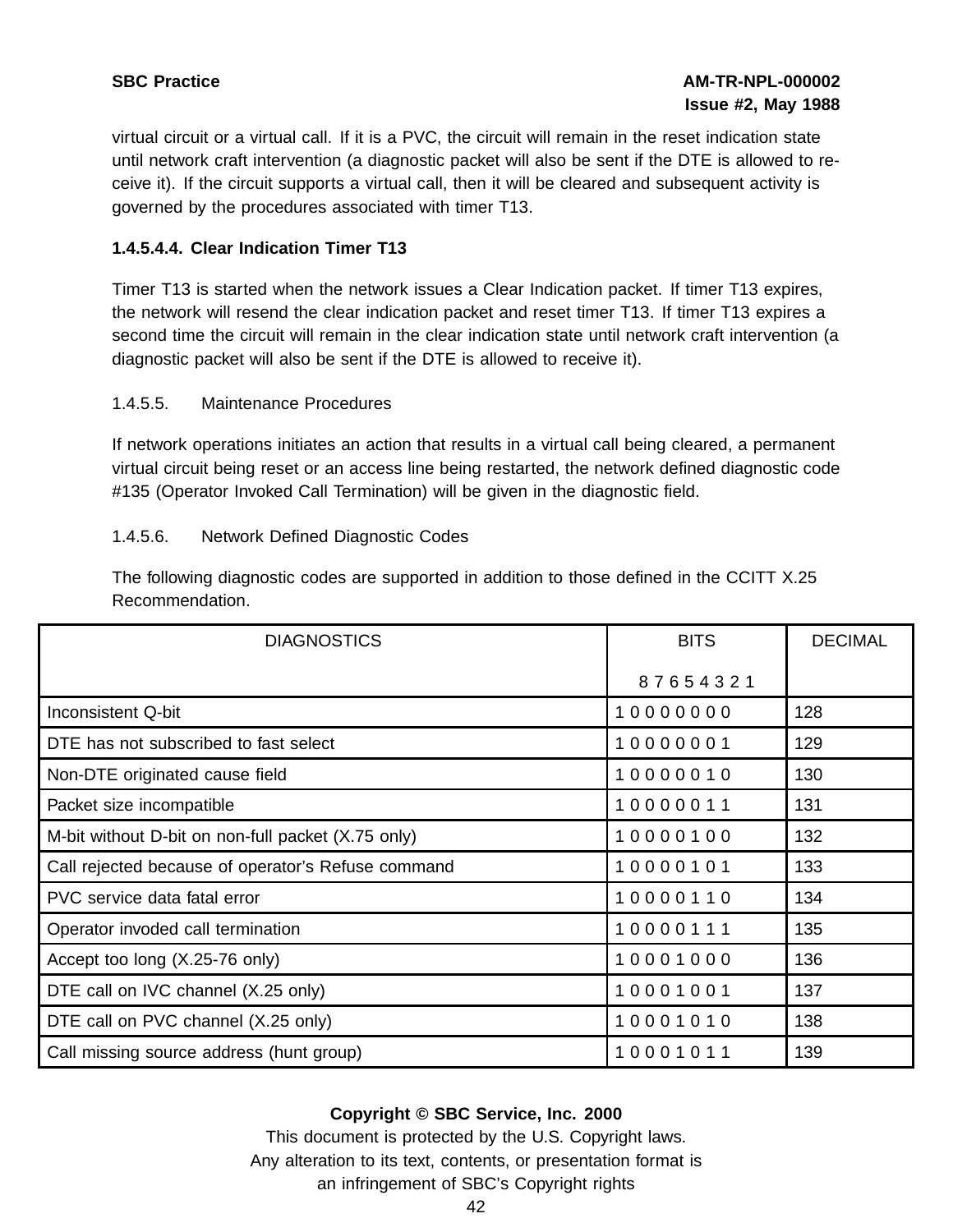# **SBC Practice AM-TR-NPL-000002 Issue #2, May 1988**

| Call with incorrect source address                | 10001100 | 140 |
|---------------------------------------------------|----------|-----|
| (X.75 with wrong DNIC only)                       |          |     |
| Link level disconnected                           | 10001101 | 141 |
| Link taken out of service                         | 10001110 | 142 |
| Idle timer probe expired                          | 10001111 | 143 |
| Bad cause field                                   | 10010000 | 144 |
| Destination address on direct call only interface | 10010001 | 145 |
| Octet not aligned when alignment subscribed       | 10010010 | 146 |
| Non-zero facility area at X.75 gateway            | 10010011 | 147 |
| Badly constructed facility/utility area           | 10010100 | 148 |
| Non-zero address on packet                        | 10010101 | 149 |
| Double interrupt received from subnet             | 10010110 | 150 |
| Unexpected interrupt confirm received from subnet | 10010111 | 151 |
| Restricted fast select only                       | 10011000 | 152 |
| Incompatible PVCs                                 | 10011001 | 153 |
| Local window is negative                          | 10011010 | 154 |
| Fields are missing from the packet                | 10011011 | 155 |
| The address length is bad                         | 10011100 | 156 |
| The facility length is bad                        | 10011101 | 157 |
| A field within the packet is incomplete           | 10011110 | 158 |
| The throughput class specified is incompatible    | 10011111 | 159 |
| with the options subscribed                       |          |     |
| The hunt group is not activated                   | 10100000 | 160 |
| The hunt group is not available                   | 10100001 | 161 |
| The hunt group is disallowed                      | 10100010 | 162 |
| Data network address fail                         | 10100011 | 163 |
| To be specified                                   | 10100100 | 164 |
| The format of the utility is bad                  | 10100101 | 165 |
| Non-zero utility on packet                        | 10100110 | 166 |
| Non-zero user data on packet                      | 10100111 | 167 |

# **Copyright © SBC Service, Inc. 2000**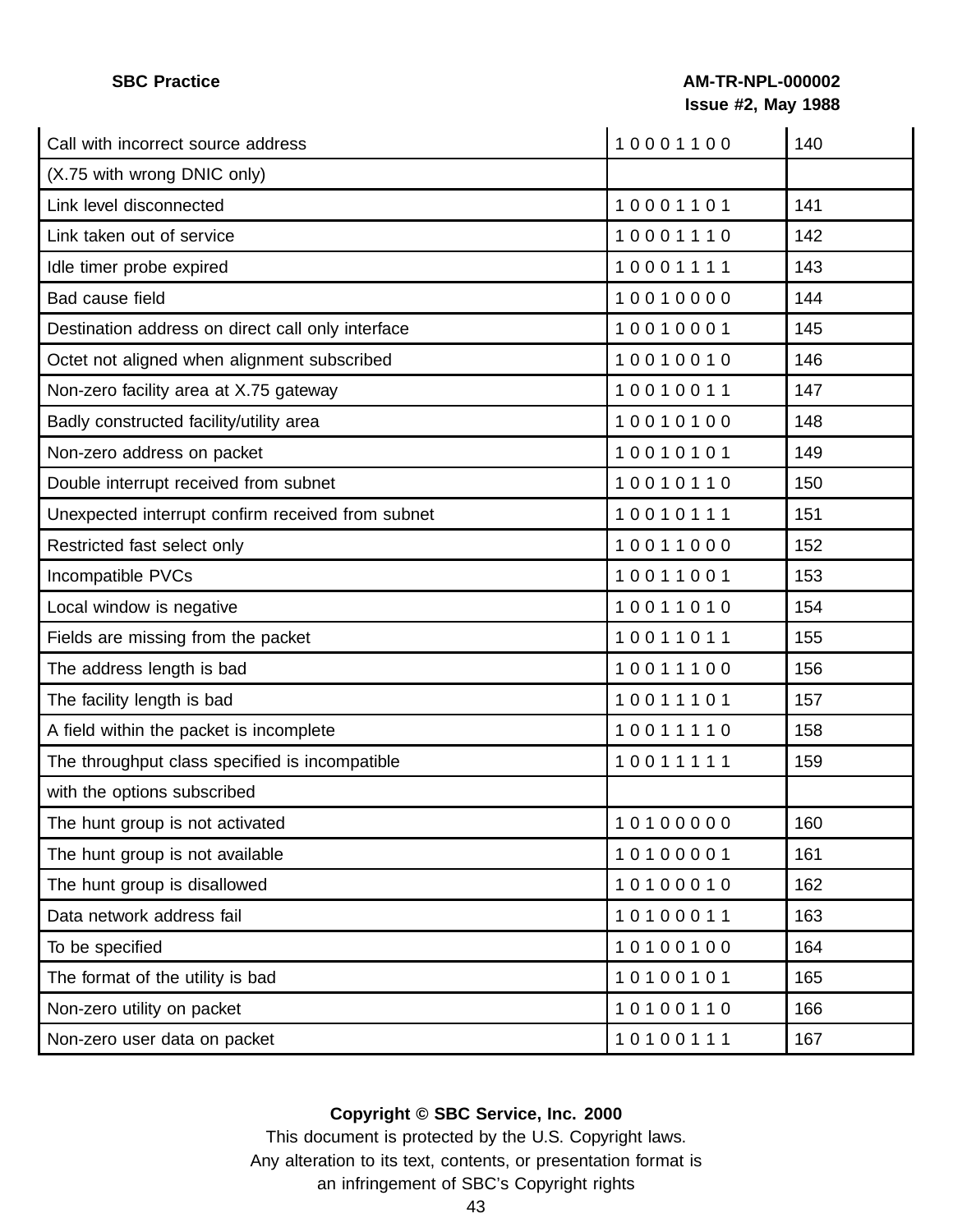**SBC Practice AM-TR-NPL-000002 Issue #2, May 1988**

| No national facility marker on packet             | 10101000 | 168 |
|---------------------------------------------------|----------|-----|
| Call was blocked by the block same service option | 10101001 | 169 |
| Area code - DNIC table locked temporarily         | 10101010 | 170 |

# **2. Technical Interface Specifications for X.25 Service over a Bolt Bernack Newman (BBN) Platform**

# **2.1. Introduction**

This report specifies the attachment of an X.25 host to a Bolt Bernack Newman (BBN) Packet Switching Node (PSN). In particular, this report describes specific options and features of CCITT Recommendation X.25 (1980) and Federal Information Processing Standard (FIPS) 100/ Federal Standard (Fed. Std.) 1041 (July 1983). In some cases it describes the operation that a DTE can expect of a BBN PSN DEC, (Packet Switching Node) Data circuit terminating equipment while in others it specifies properties required of a host X.25 Data Terminal Equipment (DTE) implementation to enable that host to communicate with a BBN X.25 PSN. This report, on conjunction with FIPS 100/Fed. Std. 1041, should enable site managers or others planning to attach a host to the BBN packet network by means of X.25 to determine, first, whether or not the X.25 implementation of the host in question is adequate for operation wit the BBN PSN, and second, what options, parameter settings, etc. may be selected for operation with that network.

This report assumes that the reader is familiar with CCITT Recommendation X.25 and FIPS 100/Fed. Std. 1041. A copy of FIPS 100/Fed. 1041 is attached as Appendix C of this report.

In this document, the term, "Administration" refers to the organization, within BBN, responsible for the day-to-day management of X.25 network.

# 2.1.1. Recommendation X.25 and FIPS 100/Federal Standard 1041

The CCITT Recommendation X.25 describes the interface between host computers (data terminal) equipment, or DTEs) and data circuit-terminating equipment (DCEs, which effect communication with remote hosts over computer networks) for hosts operating in the packet mode on public data networks. The X.25 interface standard is defined as three independent architectural levels, following the Open Systems Interconnection (DSI) Reference Model. The three levels are:

### **Copyright © SBC Service, Inc. 2000**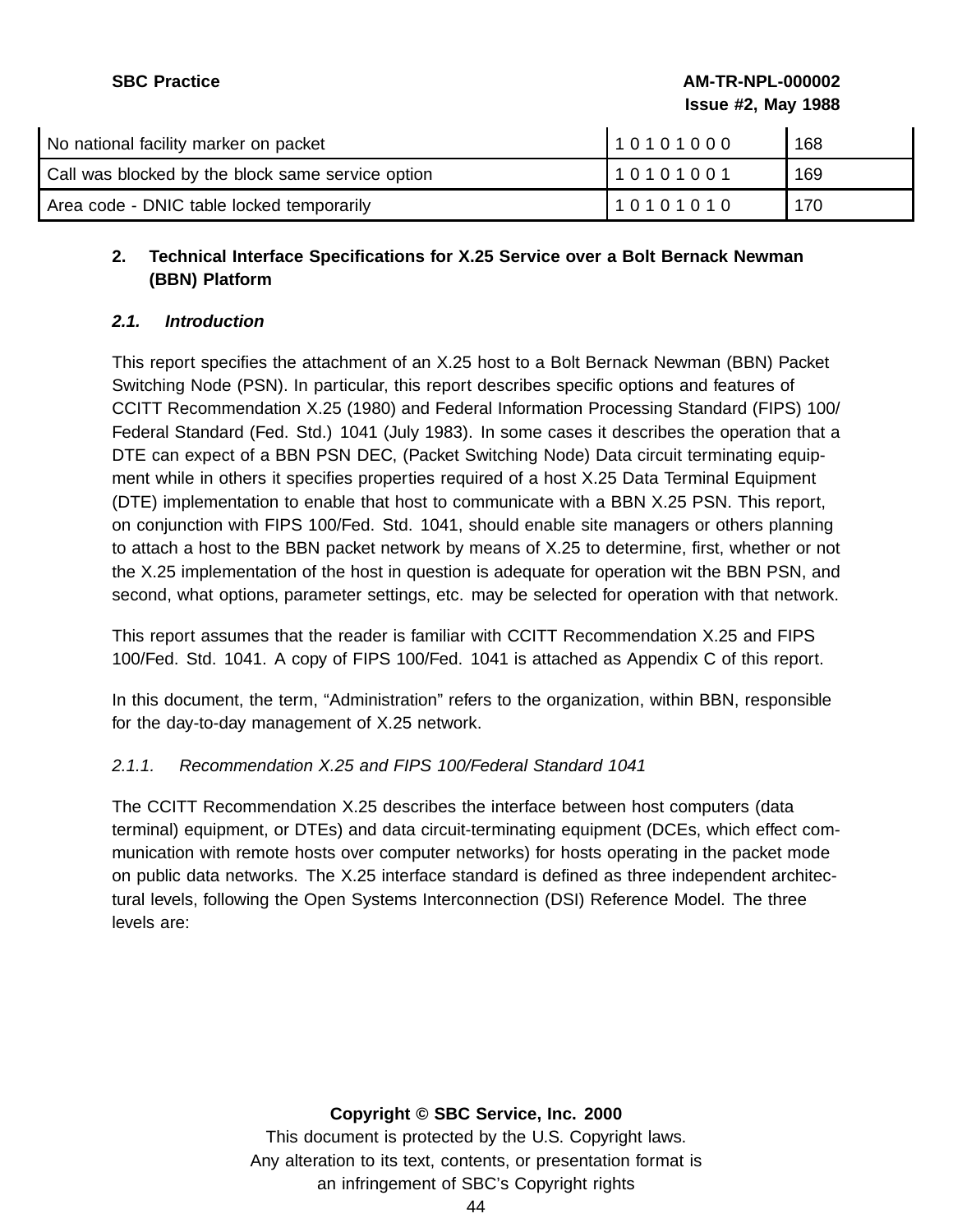| Level $1$ : | The PHYSICAL level of the connection. The physical, electrical, function,<br>and procedural characteristics to activate, maintain, and deactivate the<br>physical link between the DTE and the DCE.                                   |
|-------------|---------------------------------------------------------------------------------------------------------------------------------------------------------------------------------------------------------------------------------------|
| Level 2:    | The LINK level of the connection. The link access procedure for data in-<br>terchange across the link between the DTE and the DCE.                                                                                                    |
| Level 3:    | The PACKET level of the connection. The packet format and control pro-<br>cedures for the exchange of packets containing control information and<br>user data between the DTE and the DCE, and between the DTE and a re-<br>mote DTE. |

CCITT Recommendation X.25 contains many options and implementation choices. FIPS 100/ Fed. Std. 1041, which specifies the general use of X.25 for the Federal Government, defines some of the choices left open in X.25. BBN packet switches follow procedures that are in compliance with FIPS 100/Fed. Std. 1041 in areas where Recommendation X.25 allows a choice. In several areas when both of these documents allow a choice, a single choice not in conflict with FIPS 100/Fed. Std. 1041 is specified; in area which X.25 leaves unspecified, addressing in particular, conventions are specified that are consistent with restrictions specified in Recommendation X.25 and FIPS 100/Fed. Std. 1041. The address formats used by the BBN X.25 PSN are consistent with CCITT Recommendation X.121. The effect of this approach is to make X.25 service available to hosts in BBN's packet network in a way that requires no changes to a host DTE implementation that is compliant with FIPS 100/Fed. Std. 1041 and CCITT Recommendation X.25. By implementing extensions described in this specification, a host will be able to take advantage of additional BBN PSN features not required of X.25 networks.

This report specifies the BBN X.25 interface, with respect both to any mandatory features not yet implemented and to any optional or additional features already implemented. Future releases of the BBN PSN should not prevent proper operation of DTEs that comply with this specification.

The reader is referred to CCITT Recommendation X.25 and to FIPS 100/Fed. Std. 1041 for detailed information not provided in the body of this specification.

# 2.1.2. Compliance

### 2.1.2.1. Compliance with Recommendation X.25 and FIPS 100/Fed. Std. 1041

The BBN X.25 PSN Interface Specification is compliant with CCITT Recommendation X.25 and FIPS 100/Fed. Std. 1041. The BBN DCE supports most facilities specified and E (essential) by FIPS 100/Fed. Std. 1041, and some facilities specified as A (additional). Future releases of the BBN PSN will support all essential and most additional facilities. Section 2.4.2 contains a com-

### **Copyright © SBC Service, Inc. 2000**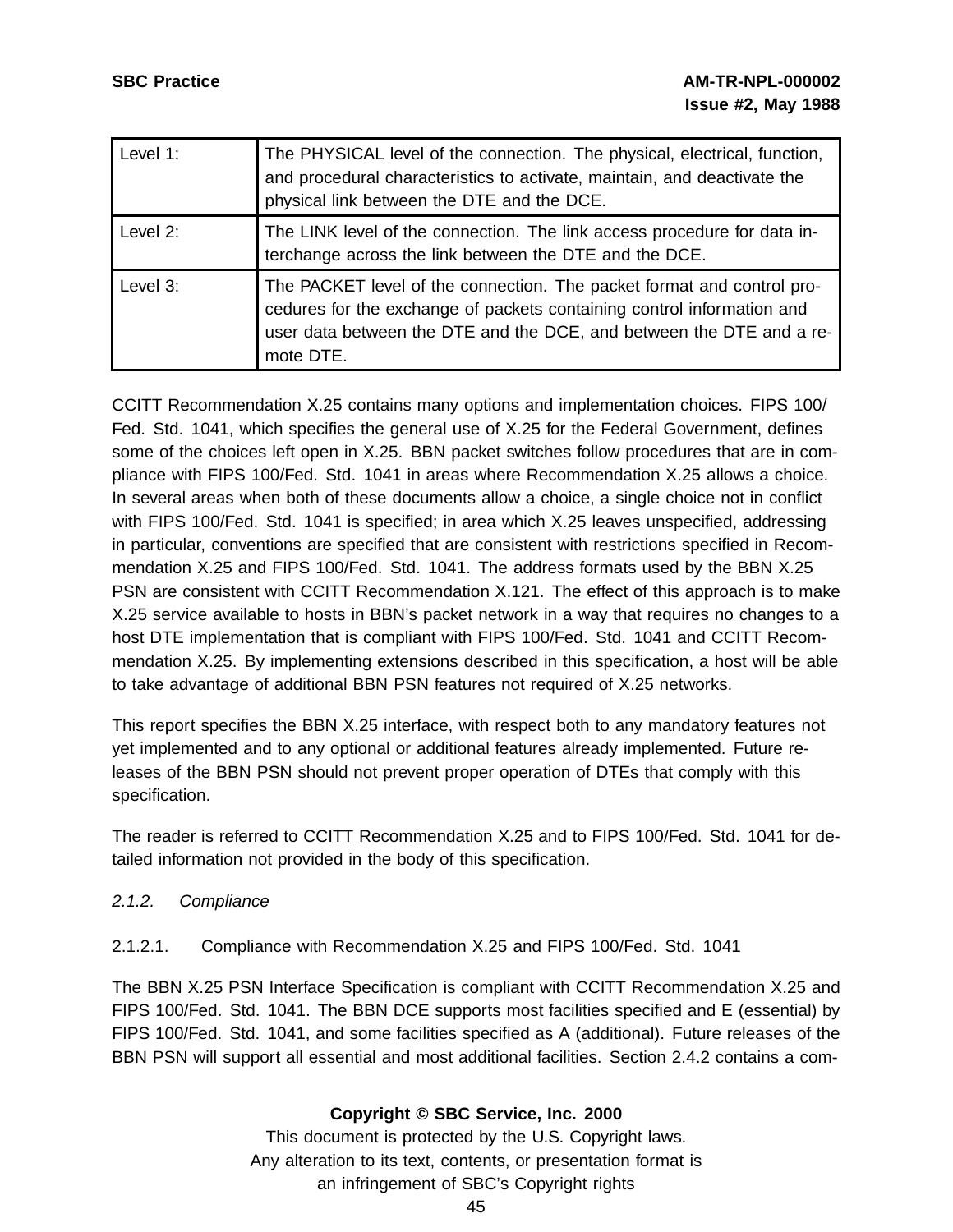plete list of all the X.25 facilities and indicates which are supported, or will be supported, by the BBN X.25 DCE.

X.25 DTEs attached to BBN X.25 DCEs may support any or all facilities specified as either E or A by FIPS 100/Fed. Std. 1041. X.25 DCEs attached to BBN X.25 DCEs must not use the facilities identified in Section 2.4.2 that are not supported by the BBN X.25 DCE. Calls requesting unsupported facilities will be cleared.

# 2.1.2.2. DTE Compliance with this Specification

This document specifies several areas in which the BBN X.25 DCE allows a choice of modes of operation. For example, Table 2.1 lists a number of signaling rates supported by the DCE. In such cases, an X.25 DTE must implement at least one of the options listed (or the set of options required of the FIPS 100/Fed. Std. 1041) but need not implement all of the options listed. Determining the adequacy of the options supported by a DTE vendor for meeting a host's requirements is the responsibility of the host administrator.

In addition to the CCITT Recommendation X.25 and FIPS 100/Fed. Std. 1041 requirements, X.25 DTEs attached to BBN PSNs may wish to take advantage of additional features that are compatible extensions to the public standards. Implementation of an additional feature by a host is required only if the host wishes to take advantage of the service or information provided by the feature. For example, a host, that wishes to establish calls only at the default priority level assigned to it need not implement the priority negotiation facility described in Section 2.5.4.2. However, a host that wishes to have flexibility in the priority of the calls it establishes must implement this facility.

Any deficiencies with respect to this specification in a vendor-supplied X.25 DTE implementation contemplated for use with the BBN X.25 DCE should be rectified so as to attain compliance with this specification. An X.25 DTE that is not compliant with this specification cannot be guaranteed and should not expect proper operation with a BBN PSN.

### 2.1.3. Summary of Features

The BBN PSN supports two physical interface standards, RS-232C and V.35, at clock rates from 9.6 to 64 kilobits per second (Kb/s). Physical line status is sampled using incoming status interchange circuits.

The BBN PSN link level interface supports LAPB procedures. Link level status monitoring during LAPB operation is accomplished using a transparent idle-link polling mechanism. DCE link level parameters are configurable.

The BBN PSN packet level interface supports both virtual call and permanent virtual circuit (PVC) services, using the full range of logical channel numbers of 1 to 4095. Most procedures,

# **Copyright © SBC Service, Inc. 2000**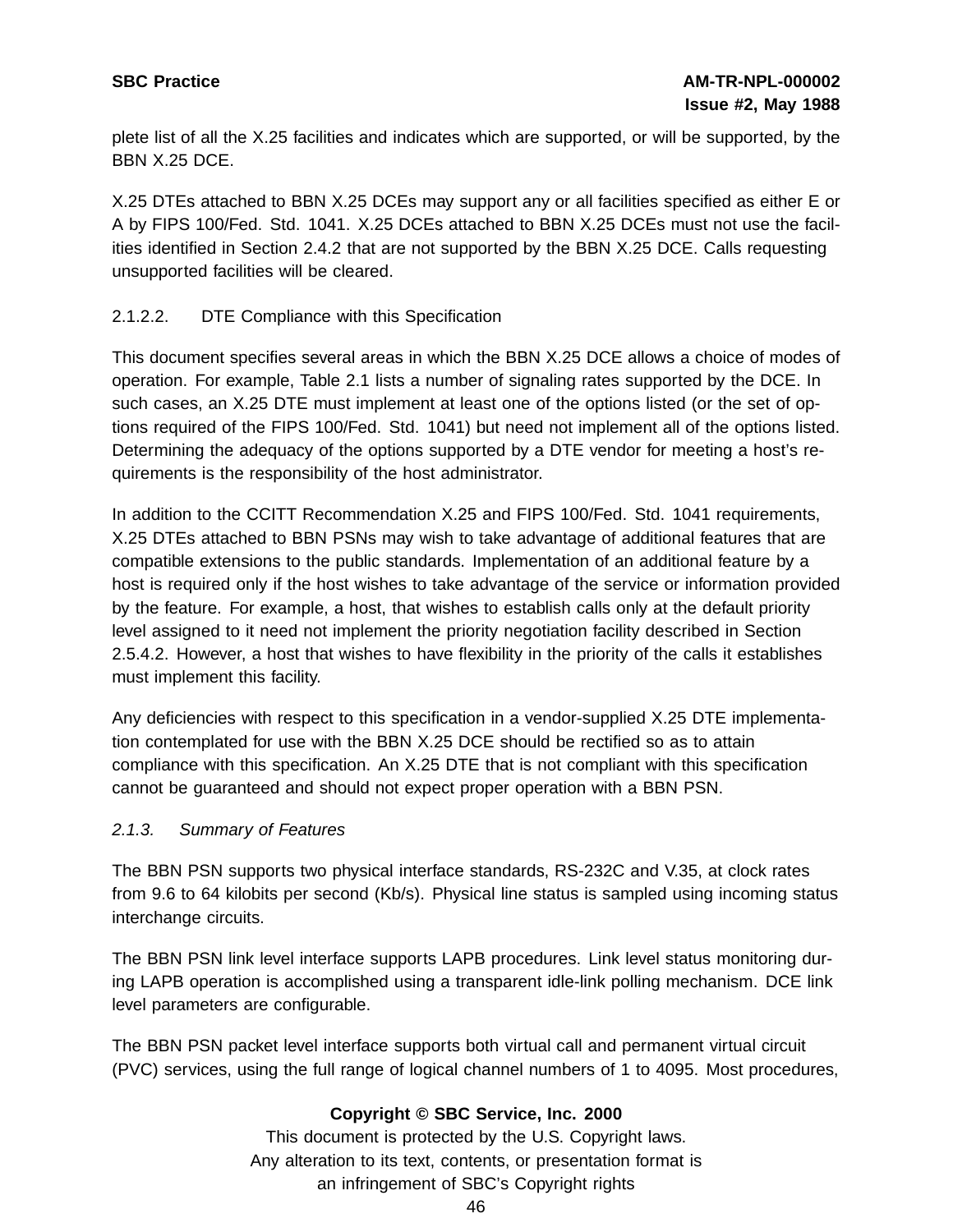including packet acknowledgment, CLEAR AND RESET, have end-to-end significance. Among the optional facilities supported by the BBN X.25 DCE are flow control parameter negotiation, call barring, one-way logical channels and fast select. Non-CCITT facilities include a flexible logical addressing facility which permits hunt groups, call redirection, multiple circuits to the same DTE and multiple DTEs with the same address.

Chapters 2, 3, and 4 describe the physical, link, and packet level interfaces to the BBN X.25 PSN, respectively. A full list of optional user facilities supported by the BBN X.25 PSN is given in Section 2.4.2. Chapter 5 contains conventions to be used to establish calls through networks via the BBN X.25 DCE, as well as complete descriptions of the private facilities available on BBN X.25 PSNs.

## **2.2. Physical Level Specifications**

The BBN X.25 PSN physical level specification is in conformance with FIPS 100/Fed. Std. 1041 and CCITT Recommendation X.25. This section presents additional information.

A X.25 DTE attached to a BBN X.25 PSN is connected via an access line. The access line interface is defined by BBN packet switching 56, 19.2, and 9.6 KBPS synchronous interface specifications. Appendix B of this document describes in detail the choices of physical interface that are made available to a host DTE attached to a BBN X.25 PSN and the specifications for each type of interface. Table 3.1, below summarizes the physical interfaces available at each data rate supported by the BBN X.25 DCE.

An X.25 DTE may implement more that one signaling rate. At each signaling rate implemented, the DTE must offer at least one of the physical interface options listed as "A" (available) for that rate in Table 3.1. DTE implementors area encouraged to offer the widest variety of signaling

### **Copyright © SBC Service, Inc. 2000**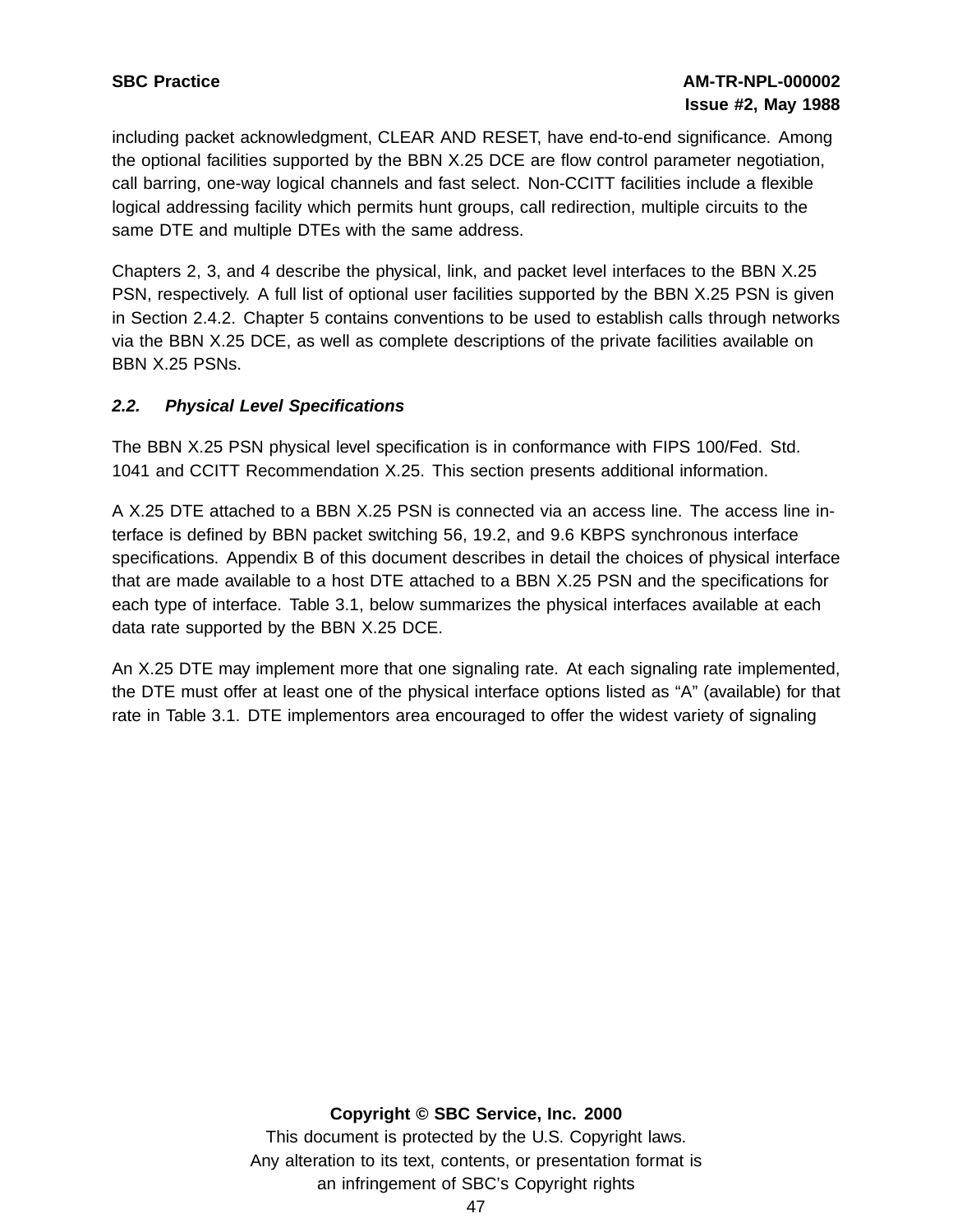rates and physical interfaces practical to maximize the flexibility of use of their equipment with the BBN X.25 PSN.

|                                                  | Signaling Rate in Kb/s |      |              |
|--------------------------------------------------|------------------------|------|--------------|
| Physical<br>Interface                            | 9.6                    | 19.2 | 48 and above |
|                                                  | А                      | Α    |              |
| RS-232-C (and equiv.)                            |                        |      | А            |
| CCITT V.35                                       |                        |      |              |
| Legend:<br>$A =$ Available: $-$ = Not Available. |                        |      |              |
| (Taken from Appendix B. Table B-3)               |                        |      |              |

Table 2-1 - BBN X.25 Physical Signaling Rates and Interfaces

### **2.3. Link Procedures**

BBN X.25 link level procedures are as specified by CCITT Recommendation X.25 and FIPS 100/Fed. Std. 1041. This section presents additional information.

#### 2.3.1. Link Level Parameters and Options

- 1. The default value of K, the maximum number of sequentially numbered I frames that the DCE will have outstanding (unacknowledged) at any given time, is seven. The Administration may configure a BBN X.25 DCE to have an optional value of K from one to seven.
- 2. The default value of N2, the maximum number of transmission and re-transmission of a frame by the DCE following the expiration of the T1 timer, is twenty. The Administration may configure a BBN X.25 DCE to have an optional value of N2 from one to 200.
- 3. The optional 32-bit Frame Checking Sequence (FCS) is not supported.

### 2.3.2. Timer T1 and Parameter T2

The period of the timer T1 used by the BBN X.25 DCE reflects assumptions about the processing speed of the DTE. The DCE assumes that parameter T2, the response latency of the DTE to a frame from the DCE, is no greater than 1/2 second. Likewise, the DCE guarantees that its

### **Copyright © SBC Service, Inc. 2000**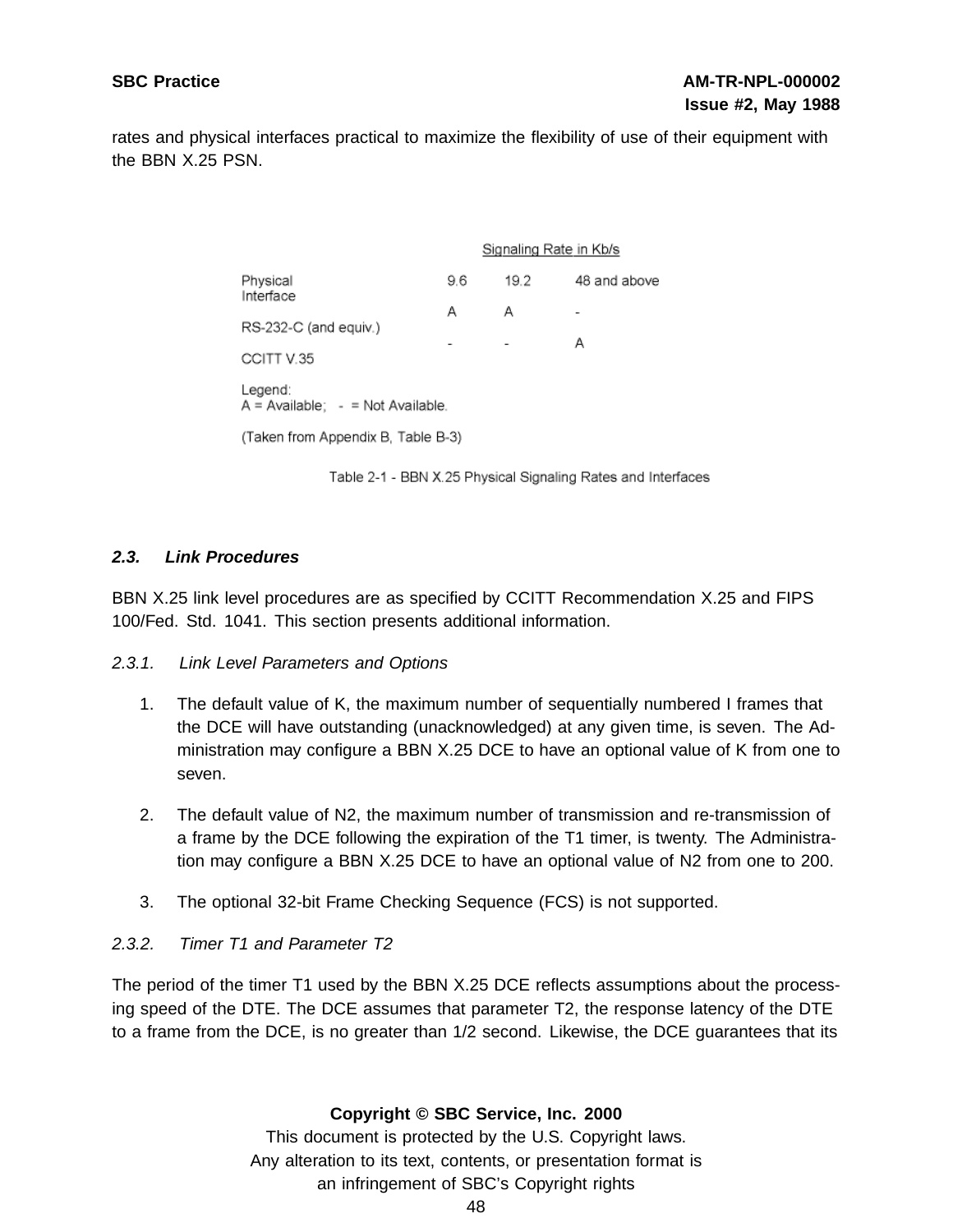parameter T2, the latency in responding to frames from the DTE, is 1/2 second for signaling rates of 19.2 Kb/s or slower, and 1/4 second for faster links.

T1 may be computed to by  $4x + T2$ , based on the assumptions that the link propagation time in negotiable, the worst-case frame is scheduled for output, that each frame is scheduled just as transmission of the previous frame starts, that frames are not aborted, and that each frame and its predecessor are of maximum length  $N1 = 8248$  bits (see Section 2.3.3 below).

As an example, for a signaling rate of 9.6 Kb/s, this yields  $X = 86$  sec. If T2 is .5 sec., the total time for the DTE to respond in the worst case should be 3.9 seconds. In fact, the DCE uses a T1 timer value of 4 seconds for a link speed of 9.6 Kb/s.

In no case does the DCE use a value for T1 smaller than 3 seconds. This means that, for faster links, the DTE's T2 parameter may be lengthened because the X term in the above formula is smaller.

The DTE may choose any value for T1 that is compatible with the DCE's T2 parameter values. The value of T1 used by the DTE may always be set longer than the formulas indicates, with the result that recovery form certain types of link errors will be slower. However, the DCE's parameter T2 cannot be reduced, so the formulas should be viewed as yielding a lower bound on the DTE's T1 timer.

### 2.3.3. Maximum I Frame Size

The maximum number N1 of bits in an I Frame is 8248, accommodating a data packet with up to 1024 data octets. The derivation of this number is shown in Table 3.1.

#### **Copyright © SBC Service, Inc. 2000**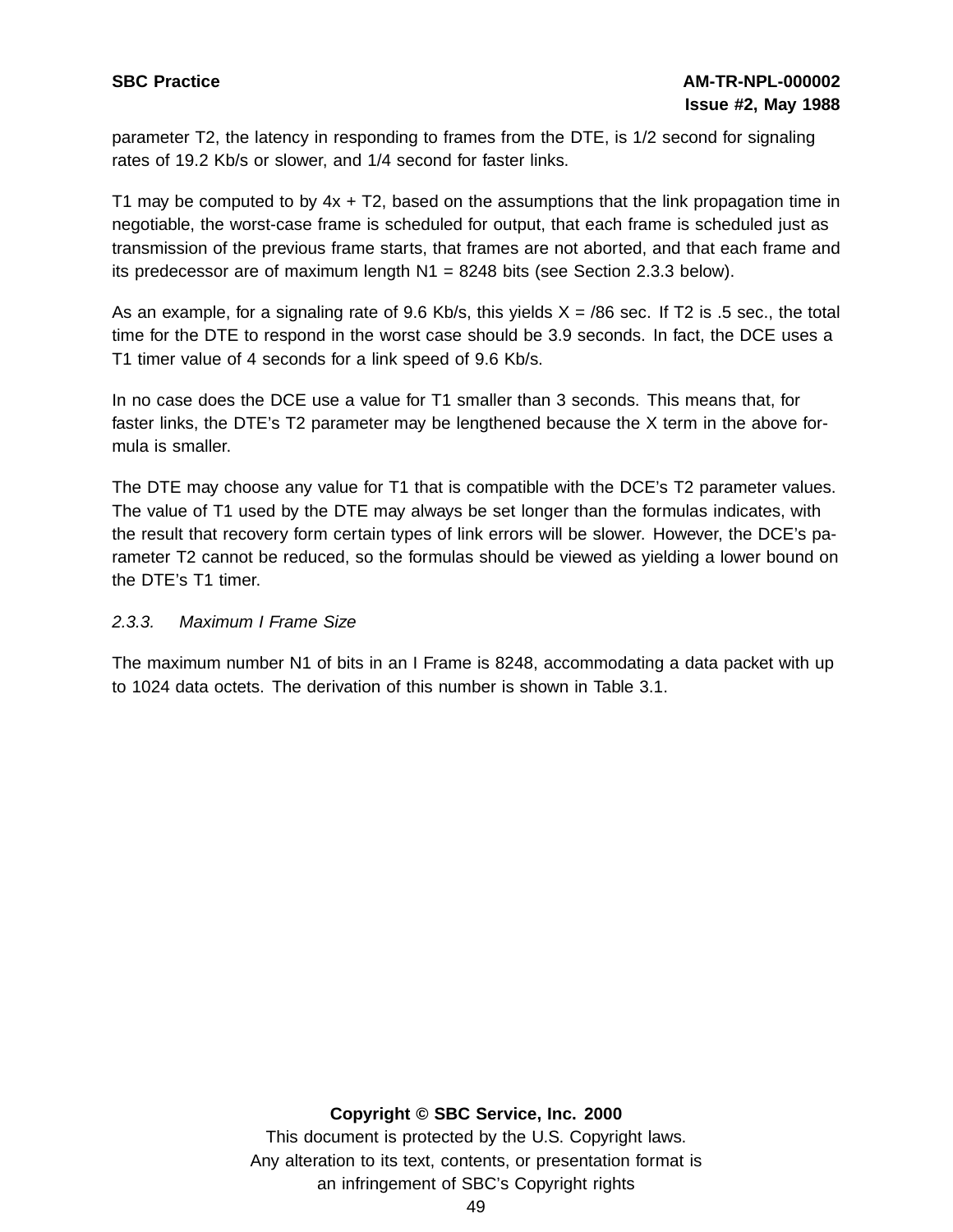| <b>Field Name</b>                              | X.25 Level     | No. of Bits |
|------------------------------------------------|----------------|-------------|
| Address                                        | 2              | 8           |
| Control                                        | 2              | 8           |
| <b>General Format Identifier</b>               | 3              | 4           |
| <b>Logical Channel Number</b>                  | 3              | 12          |
| Packet Type                                    | 3              | 8           |
| User Data                                      | 3              | 8192 (max)  |
| Frame Check Sequence                           | $\overline{2}$ | 16          |
| <b>TOTAL</b>                                   |                | 8248 (max)  |
| Table 3.1 - Derivation of Maximum I Frame Size |                |             |

## **2.4. Packet Level Procedures**

BBN X.25 packet level procedures are as specified by CCITT Recommendation X.25 and FIPS 100/Fed. Std. 1041. The following additional information is provided.

- 1. The maximum window size that may be negotiated is seven.
- 2. Modulo 128 packet level sequence numbering is not supported.
- 3. Maximum packet sizes of 16, 32, 64, 128, 256, 512, and 1024 octets may be negotiated.
- 4. The BBN X.25 DCE uses additional packet level diagnostic codes as specified in Table 4.1. X.25 DTEs attached to BBN's X.25 DCEs may, but are not required to, make use of the information conveyed by these codes.
- 5. The Qualifier bit (Q-bit) is passed transparently by the BBN X.25 DCE. DTEs may use the Q-bit in any way that is consistent with FIPS 100/Fed. Std. 1041.
- 6. The BBN X.25 DCE implements the diagnostic packet. It is sent under conditions specified in Annex D of CCITT Recommendation X.25. The DTE is not required to act on the information provided in diagnostic packets.

### **Copyright © SBC Service, Inc. 2000**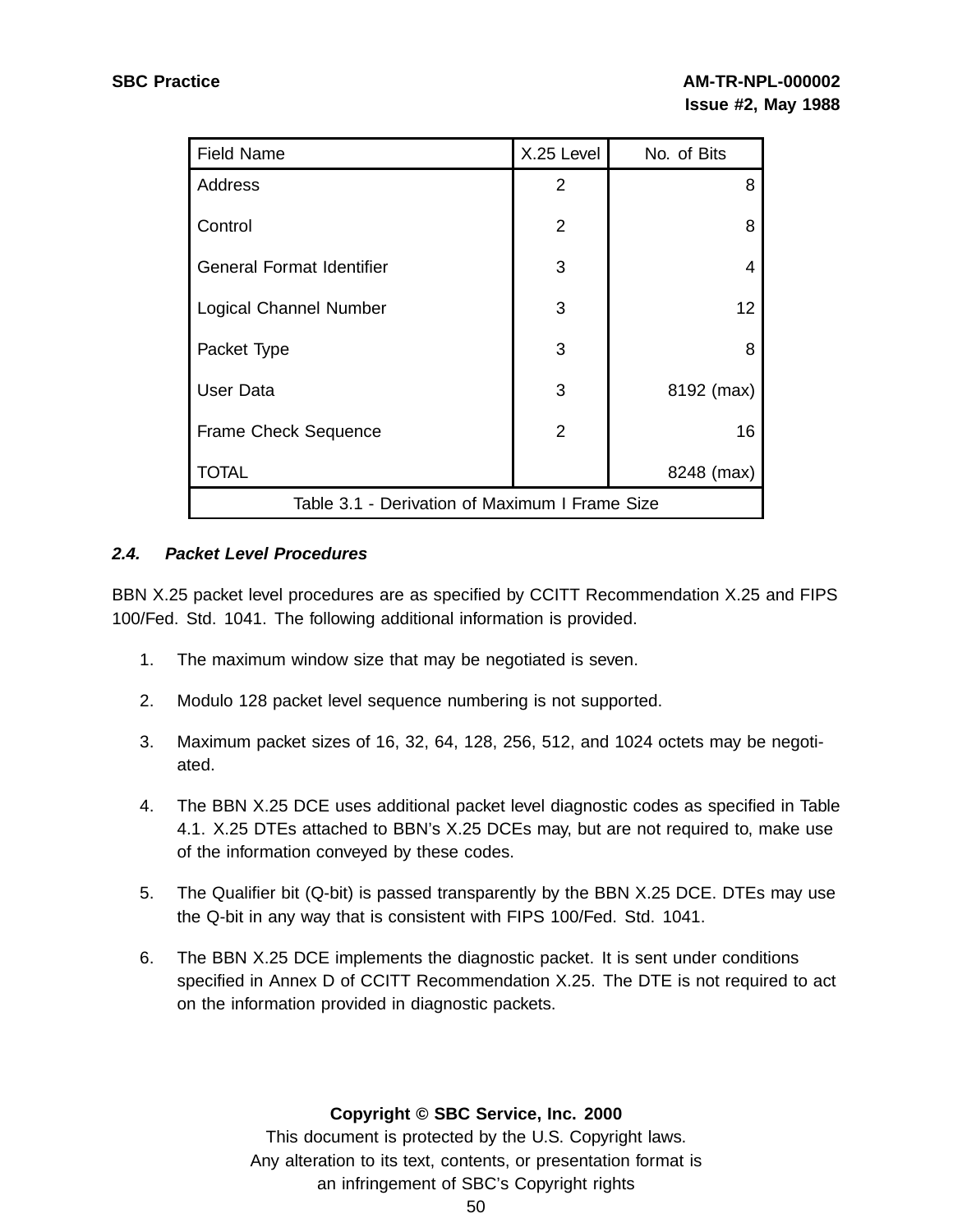## 2.4.1. Exception-Handling Procedures

Certain of the exception- or error-handling procedures of the BBN X.25 DCE differ in detail from the procedures specified in FIPS 100/Fed. Std. 1041. These differences are described below. These variances in the procedures will not preclude satisfactory operation between the DCE and a DTE, provided the DTE operates in accordance with FIPS 100/Fed. Std. 1041.

### 2.4.1.1. Non-Octet-Aligned Data

Data packets received by the BBN X.25 DCE that are not aligned on an octet boundary are discarded at the link level. They are not passed to the DCE packet level, and no packet level diagnostic code is returned to the DTE.

### 2.4.1.2. Restart Request Packet

The BBN X.25 DCE will not discard, but will instead act upon a RESTART REQUEST packet that

- 1. is too long (unless it exceeds the maximum frame size for the link level) or,
- 2. contains a non-zero cause field.

### 2.4.1.3. Reset Request Packet

The BBN X.25 DCE will not discard, but will instead act upon, a RESET REQUEST packet that contains a non-zero reset cause field.

### 2.4.1.4. Clear Request Packet

The BBN X.25 DCE will not discard, but will instead act upon, a CLEAR REQUEST packet that contains a non-zero reset cause field.

### 2.4.2. BBN X.25 Optional User Facilities

Following is a list of facilities provided by the BBN PSN, together with an indication (E or A) showing its category in FIPS 100/Fed. Std. 1041. Private facilities are described in Chapter 5 below. Facilities that apply to both virtual call and PVC service are available for both if they are in this list:

### **Copyright © SBC Service, Inc. 2000**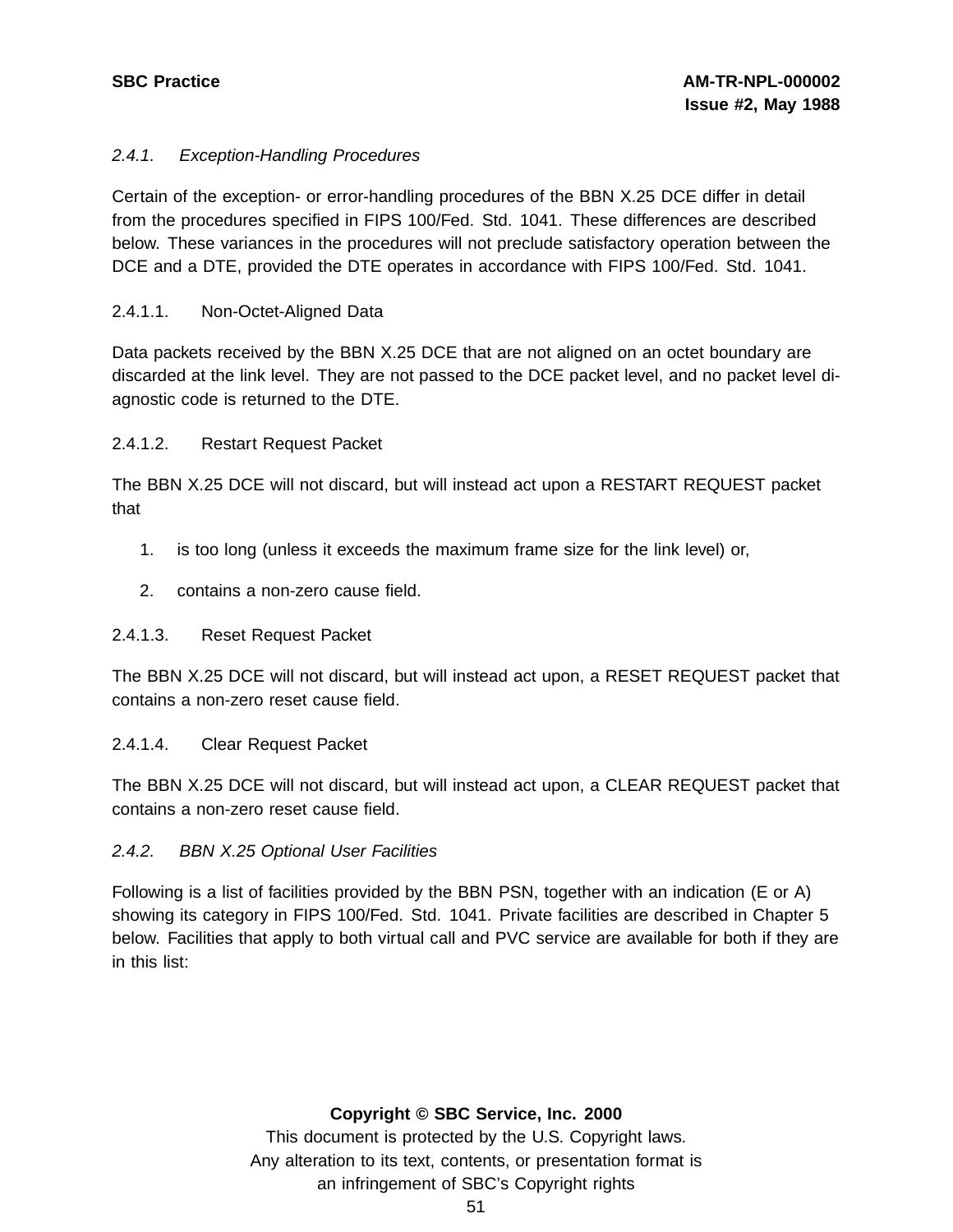| E              | Flow control parameter negotiation (both window size and packet size). |
|----------------|------------------------------------------------------------------------|
| E              | Incoming calls barred.                                                 |
| E              | Outgoing calls barred.                                                 |
| E              | One-way logical channel outgoing.                                      |
| A              | One-way logical channel incoming.                                      |
| A              | Fast select acceptance.                                                |
| $\overline{A}$ | Fast select.                                                           |
|                | Nonstandard default priority (Private).                                |
|                | Communities of interest (Private).                                     |
|                | Priority negotiation (Private).                                        |

The following facilities are not supported by the BBN PSN. Support of facilities marked \* is planned for future releases of the BBN X.25 PSN.  $FS =$  further study is required;  $DG =$ datagram-related facility, which is not required of DCEs by FIPS 100/Fed. Std. 1041. Datagram service is expected to be removed from Recommendation X.25 in the 1984 revision:

#### **Copyright © SBC Service, Inc. 2000**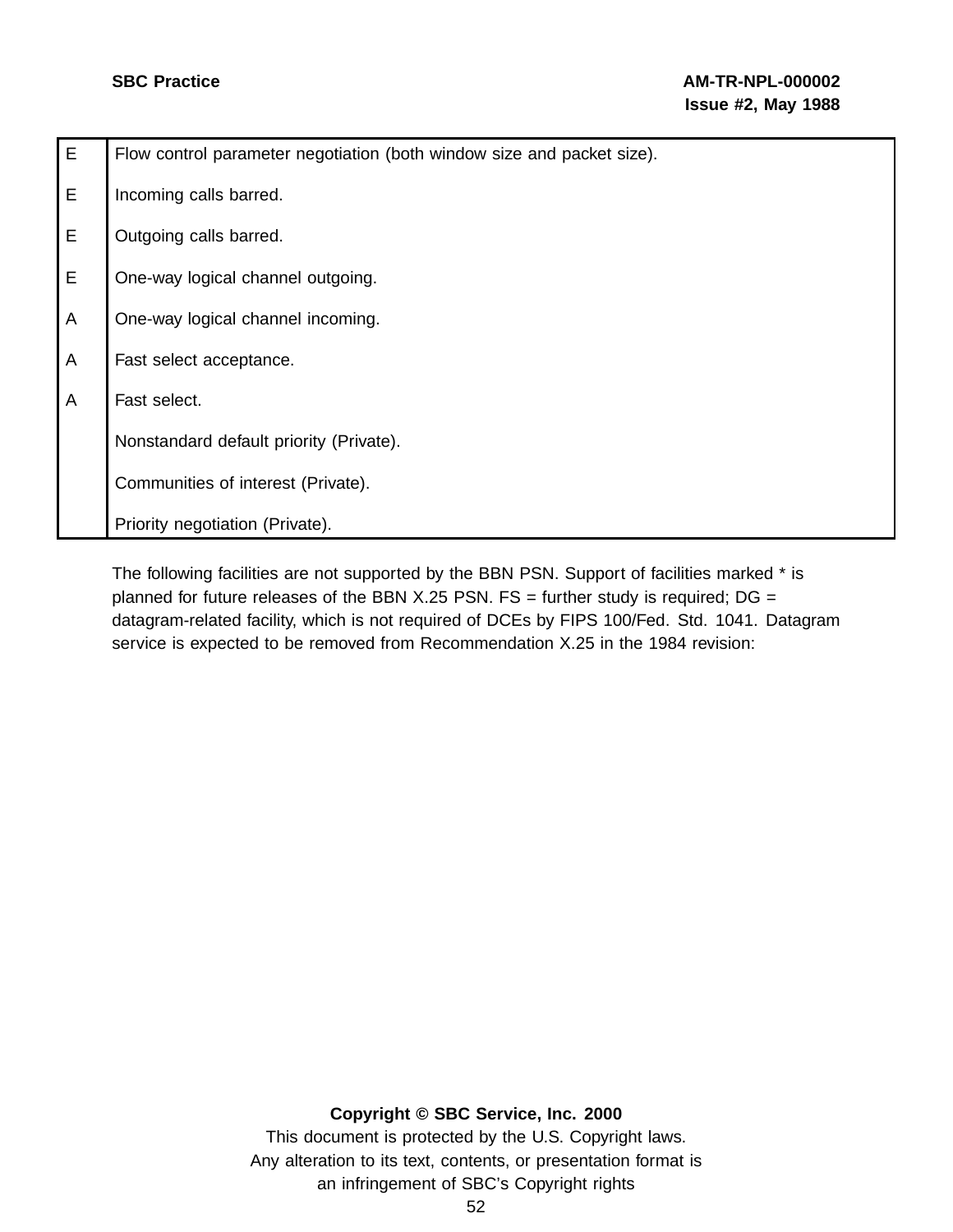| $\mathsf{A}^\star$   | Extended packet sequence numbering.                                                                        |
|----------------------|------------------------------------------------------------------------------------------------------------|
| $\mathsf{A}^\star$   | Non-standard default window sizing.                                                                        |
| $\mathsf{A}^\star$   | Non-standard defualt packet sizes 16, 32, 64, 256, 512, 1024.                                              |
| $A^*$                | Default throughput class assignment.                                                                       |
| $\mathsf{E}^\star$   | Throughput class negotiation.                                                                              |
| A                    | Packet retransmission (FIPS 100/Fed. Std. 1041 specifies that packet retransmission shall not be<br>used). |
| E*                   | Closed user group.                                                                                         |
| A                    | Closed user group with outgoing access.                                                                    |
| $\mathsf{A}^{\star}$ | Closed user group with incoming access.                                                                    |
| $\mathsf{A}^\star$   | Incoming calls barred within a closed user group.                                                          |
| $A^*$                | Outgoing calls barred within a closed user group.                                                          |
| A                    | Bilateral closed user group.                                                                               |
| A                    | Bilateral closed user group with outgoing access.                                                          |
| $A^*$                | Reverse charging acceptance.                                                                               |
| DG                   | Datagram queue length selection.                                                                           |
| DG                   | Datagram service signal logical channel.                                                                   |
| DG                   | Datagram non-delivery confirmation.                                                                        |
| DG                   | Datagram delivery confirmation.                                                                            |
| $\mathsf{A}^\star$   | D Bit Modification.                                                                                        |
| $\mathsf{A}^\star$   | Closed user group selection.                                                                               |
| A                    | Bilateral closed user group selection.                                                                     |
| $A^*$                | Reverse charging.                                                                                          |

# **Copyright © SBC Service, Inc. 2000**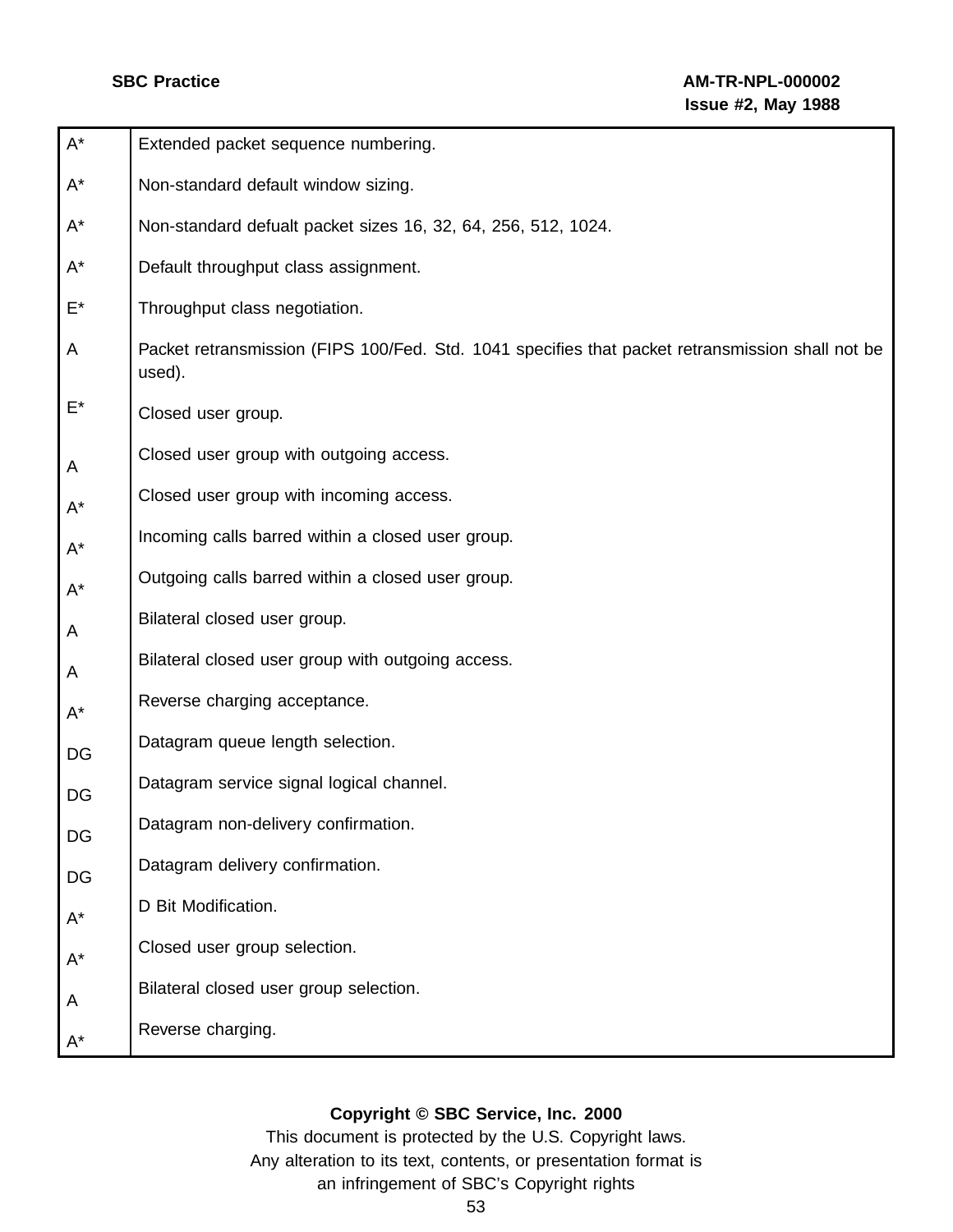| $A^*$     | RPOA Selection.                           |
|-----------|-------------------------------------------|
| <b>FS</b> | Abbreviated address calling.              |
| $\star$   | Call accounting (Private).                |
| $\star$   | Nonstandard default accounting (Private). |
| $\star$   | Accounting negotiation (Private).         |

# 2.4.3. Additional Diagnostic Codes

The BBN X.25 DCE will provide additional information to DTEs in RESTART, RESET, CLEAR INDICATION, AND DIAGNOSTIC packets by means of diagnostic codes that are extensions to the set of diagnostic codes given in Annex E of CCITT Recommendation X.25. These codes are taken from the set of codes "reserved for network specific diagnostic information," and are thus not in conflict with code assignments made in Annex E. The values of these codes, and their meanings, are given in Table 4.1

| Code Value | Meaning                                                                                                                                                                                           |
|------------|---------------------------------------------------------------------------------------------------------------------------------------------------------------------------------------------------|
| 128        | PSN is unavailable. The packet-forwarding mechanisms of the network are unavailable<br>to the DCE. Sent in RESET, CLEAR and RESTART packets.                                                      |
| 130        | Link level came up. Sent in RESTART and RESET packets.                                                                                                                                            |
| 131        | Link level went down at remote DTE. Sent in CLEAR and RESET packets.                                                                                                                              |
| 132        | Remote DTE restarted. Sent in CLEAR and RESET packets.                                                                                                                                            |
| 133        | Local resources not available for call establishment. The local DCE has too few re-<br>sources to establish another call. Sent in CLEAR and DIAGNOSTIC packets.                                   |
| 134        | Remote resources not available for call establishment, th remote DCE has too few re-<br>sources to establish another call. Sent in CLEAR packets.                                                 |
| 136        | Remote host dead. The link to the remote DTE is down. Sent in CLEAR and RESET<br>packets.                                                                                                         |
| 137        | Remote PSN dead. The PSN to which the remote DTE is attached is down. Sent in<br>CLEAR and RESET packets.                                                                                         |
| 138        | Logical subnetwork access barred. The remote DTE cannot be reached because of a<br>communities -of-interest prohibition. Sent in CLEAR and RESET packets.                                         |
| 139        | Connection lost. An internal error has occurred at either the remote or the local DCE<br>which has made their virtual circuit data structures inconsistent. Sent in CLEAR and RE-<br>SET packets. |

# **Copyright © SBC Service, Inc. 2000**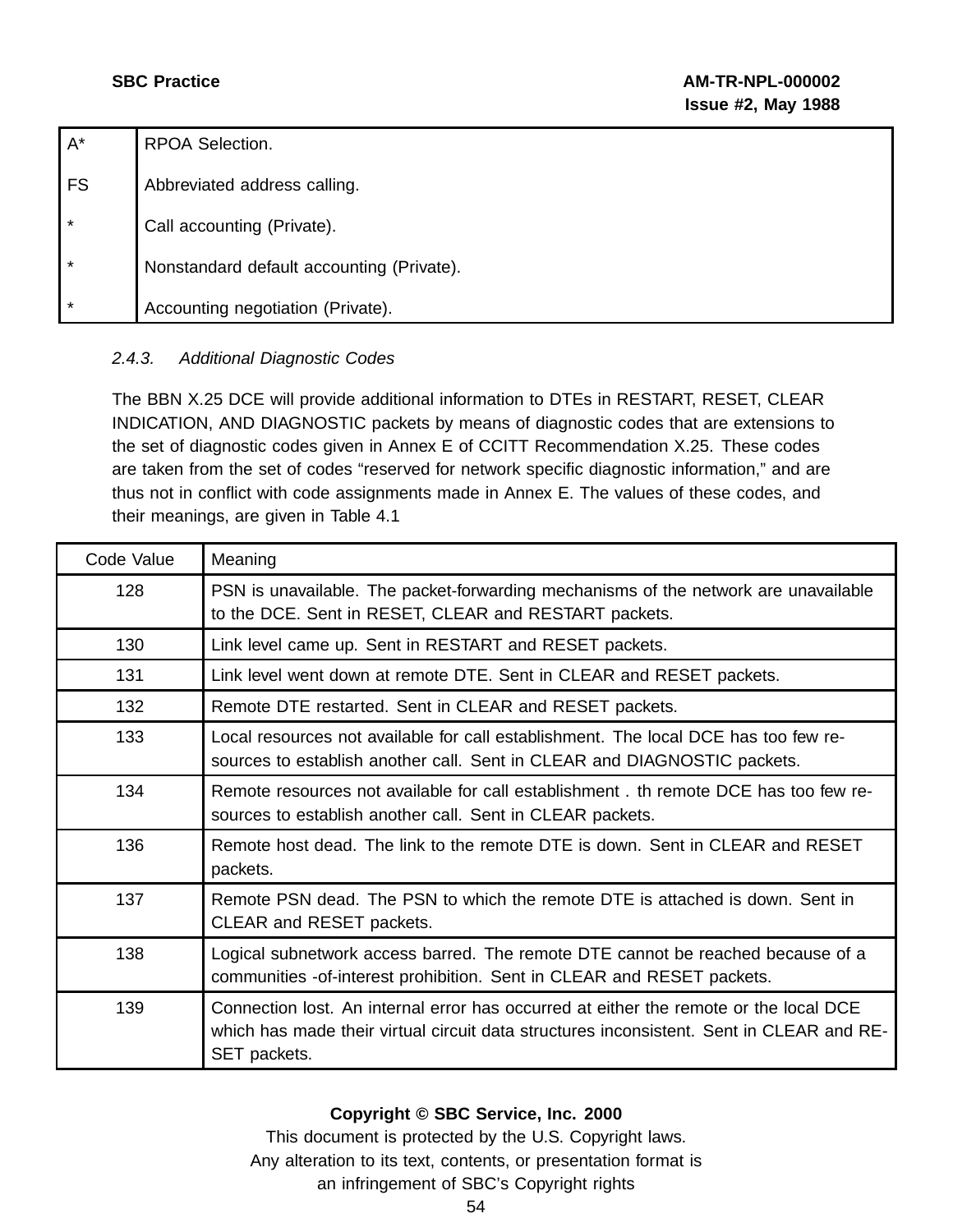**SBC Practice AM-TR-NPL-000002 Issue #2, May 1988**

| 140                                                  | Response lost. A response from the remote DCE failed to arrive within a reasonable<br>time. Sent in CLEAR and RESET packets. |  |
|------------------------------------------------------|------------------------------------------------------------------------------------------------------------------------------|--|
| 141                                                  | Calling logical address not enabled or not authorized. Sent in CLEAR packets.                                                |  |
| 142                                                  | Calling logical name incorrect for this DTE. Sent in CLEAR packets.                                                          |  |
| 143                                                  | Called logical name not authorized. Sent in CLEAR packets.                                                                   |  |
| 144                                                  | Called logical name not enabled. Sent in CLEAR packets.                                                                      |  |
| 145                                                  | Called logical name has no enabled DTEs. Sent in CLEAR packets.                                                              |  |
| 147                                                  | Delcared logical name now in effect. Sent in CLEAR packets.                                                                  |  |
| 148                                                  | Declared logical name was already in effect. Sent in CLEAR packets.                                                          |  |
| 149                                                  | Declared logical name is now disabled. sent in CLEAR packets.                                                                |  |
| 150                                                  | Declared logical name was already disabled. Sent in CLEAR packets.                                                           |  |
| 151                                                  | Incoming calls barred. Sent in CLEAR packets.                                                                                |  |
| 152                                                  | Outgoing calls barred. Sent in CLEAR packets.                                                                                |  |
| Table 4.1 - Additional Packet Level Diagnostic Codes |                                                                                                                              |  |

### **2.5. Call Establishment Conventions**

This section specifies X.25 call establishment conventions in networks consisting of BBN X.25 PSNs. The Call Establishment Conventions listed below will be adapted to Bell Core Research's (BCR) LADT addressing specification. The details of this specification are not finalized at this point but a brief explanation is covered in Section 2.6.

# 2.5.1. Addressing

Addresses are assigned to subscriber DTEs by the Administration. Two basic forms of address are supported: physical addresses, which correspond to the node number and DCE port number of the PSN to which the DTE is connected, and arbitrary addresses, which are mapped transparently in the BBN X.25 PSN into a corresponding physical network address. Each DTE port on a BBN PSN will be assigned one or more arbitrary addresses. A calling DTE need not be aware of whether a given address is a physical or arbitrary address, in order to establish a call to that address.

### **Copyright © SBC Service, Inc. 2000**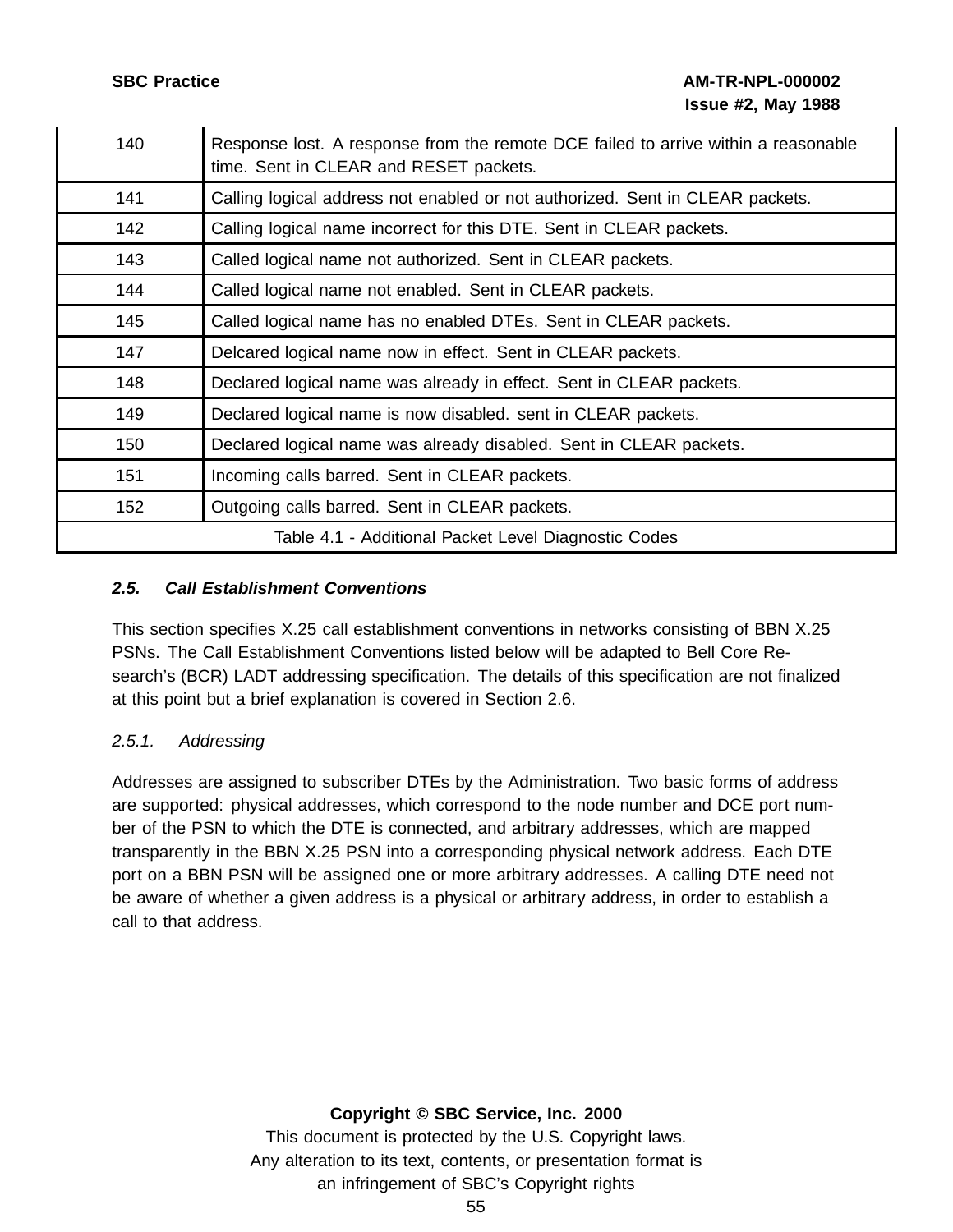## 2.5.1.1. Address Formats and Fields

BBN X.25 DCEs utilize an address format that is consistent with CCITT Recommendation X.1211. Addresses have the following format:

## **2.5.1.1.1. Prefix**

The Prefix field is used to tell the PSN whether or not to look for a DNIC in the following digits. If the prefix is supplied the PSN will assume that the four digits contain the DNIC of the called user. If no prefix digit is supplied then the PSN will assume that the call is an Intra-network call and that the first three digits contain the DNPA.

## **2.5.1.1.2. DNIC**

The DNIC field is made up of a three digit Data Country Code followed by a Network Digit. The DNIC is issued via the FCC. BBN has not been issued a DNIC at this time. For now the DNIC field should be populated with zeros.

## **2.5.1.1.3. DNPA**

The DNPA is the same as the corresponding voice NPA that the called data user resides in.

# **2.5.1.1.4. DCO - Data Central Office**

The DCO is the same as the corresponding voice central office code that the called data user resides in.

### **2.5.1.1.5. End Point Number**

The EPN serves two purposes: to specify the host port on the PSN and to provide network and customer PADs the capability to map an incoming call to a specific port or hunt group. As far as network routing is concerned we do not interrogate the last two digits in the EPN.

### 2.5.2. Arbitrary Addressing Facility

The Arbitrary Addressing Facility is based on CCITT recommendation X.121. The basic Internetwork/International Address contains a maximum of 14 digits. Intra-network routing is based upon the DNPA + DCO + first two digits of the End Point Number. These 8 digits arbitrarily map to a physical address within the BBN network. The last two digits of the End Point Number are not used by our network for routing to a X.25 port. The last two digits are made available to allow PAD vendors to use these digits to map a call to a particular asynchronous port. In any

# **Copyright © SBC Service, Inc. 2000**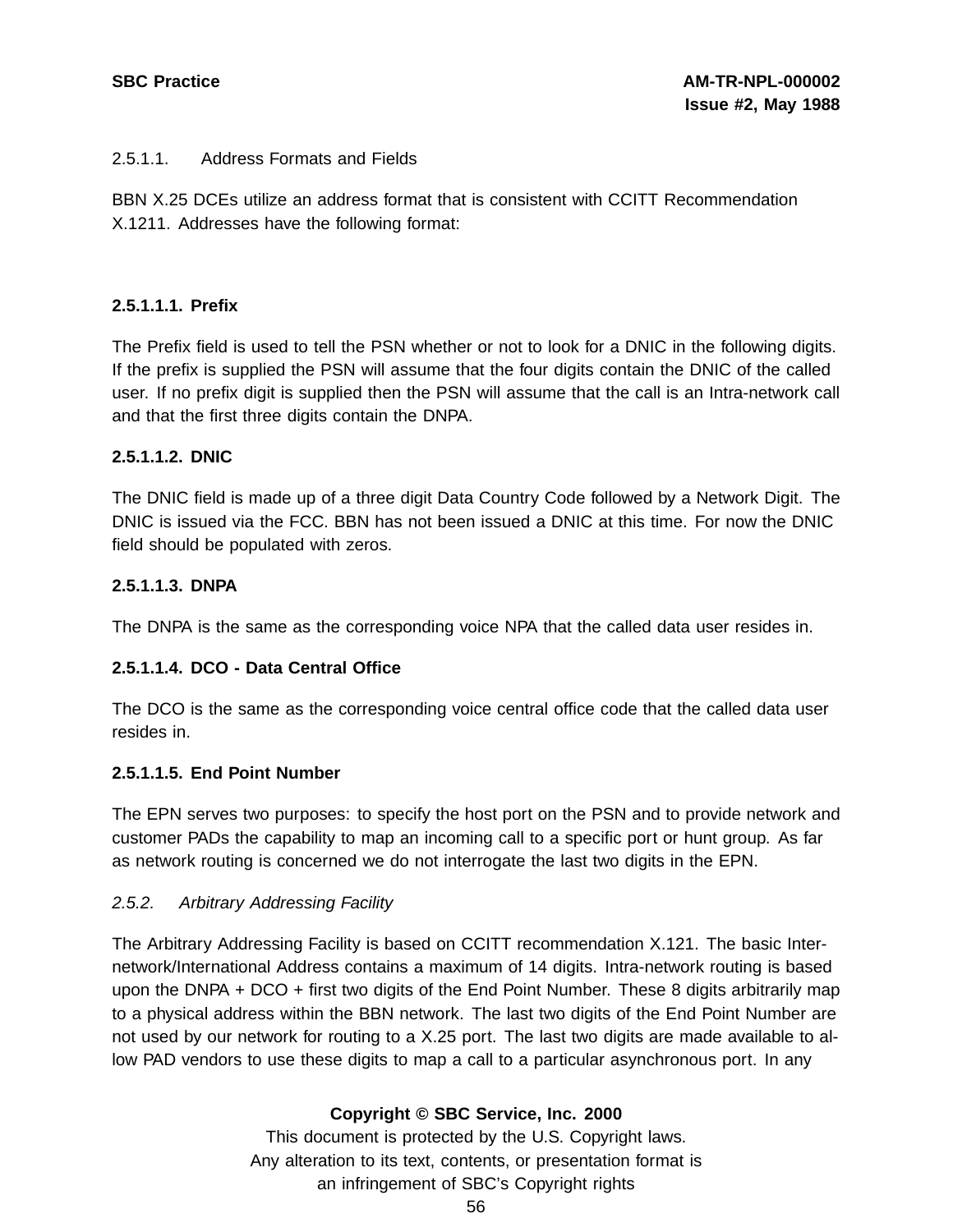case the entire 10 digit Intra-network address (DNPA + DCO + EPN) is issued by BBN and the number is a valid non-working telephone number in the serving LATA. It is up to the various PAD vendors to support the full range of 0-9 numerics in the last two digits of the EPN (i.e. NXX+NXX+XX95) may be mapped to any particular asynchronous port).

# 2.5.3. Supplying Missing Address Information

The BBN X.25 DCE incorporates a mechanism to supply missing address information in CALL REQUEST and CALL ACCEPTED packets received from an attached DTE. This mechanism is useful in DTE software testing and physical address determination.

If a DTE sends a CALL REQUEST packet with no calling address field, the local DCE will insert the physical calling DTE Address with no subaddress field. If a DTE sends a CALL RE-QUEST or CALL ACCEPTED packet with either or both calling or called addresses that contain zeros the local DCE will replace the DTE Address field with the physical address of the DTE.

DTE implementors are cautioned that use of this mechanism in accepting calls to a DTE's logical address (See Section 2.5.2) can result in confusion on the part of the calling DTE and is not advised.

# 2.5.4. PSN-Specific facilities Assigned by Administration

2.5.4.1. Communities of Interest

The X.25 PSN community of interest facility is a simple form of closed user group implemented independently from the CCITT closed user group facilities.

This facility permits the Administration to designate communities of interest which are groups of hosts interested in communicating with each other. Furthermore, the Administration is permitted to assign to any host membership in any set of these groups. The community of interest facility requires no negotiation or other activity on the part of the hosts.

PSNs contain a data base which contains, for each DTE, a list of the communities of interest to which it belongs. Whenever a DTE wishes to establish a virtual call, its membership list is compared to that of the called DTE, and the connection is not permitted unless there is at least one group in common between the two hosts.

This facility differs from the closed user group facility of CCITT Recommendation X.25 in the following ways:

The facility is not the subject of call negotiation.

### **Copyright © SBC Service, Inc. 2000**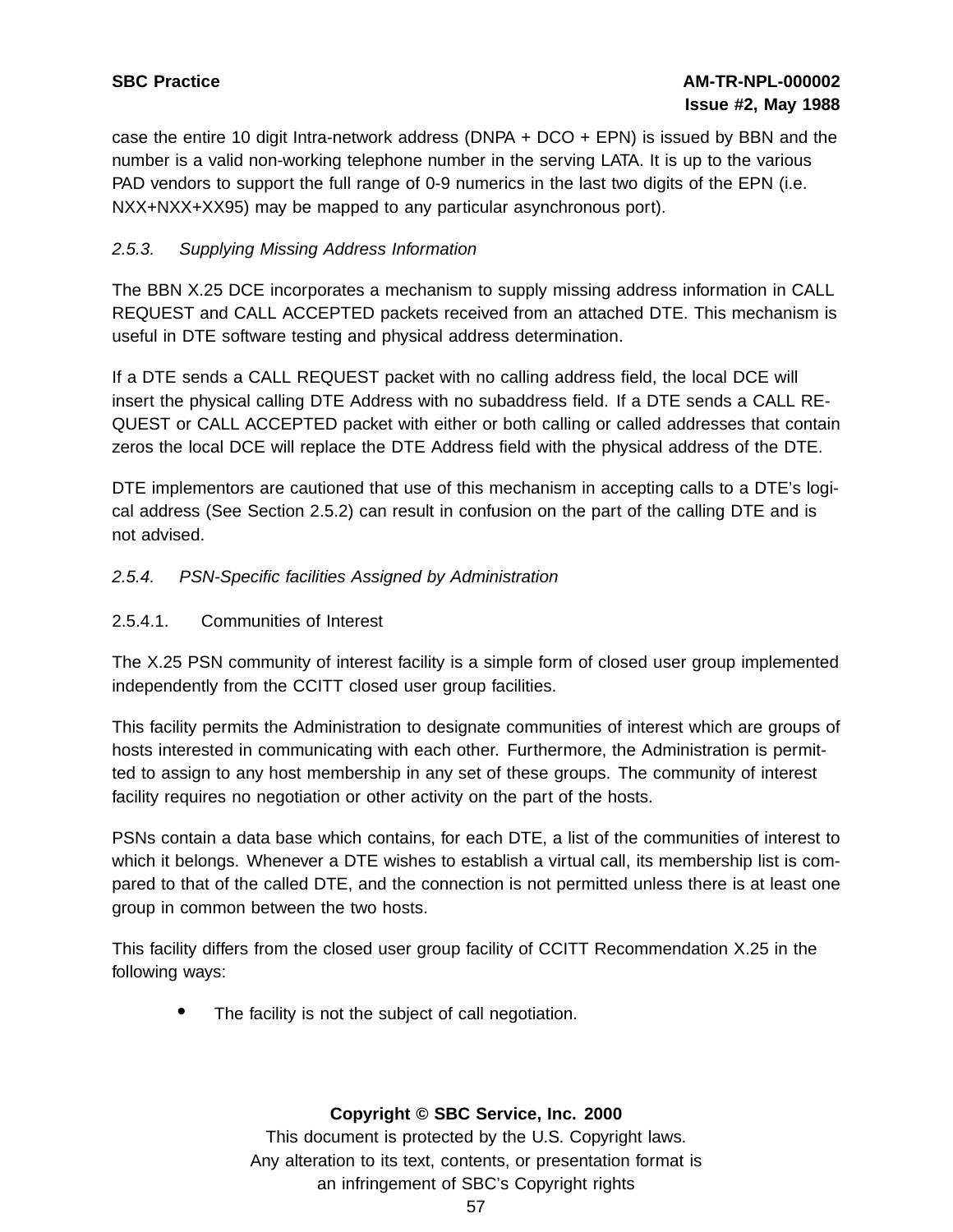The facility is always bidirectional, in the sense that all group members can either receive or make calls.

## 2.5.4.2. Extended User Data Fields

The BBN PSN allows user data fields to be contained in all CALL, CLEAR, INTERRUPT, and RESET packets. The limitation on total packet size is only the applied to DATA packets. Thus, for example, if the maximum packet data length is set at 1024 octets, a maximal data packet (including level 3 header) will be 1027 octets. The CALL, CLEAR, INTERRUPT, and RESET packets, then, are checked only for total lengths less than 1027 octets. For example, if a CALL packet requires a header of 18 octets, this feature would permit inclusion of a user data field of up to 1009 octets in the packet. This facility is a permanent part of the BBN PSN. No configuration option need be specified to request it.

## 2.5.5. BBN PSN-Specific Facilities Requested on a Per-Call Basis

BBN PSN-specific features are requested by means of "private" or non-CCITT facilities in CALL REQUEST and CALL ACCEPTED packets. If a private facility is requested in a CALL RE-QUEST or CALL ACCEPTED packet, it must follow all CCITT Recommendation X.25 facilities and must be preceded by a single facility market, which is two octets of zero.

## 2.5.5.1. Call Priority

All packets that cross the network indicate normal or high priority with respect to network resources required within the network. In particular, at every point where packets must be queued to await service, tow queues are maintained. The high priority queue receives service prior to the normal priority queue.

the Administration can select a priority to be used for all packets sent on a PVC.

The priority of a virtual call is negotiated by an X.25 DTE by means of a private facility two octets long, coded as:

### 00000100 000x0000

where X is the priority, 0 (normal priority) or 1 (high priority). If this facility is not used, the all will be established at the network default priority.

### 2.5.6. Logical Channel Assignment

The assignment of logical channels by the BBN X.25 DCE follows the requirements and guidelines of FIPS 100/Fed. Std. 1041 and Annex A of CCITT Recommendation X.25. Within the

### **Copyright © SBC Service, Inc. 2000**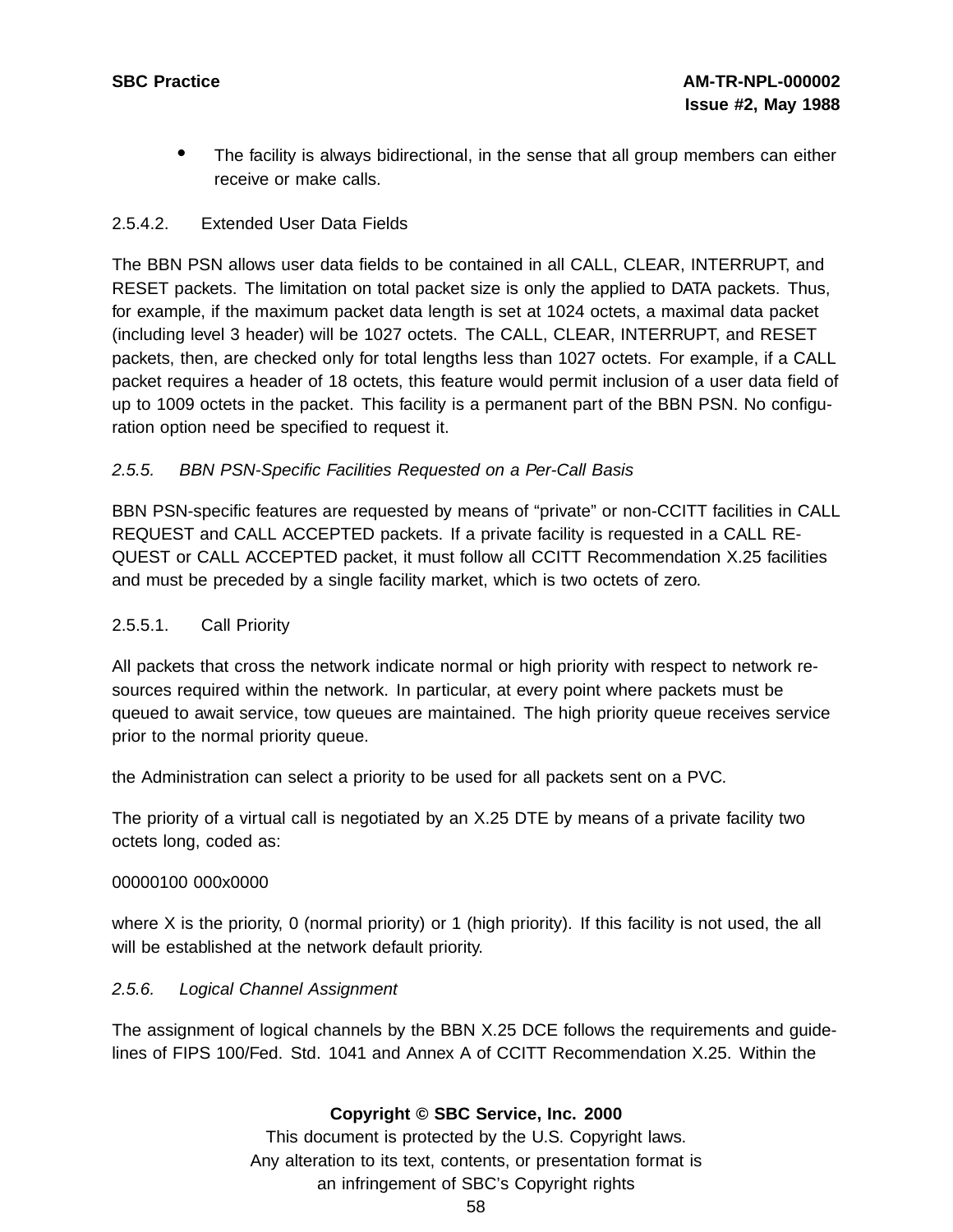guidelines of CCITT Recommendation X.25 Annex A, the range of logical channel numbers assigned to permanent virtual circuits, incoming, two-way, and outgoing virtual calls for a BBN X.25 DCE is configured by the Administration.

X.25 DTE's attached to BBN X.25 PSNs should follow the logical channel selection requirements of FIPS 100/Fed. Std. 1041.

# **2.6. PPSN Addressing**

Complete finalized information concerning PPSN addressing is not available at this time but it will be added to this document when Bell Communications Research (BCR) formally releases the information. The basic details concerning BBN's arbitrary addressing is covered in Section 2.5 Call Establishment. The following information primarily covers BCR's recommendations for Inter-network addressing.

The basics of the PPSN addressing scheme is as follows:

BBN's network will support Arbitrary Network Addresses consisting of the digits of the form:

NXX - XXX - XXXX

 $X = 0$  through 9

 $N = 2$  through 9

LNAs in a PPSN (PUB54211) are permitted after the telephone dialing plan. The field of the first six digits uniquely identifies a packet switch (PS). The first three digit field of the PS identifier is the Data Numbering Plan Area (DNPA) code. The second three digit field is the Data Central Office (DCO) code. For the PPSN network. DNPAs are made identical to the Numbering Plan Areas (NPAs) in the DDD Network. The last four digit field called the End Point Number (EPN) identifies one or a group of PS ports.

BBN's network will also support X.121 International Data Numbers (IDNs) consisting of a digit decimal number of up to 14 digits in length. IDNs are used for internetwork calls.

A prefix of 1 will indicate the presence of a IDN to avoid confusing PPSN LNA's with DNSs of other PDNs which may be 10 digits in length.

# 2.6.1. Call Routing for PPSN

There are four types of PPSN calls, namely: intraLATA call, interLATA call, internetwork call, internetwork call via IC. The following elements are added to aid proper routing.

**Copyright © SBC Service, Inc. 2000**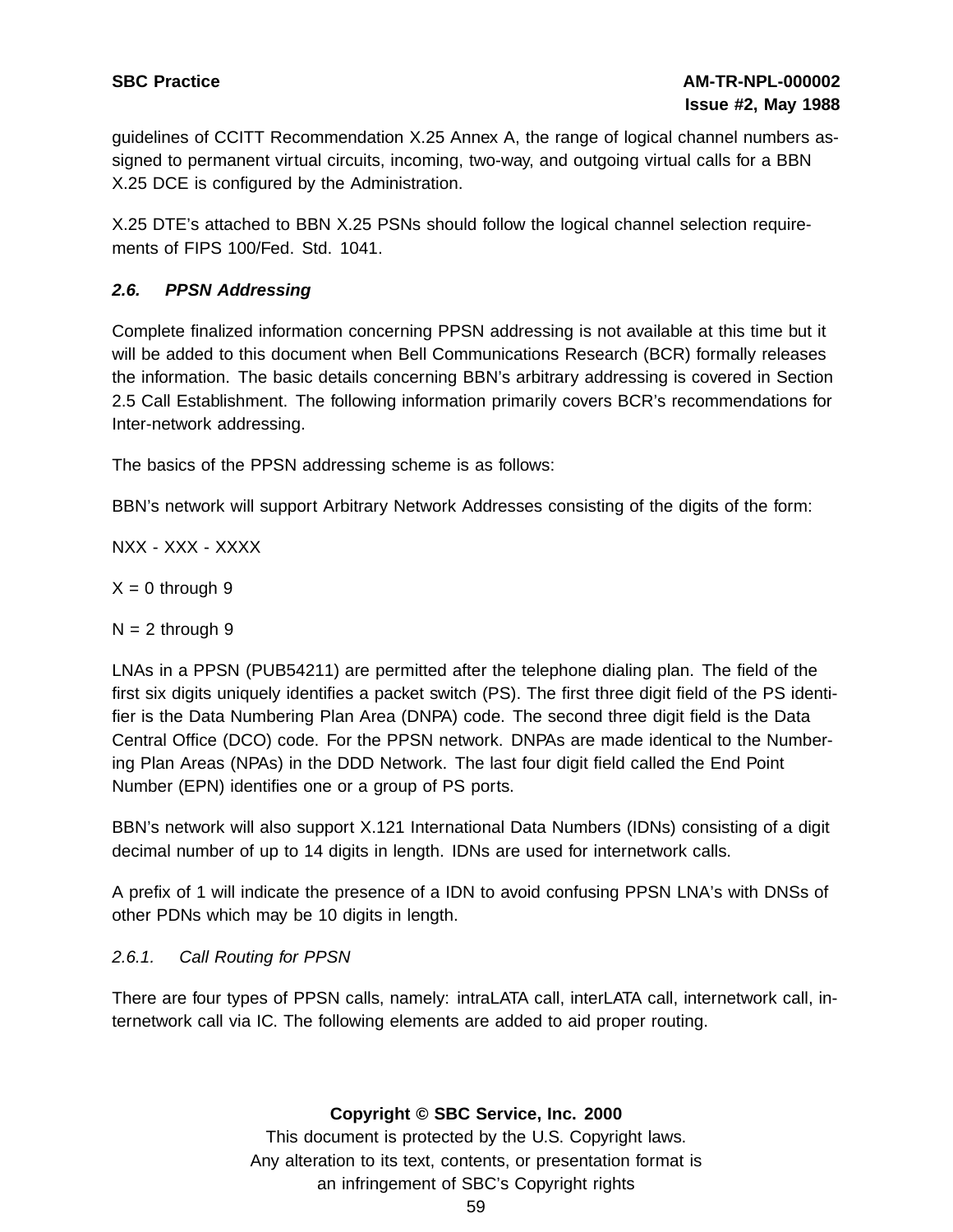- 1. A "1" may be prefixed to the called number, which instructs the network to interpret the digits following the 1-prefix as a DNIC. If the 1-prefix is not present then the PPSN DNIC is implicit, and the called address is taken to be a PPSN LNA.
- 2. If the originating LATA interfaces directly with the destination, non-PPSN data network, the calls are routed to the network by DNIC only.
- 3. The Recognized Private Operating Agancy (RPOA) facility of CCITT Recommendation X.25 is used to carry the DNIC of an IC to enable carrier selection for the interLATA and the internetwork-via-IC calls.
- 4. When an interLATA PPSN call is handled by the IC, the IC routes the call based on the DNPA-DCO pair of the LNA in conjunction with the PPSN DNIC. All the information is contained in the Call Request packet.
- 5. In a non-PPSN data network interfaces directly with the PPSN network, that network has to be able to interpret the DNPA-DCO pair in order to terminate a PPSN-bound call. If a network does not have this capability, it will rely on a IC to deliver the Call Request packet to the proper LATA.

With these additions, it should be evident that a call will be routed properly to its destination under all circumstances.

# **Appendix A**

### **Alignment to Recommendation X.25**

This appendix contains notes which help to clarify the functional characteristics of the BBN X.25 DCE. It is organized by reference to the relevant section of the CCITT Recommendation X.25. Numbers in square brackets indicate sections of that recommendation.

### **A.1. The Link Level DTE/DCE Interface**

### **A.1.1. Scope and Field of Application (2.1)**

The BBN PSN supports the LAPB class of procedures. Use of LAPB provides for superior error recovery and link monitoring procedures by the DCE.

# **A.1.2. Frame Structure (2.2)**

The address and control fields consist of one octet each. BBN PSNs do not support the extension of either the control or the address fields. The frame is required by the implementation to consist of an integral number of octets. The BBN PSN maintains interfame time fill between

# **Copyright © SBC Service, Inc. 2000**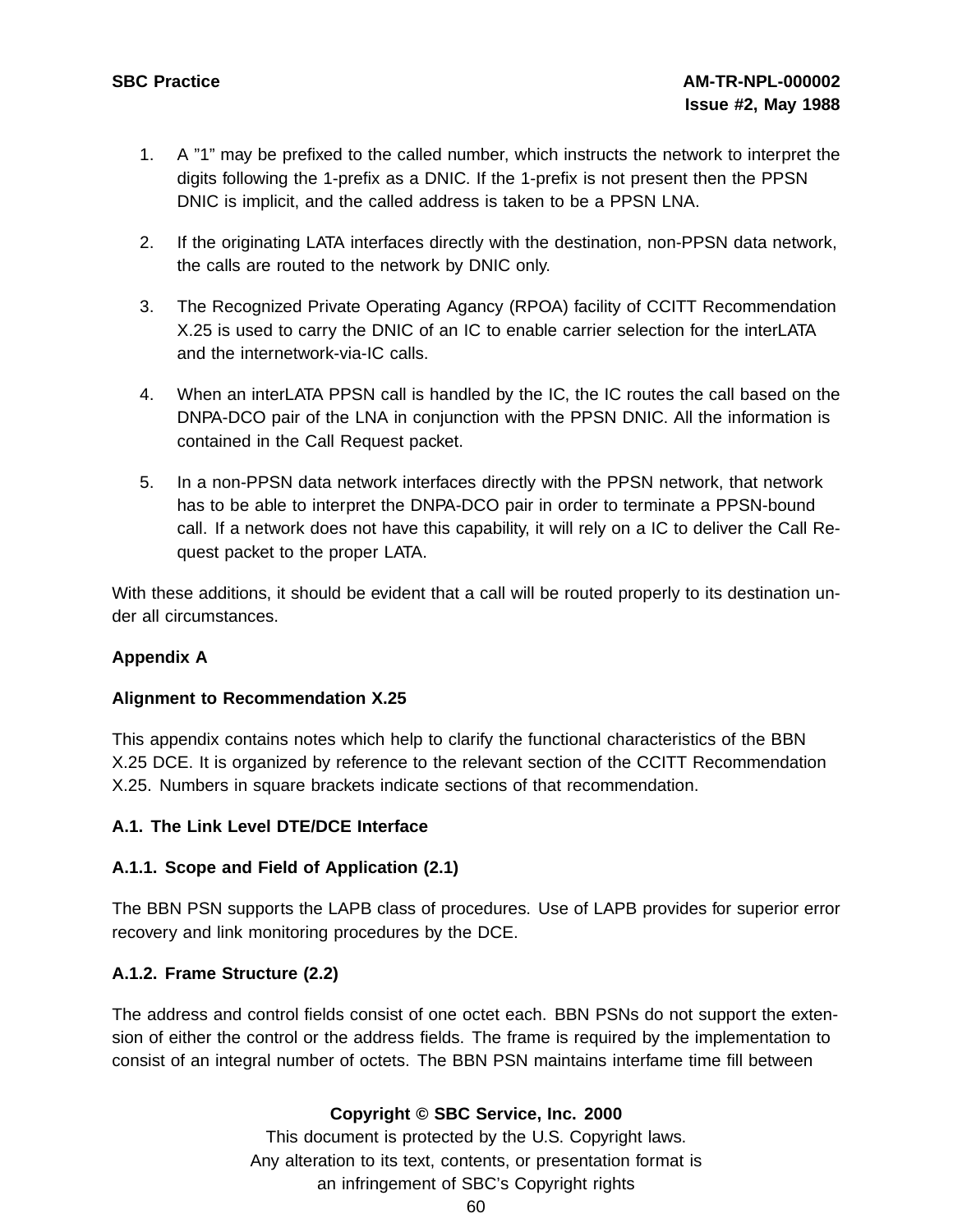frames; detection of idle channel state by the DTE would imply that the DCE is not service the link.

# **A.1.3. Elements of Procedure (2.3)**

# **A.1.3.1. Elements of Procedure (2.3)**

## **A.1.3.1. Control Field Parameters - Modules (2.3.2.3)**

I frames are numbered sequentially modulo 8. Extended numbering (modulo 128) is not supported.

## **A.1.3.2. Rejection condition (2.3.5.6)**

After entering rejection condition by the transmission of a FRMR or CMDR frame, the DCE will retransmit the frame every T1 seconds. After N2 retries without a reset by the DTE, the DCE will reset the link by sending a SABM.

## **A.1.4. Procedures for the Use of the POLL/FINAL Bit (2.4.3)**

The POLL/FINAL bit is used by the DCE in conjunction with the timer recovery condition.

The DCE starts timer T1 whenever it schedules for transmission a frame which requires a response from the DTE, and it is not already running. When timer T1 runs out before the needed response is received from the DTE, the DCE (re)enters the timer recovery condition and transmits an appropriate command with the POLL bit set to 1. The timer recovery condition is cleared when the DCE receives from the DTE a valid unnumbered or supervisory response with the FINAL bit set to 1.

The DCE also uses the T1 timer in connection with automatic transmit mode in the disconnected phase. In this mode, it will keep the T1 timer running and transmit a DM response to request a mode-setting command from the DTE each time it expires.

When the link is in the information transfer phase, the DCE will ensure in the absence of I frames that the DTE link level procedures are operable by periodic transmission of an S frame with POLL bit set to solicit a response from the DTE with the FINAL bit set. Failure of the DTE to respond to this command will initiate timer recovery procedures by the DCE. The DTE need make no special allowance for this procedure, since its procedures in responding to the S frame command are simply those it must employ according to Recommendation X.25.

# **A.1.5. Procedures for Link Setup and Disconnection (LAPB) (2.4.5)**

**Copyright © SBC Service, Inc. 2000**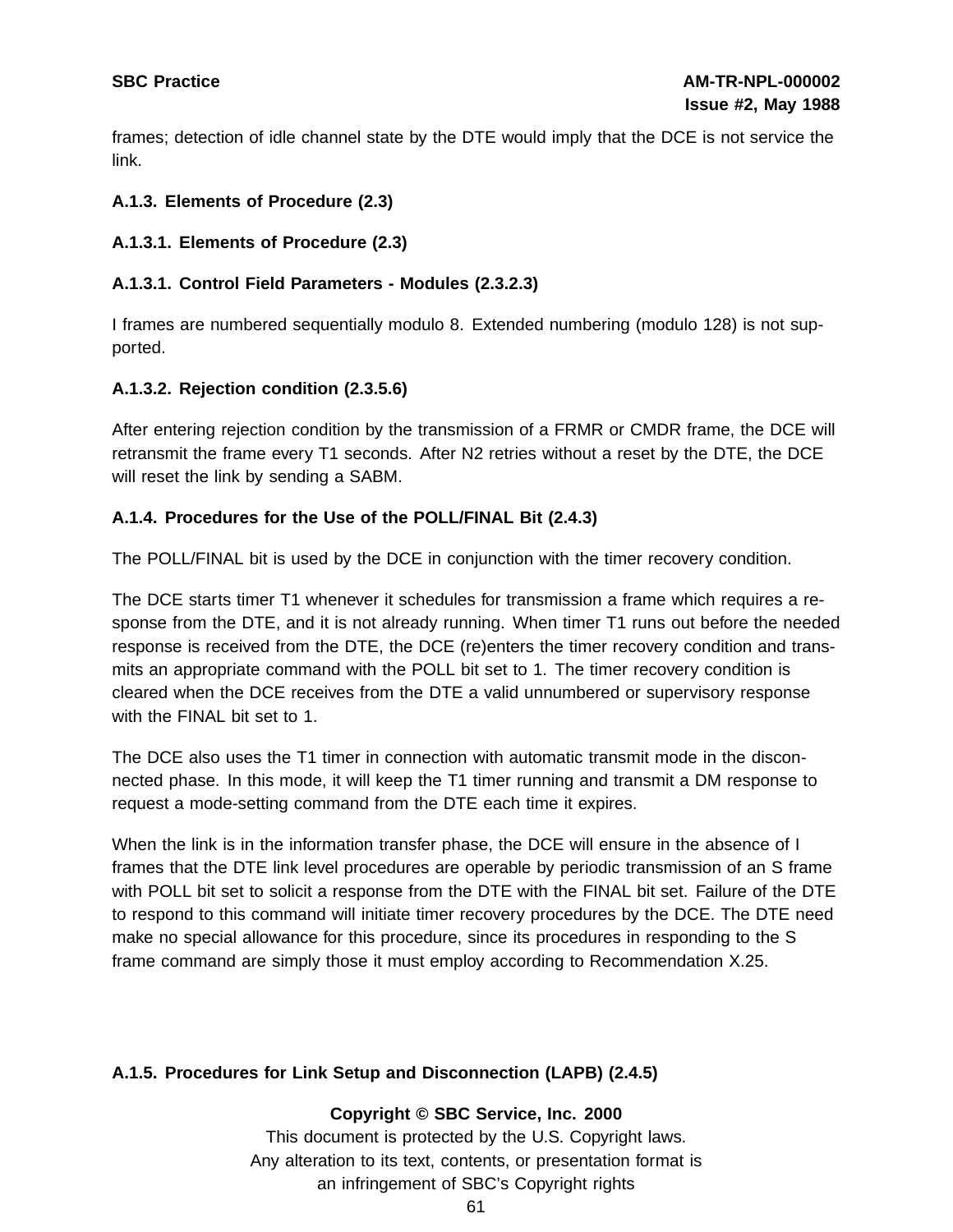## **A.1.5.1. Link Set-up (2.4.5.1)**

If the DCE attempting to set-up or reset the link transmits a SABM command N2 times, its recovery action is to attempt to disconnect the link.

## **A.1.5.2. Link Disconnection (2.4.5.3)**

If the DCE transmits a DISC command N2 times, its recovery action is to send a DM response and enter the disconnected phase.

### **A.1.5.3. Disconnected Phase (2.4.5.4)**

The PSN will not initiate link set-up while in the disconnected phase. However, if it is in automatic transmit mode, it will indicate a request for a link set-up command by transmitting a DM response every T1 seconds.

The PSN in disconnected phase will react only to the frames listed below:

- SABM will initiate <sup>a</sup> link set-up, and selects LAPB procedures.
- FRMR received when the <sup>B</sup> variable is <sup>1</sup> (i.e., the last link set-up was by <sup>a</sup> SABM command) will be answered with a DM.
- DISC received when the <sup>B</sup> variable is <sup>1</sup> will be answered with <sup>a</sup> DM response.
- DM will cause the DCE to initiate <sup>a</sup> link set-up, by sending <sup>a</sup> SABM if the <sup>B</sup> variable is 1.
- Any other command received with the poll bit set will be answered with <sup>a</sup> DM response with the final bit set.

All other frames will be ignored.

### **A.1.6. Receiving an I Frame (2.4.6.2)**

DCE behavior in regard to acknowledgment of I frames can be summarized as follows:

- When an I frame is correctly received from the DTE, the DCE starts a timer associated with parameter T2, if it is not already running.
- If K2 I frames have been received and not acknowledged, or if no I or S frames are available for transmission before the timer expires, the DCE will transmit and S frame response to carry the value of V (R).

### **Copyright © SBC Service, Inc. 2000**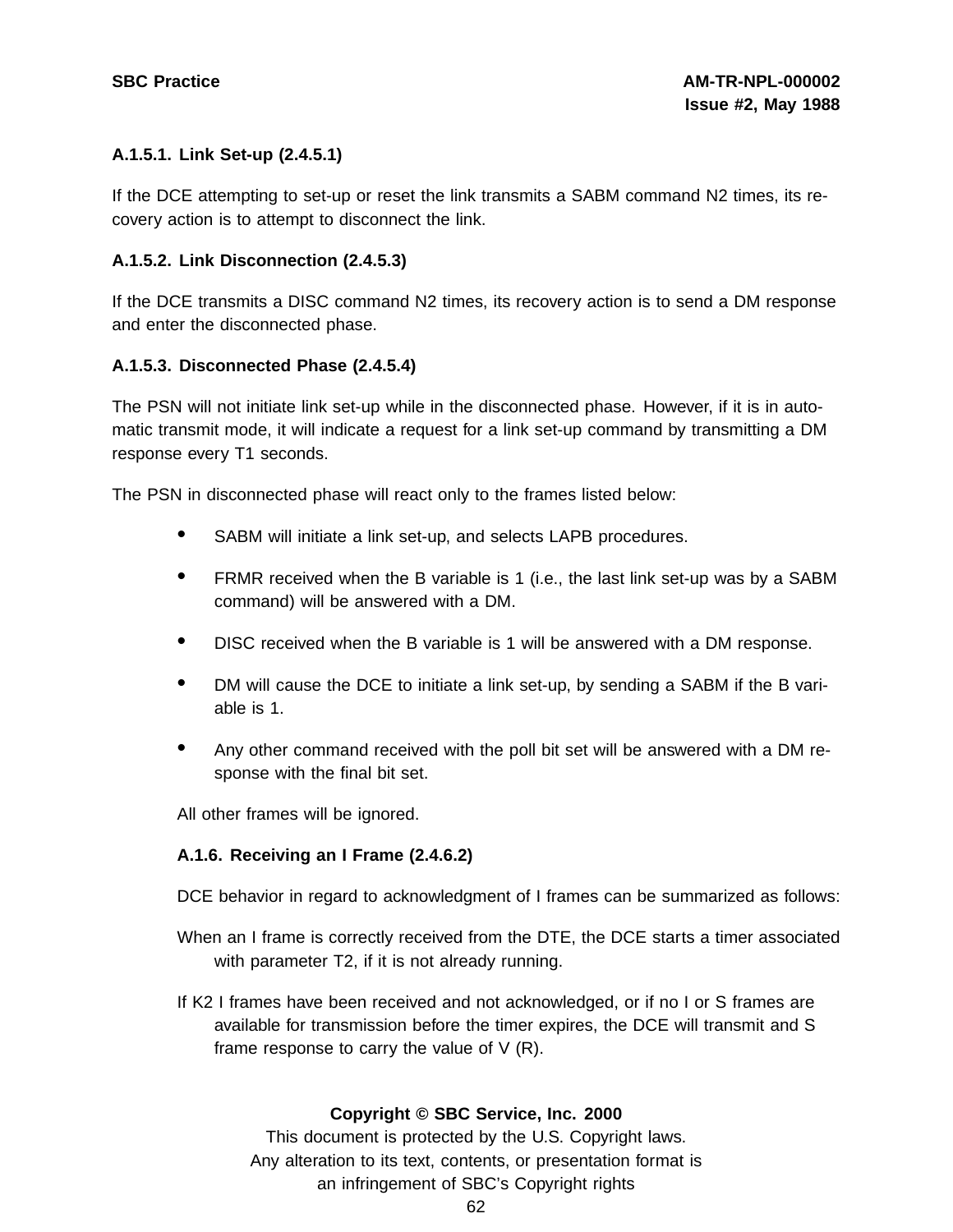- The DCE will stop the timer whenever it sends out a frame containing a N(R), i.e., an S or I frame).
- DCE busy condition may cause the I field of incoming I frames to be ignored; please refer to the following section for details. I frames containing zero length information fields are indicated to the packet level in the received frame. The DCE ignores frames containing a non-integral number of octets.

## **A.1.7. DCE Busy Condition (2.4.6.7)**

- The DCE has two levels of the busy condition in the first level, called slow mode, any received I frames are accepted by transmission of an RNR response. In the second level, called stop mode, the DCE will discard any I frames it receives from DTE until the DCE leaves the busy condition, and will continue to reply with RNR responses. The decisions to enter and leave the two modes of each DCE busy condition are controlled by three parameters, which describe the length of the queue of packets to level 3 in the DCE. Values for these parameters are given in Section A.1.11 below.
- To clear the busy condition, the DCE will send a REJ or RR supervisory frame, depending upon whether or not it knowingly discarded any I frames.

### **A.1.8. Waiting Acknowledgment (2.4.6.8)**

- When the T1 timer runs out before a transmitted I frame is acknowledged by the DTE, the DCE will restart timer T1. The DCE will transmit an appropriate supervisory command (RR or RNR) with the POLL bit set to 1.
- Upon N2 retransmissions of the S or I frame command without an appropriate response, the DCE will reset the link by transmission of a SABM command.

### **A.1.9. Procedures for Resetting (Applicable to LAPB) (2.4.9)**

The DCE does start the T1 timer whenever it sends a FRMR response, and will retransmit the FRMR response each time it expires. After N2 retransmissions of the FRMR response, it will attempt to reset the link using a SABM command.

#### **A.1.10. Rejection Conditions (Applicable to LAPB) (2.4.10)**

#### **A.1.10.1. Receiving DM or FRMR in Information Transfer Phase (2.4.10.2)**

If the DCE receives a DM response during the information transfer phase, it will transmit a DM and enter the disconnected phase. If the DCE receives a FRMR

#### **Copyright © SBC Service, Inc. 2000**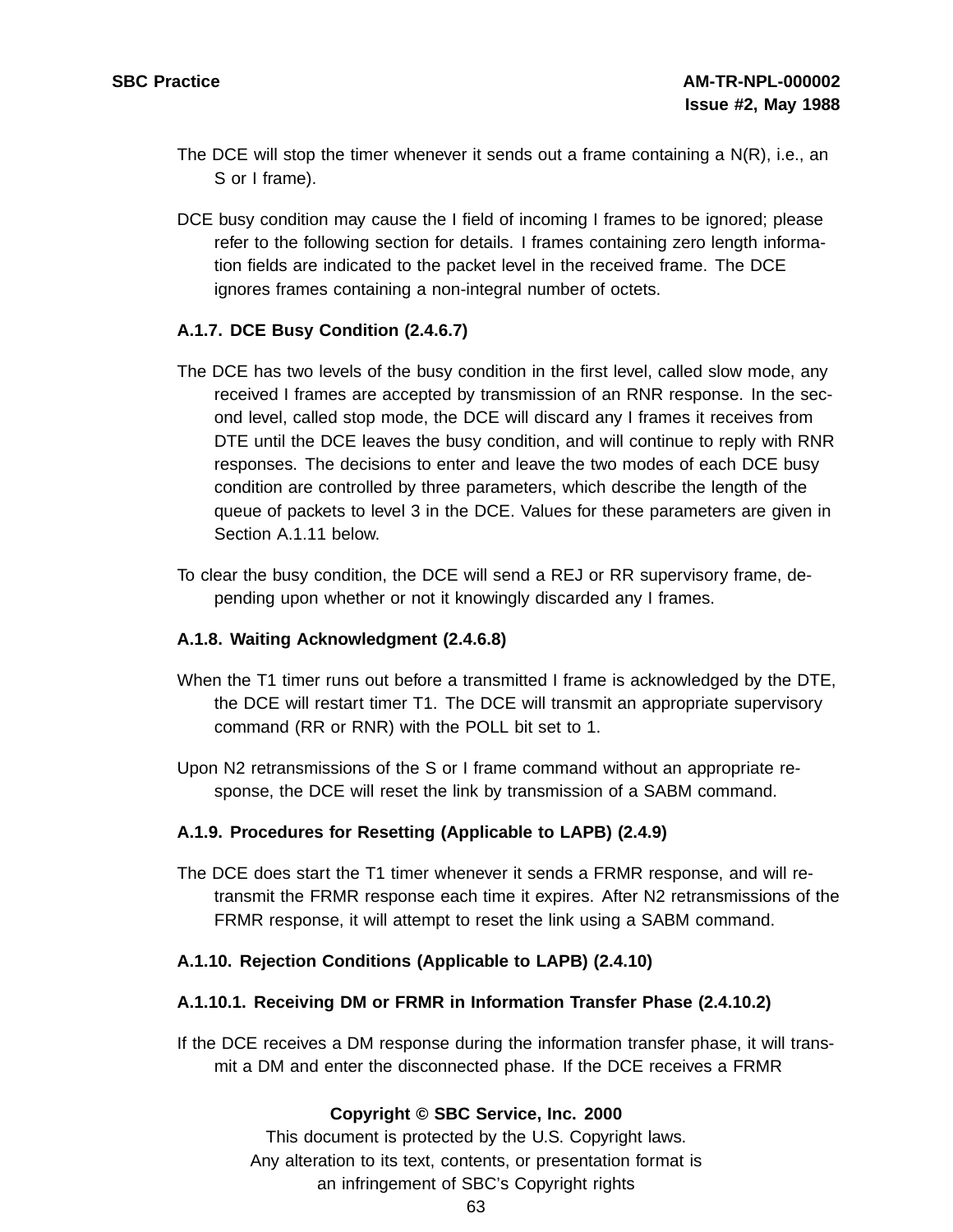response during the information transfer phase, it will initiate a resetting procedure. If it receives a spurious UA response during the information transfer phase, the DCE will reset the link by sending a SABM command. Any unexpected frame, or frame with an unexpected final bit, will cause the DCE to enter frame rejection condition and transmit a FRMR response.

## **A.1.11. Level 2 Implementation-Specific System Parameters**

- The DCE has three parameters associated with the Busy Condition. The first, whose default value is four, indicates the number of I frames that may be queued awaiting packet level processing before the DCE enters the busy condition slow mode, in which received frames are acknowledged with an RNR response. When the number of items queued for Level 3 reaches the second parameter, whose default value is two, the DCE enters the busy condition stop mode, in which received I frames are discarded. When the number of items queued for Level 3 while in the busy condition falls to the third parameter, whose default value is one, the DCE leaves the busy condition. The Administration may configure each of these parameters for each BBN DCE to any value between one and seven.
- When receiving I frames, the DCE never allows more than K2 frames to be received without sending a frame that carries  $N(R)$  (that is, an I or S frame). This is an attempt to keep the DTE's transmit window from closing. K2 must always be equal to or less than K, and should be reduced for lines that have long delay, such as satellite lines. The Administration may configure K2 independently for each BBN DCE to any value between one and seven; the default value is seven.

### **A.2. The Packet Level DTE/DCE Interface**

### **A.2.1. Logical Channels (3.1)**

- In this document, a logical channel is taken to mean the 12-bit concatenation of the 4 bit logical channel group number and the 8-bit logical channel number fields of the packet. Logical channel numbers available in this implementation are in the range 1 to 4095. Logical channel 0 is reserved for packets that are associated with no particular virtual call or PVC, namely RESTART and DIAGNOSTIC packets. Each DCE can support any number of channels, subject to the availability of network resources.
- Permanent virtual circuits, where configured, use channel numbers starting at 1 and ending at the configured maximum, which must be no more than 500.

### **A.2.2. Basic Structure of Packets (3.2)**

#### **Copyright © SBC Service, Inc. 2000**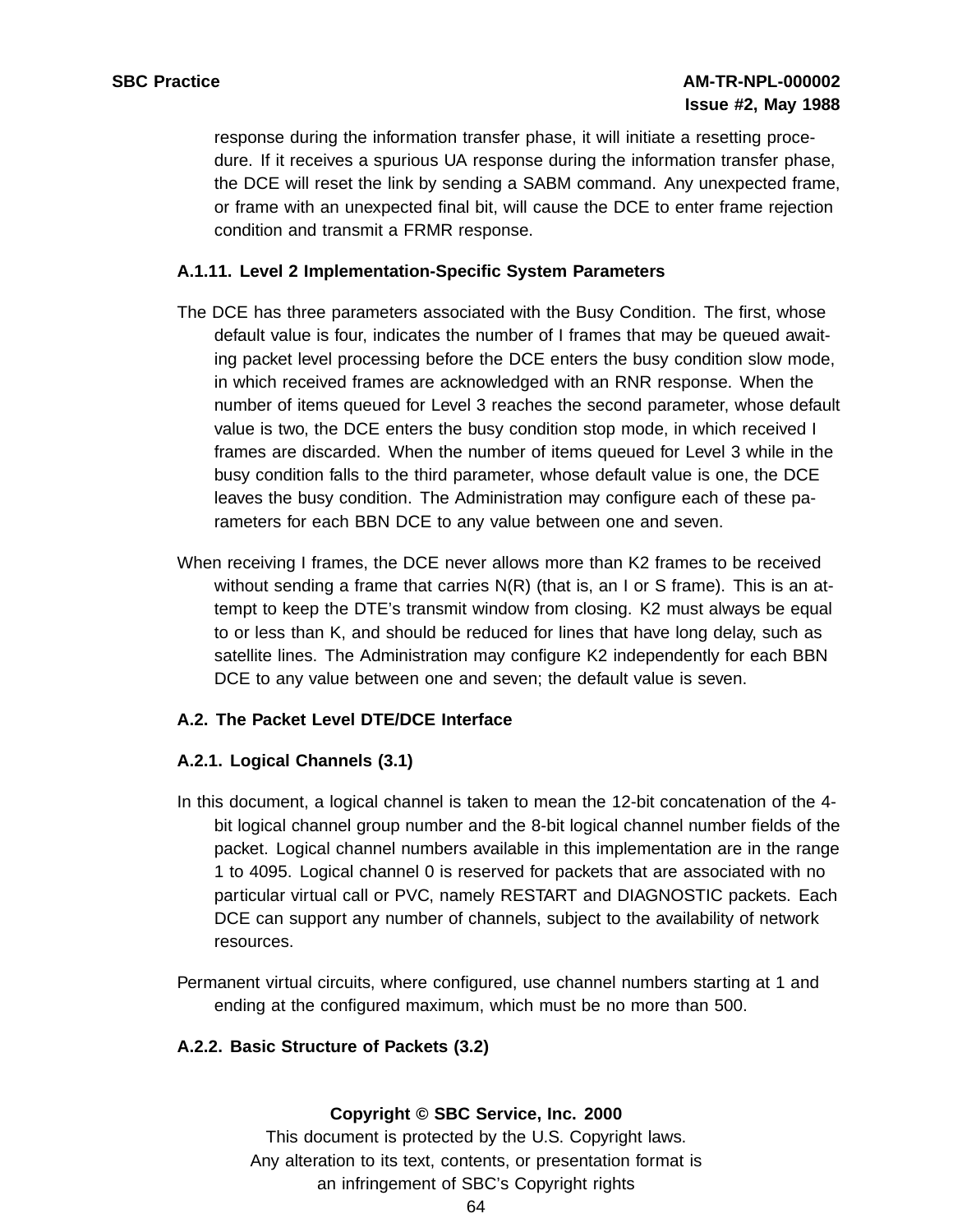The maximum length of any Level 3 packet is three more than the maximum length of the user data field; the maximum possible packet is therefore 1027 octets. Note that this is the only packet size limit imposed by the packet level DCE; in particular, all CALL, CLEAR, INTERRUPT, and RESET packets may carry user data fields subject only to the maximum packet length.

## **A.2.3. Effects of the Physical and Link Levels on the Packet level (3.5)**

Changes in the operational states of the physical and/or link levels of the DTE/DCE interface affect the state of the packet level interface only if the DCE cannot reliably transmit or receive packets. The DCE packet level software responds to such changes by sending CLEAR INDICATION packets to the remote DTEs that have channels open to the DTE with the falling link, and RESET INDICATION packets to remote DTEs that have permanent virtual circuits to the DTE. When the link returns to an operational state, the DCE initiates a restarting procedure.

## **A.2.4. Data and Interrupt Transfer Procedures (4.3)**

## **A.2.4.1. States for Data Transfer (4.3.1)**

When a virtual call is cleared, data and interrupt packets may be discarded by the network. It is beyond the scope of the Level 3 software (and therefore it is not the responsibility of the DCEs) to define DTE-to-DTE protocols able to cope with the various circuit interruptions which may occur.

# **A.2.4.2 . User Data Field Length (4.3.2)**

Maximum packet sizes are required to be the same for both directions of transmission for a given virtual call or permanent virtual circuit. The Administration can configure independently for each PVC a value of the maximum packet size.

### **A.2.4.3. Delivery Confirmation Bit (4.3.3)**

The delivery Confirmation Bit (D-bit) is sent transparently through the network. No acknowledgments are generated locally by the DCEs, and all packets sent by a DTE on a virtual circuit are delivered in order to the destination DTE on that circuit. Thus, two DTEs could use the D-bit procedure themselves, although acknowledgments will always have end-to-end significance anyway.

### **A.2.4.4. More Data Mark and Qualifier Bit (4.3.4) (4.3.6)**

**Copyright © SBC Service, Inc. 2000**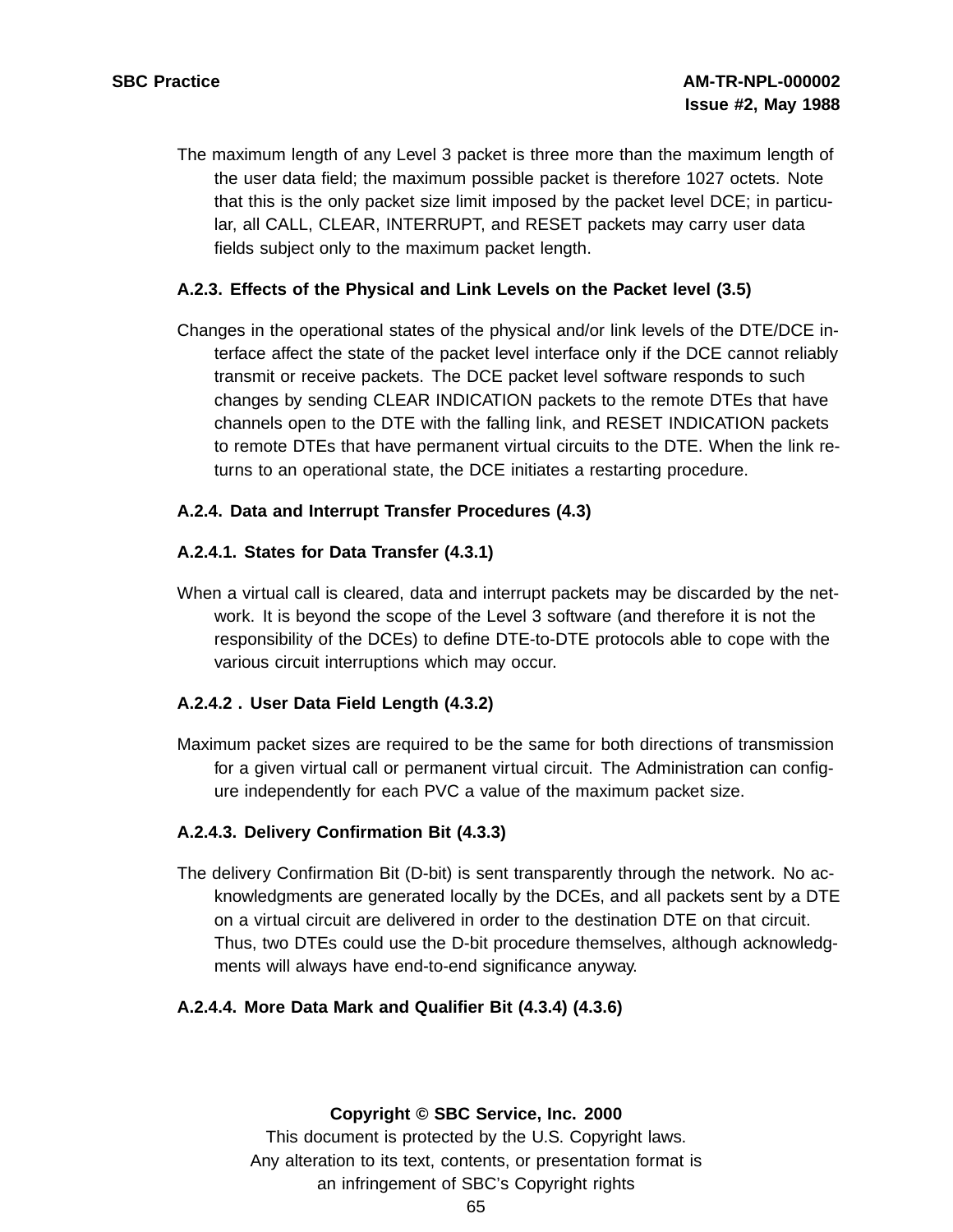Like the Delivery Confirmation Bit, the More Data Mark and the Qualifier Bit are passed transparently through the Network. The network will never fragment a packet nor aggregate packets.

## **A.2.4.5. Interrupt Procedure (4.3.7)**

- The DCEs monitor INTERRUPT and INTERRUPT CONFIRMATION packets on each logical channel, resetting each end of a virtual call or permanent virtual circuit if either DTE attempts to have more than one INTERRUPT packet outstanding in one direction of transfer at any time.
- After a RESET procedure (during which interrupts in transmit are discarded) there is by definition no outstanding interrupt packet in either direction.

## **A.2.5. Flow Control Principles (4.4.1.3)**

- The Administration can configure each PVC independently to have a window size from 1 to 7. Window sizes must be equal in the two directions of transfer for each virtual call or PVC.
- The DCE does not exert flow control or logical channels, but instead relies upon the network to deliver, rapidly and in order, all packets (including flow control packets) sent on a virtual call or PVC. Thus if one DTE wishes to exert flow control of a virtual call or PVC, the network will in turn exert control at the remote DTE. The DCE does enforce the window size. Window size errors result in resetting of virtual calls or PVCs.

### **A.2.6. Delivery Confirmation (4.4.1.4)**

The DCE attaches no special significance to the D bit. All RR and RNR packets are passed transparently through the network, with the result that all acknowledgments have end-to-end significance. P(R)values contained in all data, RR, and RNR packets are always the same at both ends of the virtual call or permanent virtual circuit.

### **A.2.7. DTE and DCE Receive Not Ready (RNR) Packets (4.4.1.5)**

The PSN passes RNR packets transparently through the network. Thus, once one DTE indicates its inability to accept further data, the DTE at the other end of the virtual call or permanent virtual circuit will eventually be asked to stop until the busy DTE can again accept data. The DCE never spontaneously enters a busy condition at the packet level.

### **Copyright © SBC Service, Inc. 2000**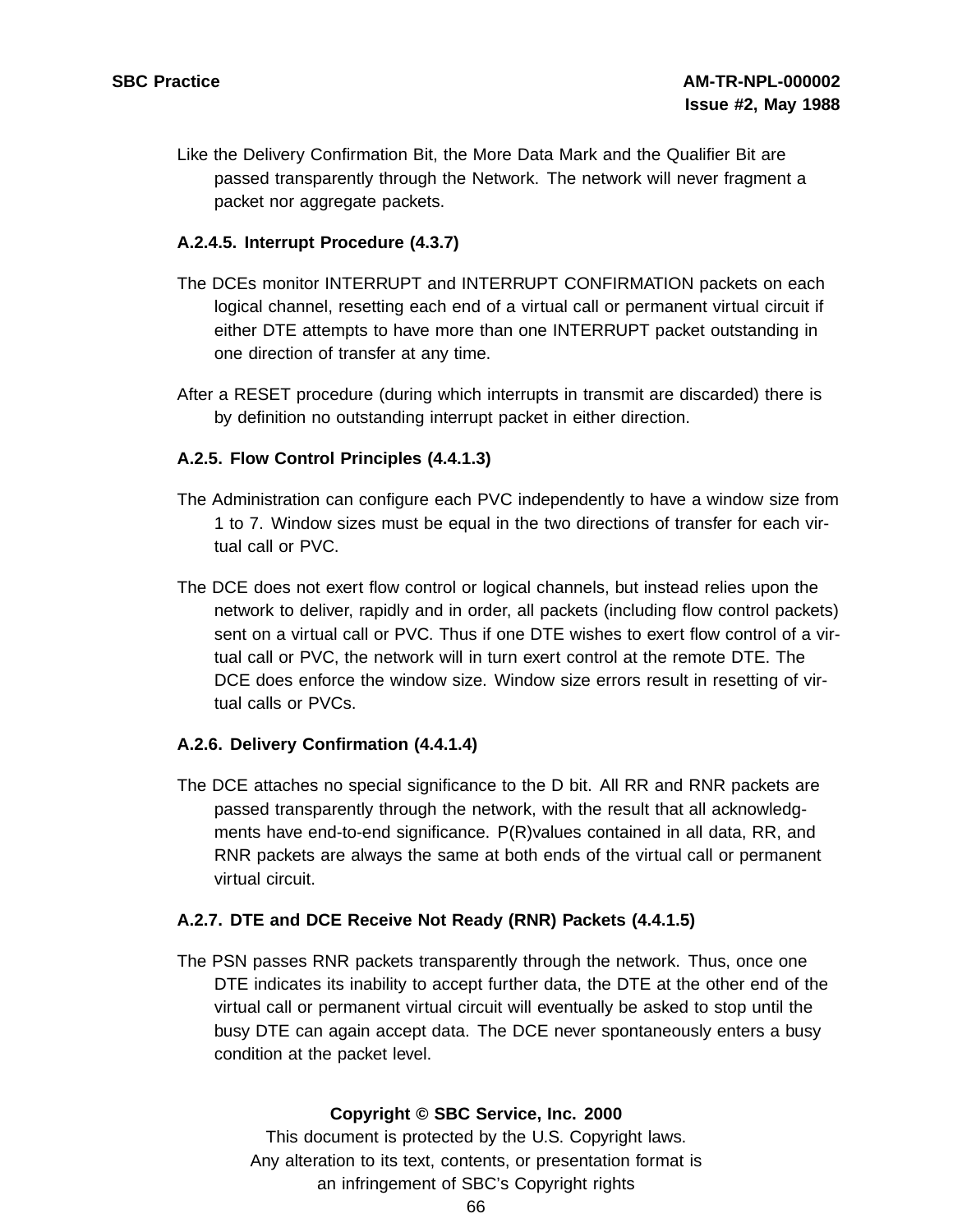# **A.2.8. Effects of Clear, Reset and Restart Procedures on the Transfer of Packets (4.5)**

The packet layer DCE ignores all packet fields that have no significance to its procedures. Non-essential fields in packets traveling on a virtual call or PVC are generally passed through the network transparently. In particular, user data fields in CALL, CLEAR, RESET and INTERRUPT packets are delivered unmodified to the remote DTE, subject to the maximum packet size for the virtual circuit or PVC.

# **A.2.9. Packet formats (6.1)**

The packet layer DCE ignores all packet fields that have no significance to its procedures. Non-essential fields in packets traveling on a virtual call or PVC are generally passed through the network transparently. In particular, user data fields in CALL, CLEAR, RESET, and INTERRUPT packets are delivered unmodified to the remote DTE, subject to the maximum packet size for the virtual circuit or PVC.

## **A.2.10. Call Set-up and Clearing Packets (6.2)**

## **A.2.10.1. Call Request and Incoming Call Packets (6.2.1)**

- The called DTE address is required in call request packets. The DCE always ensures that the actual calling DTE address exists in INCOMING CALL packets, whether the calling DTE provided one or not.
- If the calling DTE provides a calling DTE address, the DCE ensures that it is correct. If it is not provided, the DCE inserts the correct calling DTE address.
- The Call User Data Field, if present, is passed transparently by the network and is otherwise ignored. It may have any length, provided the packet does not exceed the maximum packet size for the virtual call.

# **A.2.10.2. Call Accepted and Call Connected Packets (6.2.2)**

The Call User Data Field, if present, is passed transparently by the network and is otherwise ignored. It may have any length, provided the packet does not exceed the maximum packet size for the virtual call.

### **A.2.10.3. Clear Request and Clear Indication Packets (6.2.2)**

The clearing cause and diagnostic codes generated by the network are those listed in Table 6.3/X.25 and Annex 5, respectively, of CCITT, Recommendation X.25. In addition, DCEs may generate several network-specific diagnostics, which are

# **Copyright © SBC Service, Inc. 2000**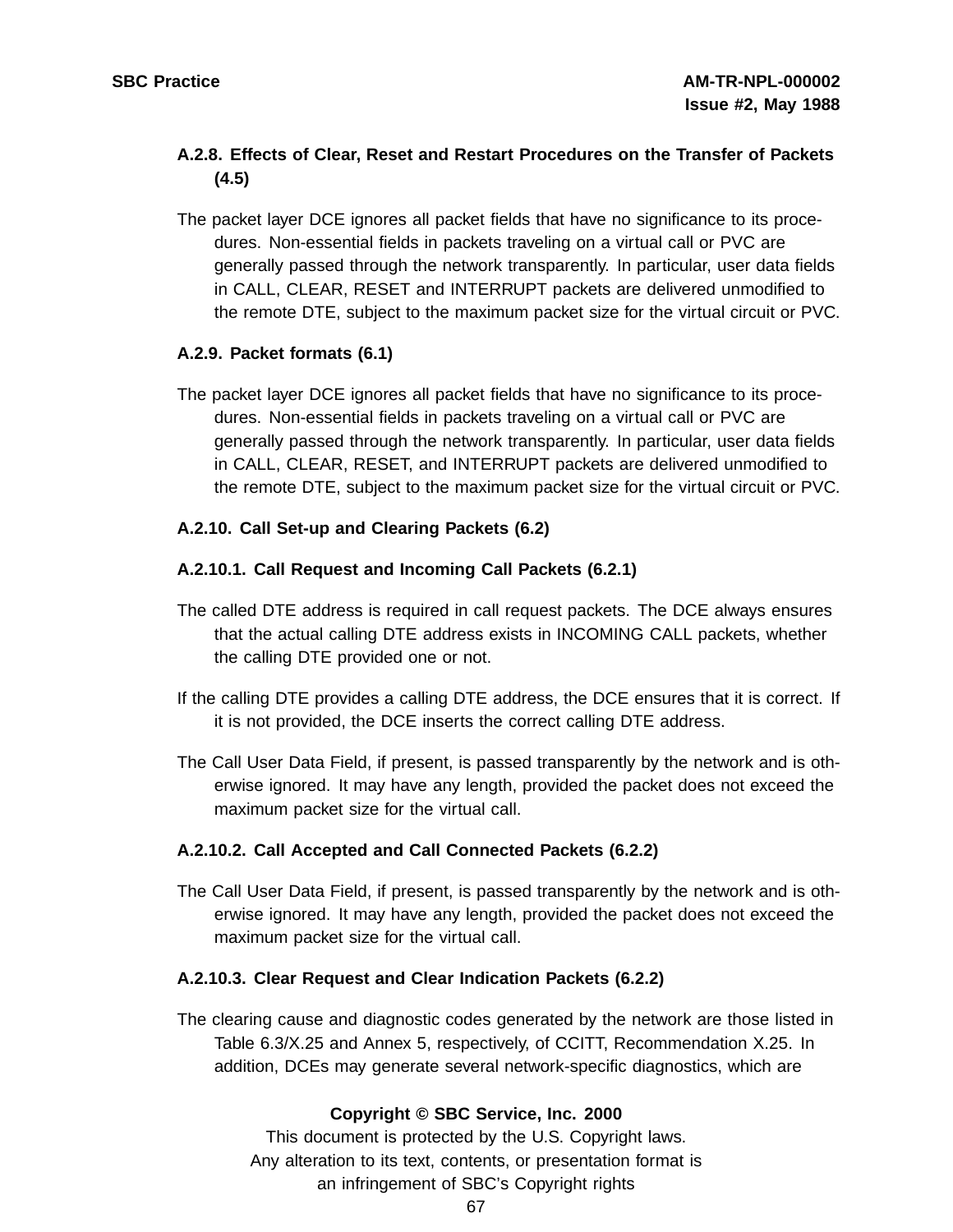listed above in Table 4.1. The cause and diagnostic codes in CLEAR REQUEST packets are passed transparently through the network.

CLEAR REQUEST packets are passed on by the DCE as they were received. The Call User Data Field, if present, is passed transparently by the network and is otherwise ignored. It may have any length, provided the packet does not exceed the maximum packet size for the virtual call.

## **A.2.10.4. Clear Confirmation Packets (6.2.4)**

CLEAR CONFIRMATION packets are passed on by the DCE as they were received. The Call User Data Field, if present, is passed transparently by the network and is otherwise ignored. It may have any length, provided the packet does not exceed the maximum packet size for the virtual call.

## **A.2.11. DCE and DTE Interrupt Confirmation Packets (6.3.3)**

Interrupt confirmation packets may have a user field of any length, provided the packet does not exceed the maximum packet size for the virtual call.

## **A.2.12. Reset Request and Reset Indication packets (6.5.3)**

- The reset cause and diagnostic codes generated by the network are those listed in Table 6.5/X.25 and Annex 5, respectively, of CCITT Recommendation X.25. DCEs may also generate several network-specific diagnostics, as outlined in Table 4.1 above. The cause and diagnostic codes in RESET REQUEST packets are passed transparently through the network.
- The Call User Data Field, if present, is passed transparently by the network and is otherwise ignored. It may have any length, provided the packet does not exceed the maximum packet size for the virtual call.

### **A.2.13. Restart Request and Restart Indication Packets (6.6.1)**

The restart cause and diagnostic codes generated by the network are those listed in Table 6.6/X.25 and Annex 5, respectively, of CCITT Recommendation X.25. DCEs may also generate several network-specific diagnostics, as outlined in Table 4.1, above.

### **A.2.14. Formats for Optional User Facilities (7.4)**

### **Appendix B**

### **C.30 X.25 PSN Synchronous Physical Level Specification**

### **Copyright © SBC Service, Inc. 2000**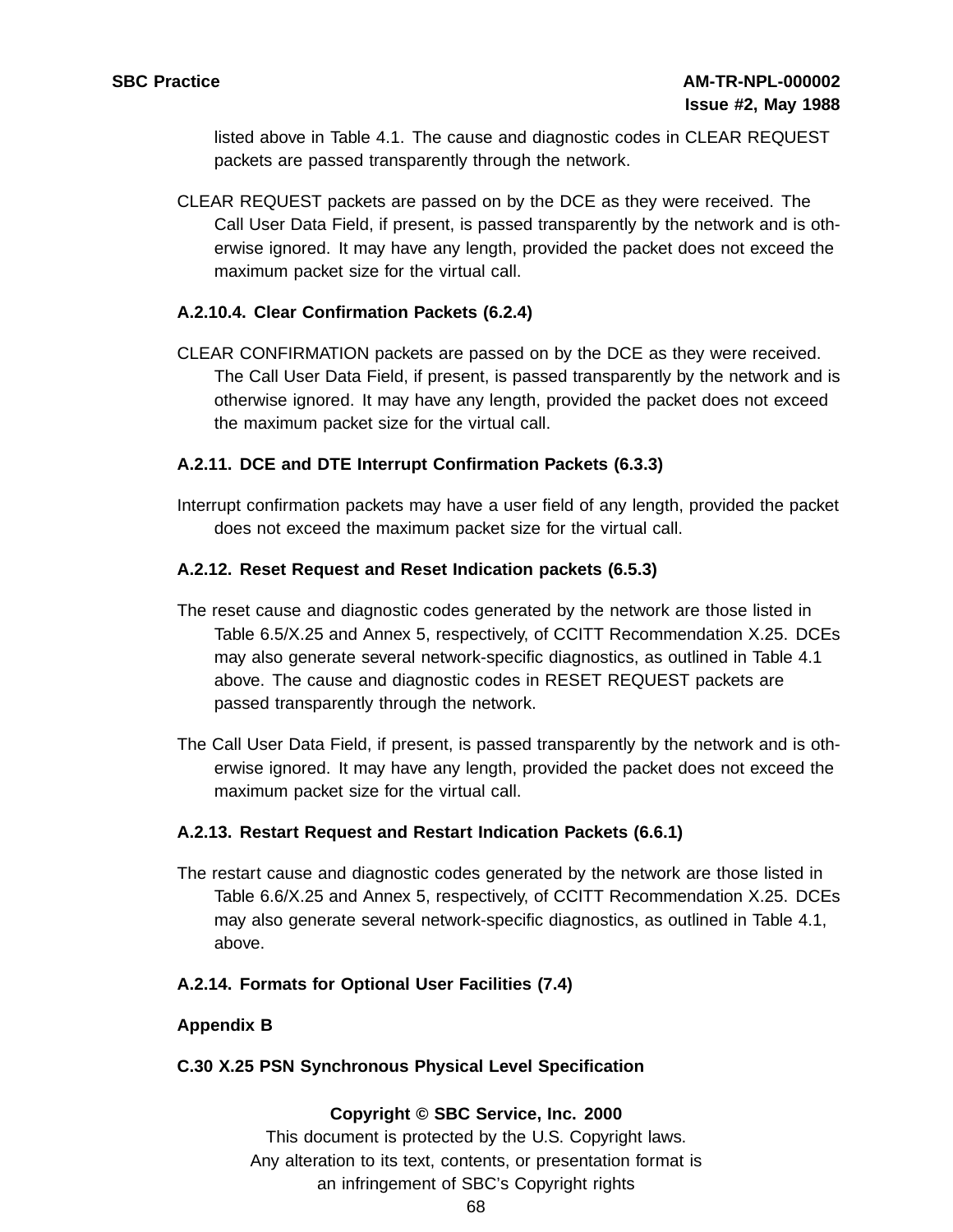## **B.1. Introduction**

This section describes the functional, electrical, and mechanical connection (the level 1 connection) that is required when an X.25 host DTE is connected to a BBN X.25 PSN. Such hosts require a synchronous modem connection or the equivalent, which typically will be supplied by the Administration for use in the central office. The host will present the DTE interface along with the customer premise modem.

## **B.2. Supported Interfaces**

BBN X.25 PSNs presently support two synchronous level 1 interfaces. They are:

- 1. EIA RS-232-C, CCITT V.28 & X.24, X.21 IS;
- 2. CCITT V.35.

Table B.1 is a dictionary of terms that relates the CCITT signal ID to the EIA signal ID and to the more common abbreviations.

Tables B.2 and B.3 list signal and pin names for the two supported physical interfaces.

Together, these tables and figures serve as a guide to level 1 interface selection. From these, most systems will be able to identify the most appropriate interface. However, this information is not all-inclusive, and BBN's physical interface extends beyond the basic interfaces of X.25. BBN has issued three synchronous interface specifications to our network, they are: 56 KBPS, 19.2 KBPS Limited Distance, and 9.6 KBPS synchronous interface specifications. Those specifications detail the customer's interface at a Telco four wire data termination. This type of interface specification is required because BBN can not define a interface beyond the four wire demarcation point.

## **Copyright © SBC Service, Inc. 2000**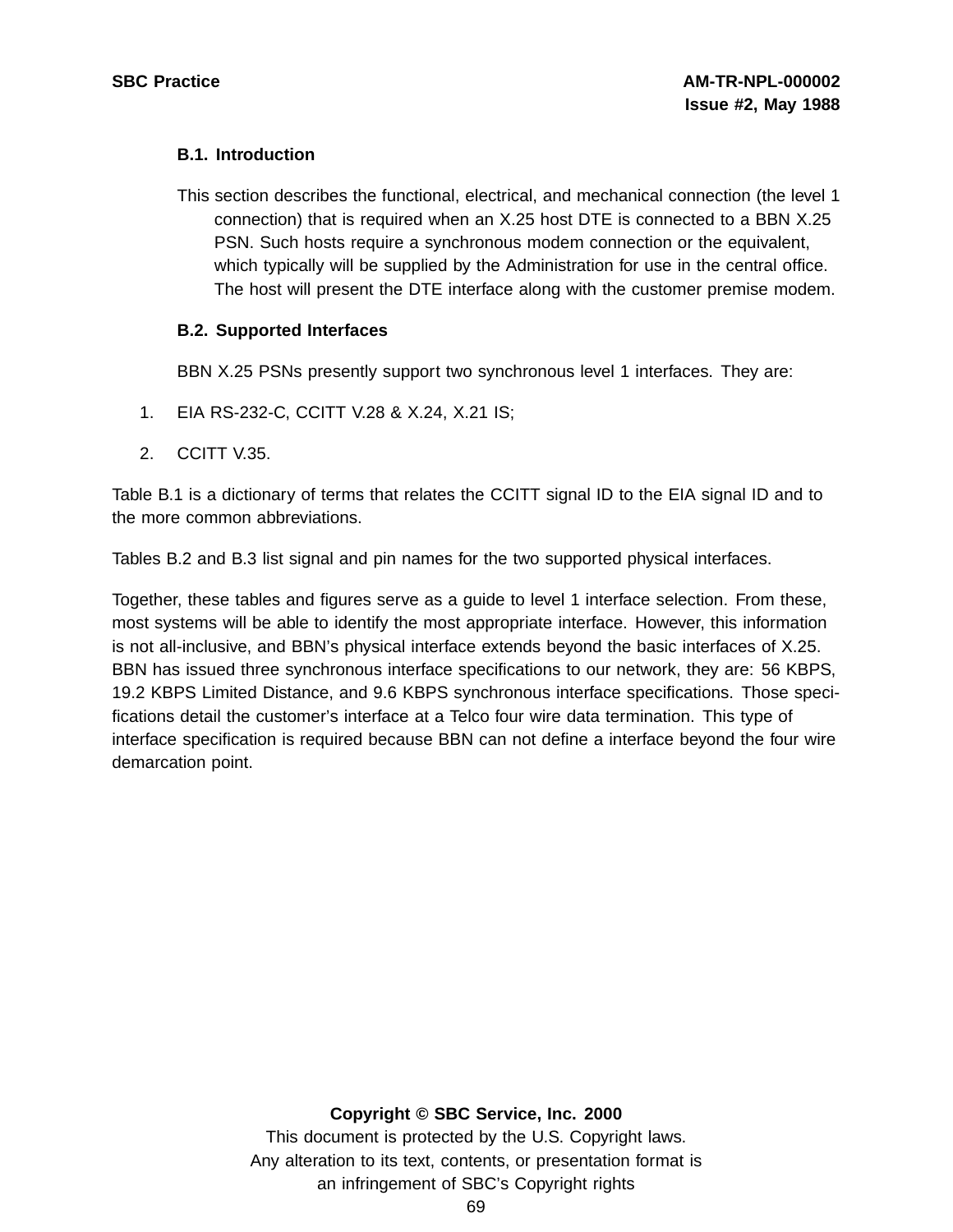| EIA ID     | <b>CCITT ID</b> | ABBREV<br><b>NAME</b> | <b>NAME</b>                       |
|------------|-----------------|-----------------------|-----------------------------------|
| AA         | 101             | FG                    | Frame (Chassis/Protective) Ground |
| AB         | 102             | SG                    | Signal/Supply Common              |
| <b>SC</b>  | 102a            | $ -$                  | RS-449 DTE Common                 |
| <b>RC</b>  | 102b            |                       | RS-449 DCE Common                 |
| BA         | 103             | TD                    | <b>Transmit Data</b>              |
| BB         | 104             | <b>RD</b>             | Receive Data                      |
| CA         | 105             | <b>RTS</b>            | Request to Send                   |
| CB         | 106             | <b>CTS</b>            | Clear to Send                     |
| CC         | 107             | <b>DSR</b>            | Data Set Ready                    |
| CD         | 108.2           | <b>DTR</b>            | Data Terminal Ready               |
| CF         | 109             | <b>DCD</b>            | Data Carrier Detect               |
| CG         | 110             | SQ                    | <b>Signal Quality</b>             |
| <b>CH</b>  | 111             | - -                   | Signal Rate Selector to DCE       |
| CI         | 112             |                       | Signal Rate Selector to DTE       |
| DA         | 113             | <b>ETC</b>            | <b>External Transmit Clock</b>    |
| DB         | 114             | <b>TC</b>             | <b>Transmit Clock</b>             |
| <b>DD</b>  | 115             | <b>RC</b>             | <b>Receive Clock</b>              |
|            | 116             |                       | Select Standby                    |
|            | 117             |                       | Standby Indicator                 |
| <b>SBA</b> | 118             | <b>STD</b>            | Secondary Transmit Data           |
|            |                 |                       |                                   |

# **Copyright © SBC Service, Inc. 2000**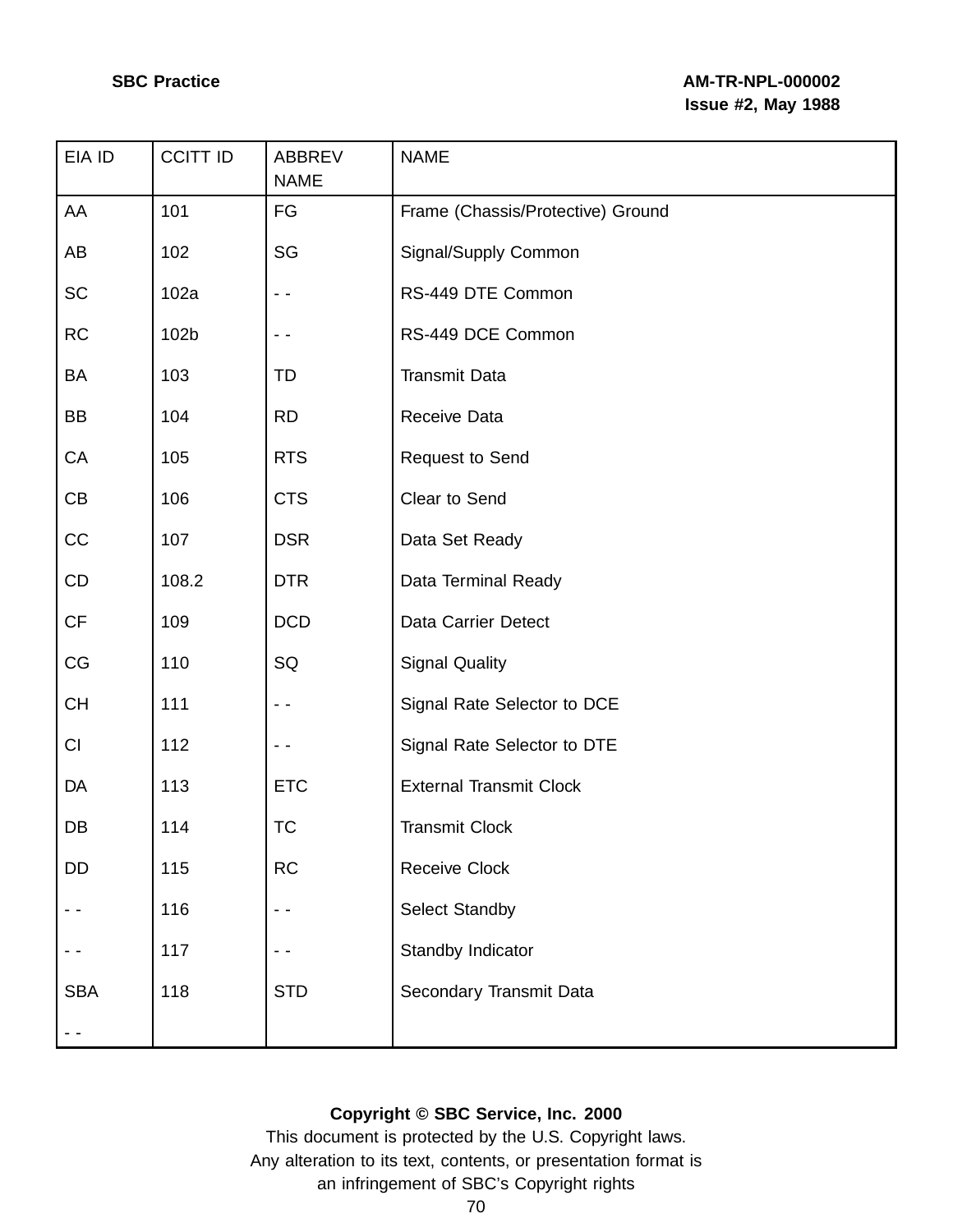| <b>SBB</b>                                     | 119 | <b>SRD</b> | Secondary Receive Data           |
|------------------------------------------------|-----|------------|----------------------------------|
| <b>SCA</b>                                     | 120 | <b>SRS</b> | Secondary Request to Send        |
| <b>SCB</b>                                     | 121 | <b>SCS</b> | Secondary Clear to Send          |
| <b>SCF</b>                                     | 122 | <b>SCD</b> | <b>Secondary Carrier Detect</b>  |
| <b>SCG</b>                                     | 123 | SSQ        | <b>Secondary Signal Quality</b>  |
|                                                | 124 |            | <b>Select Frequency Group</b>    |
| <b>CE</b>                                      | 125 | RI         | Ringing Indicator                |
|                                                | 126 |            | <b>Select Transmit Frequency</b> |
|                                                | 127 |            | <b>Select Receive Frequency</b>  |
|                                                | 128 | - -        | <b>External Receive Clock</b>    |
|                                                | 129 | <b>RR</b>  | <b>Request to Receive</b>        |
|                                                | 130 |            | Secondary Transmit Tone          |
|                                                | 131 |            | <b>Receive Character Timing</b>  |
|                                                | 132 |            | Return to Non-Data Mode          |
|                                                | 133 | <b>RTR</b> | Ready to Receive                 |
|                                                | 134 |            | <b>Received Data Present</b>     |
|                                                | 136 |            | New Signal                       |
|                                                | 140 | <b>RL</b>  | Remote Loopback                  |
|                                                | 141 | LL         | Local Loopback                   |
|                                                | 142 | TM         | <b>Test Status Monitor</b>       |
|                                                | 191 |            | <b>Transmit Voice Answer</b>     |
|                                                | 192 | - -        | Receive Voice Answer             |
| Table B.1 - EIA and CCITT Interchange Circuits |     |            |                                  |

## **Copyright © SBC Service, Inc. 2000**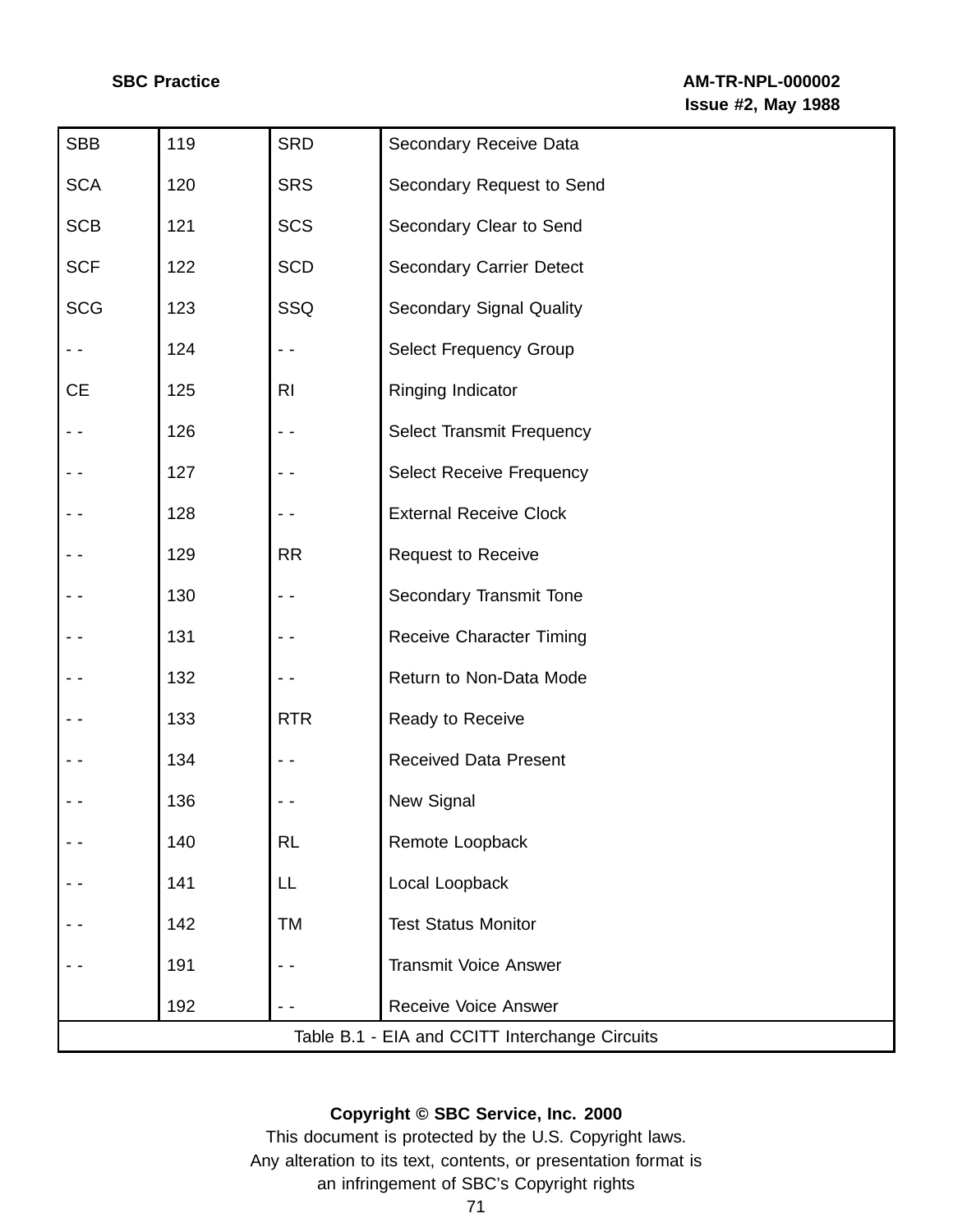# **SBC Practice AM-TR-NPL-000002 Issue #2, May 1988**

| Signal Name                                           | Abbrev     | Pin No.        | EIA ID    | <b>Signal Source</b> |
|-------------------------------------------------------|------------|----------------|-----------|----------------------|
| Frame Ground                                          | FG         | $\mathbf{1}$   | AA        | DTE/DCE              |
| <b>Transmitted Data</b>                               | TD         | $\overline{2}$ | BA        | <b>DTE</b>           |
| <b>Received Data</b>                                  | <b>RD</b>  | 3              | BB        | <b>DCE</b>           |
| <b>Request to Send</b>                                | <b>RTS</b> | 4              | CA        | <b>DTE</b>           |
| Clear to Send                                         | <b>CTS</b> | 5              | CB        | <b>DCE</b>           |
| Data Set Ready                                        | <b>DSR</b> | 6              | <b>CC</b> | <b>DCE</b>           |
| Signal Ground                                         | SG         | $\overline{7}$ | AB        | DTE/DCE              |
| Data Carrier Detect                                   | <b>DCD</b> | 8              | <b>CF</b> | <b>DCE</b>           |
| <b>Transmit Clock</b>                                 | <b>TC</b>  | 15             | DB        | <b>DCE</b>           |
| <b>Receive Clock</b>                                  | <b>RC</b>  | 17             | DD        | <b>DCE</b>           |
| Data Terminal Ready                                   | <b>DTR</b> | 20             | <b>CD</b> | <b>DTE</b>           |
| Ext. Transmit Clock                                   | <b>ETC</b> | 24             | DA        | <b>DTE</b>           |
| <b>Wired Spare</b>                                    |            | 18             |           |                      |
| <b>Wired Spare</b>                                    |            | 22             |           |                      |
| <b>Wired Spare</b>                                    |            | 25             |           |                      |
| Required pins: 1, 2, 3, 4, 5, 6, 7, 8, 15, 17, 20, 24 |            |                |           |                      |
| Optional pins: 9, 10, 18, 22, 25                      |            |                |           |                      |
| Table B.2 - RS-232-C Interface                        |            |                |           |                      |

# **Copyright © SBC Service, Inc. 2000**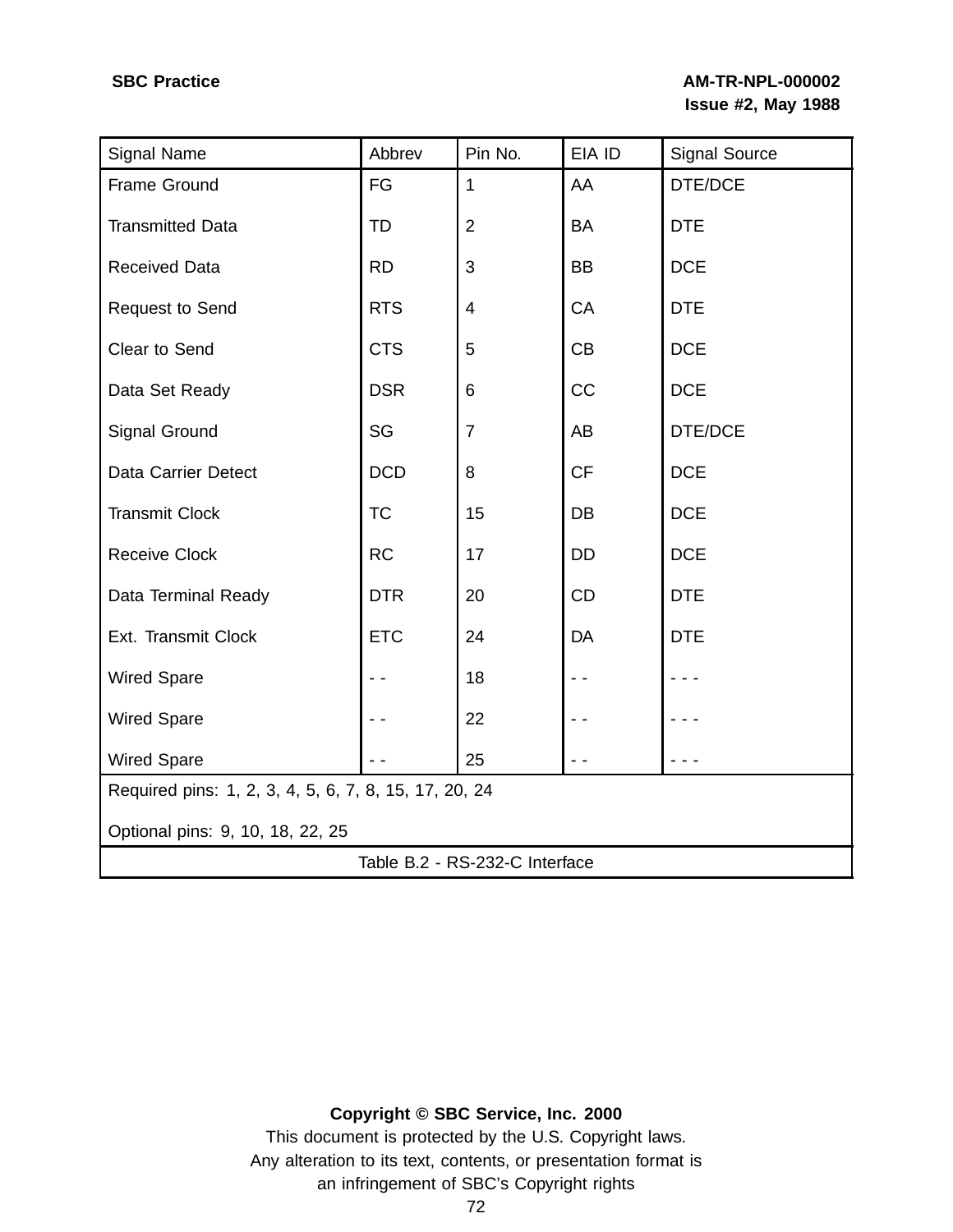| Signal Name                                               | Abbrev     | Pin No. | EIA ID    | <b>Signal Source</b> |
|-----------------------------------------------------------|------------|---------|-----------|----------------------|
| Frame Ground                                              | FG         | A       | AA        | DTE/DCE              |
| <b>Signal Ground</b>                                      | SG         | B       | AB        | DTE/DCE              |
| <b>Transmit Data</b>                                      | TD         | P/S     | <b>BA</b> | <b>DTE</b>           |
| Receive Data                                              | <b>RD</b>  | R/T     | <b>BB</b> | <b>DCE</b>           |
| Request to Send                                           | <b>RTS</b> | C       | CA        | <b>DTE</b>           |
| Clear to Send                                             | <b>CTS</b> | D       | CB        | <b>DCE</b>           |
| Data Set Ready                                            | <b>DSR</b> | E       | CC        | <b>DCE</b>           |
| <b>Data Carrier Detect</b>                                | <b>DCD</b> | F       | <b>CF</b> | <b>DCE</b>           |
| Local Loopback                                            | LL         | K       |           | <b>DTE</b>           |
| Ext. Transmit Clock                                       | <b>ETC</b> | U/W     | DA        | <b>DTE</b>           |
| <b>Transmit Clock</b>                                     | <b>TC</b>  | Y / aa  | DB        | <b>DCE</b>           |
| <b>Receive Clock</b>                                      | <b>RC</b>  | V/X     | <b>DD</b> | <b>DCE</b>           |
| Required pins: A; B; P/S; R/T; C; D; E; F; U/W; Y/aa; V/X |            |         |           |                      |
| Optional pins: K                                          |            |         |           |                      |
| Table B.3 - V.35 Interface                                |            |         |           |                      |

# **Appendix C**

# **Michigan Bell Telephone Packet Switched Network Dial-Up Users Guide**

# **November, 1986**

# **C.1. Introduction**

This users guide is meant as a brief introduction to the dial-up procedures for asynchronous terminals to the Bolt Bernack Newman (BBN) packet switched network (PSN). Connection is made to the network via a Bolt, Beranek and Newman (BBN) Communications Corporation C/ 10 APAD (asynchronous packet assembler/disassembler).

# **Copyright © SBC Service, Inc. 2000**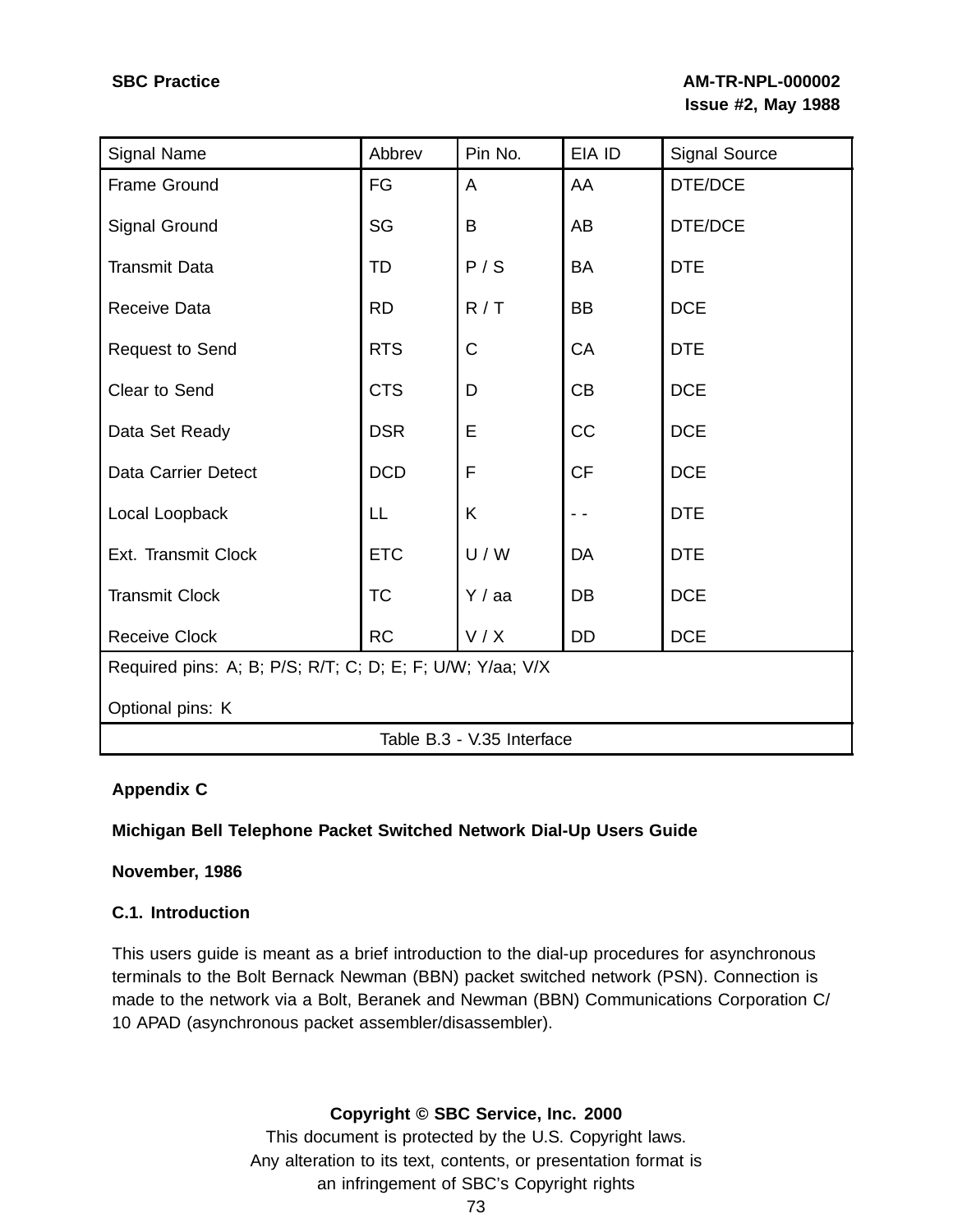To use the BBN PSN, a user will need access to an asynchronous terminal and either a Bell 103- or Bell 212-compatible modem. The user will also need:

- A. BBN PSN dial-up telephone number,
- B. User identification and password for BBN PSN,
- C. Network address of a host system (DTE), and
- D. User identification and password for host system.

The following diagram is a general logic diagram of the user connection to a host system via the BBN pSN:



This document is intended to provide basic instructions for users that will utilize the BBN PSN. More detailed instructions may be found in the following manuals:

- C/10 APAD User Guide, BBN Communications Corp. (Use of APAD and APAD commands)
- Wolfdata WD212-X Series Reference Guide, Wolfdata, Inc. (use of modem)

In the examples in this guide, the following conventions apply:

- A. Items that are underlined will be displayed on the terminal.
- B. Items in UPPER-CASE indicate characters that should be typed as is by the user.
- C. Items in lover-case indicate parameters that should be replaced by the user with the appropriate value.

#### **Copyright © SBC Service, Inc. 2000**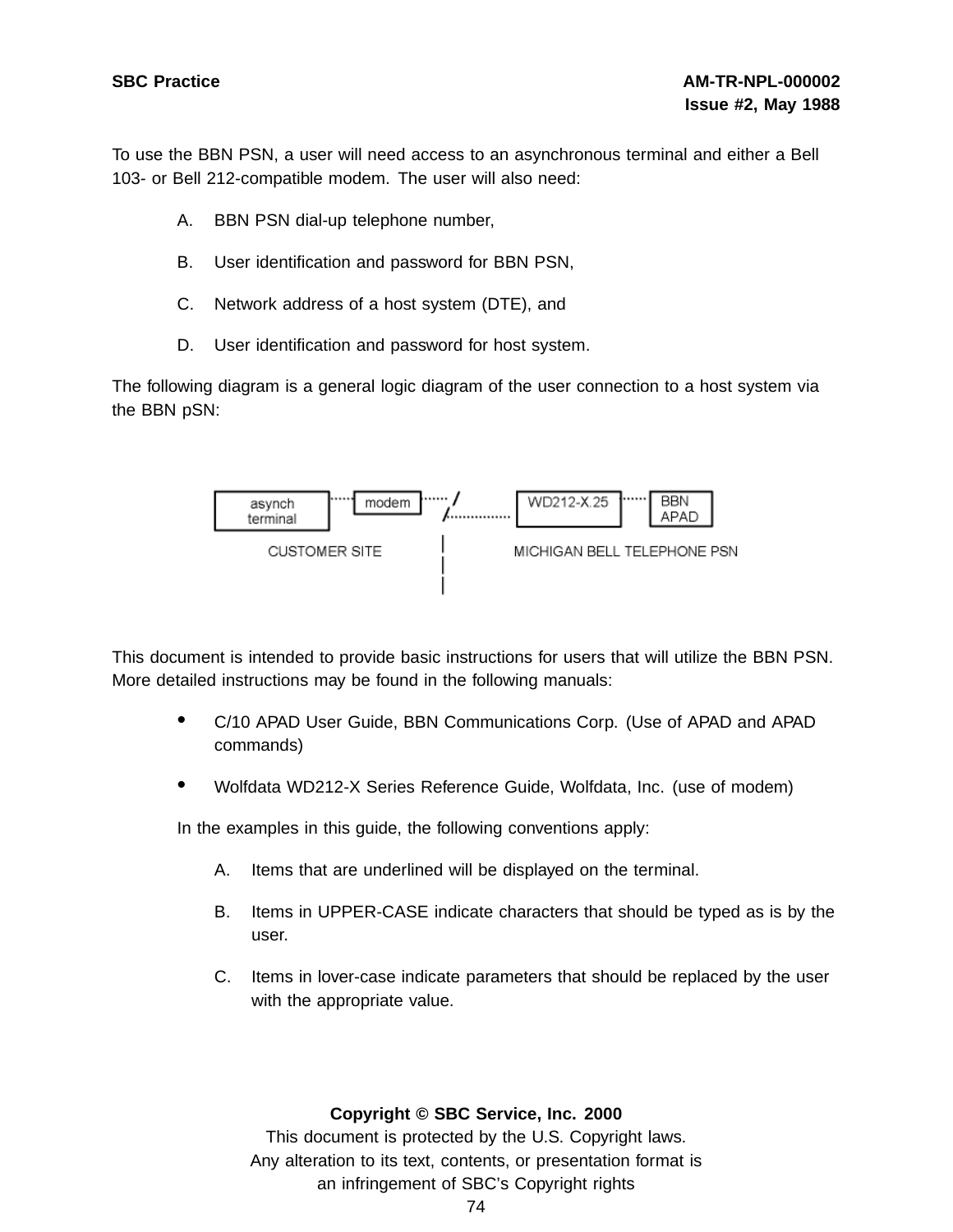D. Characters within angle brackets  $(\le)$  refer to specific keys on the keyboard. For example, <RET> and <ESC> refer to the RETURN and ESCAPE keys, respectively. A caret character (') refers to a <SHIFT-6>.

## **C.2 Modem Connection to Network**

- 1. Turn on the terminal and be sure that the correct speed has been set. Supported speeds are 110 and 300 bps (Bell 103 mode) and 1200 bps (Bell 212 mode).
- 2. If using a modem that dials the telephone automatically, continue at step 3. If using a modem where the user must dial the phone:
	- A. Dial the network access number.
	- B. After the ringing (usually 2-3 rings), the high-pitched data tone will be heard.
	- C. If using a DATA SET and telephone, push the DATA button and put down the telephone handset into the coupler.
	- D. The remote modem will respond and a connection will be established with a PAD port. (Continue at step 4.)
- 3. If using an auto-dial modem, follow the modem's instructions to place a call to the BBN PSN. The following instructions are specific to using a Wolfdata WD212-X series modem:
	- A. Reset mode. Type: AT Z <RET>
	- B. Dial network: Type: AT D psn\_phone\_number <RET>
		- **NOTE:** Wolfdata, and other manufacturers, provide a number of dial options. Most modems default to pulse dialing. If using a touch tone system, the user may use the dial command:
	- AT D T psn\_phone\_number <RET>
	- If calling from within a phone system where a "9" must be dialed prior to getting the dial tone (e.g., PBX or Centrex), use the dial command:
	- AT D 9 psn\_phone\_number <RET>

#### **Copyright © SBC Service, Inc. 2000**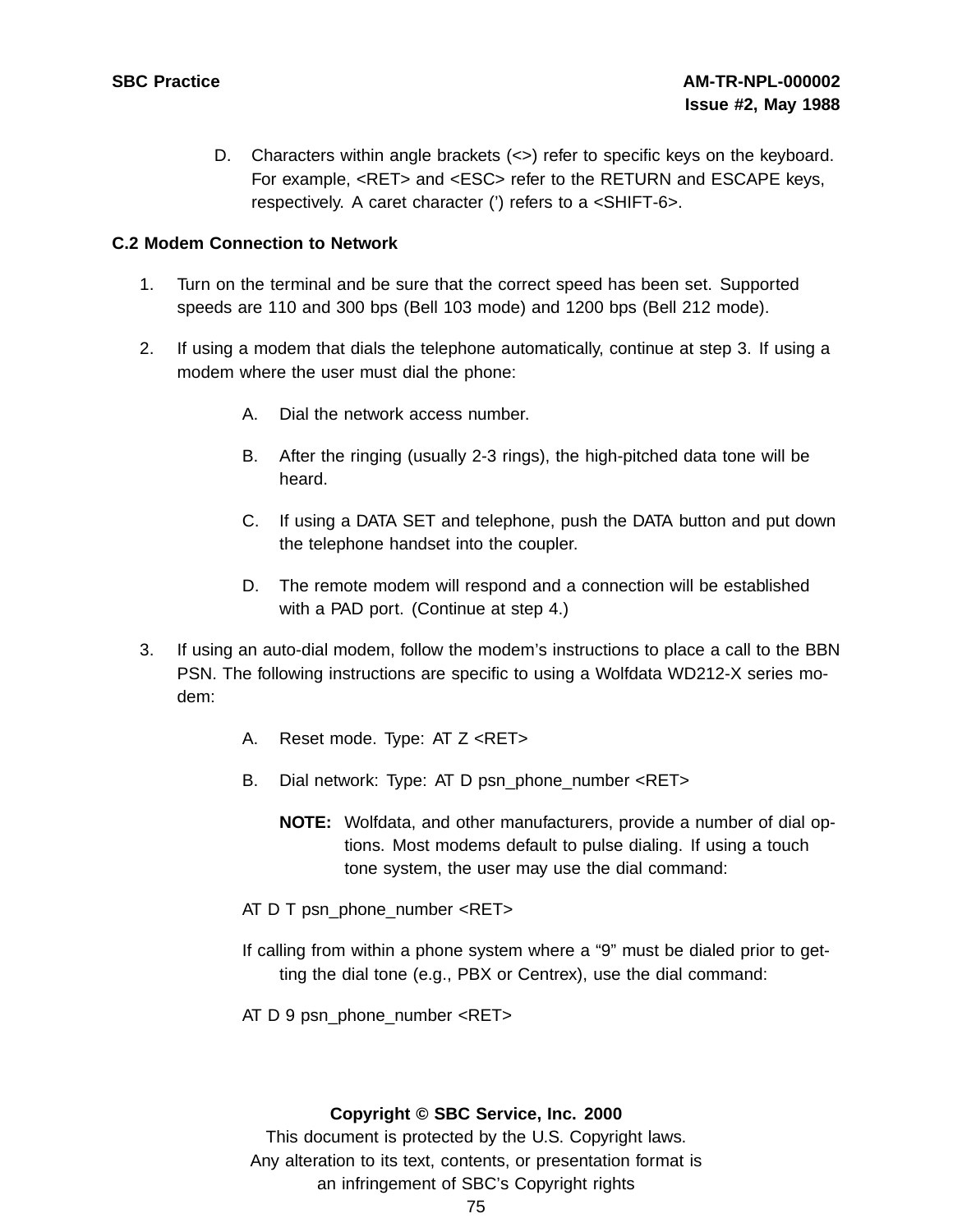- C. When the modem detects the data tome form the PSN modem, the message **CONNECT** will be displayed.
- 4. After the remote modem connection has been made, the user should hit the <RET> key twice. (Wait about two seconds between striking the key.) This will establish the connection to the APAD and allow the APAD to detect the terminal's speed.

## **C.3. Connection to Host System**

1. After making the connection to the APAD, the user must make its identity known. the APAD will accomplish this by asking the user for a user name and password. Note that the password will not be echoed on the screen:

**Please enter your user ID:** user name <RET>

**Password:** password <RET>

2. After accepting the user name and password, the PAD Herald Message will be displayed. This is a general greeting, usually indicating the date, port number, etc. It will look something line:

# **[ BBN APAD / Version 6.015 - Jul 8 1985 / Port 19]**

3. The APAD will indicate its willingness to accept commands by displaying the APAD prompt:

## **pad>**

If the prompt does not appear, shut off the terminal and start over with section 2, above.

- 4. **(optional step)** A user profile contains values for the APAD parameters which control terminal - APAD communication. Before connecting to the host system (DTE), the user may want to check the user profile associated with this user name, to be sure that the parameters are set correctly. (See section 6, below, for more information on these parameters.)
	- **NOTE:** In the steps below, the PROF command is used, which assumes that the user will be using standard X.28 PAD commands. If the PROF command does not work, substitute with the PROFILE command. Commands are discussed in more detail in section 5, below.

To check the user profile, use the PROF command:

## **Copyright © SBC Service, Inc. 2000**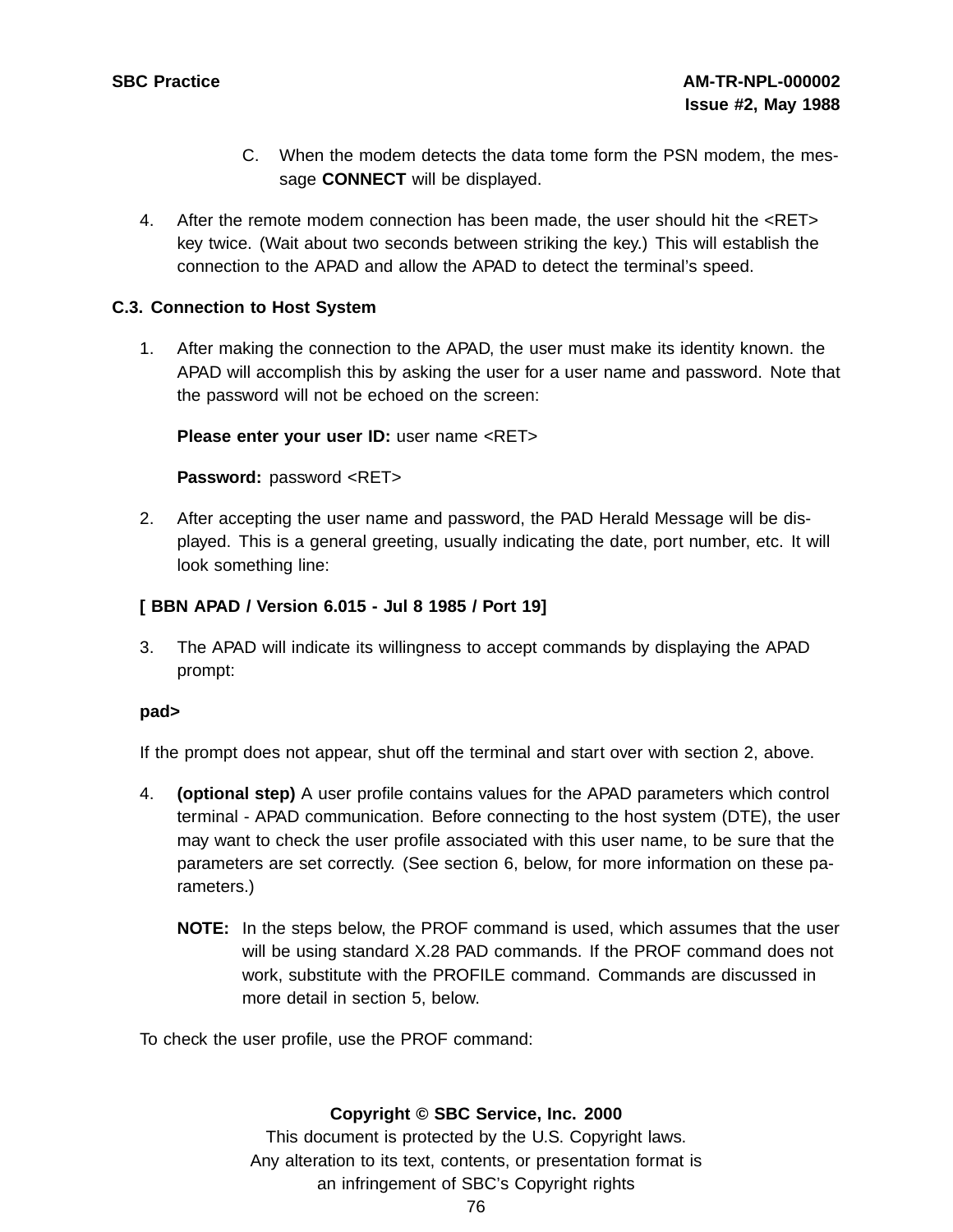#### **pad** PROF <RET>

The APAD parameter values will be listed. Changing the parameters may be accomplished by use of the SET command, which will be discussed in section 5 below.

The PROF command can also be used to select a different profile:

**pad** PROF profile\_name <RET>

Finally, to determine the names of the available profiles, use the following command:

**pad>** PROF ? <RET>

The system manager of the DTE, or the network administrator, can provide the user with an appropriate profile.

5. To make a connection to a DTE, type:

**pad>** CONNECT host\_address <RET>

For example, if the network address of the host system is 3137654321, use:

**pad>** CONNECT 3137654321 <RET>

If the connection is successful, the APAD will print an appropriate message, which will be followed by the appropriate messages from the host system:

#### **Connection initiated....opened**

## **APPROPRIATE HOST SYSTEM BANNER MESSAGE**

#### **Login:**

The user is now ready to login to the host system, just as if the terminal had a direct connection to the host.

## **C.4. Terminating a Network Session**

1. When finished with a session at a given host, the user should logout normally. If the host computer automatically clears the call after the user logs out, a message indicating that the call has been cleared will be displayed, control will return to the APAD, and the user will see the APAD prompt. If this happens, continue at step 3, below.

## **Copyright © SBC Service, Inc. 2000**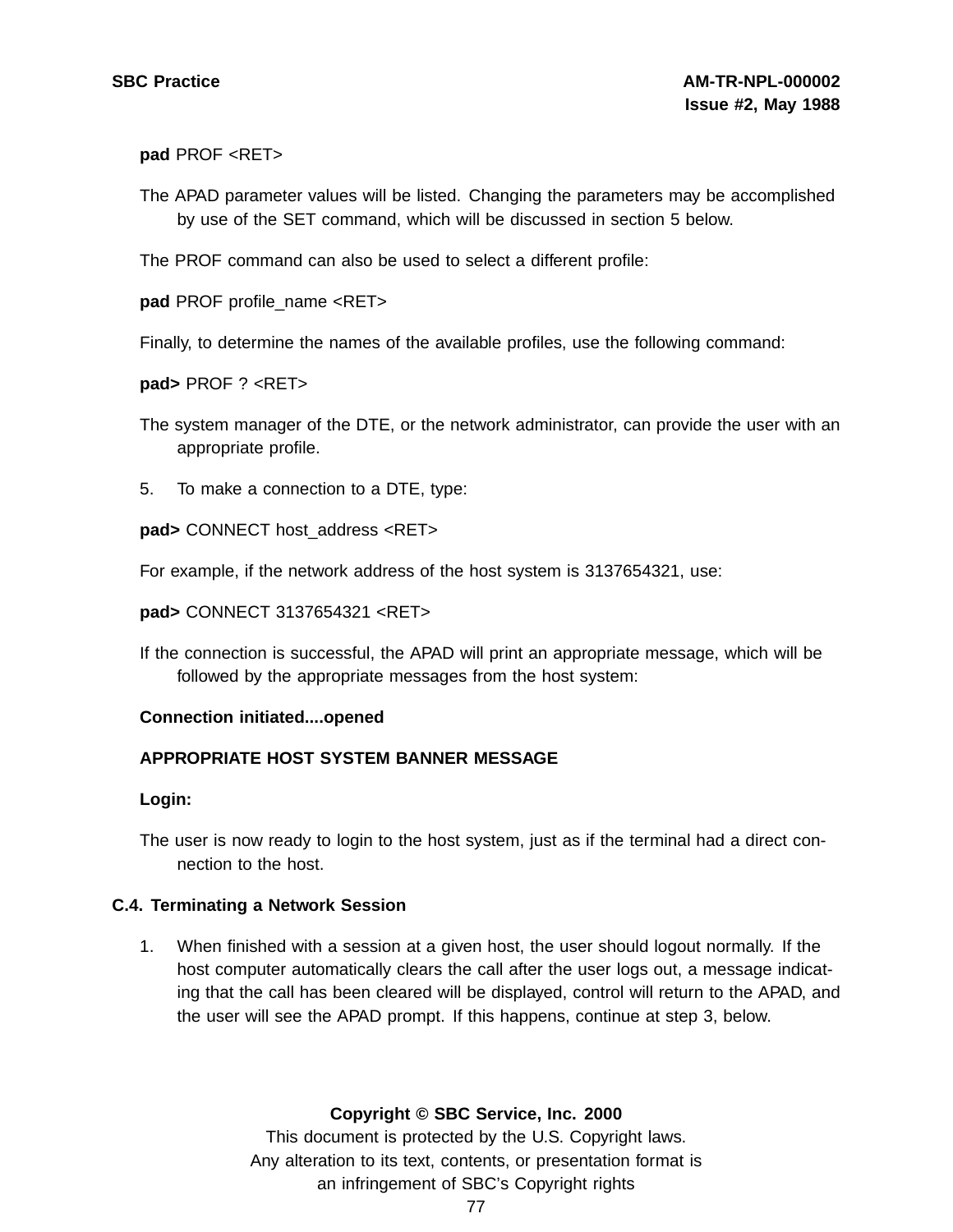- If the host does not clear the call after logging out, the connection to the host still exists. The user may login again, under the same or different user name.
- 2. When finished with a connection to a host that does not automatically clear calls after the user logs out, the user will have to clear the call between the APAD and the host. This is done by entering APAD command mode and sending a clear command:

**pad>** CLEAR <RET>

#### **Cleared.**

#### **pad>**

- 3. When the call has been cleared, the user may place a call to another DTE, or hangup the telephone call to the APAD.
- To hangup the telephone call, the user should follow the instructions pertaining to the modem type:
	- A. Acoustic coupler hangup the telephone.
	- B. DATA SET push the DATA button and hang up the telephone.
	- C. Autodial modem Re-enter modem command mode form the APAD and hangup. The following example uses Wolfdata instructions:

| $^{++}$<br>pad | (Recall modem)      |
|----------------|---------------------|
| AT H < RET     | $(H \text{ang up})$ |

## **C.5. Entering APAD Commands**

The BBN C/10 APAD responds to standard commands, defined by CCITT Recommendation X.28. Additionally, BBN has defined a PAD Command Language (PCL), which is a superset of X.28.

The section below lists some of the more useful PCL commands, their function(s), and their syntax. Examples, where appropriate, are also included. X.28 equivalents are indicated in square brackets ([ ]), Note that the syntax of PCL and X.28 may be very different, particularly in those commands that refer to parameters. (PCL refers to parameters by name, while X.28 refers to parameters by number.) Parameter 21 in the user profile indicates which command set

# **Copyright © SBC Service, Inc. 2000**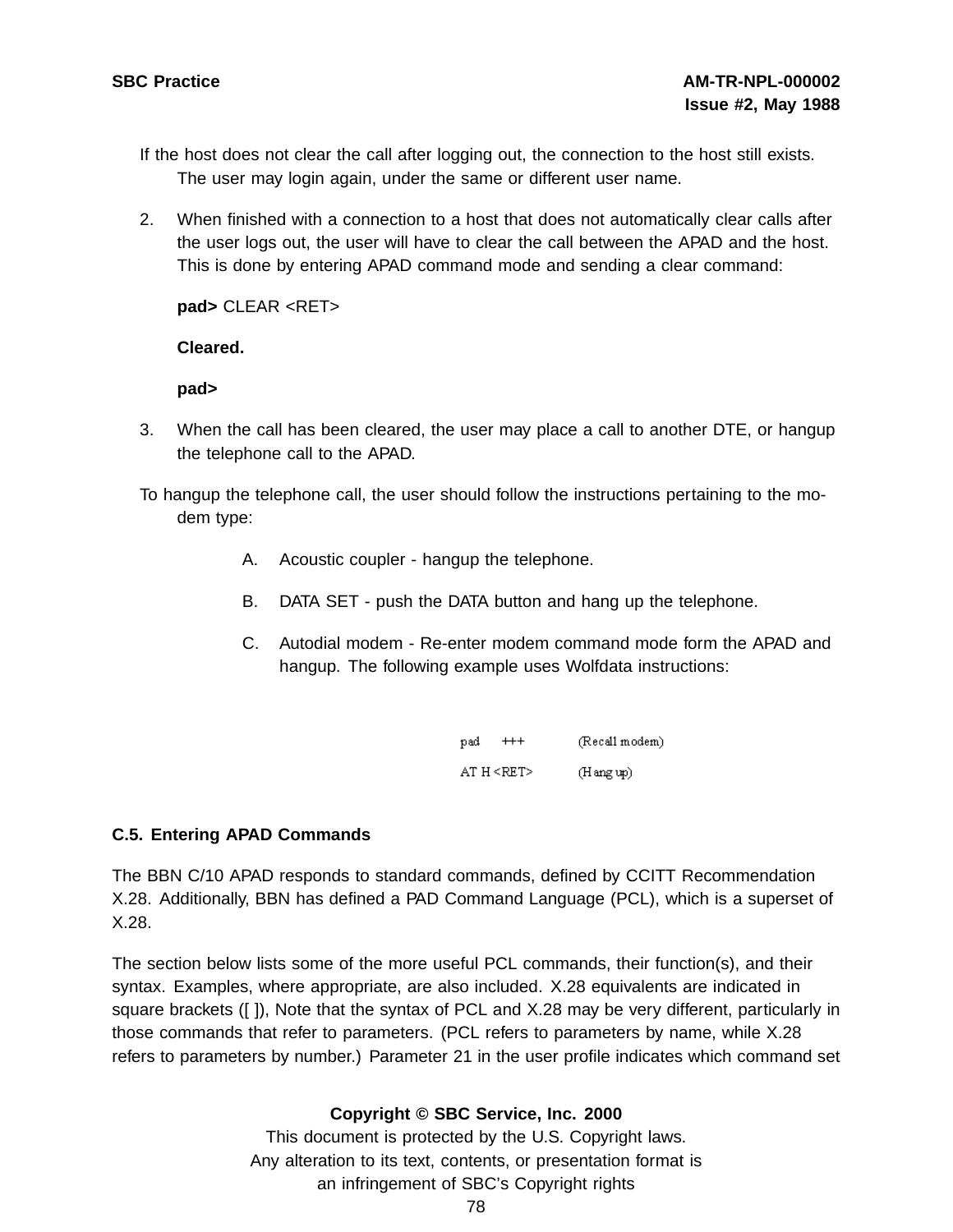is being used; 0 indicates X.28 commands and 1 indicates PCL commands. PCL commands are shown here since they will probably be used more frequently.

| PCL commands |
|--------------|
|              |

| CONNECT<br>CALL | [CONNECT]<br>[CONNECT]<br>syntax:           | Connects terminal to host system.<br>CONNECT host address |
|-----------------|---------------------------------------------|-----------------------------------------------------------|
| CLEAR           | [CLR]<br>syntax:                            | Disconnects terminal from host system.<br>CLEAR           |
| PROFILE         | [PROF]<br>Check on user profile.<br>syntax: | PROFILE                                                   |

Sets a named profile to user terminal. syntax: PROFILE profile\_name

**Copyright © SBC Service, Inc. 2000**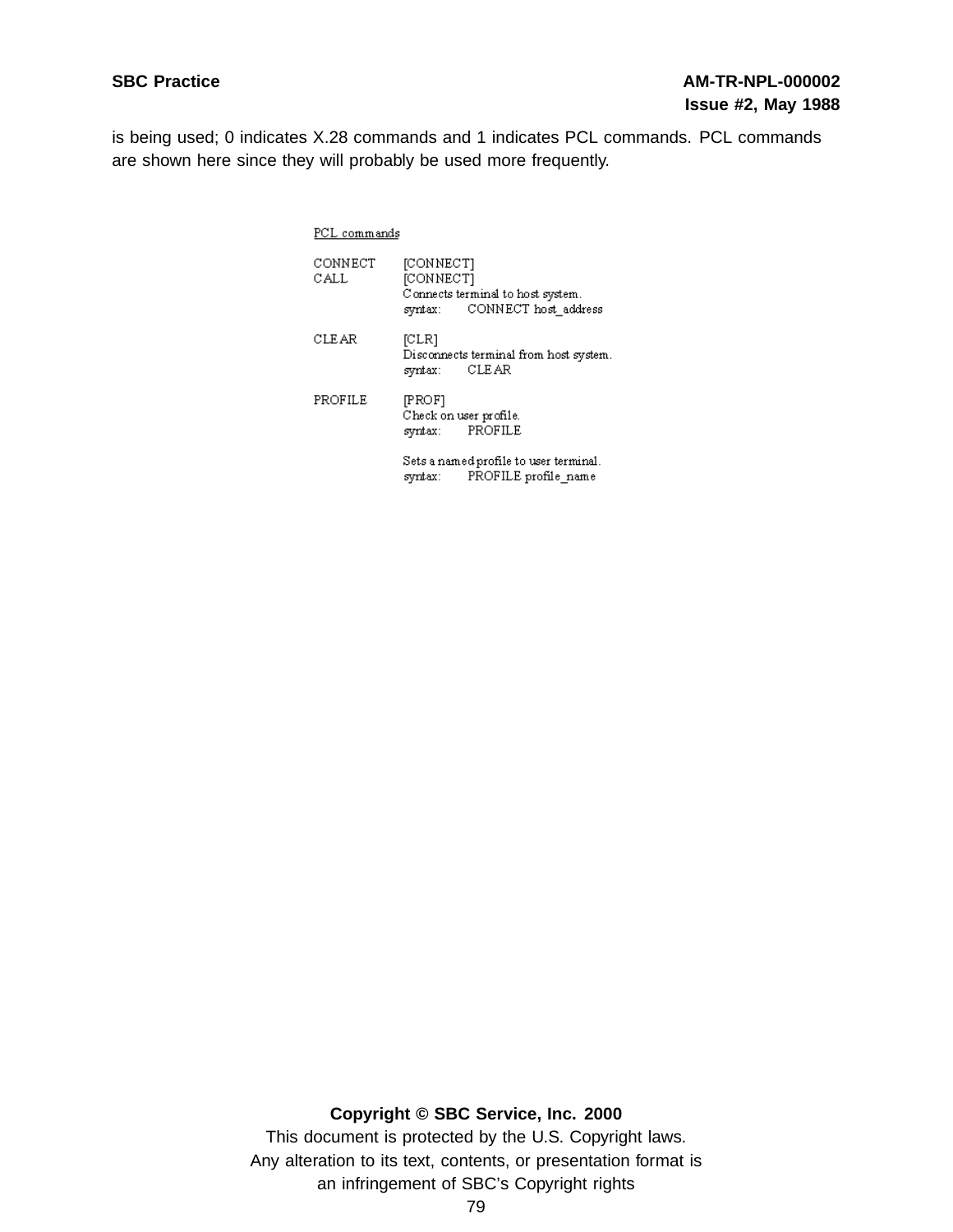PCL commands **SET**  $[SET]$ Set terminal port parameter(s) to desired value. syntax: SET parameter name: value examples: SET SPEED:9600 SET SPEED:9600, PARITY:OFF SET-AND-VERIFY [SET?] Set terminal port parameter(s) to desired value, and have APAD display the new value. syntax: SET-AND-VERIFY parameter: value examples: SET-AND-VERIFY SPEED:9600 speed:9600 SET-AND-VERIFY SPEED:9600, PAIRTY:OFF speed:9600 parity.off PARAMETERS [PAR?] Display values of all APAD parameters. syntax: PARAMETERS PARAMETERS ALL Display values of specified APAD parameters. PARAMETERS parameters\_list syntax: examples: PARAMETERS SPEED speed:9600 PARAMETERS SPEED, PARITY speed:9600 parity off **STATUS**  $[STAT]$ Print current status of the terminal. Reply will indicate one of four connection states; namesly, idle, accepting connections, active, or connectionin progress. syntax: STATUS

A number of rules apply to the entry of PCL commands. Some of them will be briefly presented here.

#### **Help character**

#### **Copyright © SBC Service, Inc. 2000**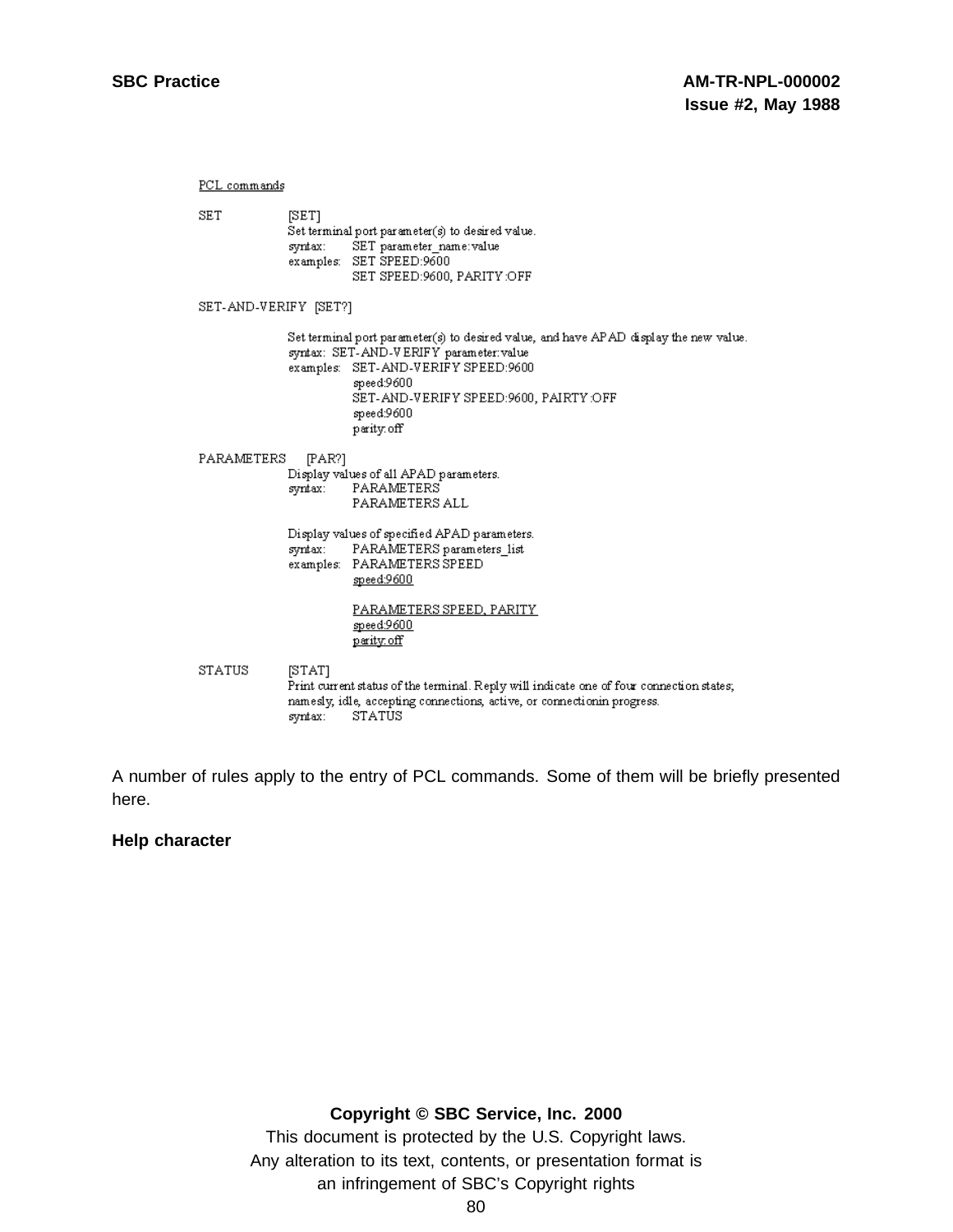The help character is, by default, a question mark (?). (The help-char parameter defines which character will be used for the help function.) The help character may be used to list all available commands or all commands that begin with certain characters. Examples follow:

| $\leq$ RET $>$<br>$pad>$ ?     |                 |            |
|--------------------------------|-----------------|------------|
| Command, one of the following: |                 |            |
| accept-cormections             | call            | connect    |
| 10c <sub>8</sub>               | pad-information | parameters |
| port-information               | profile         | set        |
| set and verify                 | status          |            |

pad pa? <RET> Command, one of the following: pad-information parameters

pad>

The PCL commands that will be listed are those that are available depending upon the state of the connection. For example, the list above includes the CALL and CONNECT commands, but not clear, thus, it shows the idle state, where a call may be made but there is no call to clear. A different listing will occur during an open connection.

PAD recall

While connected to a host system, the user may wish to send a command to the APAD. To do this, the user must return to APAD command mode. This is accomplished by sending the PAD recall character, which is, by default, the caret (?) character (defined by the recall parameter). The user is allowed a single APAD command, after which control returns to the host system. (In the example below, the host system prompt character is the dollar sign  $(\$).$ 

| -\$                     | (Recall APAD from host)   |
|-------------------------|---------------------------|
| pad> status <ret></ret> | (Enter APAD command)      |
| -\$                     | (Control returns to host) |

#### Command completion character

The command completion character (<ESC>) allows the user to type in a partial command and have the APAD complete it automatically. This may be used with any command, command argument or port parameter. If not enough characters are given to uniquely identify the command, a bell will be sounded.

pad> c<ESC> <BELL> (Bell sounds since not enough characters are given.)

pad? c? <RET> (Gethelp on 'c' commands.) Command one of the following:  $c$ all connect

pad> co <ESC>mect <RET> (APAD completes 'co' command)

#### **Copyright © SBC Service, Inc. 2000**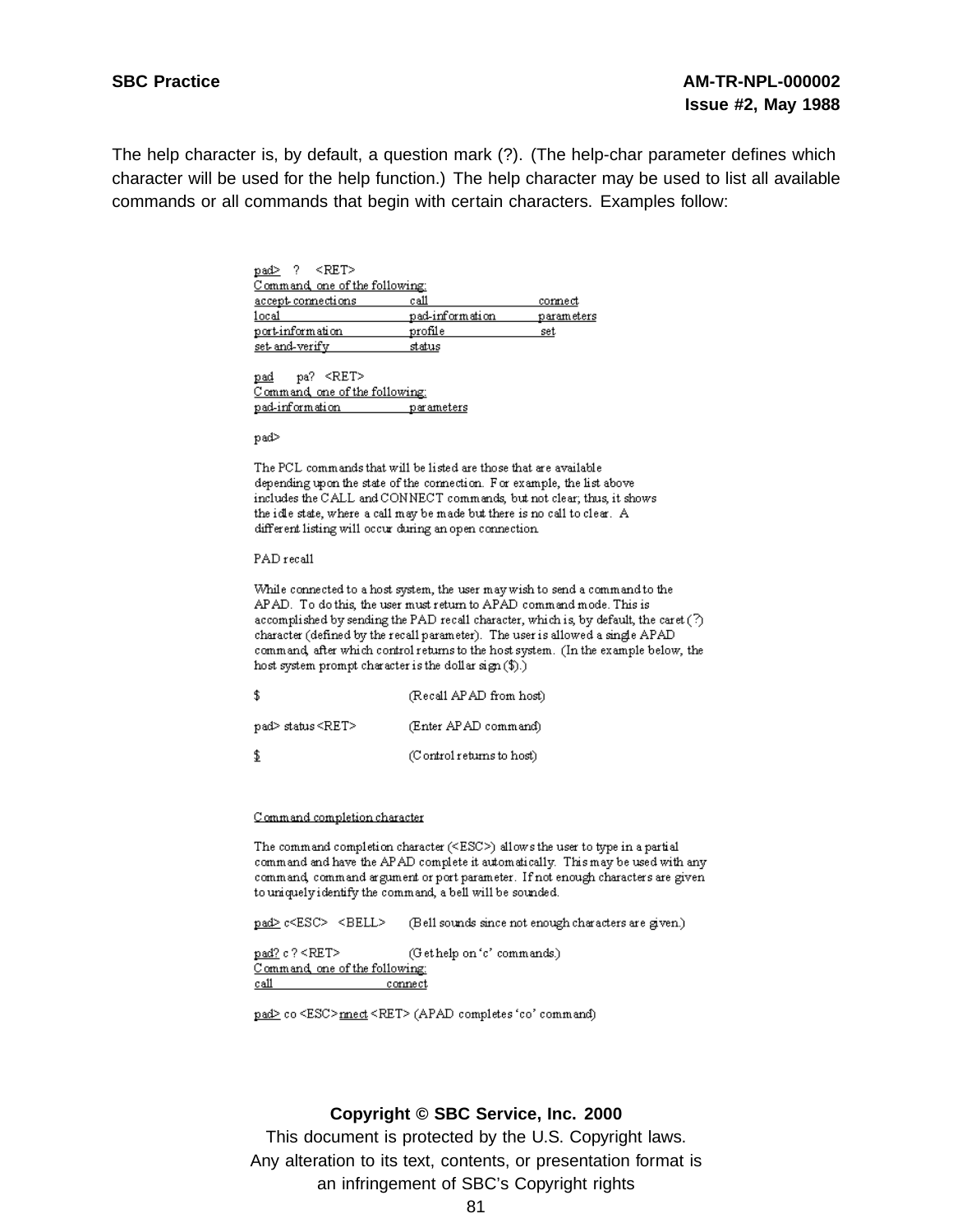Users are urged to review the C/10 APAD User's Guide for more information on the PCL and X.28 command structure. Your system administrator will advise users as to their profile and , particularly, which command language they will use.

## **C.6. PAD Parameters**

The BBN C/10 APAD supports 21 PAD parameters while the X.28 command mode and 62 parameters while in PCL mode. The parameters are defined in Chapter 6 of the C/10 Users Guide. The following lists the 21 PAD parameters available in X.28 mode. The parameters are identified by X.3 number and BBN PCL name.

## **Copyright © SBC Service, Inc. 2000**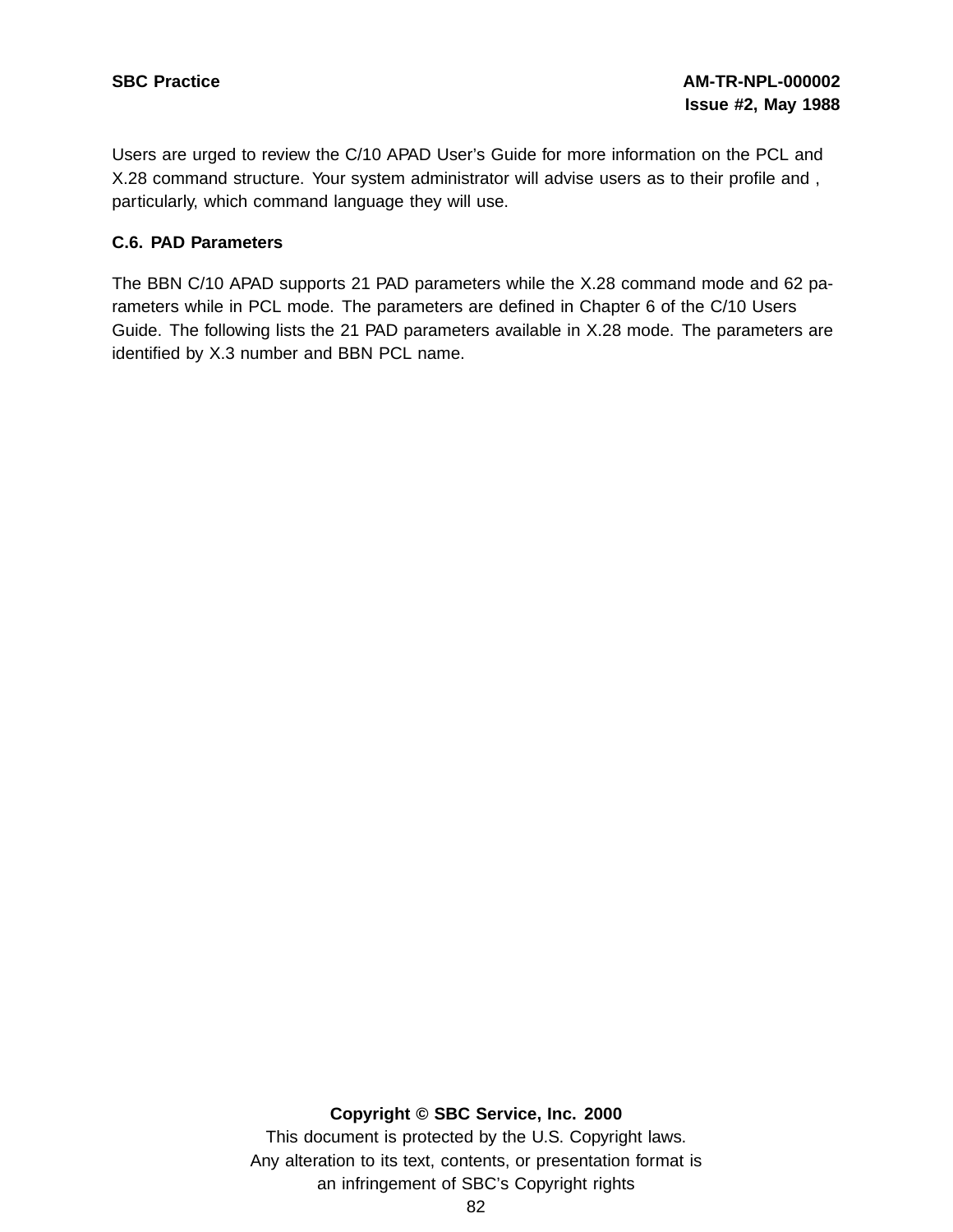| X.3            | PCL NAME               | PARAMETER FUNCTION                        |
|----------------|------------------------|-------------------------------------------|
| $\mathbf{1}$   | <b>RECALL</b>          | Defines PAD recall character              |
| $\overline{2}$ | <b>ECHO-DATA</b>       | Sets echoing in data thrasfer mode        |
| $\mathbf{3}$   | <b>FORWARD-SET</b>     | Defines data forearding character         |
| 4              | <b>IDLE-DELAY</b>      | Defines idle delay timer value            |
| 5              | <b>TERMINAL-FLOW</b>   | Sets PAD flow control of terminal         |
| 6              | <b>SERVICE SIGNALS</b> | Control sending PAD service signals       |
| $\overline{7}$ | <b>BREAK-HANDLING</b>  | Defines action upon <break> input</break> |
| 8              | DISCARD-OUTPUT         | Controls PAD output to terminal           |
| 9              | <b>RETURN-PADDING</b>  | Defines carriage return padding           |
| 10             | <b>LINE-LENGTH</b>     | Defines folding long data lines           |
| 11             | <b>SPEED</b>           | Defines terminal speed (bps)              |
| 12             | PAD-FLOW               | Sets terminal flow control of PAD         |
| 13             | <b>INSERT-LF</b>       | Defines linefeed insertion by PAD         |
| 14             | LINE-FEED-PADDING      | Defines padding for linefeeds             |
| 15             | <b>EDITING</b>         | Sets editing in data transfer mode        |
| 16             | DELETE-CHAR            | Defines character-delete indicator        |
| 17             | LINE-DELETE-CHAR       | Defines line-delete indicator             |
| 18             | <b>REDISPLAY-CHAR</b>  | Defines drdisplay-line indicator          |
| 19             | <b>TERMINAL-TYPE</b>   | Defines CRT of hard copy device           |
| 21             | ECHO-SET               | Defines characters not to echo            |
| 21             | COMMAND-MODE           | Sets PCL or X.28 command mode             |

## **Copyright © SBC Service, Inc. 2000**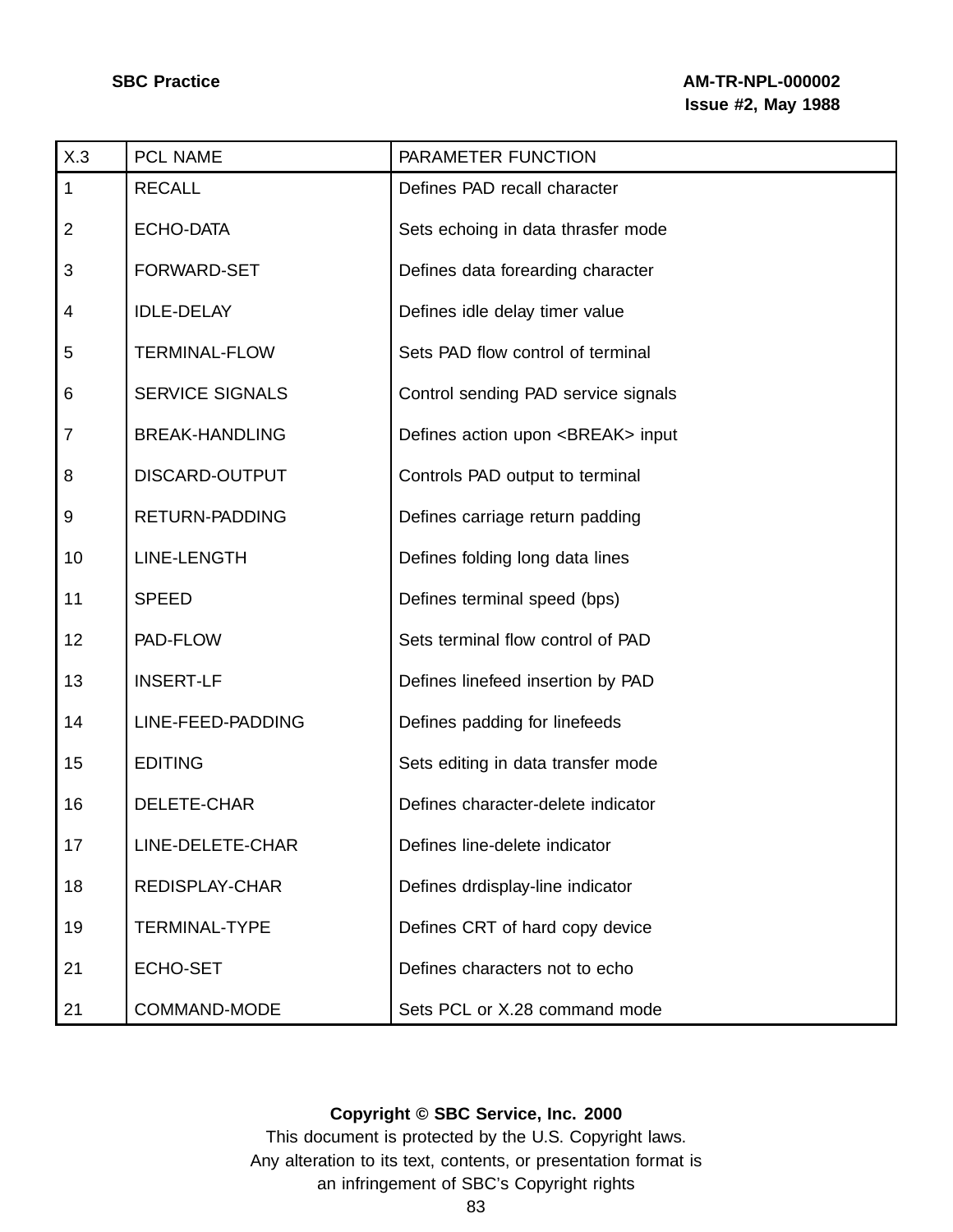#### **3. Technical Interface Specifications For X.25 Service over a Siemens Platform**

#### **3.1. Introduction**

This technical reference describes the interface between data terminal equipment (DTE) and data circuit terminating equipment (DCE) for terminals operating in the packet mode and connected to the Siemens Packet Network (PSN). The interface conforms to the 1980 International Telegraph and Telephone Consultative Committee (CCITT) Recommendations [1]. The Network is currently supporting 1980 Recommendations and selected 1984 Recommendations. Unless otherwise indicated, specific references to sections of CCITT Recommendations are per the 1980 issue. The information contained in this document is intended to be used within the text of those recommendations.

This document provides information including:

- values of X.25 parameters supported on the PSN,
- actions taken by the PSN in areas where CCITT Recommendation X.25 offers alternatives or does not fully specify actions,
- features supported by the PSN that CCITT Recommendation X.25 indicates are optional for a network to provide,
- features supported by the PSN that CCITT Recommendation X.25 does not address.

Section 3.2 provides an overview of the services and subscription facilities available on this interface. Section 3.3 discusses the physical, link, and packet level procedures supported by this interface. Optional services and facilities available on the PSN have been listed in the attached appendices for a convenient reference.

#### 3.1.1. Reasons for Reissue

This document describes capabilities of the PSN X.25 interface that are available as of the issue date. Updates to this document may be issued as new capabilities become available. When this document is reissued, the reasons for reissue will be given in this section.

#### 3.1.2. Terms

This section defines several relevant terms used in this technical reference. Please refer to Appendix A for additional terms and abbreviations.

## **Copyright © SBC Service, Inc. 2000**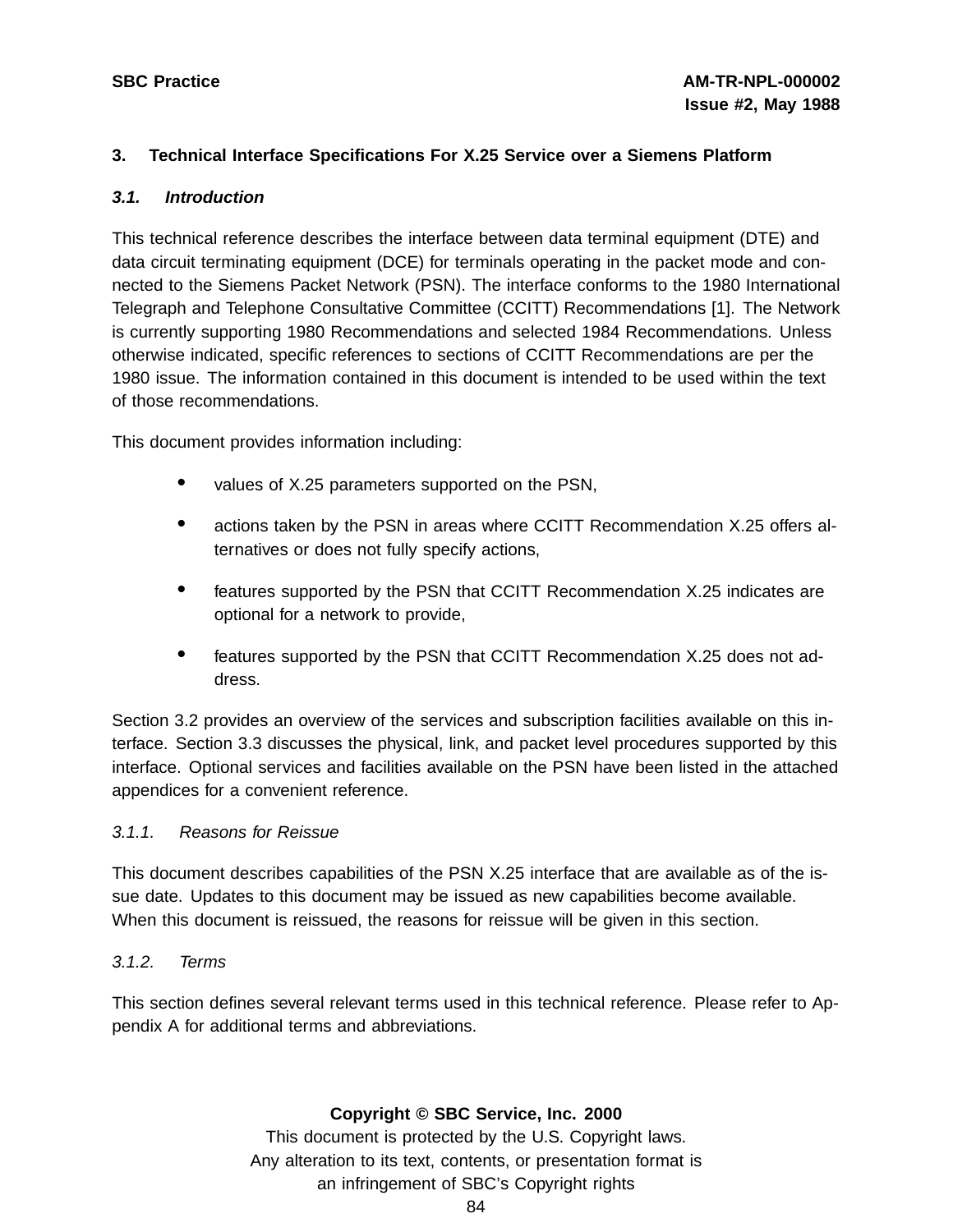- Network interface the demarcation point between the network communications channel and user provided equipment.
- Data Circuit Terminating Equipment (DCE) equipment or functions on the network side of the interface that provide access to the PSN. The Siemens PSN will always act as the DCE unless otherwise specified in a special assembly arrangement.
- Data Terminal Equipment (DTE) user equipment that connects to a communications channel as a data source and/or sink. The DTE begins at the communications interface unit on a host computer or terminal equipment.
- Packet Assembler/Disassembler (PAD) a function of the PSN that performs X.25 operations on behalf of the asynchronous DTE.
- Public Packet Switched Network (PPSN) <sup>A</sup> Bell Operating Company maintained and operated public packet switched data network.
- Network refers to the Siemens supported public packet switched network.

## 3.1.3. Companion Documentation

This specification references a number of national and international standards/recommendations. Please see Appendix 8 for a listing and description of these references.

# **3.2. INTERFACE SUBSCRIPTION OPTIONS**

By subscribing to various optional services and facilities, and by selecting various parameter values, the user can tailor a particular interface to their particular needs. Siemens will configure the interface to provide the services, facilities, and parameter values that the user requests at service order (subscription) time. This section describes the subscription options that are available to the user.

# 3.2.1. General

All essential (E) services and facilities defined for DTE operating in synchronous mode using an X.25 interface (user classes of service 8.11) in CCITT Recommendation X.2 [2] are supported by the PSN. Certain additional (A) services and facilities listed in that recommendation are also supported. The services and facilities available to the user at subscription time are listed for convenient reference in Table 1 of Appendix C.

# **Copyright © SBC Service, Inc. 2000**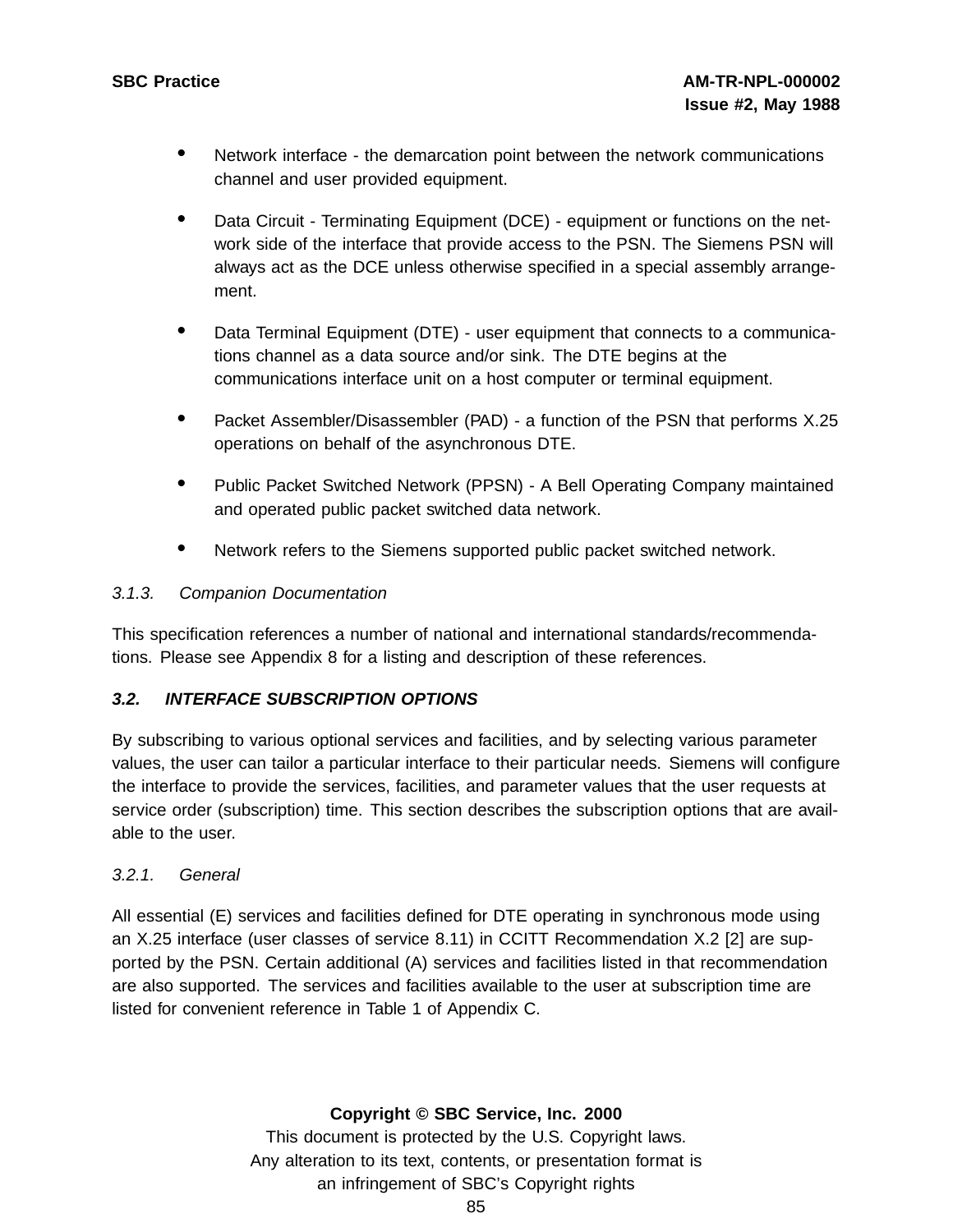## 3.2.2. Virtual Call Service

Virtual circuits are logical connections across the PSN that emulate point-to-point circuits by ensuring data integrity, transparency, and data sequence. Virtual call service provides virtual circuits on a temporary basis to meet the short-term data transport needs of the user. The DTE initiates the call setup procedure when a virtual circuit is required to another DTE and initiates the call clearing procedure when the circuit is no longer needed.

A virtual call setup is initiated when the PSN receives a call request packet from the calling DTE that includes the network address of the called DTE. An incoming call packet is transmitted to the called DTE who may respond with a call accepted packet. The PSN then transmits a call connected packet to the calling DTE to establish the virtual call. The virtual circuit is then in the data transfer state and available to transmit data packets.

A virtual call is disconnected when the PSN receives a clear request packet from either the calling or called DTE. The PSN transmits a clear indication packet to the other DTE who may respond with a clear confirmation packet. The PSN then transmits a clear confirmation packet to the clearing DTE who requested the call be cleared.

Various service options, such as reverse charging, can be requested by the user via facilities contained in call setup packets. Parameters (other than the interface defaults) that apply to the call, such as throughput class, can also be established via facility requests. The facilities that can be requested on a per-virtual call basis are listed in Table 2 of Appendix B.

# 3.2.3. Permanent Virtual Call Service

The virtual circuit corresponding to the virtual call is a switched connection and the association only lasts for the duration of the call, whereas in a permanent virtual connection, the association is, by definition, a permanent one. To the subscribers who are connected, it resembles a point-to-point leased line and it is therefore unnecessary to go through the call establishment procedure. The permanent virtual connections are set up in the Data Network Management Center by a Siemens operator.

The procedures for the control of packets between the DTE and the DCE conform with the virtual call service in the data transfer state.

In error conditions the DCE indicates a reset with "local procedure error"; the distant DTE Is also informed of the reset by a Reset Indication packet with "remote procedure error".

If the link level fails, the Permanent Virtual Circuit (PVC) is set in the out-or-order state. After recovery of the link level the PVC is set automatically in the operational state.

## **Copyright © SBC Service, Inc. 2000**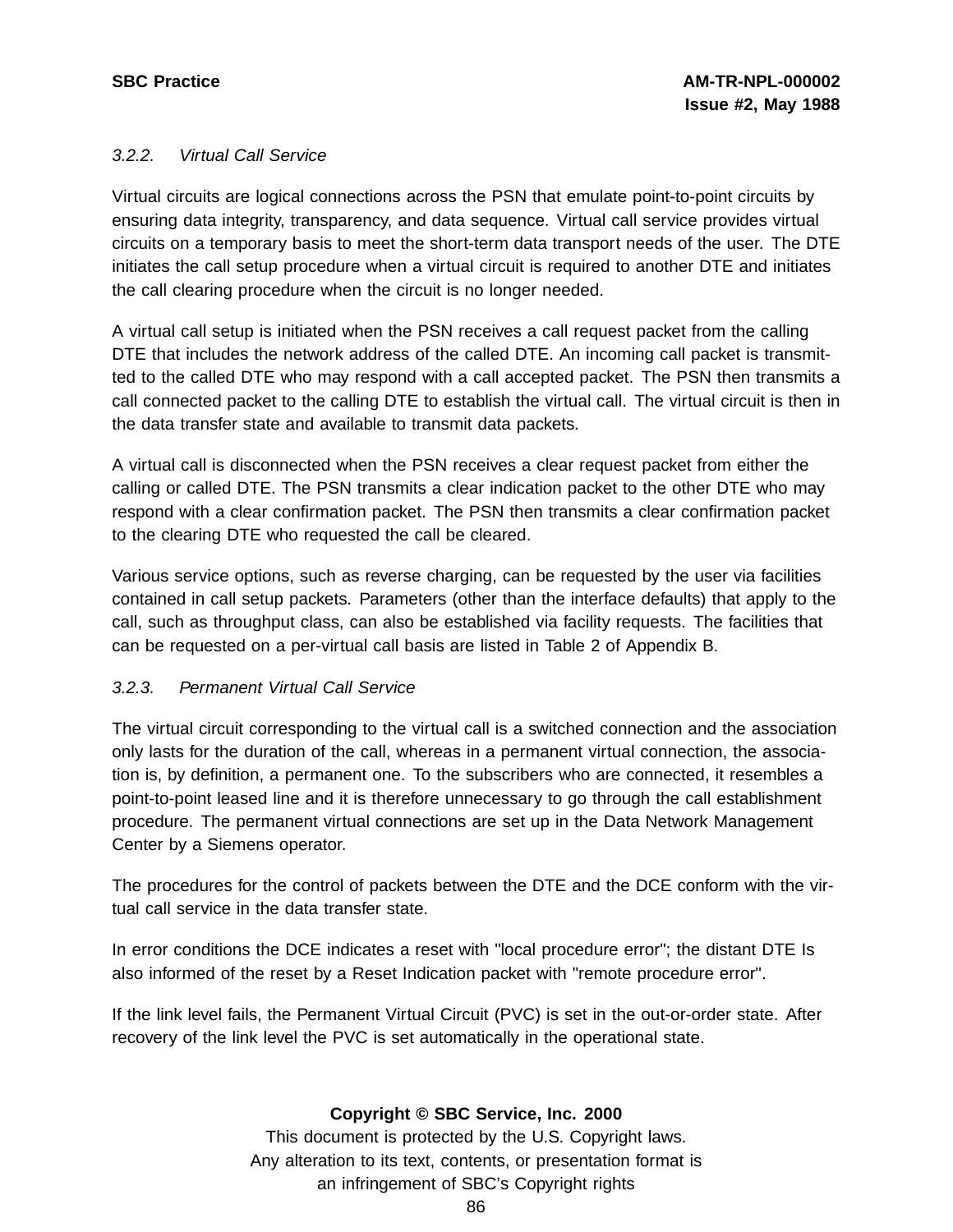The operator of the Network Control Center can establish or release a permanent virtual connection by an operator command.

## 3.2.4. Logical Channel Ranges

The PSN supports multiple logical channels on an interface to allow simultaneous virtual calls and PVCs on a single physical access lines. The number of logical channels and the services to which they are allocated is specified by the user at service order time.

Any number of logical channels up to the theoretical maximum values listed below may be selected for a particular interface. However, specific customer applications, configurations and desired throughput will be the determining factors in choosing the appropriate number of logical channels per access line:

| Line Speed | Max. No. of Logical Channels |
|------------|------------------------------|
| 56 Kbps    | $\leq$ 2048                  |
| 9.6 Kbps   | $= 512$                      |
| 4.8 Kbps   | $= 256$                      |
| 2.4 Kbps   | $= 128$                      |
| 1.2 Kbps   | $= 64$                       |

Ranges of logical channels may be allocated to each of the following services: PVCs, one-way incoming virtual calls, one-way outgoing virtual calls, and two-way virtual calls. Logical channels are allocated to particular services as shown in Appendix D.

## 3.2.4.1. One-Way Logical Channel Incoming

One-way Logical Channel Incoming is a subscription facility that restricts the use of particular logical channels to incoming virtual calls. That is, virtual calls may be received but not originated on logical channels designated as one-way incoming. This service insures that one or more logical channels will be available for incoming virtual calls, regardless of the number of outgoing calls at the interface.

The user may specify a particular range of logical channels to be designated as one-way incoming. Logical channels not within this range are unaffected. One-way Incoming logical channels retain their full-duplex data transfer capability. If all logical channels allocated to virtual calls are designated as one-way incoming, the effect on the interface is equivalent to the Outgoing Calls Barred facility.

# **Copyright © SBC Service, Inc. 2000**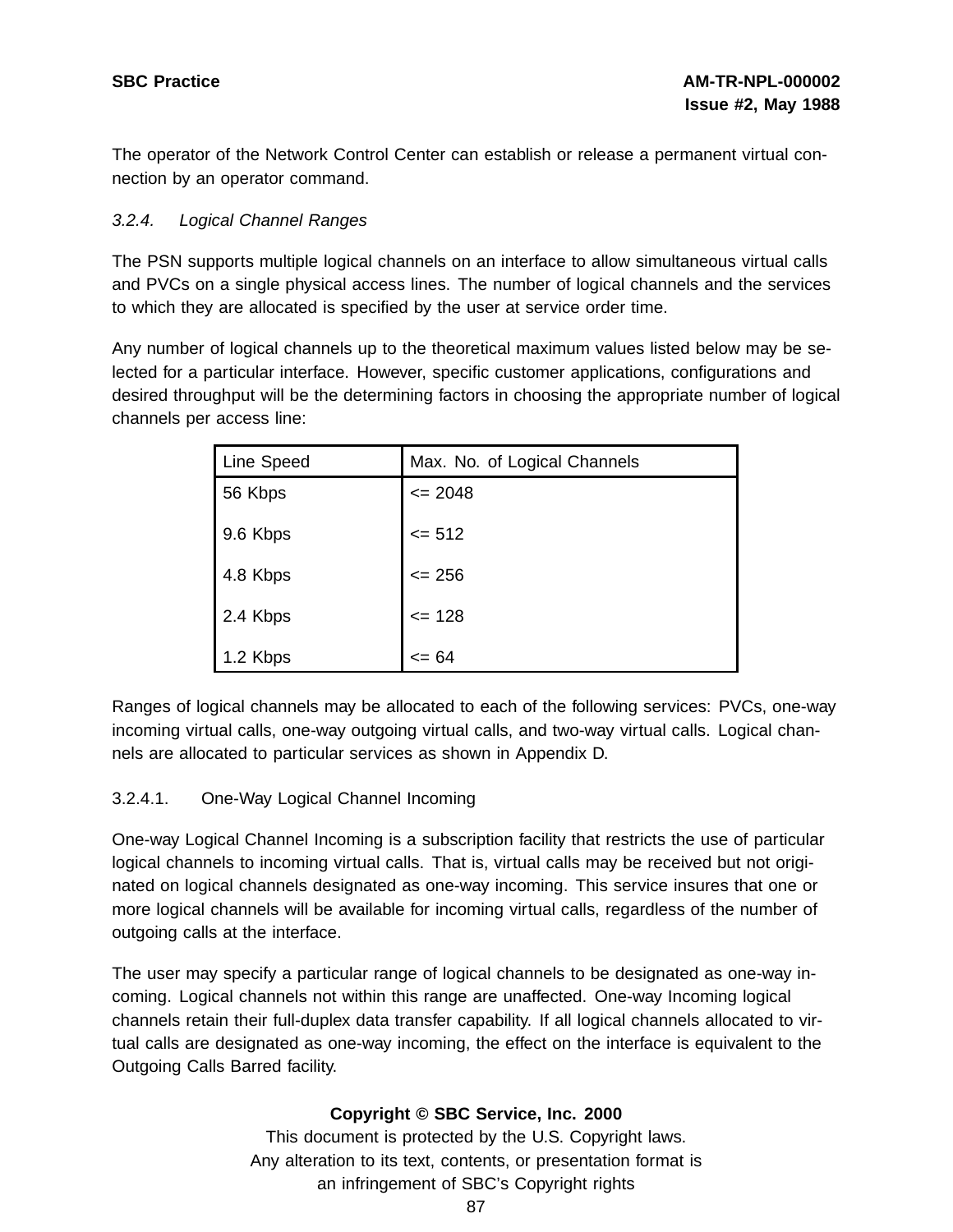## 3.2.4.2. One-Way Logical Channel Outgoing

One-way Logical Channel Outgoing is a subscription facility that restricts the use of particular logical channels to outgoing virtual call service. That is, virtual calls may be originated but not received on logical channels designated as one-way outgoing. This service insures that one or more logical channels will be available for outgoing virtual calls, regardless of the number of incoming calls at the interface.

The user may specify a particular range of logical channels to which this facility applies. Logical channels not within this range are unaffected. A one-way outgoing logical channel retains its full-duplex data transfer capability. If all logical channels allocated to virtual calls are designated one-way outgoing, the effect on the interface is equivalent to the Incoming Calls Barred facility.

## 3.2.4.3. Incoming Calls Barred

Incoming Calls Barred is a subscription facility that limits virtual call service on an interface to outgoing calls only. That is, this facility causes the PSN to block any call setup attempts addressed to the interface. Virtual calls may still be originated on any logical channel on the interface that is allocated for virtual calls. The interface may still be configured for PVCs. All logical channels on the interface retain their full-duplex data transfer capability. The DTE may not place a virtual call to itself for testing purposes when this facility is subscribed.

# 3.2.4.4. Outgoing Calls Barred

Outgoing Calls Barred is a subscription facility that limits virtual call service on an interface to incoming virtual calls only. This is, this facility causes the PSN to block any call setup attempts originated on that interface. Virtual calls may still be received on logical channels allocated to virtual cell service. The interface may still be configured for PVCs. All logical channels on the interface retain their full-duplex data transfer capability. The DTE may not place a virtual call to itself for testing purposes when this facility is subscribed.

## 3.2.5. Packet Level Parameters

At service order time, the values of various packet level parameters must be selected by the user. These parameters are throughput class, window size and packet size. They control the flow of data across a virtual circuit. The default values of these parameters established during service order apply to all virtual circuits allocated to virtual calls. The window sizes and maximum packet sizes that apply to PVCs are the same default values selected for virtual calls.

The user may choose the PSN default values of these parameters. The PSN network default values of these parameters are:

## **Copyright © SBC Service, Inc. 2000**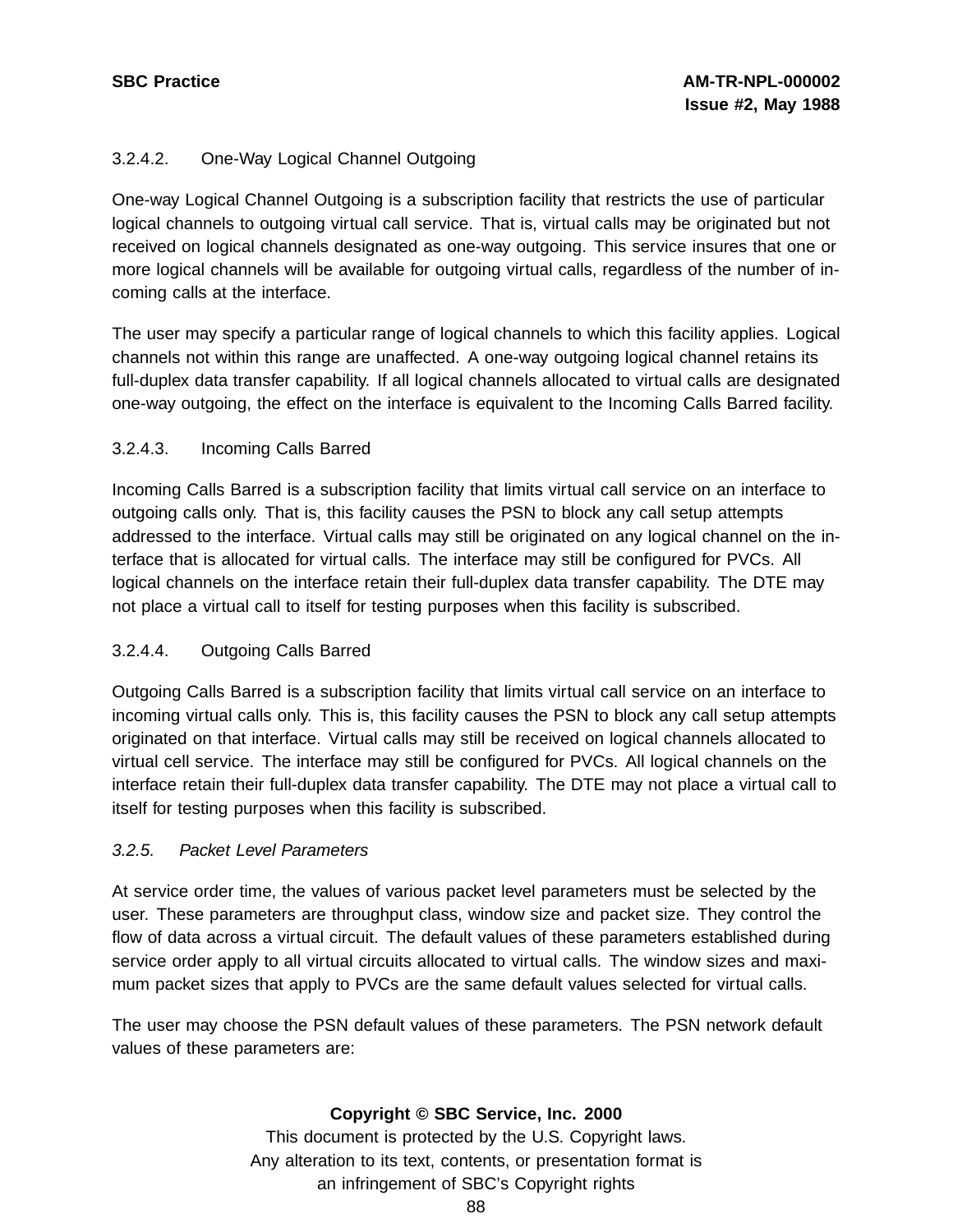| Parameter               | Value                       |  |
|-------------------------|-----------------------------|--|
| <b>Throughput Class</b> | - 48 kbps for 56 kbps line. |  |
| <b>Window Size</b>      | - Line Speed Otherwise      |  |
| Maximum Packet Size     | $\overline{2}$              |  |
|                         | 256 octets                  |  |

Other values may be selected at service order time by subscribing to the default throughput classes assignment facility, nonstandard default window sizes facility and the nonstandard default packet sizes facility (discussed below).

The user may select from among the following values:

| Parameter        | V alues                                                                               |  |  |  |  |  |  |
|------------------|---------------------------------------------------------------------------------------|--|--|--|--|--|--|
| Throughput Class | 5 (300 ხps) 9 (4800 ხps)<br>7 (1200 bps) 10 (9600 bps)<br>8 (2400 bps) 12 (56000 bps) |  |  |  |  |  |  |
| Packet Sizes     | 128 or 256                                                                            |  |  |  |  |  |  |
| Window Sizes     | 1 to 7 (Mode)<br>1 to 127 (Mode 128)                                                  |  |  |  |  |  |  |

The capability to negotiate the throughput class, window size, and maximum packet size on a per-call basis may be authorized for the interface at service order time. This capability provides a degree of flexibility to the interface, so that the parameters specified at service order time can be altered for individual calls which may have different packet level requirements. This capability is made available by subscription to the flow control parameter negotiation or the throughput class negotiation facilities (discussed below).

## 3.2.5.1. Default Throughput Classes Assignment

Default throughput classes assignment is a subscription facility that allows the default throughput classes for the interface to be set to values other than the PSN default value. Different values may be selected for each direction of transmission. Values other than the interface default throughput classes may be selected for individual PVCs at service order time. Values other than the interface default throughput classes may be negotiated for a virtual call by means of the throughput class negotiation facility. The interface default throughput classes are

## **Copyright © SBC Service, Inc. 2000**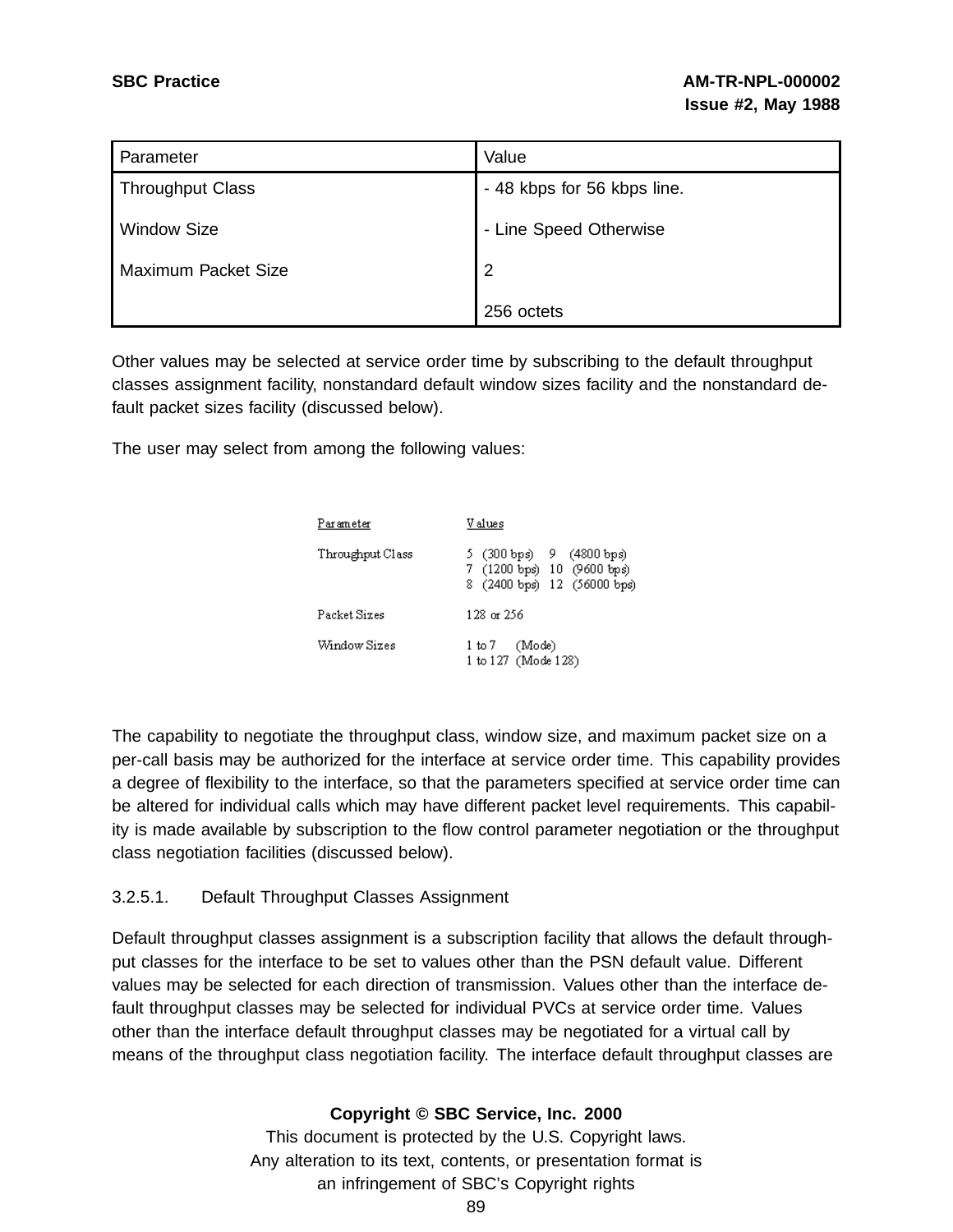the maximum throughput classes which may be associated with any virtual call on the interface, therefore these values can only be negotiated **down**.

## 3.2.5.2. Nonstandard Default Window Sizes

Nonstandard default window sizes is a subscription facility that allows the level 3 default window sizes for the interface to be set to values other than the PSN default value of 2 (1-7 mod 8, 1-127 mod 128). However, specific customer applications, configuration and desired throughput will be the determining factors in choosing the appropriate window size. Different values may be selected for each direction of transmission. Different window sizes may be selected for each PVC at subscription time. Values other that the interface default window sizes may be negotiated on individual virtual calls by means of the flow control parameter negotiation facility.

## 3.2.5.3. Nonstandard Default Packet Sizes

Nonstandard default packet sizes is a subscription facility that allows the default maximum packet sizes for the interface to be set to values other than the PSN default value of 256 octets. Different values may be selected for each direction of transmission. Maximum packet sizes other than the interface default values may be selected for individual PVCs. Values other than the interface default maximum packet sizes may be negotiated for a virtual call by means of the flow control negotiation facility.

# 3.2.5.4. Flow Control Parameter Negotiation

Flow control parameter negotiation is a subscription facility that permits negotiation on a percall basis of the flow control parameters. The flow control parameters are the maximum packet sizes and level 3 window sizes for each direction of data transmission. This subscription facility allows the user to signal the flow control parameter negotiation facility field (see Section 3.3.3.9.4) in a call request or call accepted packet. If this facility is not subscribed for the Interface, the presence of the flow control parameter negotiation facility field in a call request of call accepted packet received on the interface will cause the PSN to clear the call.

The values of these parameters are negotiated for both directions of data transfer and at each of the DTE/DCE interfaces associated with the call. The PSN does constrain the maximum packet sizes to be the same in both directions. The PSN does not do packet splitting or combining, so the maximum packet size must be the same at both interfaces for a given direction.

The window sizes for a given direction may have different values for the interfaces at either end of the connection. Also, the value of the window size parameters may be different for each direction of transmission.

## **Copyright © SBC Service, Inc. 2000**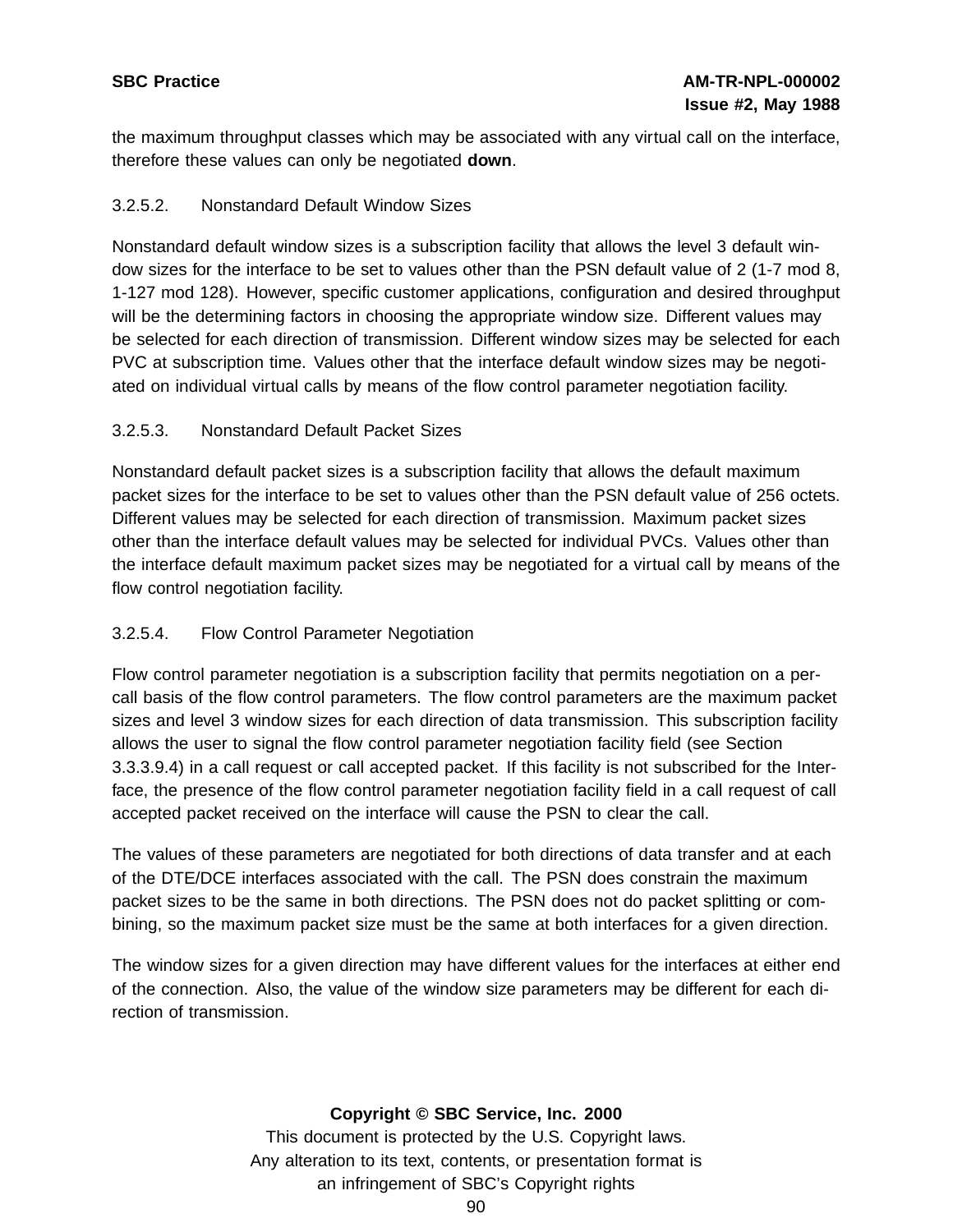## 3.2.5.5. Throughput Class Negotiation

The throughput class negotiation subscription facility permits negotiation on a per-call basis of the throughput classes for each direction of transmission associated with a virtual call. It allows the throughput class negotiation facility field (see Section 3.3.3.9.6) to be signaled in a call request or call accepted packet on the interface. If this facility is not subscribed for the interface, the presence of the throughput class negotiation facility field in a call request or call accepted packet received on the interface will cause the PSN to clear the call.

The throughput class need not be the same at both interfaces for a given direction. Also, it is not required that the throughput classes be the same for both directions of transmission.

## 3.2.6. Privacy Service Options

The PSN supports several closed user group (CUG) facilities in accordance with CCITT Recommendation X.300 [3]. CUG facilities allow users to form private subnetworks using the shared resources for the PSN. CUG service works as follows:

Membership in one or more CUGs may be established at service order time for an interface. A two-digit index is assigned to each CUG. This index is used in facility fields of call setup packets sent over that interface to identify the particular CUG associated with a virtual call. The CUG index has significance on the particular interface only. Different indices may be used to select the same CUG on other interfaces. The PSN matches the different indices to a CUG interlock code that uniquely identifies the particular CUG to all networks involved with the virtual call. The interlock code is passed by the network(s) involved with the call to the destination DCE where it can be used to verify that the called DTE is a member of that CUG. The virtual call may be cleared if the called DTE is not a member of the particular CUG. The interlock call is used within the networks but is neither transmitted nor received by the user.

A preferential COG may be established for the interface at service order time. The preferential COG Is automatically selected by the PSN for any virtual call originated on the interface if a particular CUG is not requested by the user. Membership in a particular CUG must be authorized by the user membership authority responsible for that COG. It is the responsibility of the users of the CUG to establish membership authorities for their respective CUCS. When an interface is authorized to join a particular CUG by the appropriate membership authority, Its inclusion in this group Is performed by service order.

There are five types of COG service supported by the PSN. Each can be obtained by subscribing to one of the following facilities.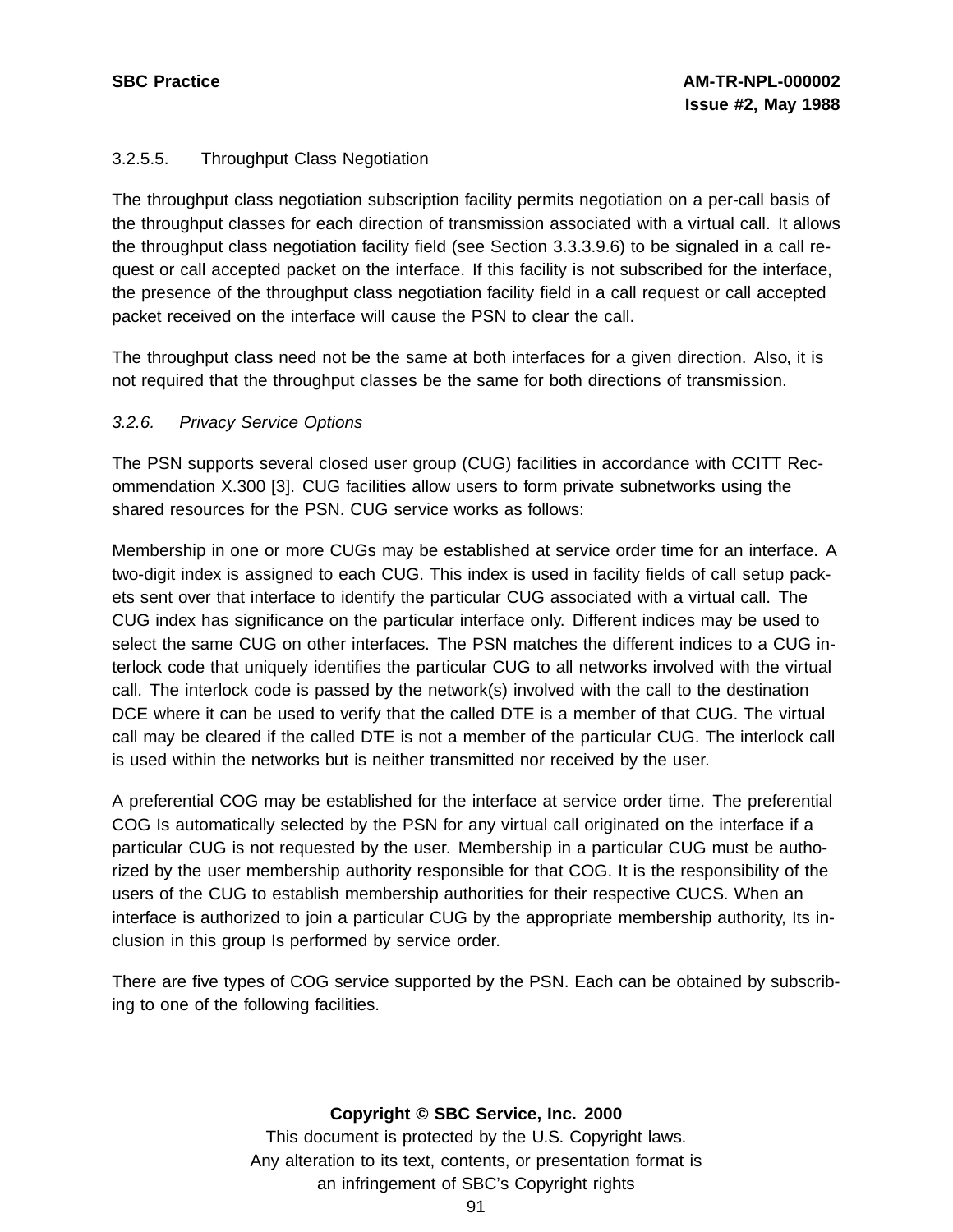# 3.2.6.1. Closed User Group (CUG)

Closed user group is a subscription facility that enables users to form groups with different combinations of restrictions for access from or to users having one or more of these facilities. The closed user group may be requested by means of a facility request over the DTE/DCE network. The standard COG permits members to communicate with each other but precludes communication with non-members. The standard CUG feature may be modified to allow CUG members to communicate with other CUGs and to restrict calling within a CUG. These CUG modifications include:

- CUG with outgoing access only (CUG/OA)
- CUG with incoming access only (CUG/IA)
- CUG with outgoing calls barred
- CUG with incoming calls barred

# 3.2.6.2. Closed User Group with Outgoing Access (CUG/OA)

Closed user group with outgoing access is a subscription facility that permits members to communicate with one another and to originate virtual calls to users who do not belong to any CUGs or who belong to other CUGs with incoming access. Specification of a preferential CUG is optional. If no preferential CUG is specified, either the per-call CUG selection facility or the per-call CUG/OA selection facility may be signaled over the interface. If a preferential CUG is specified, only the CUG selection facility may be signaled.

## 3.2.6.3. Closed User Group with Incoming Access (CUG/IA)

Closed user group with incoming access is a subscription facility that permits members to communicate with one another and to receive calls from users who do not belong to any CUG or who belong to CUGs with outgoing access.

## 3.2.6.4. Closed User Group with Outgoing Calls Barred (within CUG)

Prohibits certain members from placing outgoing call to others within the same CUG.

3.2.6.5. Closed User Group with Incoming Calls Barred (within CUG)

Prohibits certain members from receiving incoming calls from others within the same CUG.

## **Copyright © SBC Service, Inc. 2000**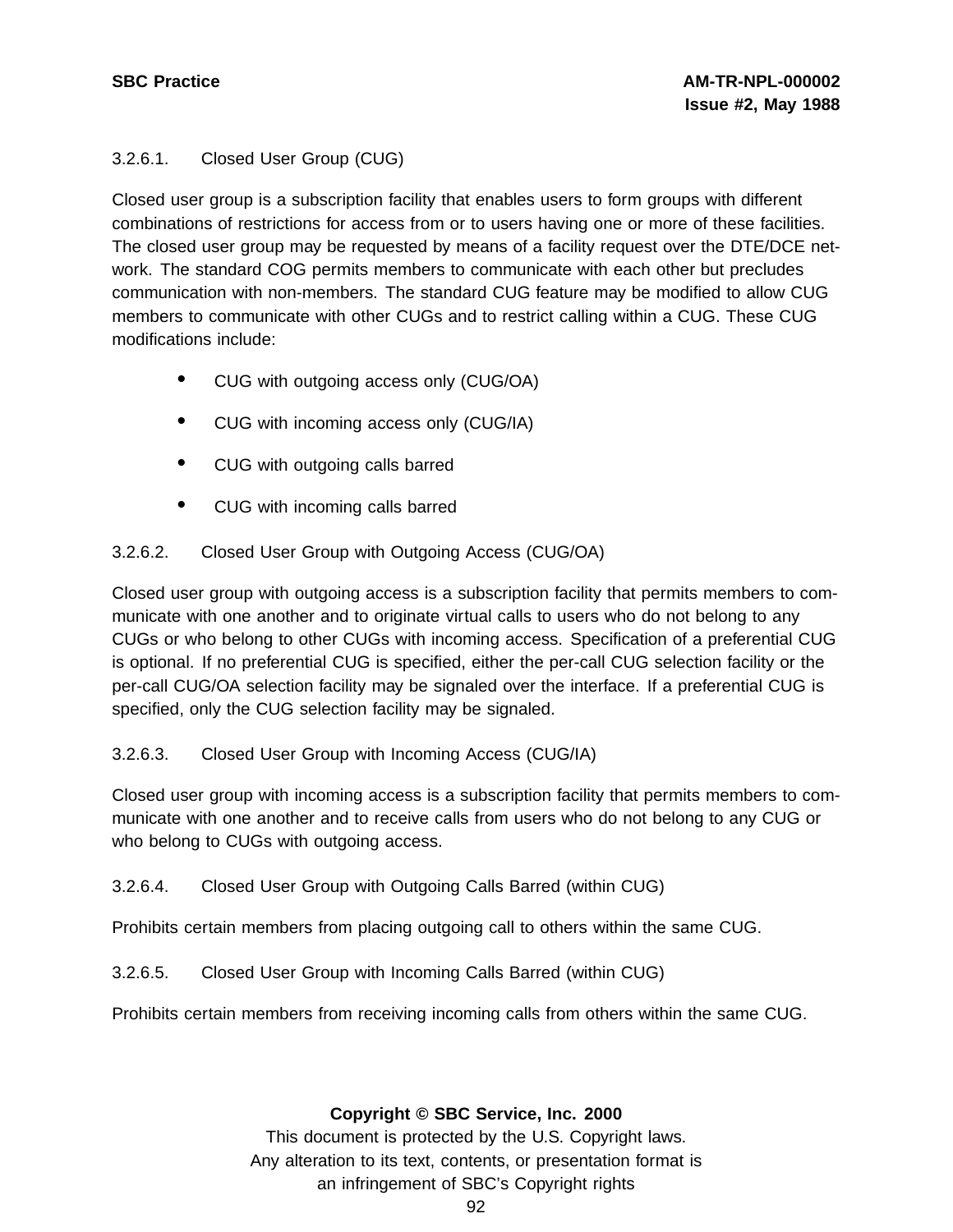# 3.2.7. Special Call Service Options

Several special virtual call service options are supported by the PSN including RPOA (Registered Private Operating Agency) selection, fast select service, and call redirection.

Inter-LATA calls will utilize 14 digits which consist of a 10 digit network address preceded by a 4 digit DNIC. Via the RPOA selection feature, the user may specify a preferred transit network (e.g. interLATA carrier) which the PSN will route to in the case when a transit network is required to complete the call and no transit network is selected via a facility field in the call request packet (see Section 3.3.3.9.3).

Fast select service allows users to send and receive up to 128 octets of user data in call setup and call clear packets. In order to take advantage of this capability, the calling DTE must signal the fast select facility field in the call request packet (see Section 3.3.3.9.5) and the called interface must be configured for the fast select acceptance facility. In this case, the user data will be delivered to the called DTE in an incoming call packet. The called DTE may then respond with either a call accepted packet or clear indication packet containing up to 128 octets of user data. This data will be delivered to the calling DTE in a call connected or call clearing packet.

Call redirection service allows the PSN to redirect call requests addressed to a one interface to another interface to account for busy or out-of-order conditions.

## 3.2.7.1. RPOA Selection

RPOA selection is a subscription facility that allows the user to specify a preferred transit network for the interface. The PSN shall automatically route a virtual call request originated on the interface that requires a transit network to the preferred carrier unless another carrier is selected during call request. That is, the PSN will route to the preferred interLATA carrier if the following occurs:

- the call request packet does not contain the RPOA selection facility (see Section 3.3.3.9.3),
- the called address specifies <sup>a</sup> DTE that is neither on the PSN nor on <sup>a</sup> network that is directly connected to the PSN.

This facility is referred to in the 1984 version of CCITT Recommendations X.25 and X.2 as the RPOA Selection subscription facility although the details of how a network handles routing in the presence of this facility are not detailed.

# **Copyright © SBC Service, Inc. 2000**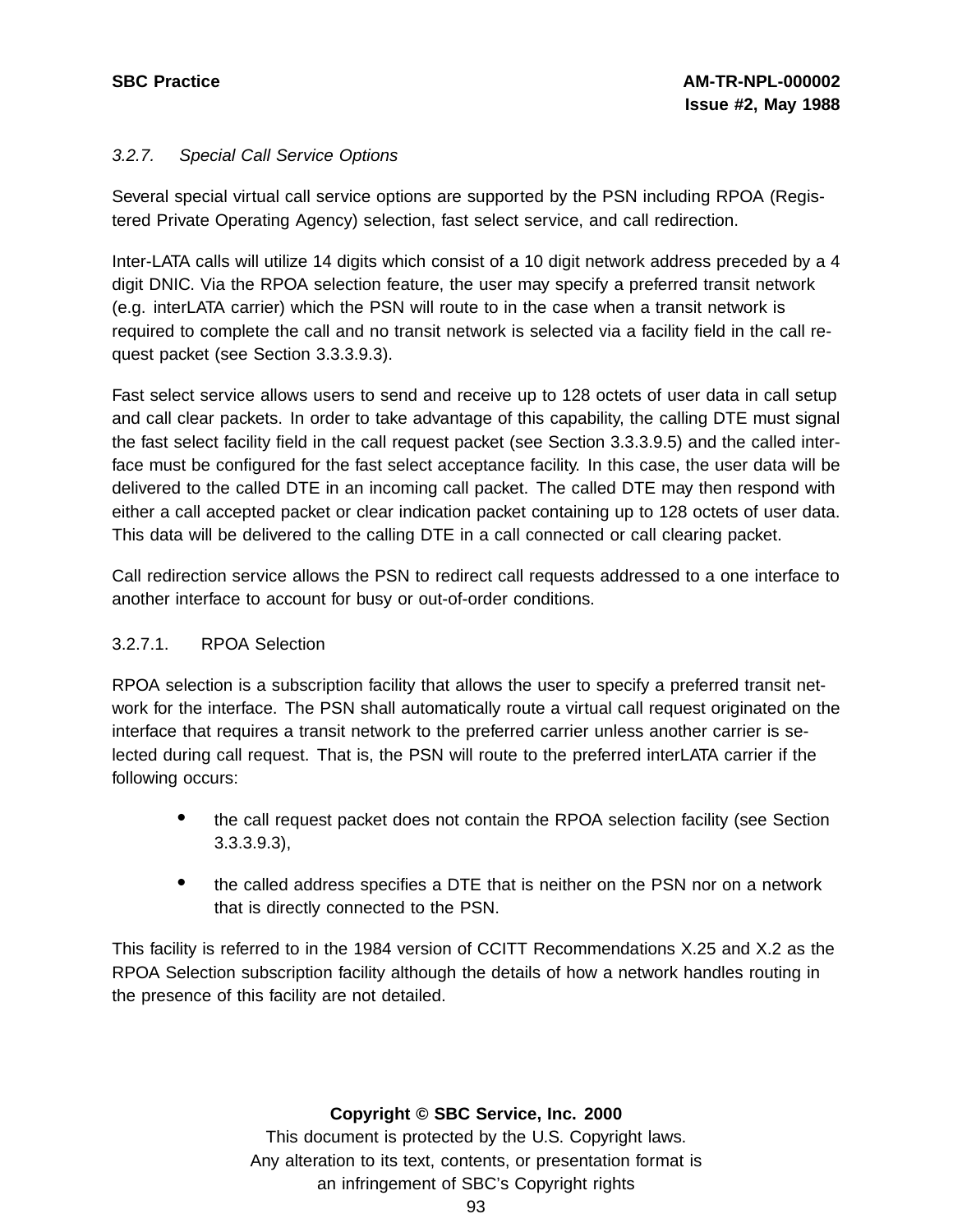## 3.2.7.2. Fast Select Acceptance

Fast select acceptance is a subscription facility that authorizes the PSN to transmit incoming call requests that contain the per-call fast select facility (see Section 3.3.3.9.5) over the interface. If this facility is not subscribed, the PSN will block any call setup attempt to the interface for which fast select is requested.

## 3.2.7.3. Call Redirection

Call redirection is a subscription facility that authorizes the PSN to redirect call requests addressed to a particular interface in case a busy or out-of-order condition exists. A network address of an alternate interface to which calls should be redirected is specified at service order time. Call requests will be redirected to the alternate interface in case there are not idle logical channels available for incoming virtual calls on the interface to which the call was originally destined.

This could occur under any of the following conditions:

- All logical channels authorized for incoming virtual call service are carrying virtual calls.
- The interface has been taken out-of-service by user request (made by telephone to Siemens).
- The PSN considers the interface to be out-of-order.

The PSN will indicate to the alternate DTE that the call has been redirected, the reason for the redirection, and the address of the originally called DTE by means of the call redirection notification facility (see Section 3.3.3.9.7) in the incoming call packet. The PSN will provide the address of the alternate DTE in the called address field of the call connected packet along with an indication that the address has been changed in the called line address modified notification facility (see Section 3.3.3.9.8) to the calling DTE.

Redirection is currently limited to the PSN of the originally called DTE. That is, both the original and alternate called interfaces must be on the same PSN.

# 3.2.8. Charging-Related Service Options

On the PSN, virtual calls may be normally charged (charged to the calling interface), charged to a Siemens calling card number, or reverse charged (charged to the called interface). Reverse charging or charging to a calling card number may be requested on a PSN interface via facility requests in the call request packet.

# **Copyright © SBC Service, Inc. 2000**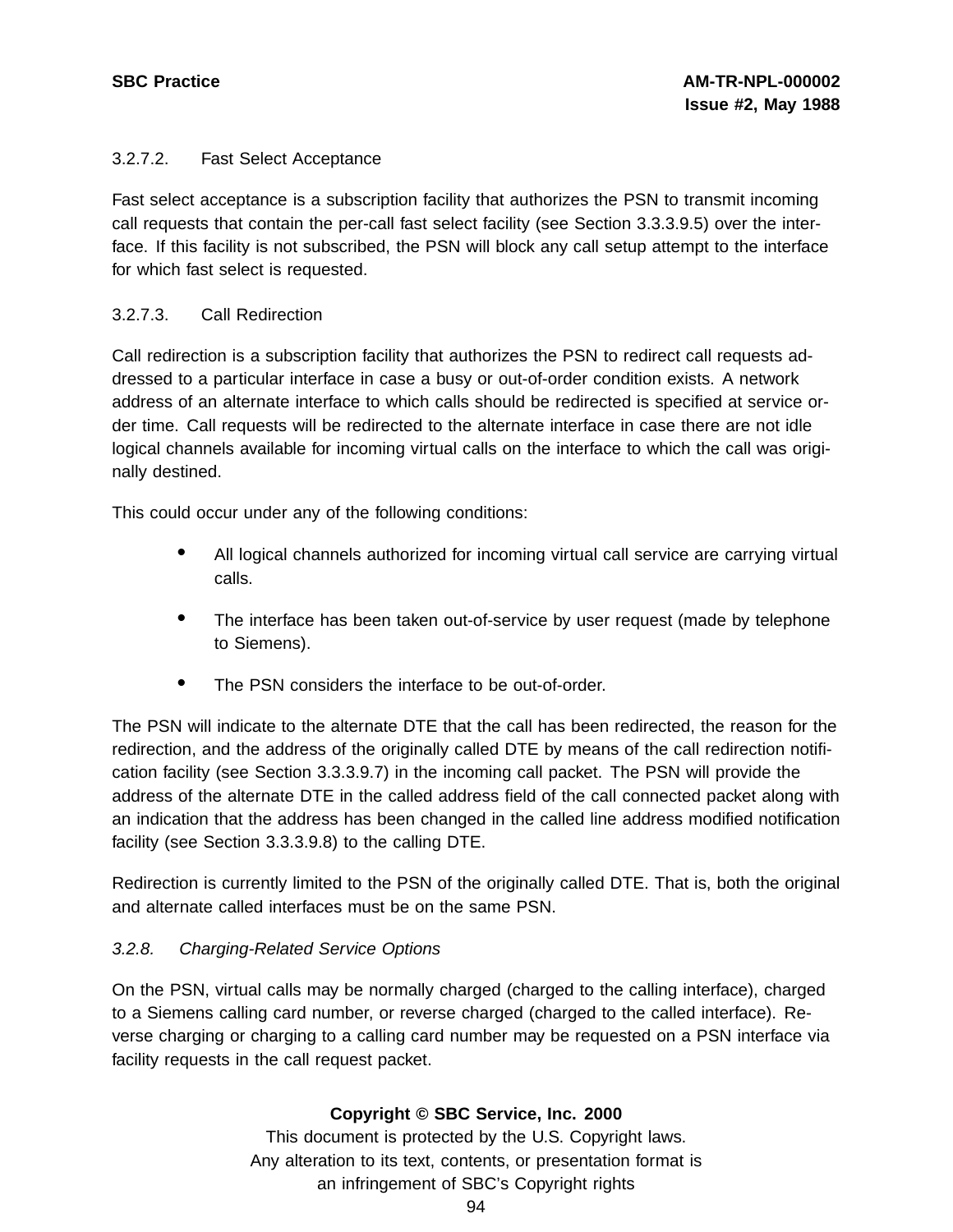The user must decide at service order time whether the PSN should deliver incoming calls requesting reverse charging over an interface. The user may arrange for this by subscribing to the reverse charging acceptance facility. Otherwise, the PSN will clear all requests destined for the interface that request reverse charging.

The user may decide to subscribe to the network user identification (NUI) facility at service order time and be assigned a calling card number to which the user originated virtual calls may be charged. The subscriber may request charging of a virtual call to a calling card number by including it in an NUI facility field in the call request packet.

The user may decide at service order time to prevent virtual calls being charged to an interface. This is done by subscribing to the local charging prevention facility. This facility insures that all calls originated on the interface are either reverse charge or charged to a calling card number and that calls made to the interface are not reverse charged.

## 3.2.8.1. Reverse Charging Acceptance

Reverse charging acceptance is a subscription facility that authorizes the PSN to transmit incoming call packets requesting reverse charging over the interface. If this facility is not subscribed, the PSN will block any call request addressed to the interface for which reverse charging is requested. If this facility is subscribed, Siemens will charge the subscriber for a virtual call setup attempt when the PSN transmits an incoming call packet containing the reverse charging facility regardless of whether the subscriber accepts or clears the virtual call.

## 3.2.8.2. Network User Identification (NUI)

Network user identification is a subscription facility that allows a user to charge virtual calls to an Siemens calling card number when presented in a virtual call request (see Section 3.3.3.9.9).

## 3.2.8.3. Local Charging Prevention

Local charging prevention is a subscription facility that authorizes the PSN to block virtual call setup attempts on or to the interface for which the interface should be considered billable. This is accomplished by:

- The PSN selecting the per-call reverse charging facility on any call request received over the interface that does not already contain the reverse charging facility,
- The PSN not transmitting incoming calls that request reverse charging to the interface.

## **Copyright © SBC Service, Inc. 2000**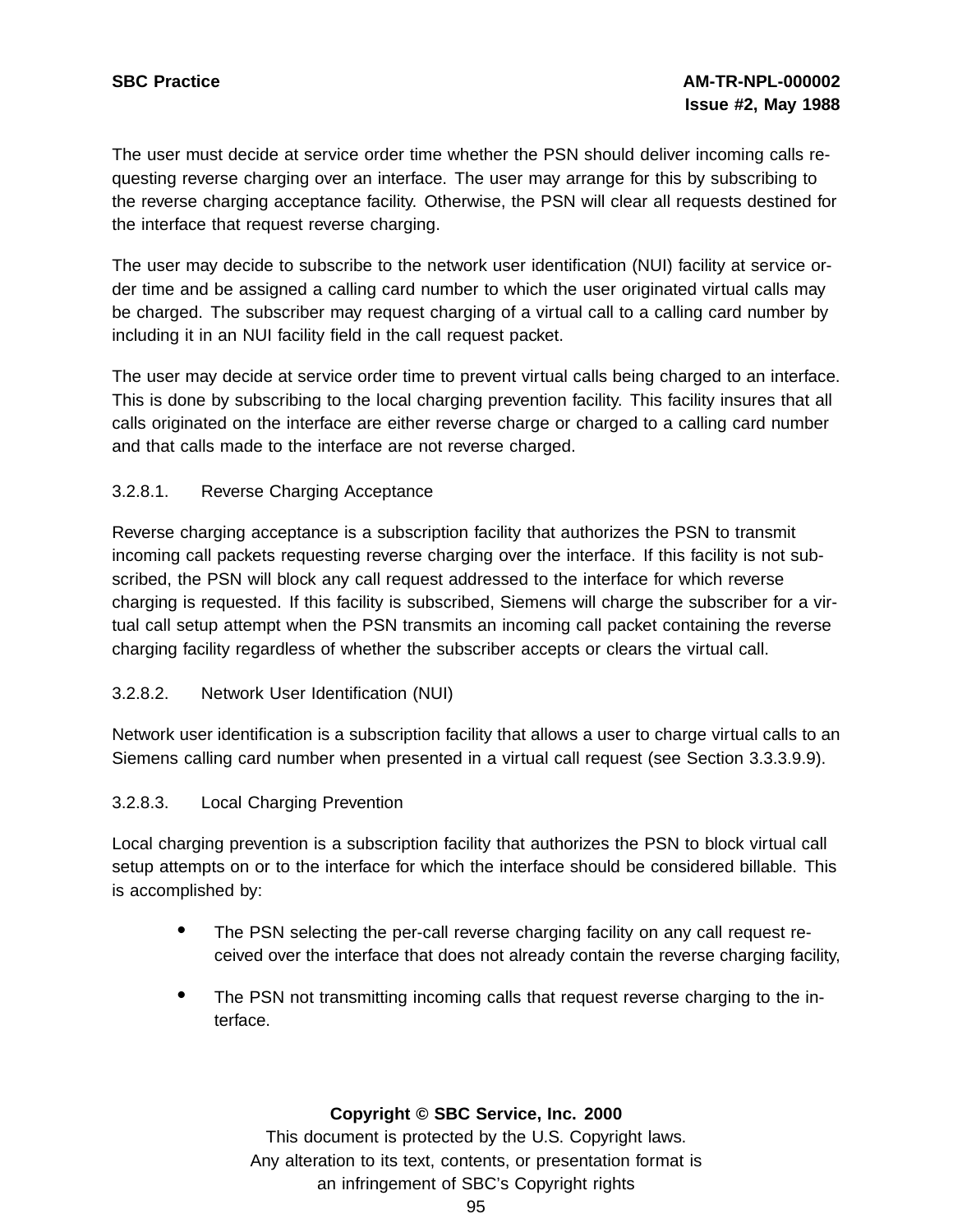## 3.2.9. Addressing Options

The PSN numbering plan complies with the 1984 version of CCITT Recommendation X.121, which defines the international numbering plan for public data networks. This recommendation states that an international data number (IDN), which uniquely identifies a particular DTE, consists of a data network identification code (DNIC) followed by a network terminal number (NTN). The DNIC is a 4-digit code that uniquely identifies a network. The NTN is a sequence of up to 10 digits that is assigned to a particular interface or hunt group. All 10 digits must be present whenever an address is given in the address field of a packet.

The PSN NTNs are 10 digits in length and map closely to the existing voice network numbering plan. They are of the form:

 $NXX + NXX + XXXX (N = 2,...,9; X = 0,...,9)$ 

The first 3 digits of an NTN are the data numbering plan area (DNPA) code which is the similar to the voice numbering plan area (NPA) code (DNPA = NPA + 80). The next 3 digits are the data central office (DCO)s code. Together, the codes uniquely identify a particular wire center served by the PSN. The last 4 digits of the NTN, the end point number (EPN), uniquely identify a particular interface or hunt group within a wire center.

Direct access interfaces on the PSN may be addressed by a 10-digit PSN NTN alone or a full IDN. DTEs on the other PPSNs may be addressed by a full IDN. Consistent with Recommendation X.121, which allows a prefix to be used to distinguish among different address formats used on a network, the prefix 1 will indicate an address other than a 10-digit PSN NTN. Thus, a full IDN (DNIC + NTN) is always preceded by the prefix 1.

# 3.2.9.1. Individual Line Addressing Options

Individual line address may represent:

- a single NTN
- multiple contiguous blocks of NTNs

# 3.2.9.2. Hunt Group

Hunt group is a subscription facility that allows a group of interfaces to be assigned one or more common addresses and causes the PSN to distribute incoming virtual calls containing one of those addresses across these interfaces. Selection of the particular interface within the hunt group is performed in such a way as to evenly distribute the number of virtual calls across the group. An incoming call is completed in case there is at least one ideal logical channel (for

# **Copyright © SBC Service, Inc. 2000**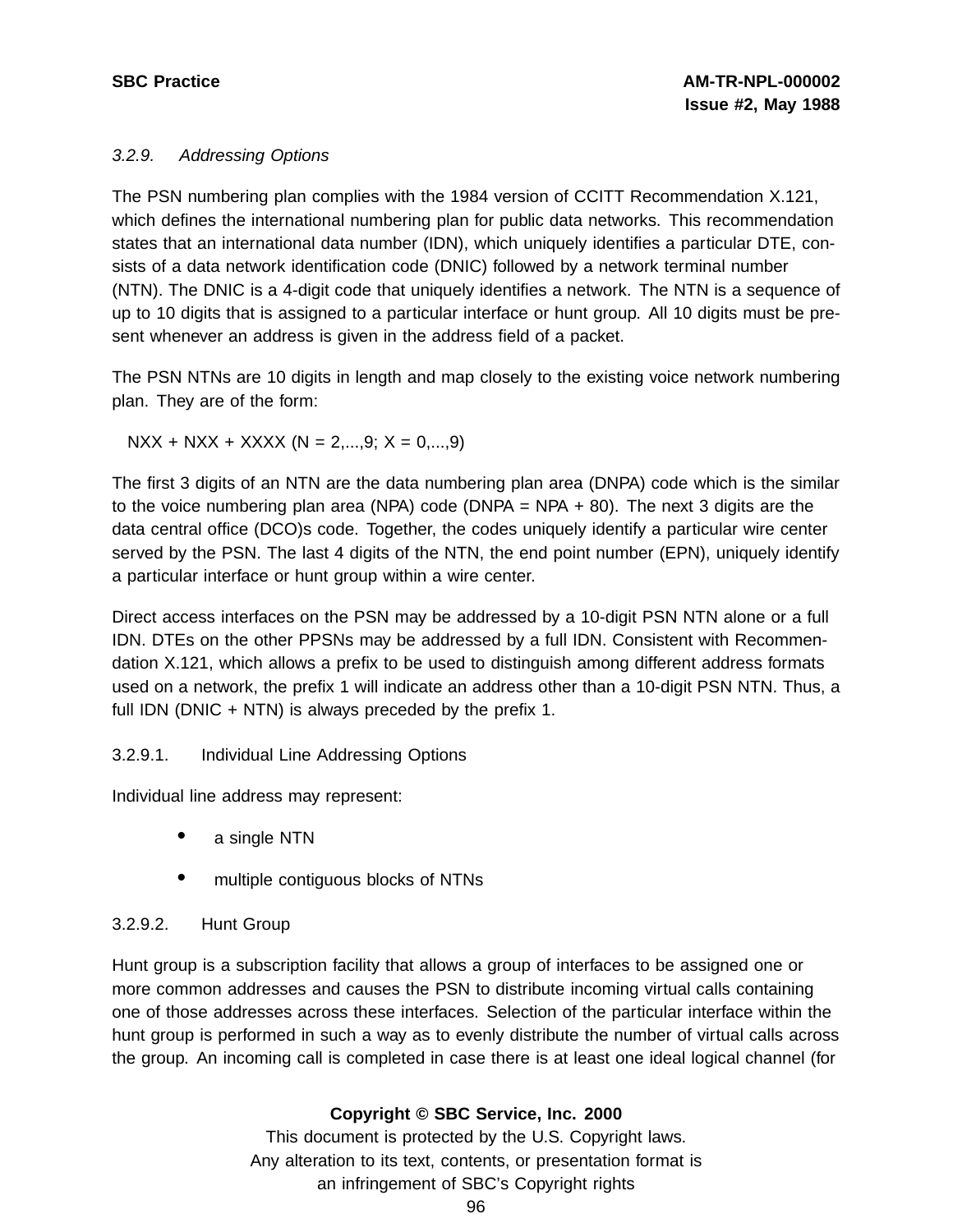which incoming virtual call service is authorized) available on any of the interfaces in the hunt group. Once a virtual call is established, it is handled like any other virtual call. Virtual call requests originated by the user on the interface are handled normally.

A multiple line hunt group is a grouping of access lines which can be called by DTEs using a single network address. The incoming calls are distributed across the available lines of the hunt group so that the number of virtual calls on each line are approximately equal. Hunt group sizes of up to 128 access lines are supported.

The hunt group performs an access line selection for an incoming call if there is at least one idle logical channel available for virtual calls (excluding one-way outgoing logical channels). The hunt group is considered busy when virtual calls are established on all logical channels available for virtual calls on all lines in the group.

Once a virtual call is assigned to a particular access line, it is treated as a regular call (e.g., if the access line rails, the virtual call is disconnected). All packets associated with an individual virtual call are routed over the same access line.

All access lines in a hunt group are treated as a single administrative unit when virtual call facilities are selected at service over time.

The following addressing options are available for a hunt group:

- a single NTN for the hunt group; individual lines within the hunt group are not individually addressed,
- <sup>a</sup> single NTN for the hunt group; one individual NTN assigned to each line in the hunt group,
- multiple contiguous blocks of NTNs assigned to the hunt group; individual lines within the hunt group cannot be separately addressed,
- multiple contiguous blocks of NTNs assigned to the hunt group; individual lines within the hunt group assigned NTNs by which they can be separately addressed.

# **3.3. X.25 INTERFACE PROTOCOL**

This section describes the physical, link, and packet level procedures supported on the interface.

## 3.3.1. Physical Level

The PSN supports a variety of data signaling speeds for different user applications. Direct connections are provided to the PSN via a variety of private line channels. Please refer to the local

# **Copyright © SBC Service, Inc. 2000**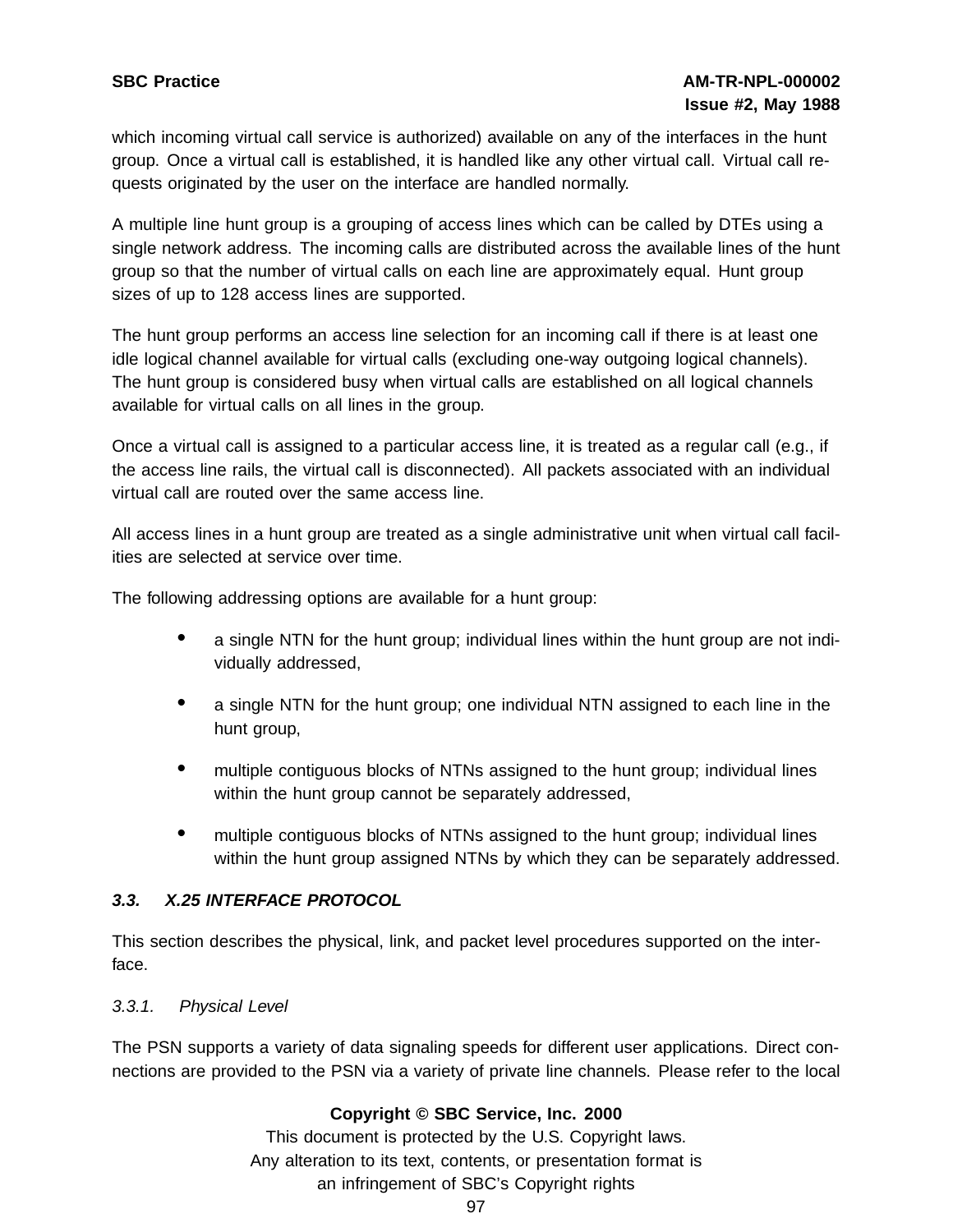Siemens PSN services tariff (Section 3.3.3.1.F) for further information. Also, please refer to the Siemens Exchange Termination Compatibility Specifications in Appendix E for a cross reference of modems and data sets which are compatible with the Siemens PSN.

3.3.1.1. Speeds

The following data signal rates are available on the PSN:

- 0.3 kb/s
- 1.2 kb/s
- 2.4 kb/s
- 4.8 kb/s
- 9.6 kb/s
- 56 kb/s
- 3.3.2. Link Level

The link level protocol provides for data interchange between a DCE and a DTE over the single access link between them. It also provides for link error control, link error recovery, link initialization and termination, uniform flow control, recovery from procedural errors, transparency, and frame synchronization. Both information and control frames are transferred across the access link in transmission units called frames.

The link level protocol supported at the DTE/DCE interface conforms to CCITT Recommendation X.25 LAPB procedures and is based on the principles and terminology of the high level data link procedure specified by the International Organization for Standardization.

3.3.2.1. Parameters

The PSN default values of the link level parameters are:

#### **Copyright © SBC Service, Inc. 2000**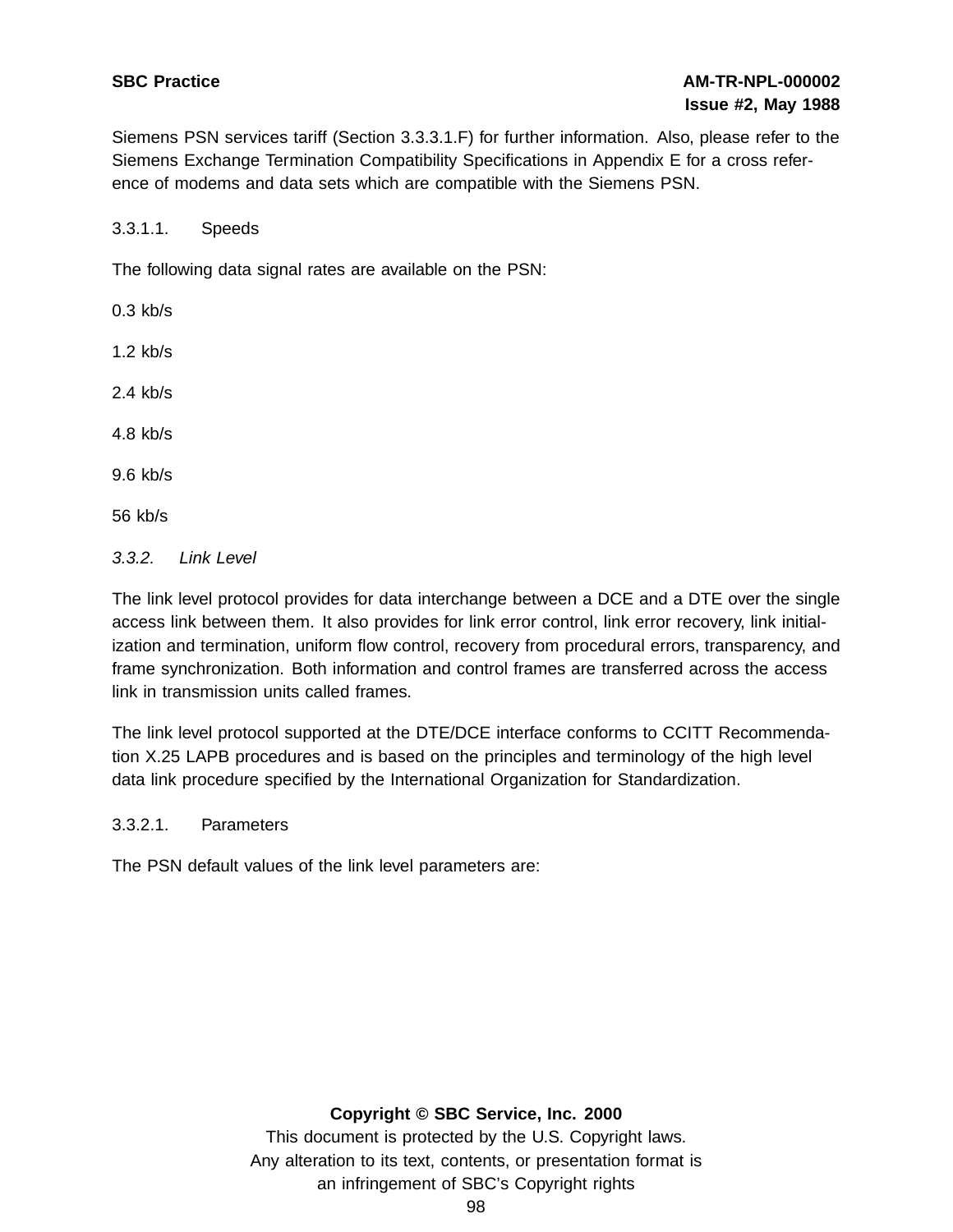| <b>Link Level Parameter</b> | <b>PSN Default Value</b> |
|-----------------------------|--------------------------|
| Window size (k)             | 7 (Mod 8)                |
| Acknowledgement Timer (T1)  | 7 (Mod 128)              |
| Response Timer (T2)         | 3 sec. (Dial-In)         |
| Maximum no. of              | 2 sec. (Direct)          |
| Retransmissions (N2)        | $0.3$ sec.               |
| Maximum no. of bits         | 10                       |
| in frame $(N1)$             | 2128 *                   |

Values of the link level parameters other than the PSN defaults can be selected by the user at service order time. The selectable parameters and their values are:

| <b>Link Level Parameter</b> | <b>PSN Default Value</b> |  |  |  |
|-----------------------------|--------------------------|--|--|--|
| Acknowledgement Timer (T1)  | 5 ms to 35 sec.          |  |  |  |
| Response Timer (T2)         | $= 0.3$ sec.             |  |  |  |
| Maximum no. of              | 1 to 20                  |  |  |  |
| Retransmissions (N2)        |                          |  |  |  |

\* Information Field of an I Frame or Test Frame should not exceed 2096 bits.

The following timer conditions will apply:

- The value of DCE Time T1 for the PSN network is between <sup>5</sup> ms and <sup>35</sup> seconds.
- The period of Timer T1, at the end of which retransmission of a frame may be initiated, will take into account whether T1 is started at the beginning or the end of the transmission of a frame. The period of Timer T1 is agreed to with the network service provider, and may be set in the above values with increments of 50 milliseconds.
- The proper operation of the procedure requires that Timer T1 be greater than the maximum time between transmission of frames (SABM, DISC, I or supervisory commands) and the reception of the corresponding frame returned as an answer

## **Copyright © SBC Service, Inc. 2000**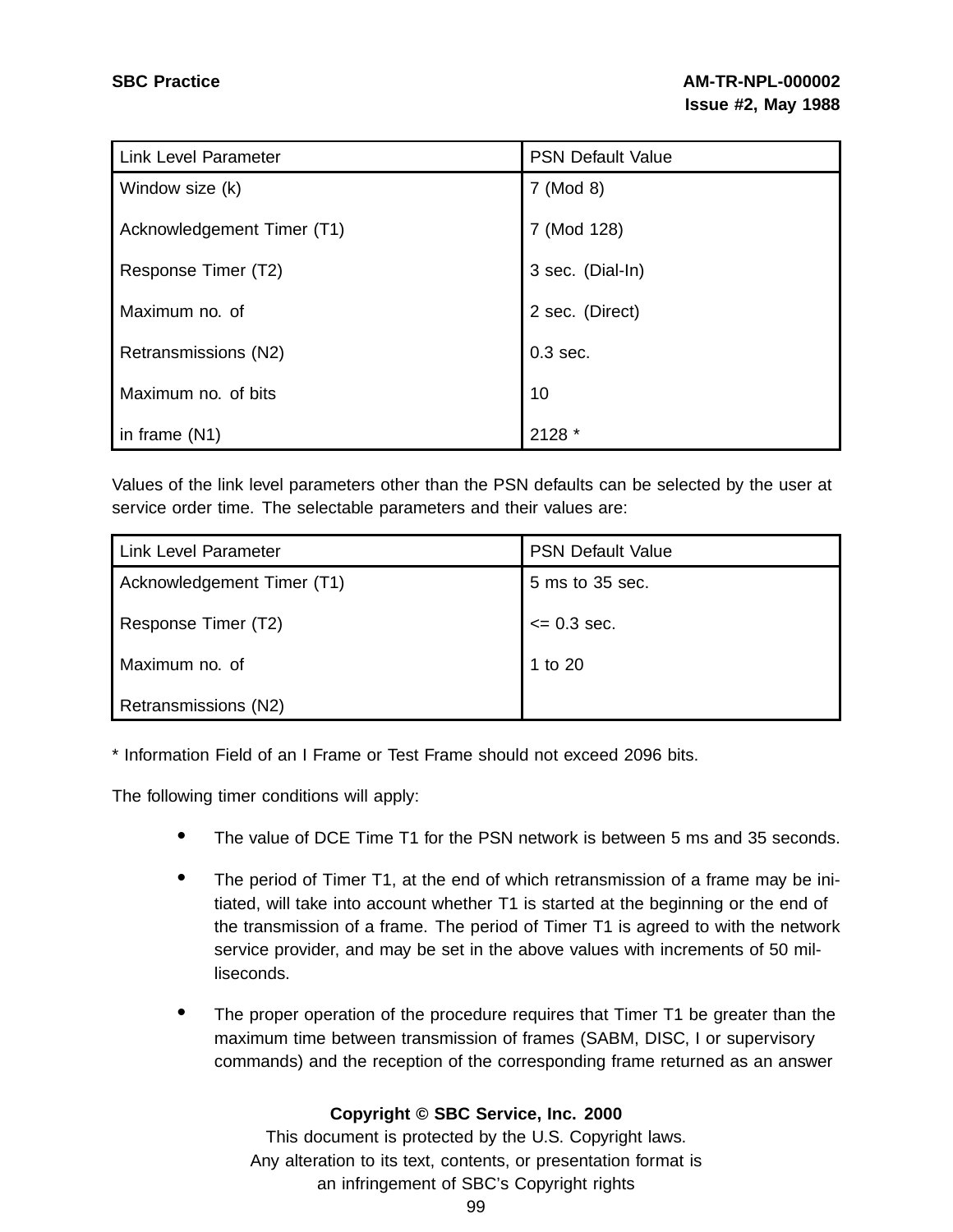to this frame (UA, DM or acknowledging frame). Therefore, the DTE or DCE receiver should not delay the response or acknowledging frame returned to the above frame by more than a value T2 less than T1 where T2 is a parameter. The DCE will not delay the response or acknowledging frame returned to a command by more than T2.

- T2 should take into account the round-trip propagation delay of the access line plus any processing time in the DTE. The PSN network will not delay the response to a received frame by more than 0.3 seconds; this includes O.1 seconds for the worst case round trip propagation for an access line.
- The range of values for the number N2 of attempts made by the DTE to complete the successful transmission of a frame to the DCE is from 1 to 20.
- The maximum number of bits, N1, in the information field of an <sup>I</sup> frame or Test frame should not exceed 2096 bits (Level 3 Normal Mode).
- 3.3.2.2. Link Level Frame Structure

The PSN supports all aspects of the frame structure identified in Section 2.2 of X.25.

3.3.2.3. Link Level Procedural Elements

The PSN supports the LAPB elements of procedure specified in Section 2.3 of X.25. A summary of the link level commands and responses used at this interface follow:

- 1. Information Transfer (command)
	- A. I (Information) Frame
- 2. Supervisory (commands and responses)
	- A. RR (Receive Ready) Frame
	- B. RNR (Receive Not Ready) Frame
	- C. REJ (Reject) Frame
- 3. Unnumbered (Commands)
	- A. SABM (Set Asynchronous Balanced Mode) Frame
	- B. DISC (Disconnect) Frame

## **Copyright © SBC Service, Inc. 2000**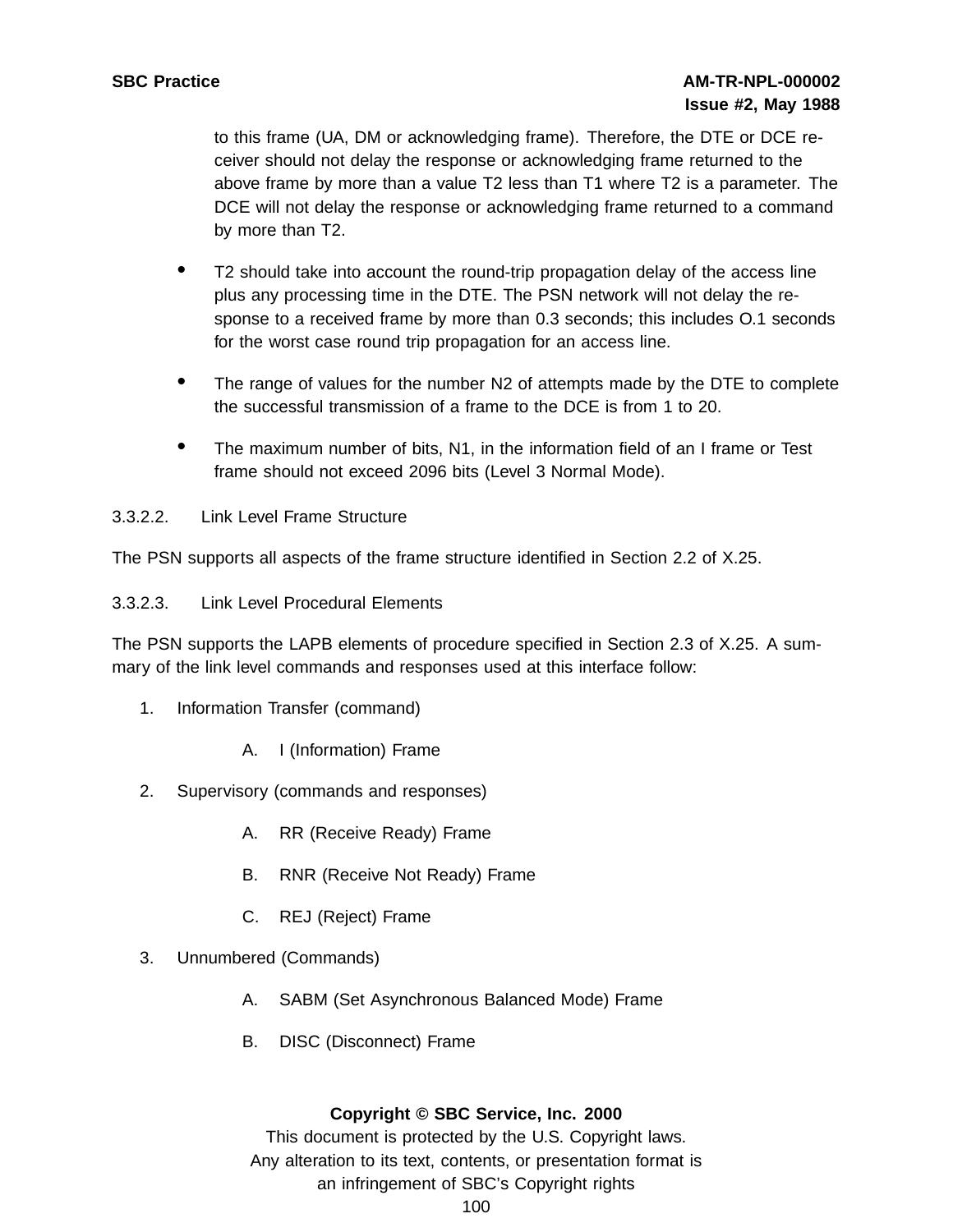- 4. Unnumbered (responses)
	- A. DM (Disconnected Mode) Frame
	- B. UA (Unnumbered Acknowledgment) Frame
	- C. FRMR (Frame Reject) Frame

#### 3.3.2.4. Link Level Procedures

The procedural step for the setup, disconnect, reset, and transfer of information on this link are specified in the following sections. The user of the poll/final bit is discussed first because it may be used in any of these procedural steps.

• The idle channel state is not implemented in the PSN network.

## **3.3.2.4.1. Procedure for Using the Poll/Final Bit**

In addition to the uses specified in Section 2.4.5.9 of X.25 (1984), the P/F bit will be used as follows.

- The DCE will restart Timer T1, set its send state variable to the last N(R) received from the DTE and transmit a RR or RNR command with the P bit set to 1 to the DTE,
- If, while in the timer recovery condition, the DCE receives correctly <sup>a</sup> supervisory frame with the F bit set to 0 and with an N(R) within the range from its current send state variable to X included, it will not clear the timer recovery condition,
- If the retransmission count variable is equal to N2, the DCE initiates a resetting procedure for the direction of transmission from the DCE as described in CCITT Recommendation X.25 (1984) Section 2.4.7.2 by sending a DISC. N2 is a system parameter. (See Paragraph 3.2.1),
- The Note in CCITT Recommendation X.25 (1984) Section 2.4.5.9 not apply to this network.

## **3.3.2.4.2. Link Level Setup**

Procedures for the setup of the link level are as specified in Section 2.4.4.1 of X.25 (1984). Setup attempts are signaled using an SABM command and are acknowledged using a UA response. On receipt of the VA, the link is considered to be in the information transfer phase.

## **Copyright © SBC Service, Inc. 2000**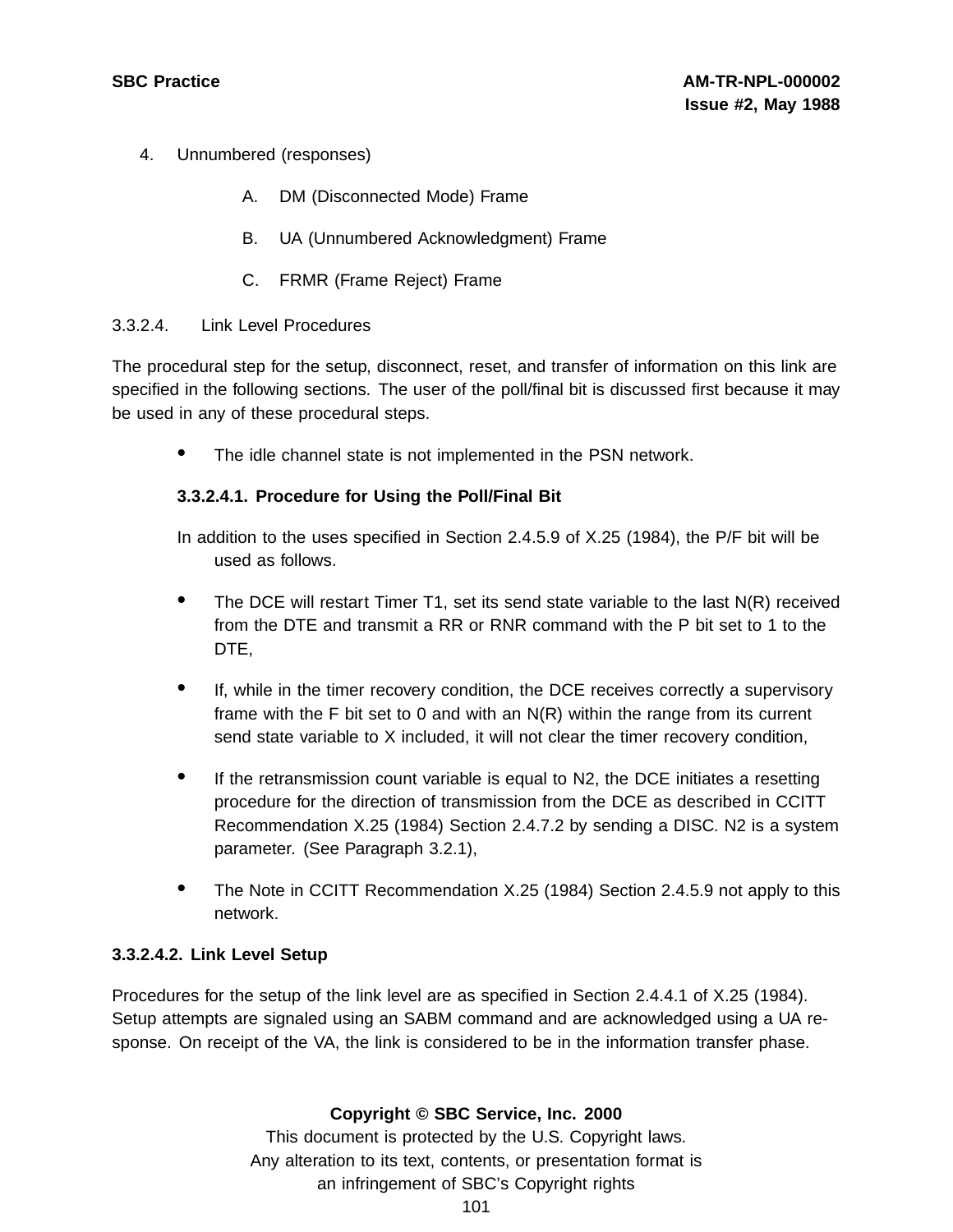## **3.3.2.4.3. Information Transfer**

The procedures used during the information transfer phase are as specified in Section 2.4.5 and 2.4.6 of X.25 (1984).

Additionally, when the DCE is in the busy condition, it does ignore the contents of the information field of a received I-frame, but it responds with an RNR at the earliest opportunity.

The PSN does inform the packet level procedures of a zero-length information field.

If the PSN receives a frame with a bad address field, the frame will be discarded.

If the DTE goes into the DTE busy state during the information transfer phase, the DCE will use the polling procedure discussed in Section 3.3.2.4.1 to deliver frames queued at the DCE.

#### **3.3.2.4.4. Link Disconnection**

During the information transfer phase, the frame reject condition or the disconnected phase, the CTE shall indicate disconnecting of the link by transmitting a DISC command to the DCE. When receiving a DISC command during the information transfer phase or the frame reject condition, the DCE will return a UA response to the DTE and enter the disconnected phase. When the DCE wishes to disconnect the link it will send the DISC command with the P bit set to 1 and start Timer T1. Upon reception of the UA or DM response, with F bit set to 1, from the DTE, the DCE will stop its Timer T1. Should Timer T1 expire before reception of the UA or DM responses from the DTE, the DCE will retransmit the DISC command and restart Timer T1. After transmission of the DISC command N2 times by the DCE, recovery action will be initiated.

The disconnected phase is implemented as specified in Section 2.4.4.4 of X.25.

#### **3.3.2.4.5. Link Resetting**

The link resetting procedures are as specified in Section 2.4.7 of X.25 (1984).

#### **3.3.2.4.6. Link Level Address**

The address field identifies a frame as either a command or a response. A command frame contains the address of the DCE or DTE to which the command is being sent. A response frame contains the address of the DCE or DTE sending the frame.

Frames containing commands transferred from the DCE to the DTE will contain the address A for the single link operation.

**Copyright © SBC Service, Inc. 2000**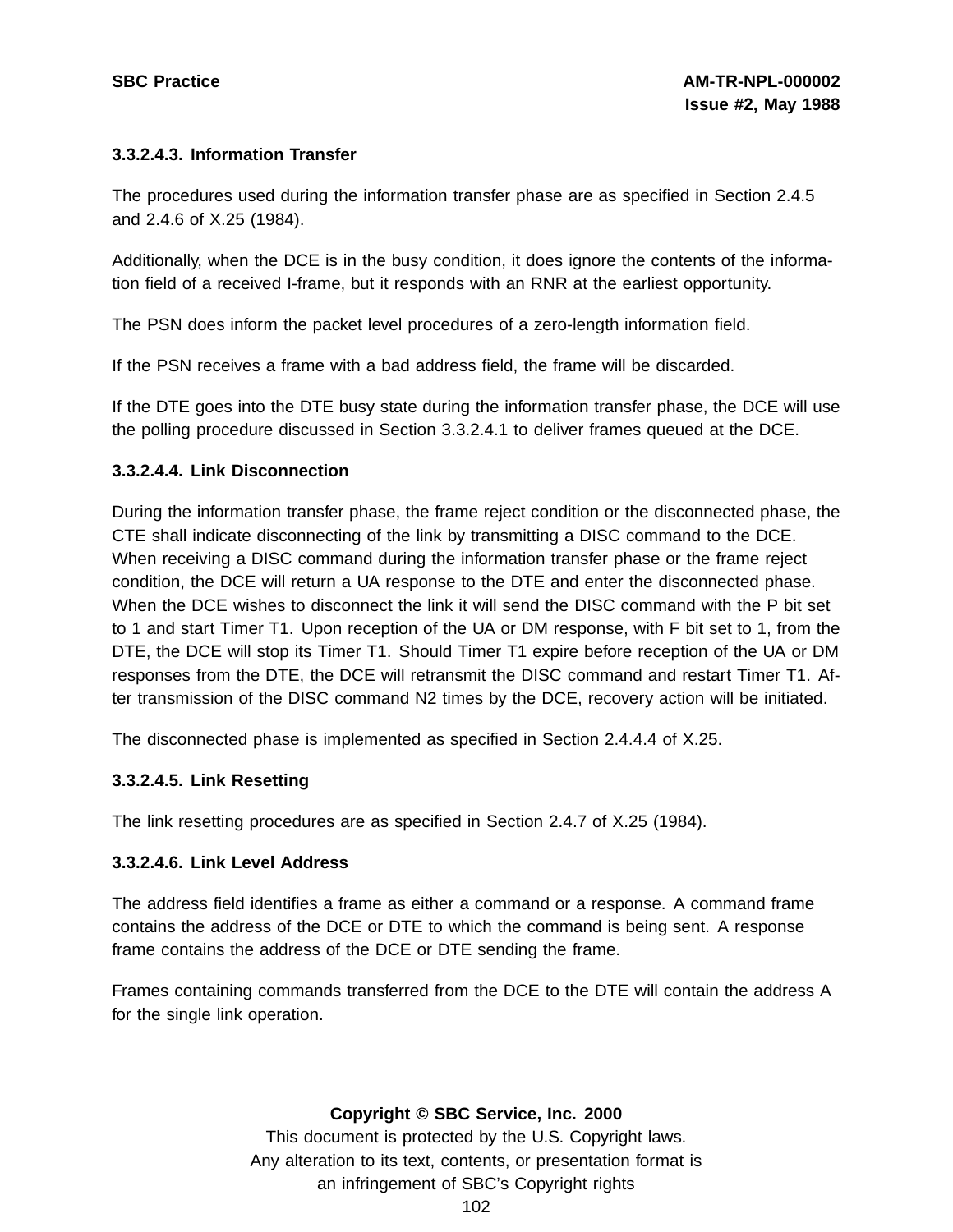Frames containing responses transferred from the DCE to the DTE will contain the address B for the single link operation.

Frames contain commands transferred from the DTE to the DCE shall contain the address B for the single link operation.

Frames containing responses transferred from the DTE to the DCE shall contain the address A for the single link operation.

These addresses are coded as follows:

| Single link operations Address 1 2 3 4 5 6 7 8 |            |  |  |  |                                               |  |
|------------------------------------------------|------------|--|--|--|-----------------------------------------------|--|
|                                                | A 11000000 |  |  |  |                                               |  |
|                                                |            |  |  |  | $1\quad 0\quad 0\quad 0\quad 0\quad 0\quad 0$ |  |

**NOTE:** The DCE will discard all frames received with an address other than A or B (single link operation).

#### 3.3.3. Packet Level

The packet level access protocol provides the interface procedures required to set up, maintain and clear virtual calls and maintain permanent virtual circuits between DTEs. The packet types, formats and procedures are those given in X.25 for Virtual Cell and Permanent Virtual Circuit services. These procedures apply to packets that have been successfully transferred across the DTE/DCE interface by the physical and link level protocol.

- Packet level interface attributes specified in X.25 include:
	- User data field length of 256 octets (optionally 128 octets)
	- Packet sequence number modulo 8
	- Packet level window size of 2
- Logical channels are identified by <sup>a</sup> four bit logical channel group number and an eight bit logical channel number. This allows a maximum of 4096 logical channels on the PS and 1024 logical channels on the PAD to be supported at the interface. Appendix D describes the logical channel number assignment process used in the PSN.

#### **Copyright © SBC Service, Inc. 2000**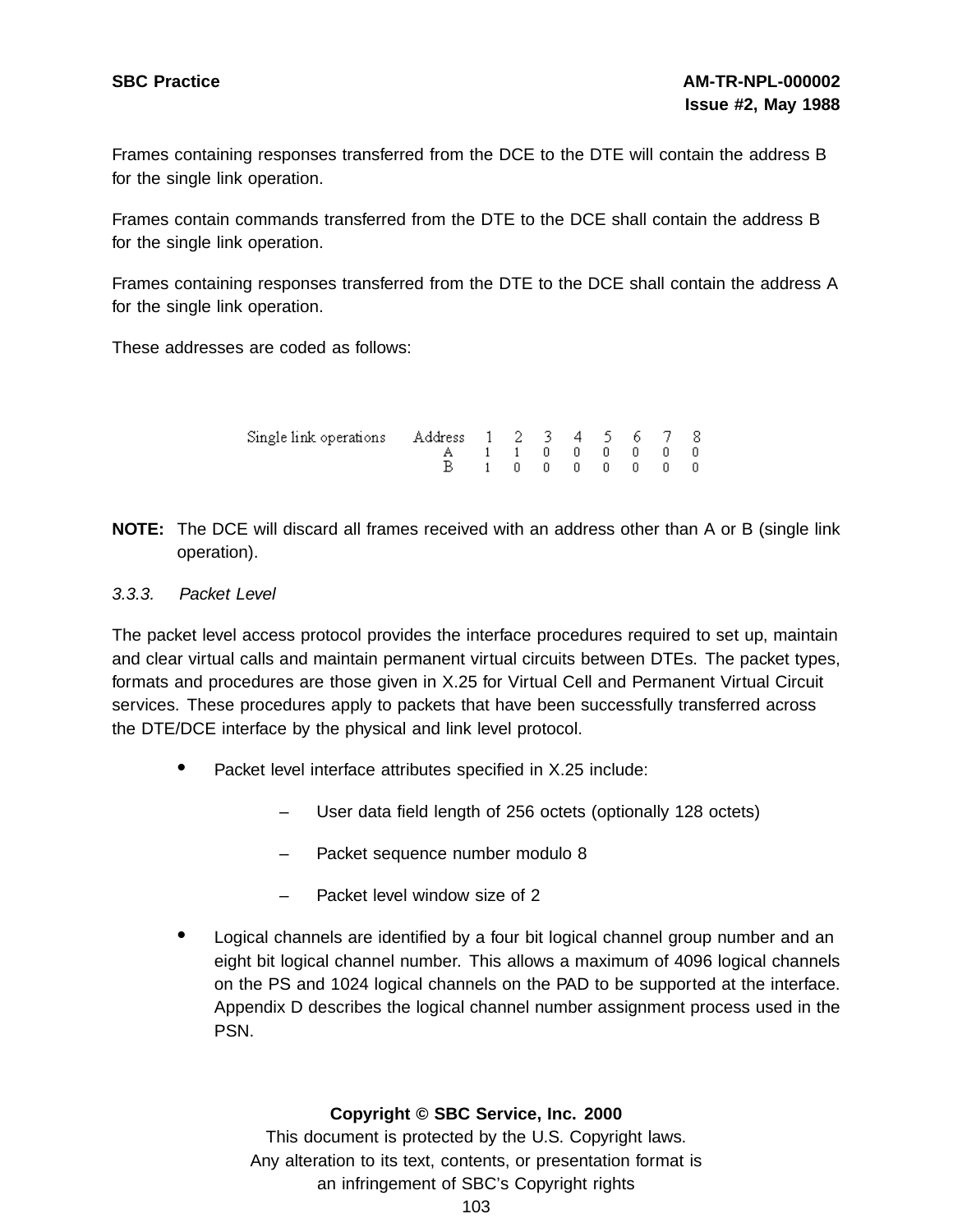For each range of logical channels for virtual calls applying to an interface, the user must specify the logical channel number where the range begins and ends. If either the incoming/outgoing calls barred facility applies to an interface, the user must specify the logical channel number where the range begins and ends. For permanent virtual circuits, the user must specify the logical channel number for each permanent virtual circuit applying to an interface.

## 3.3.3.1. Basic Structure of Packet

The structure and type of packets implemented on the PSN are as specified in Section 3.2 (Table 4/X.25) of X.25.

## 3.3.3.2. Handling of Network Addresses

All 10 (or 14) digits must be present whenever an address is given in the address field of a packet.

The network will validate calling and called addresses as follows: When only one address is assigned to an access line, the network will consider the address to be valid if it is the one assigned to the access line. When multiple addresses are assigned to an access line, the network will consider the address to be valid if it is one of the addresses within the range of addresses assigned to the access line.

Network handling of addresses in Call Request, Incoming Call, Call Accepted, and Call Connected packets is as follows:

## **3.3.3.2.1. Call Request Packet**

Call request packets should contain the called address. If the called address is not present in the Call Request packet, the network will clear the call with a cause of "not obtainable".

Call Request packets should contain the calling address if multiple addresses apply to the calling access line. If the calling address is not present, the network will accept the packet, insert the lowest address assigned to the access line, and process the call. If the calling address is present but is not one of the addresses assigned to the access line, the network will clear the virtual call with a cause code of "local procedure error".

Call Request packets may, but need not, contain the calling address when only one address applies to the calling access line. If the calling address is not present, the network will accept the packet, insert the calling address, and process the call. If the calling address is present but is not the one assigned to the calling access line, the network will clear the call with a cause code of "local procedure error".

## **Copyright © SBC Service, Inc. 2000**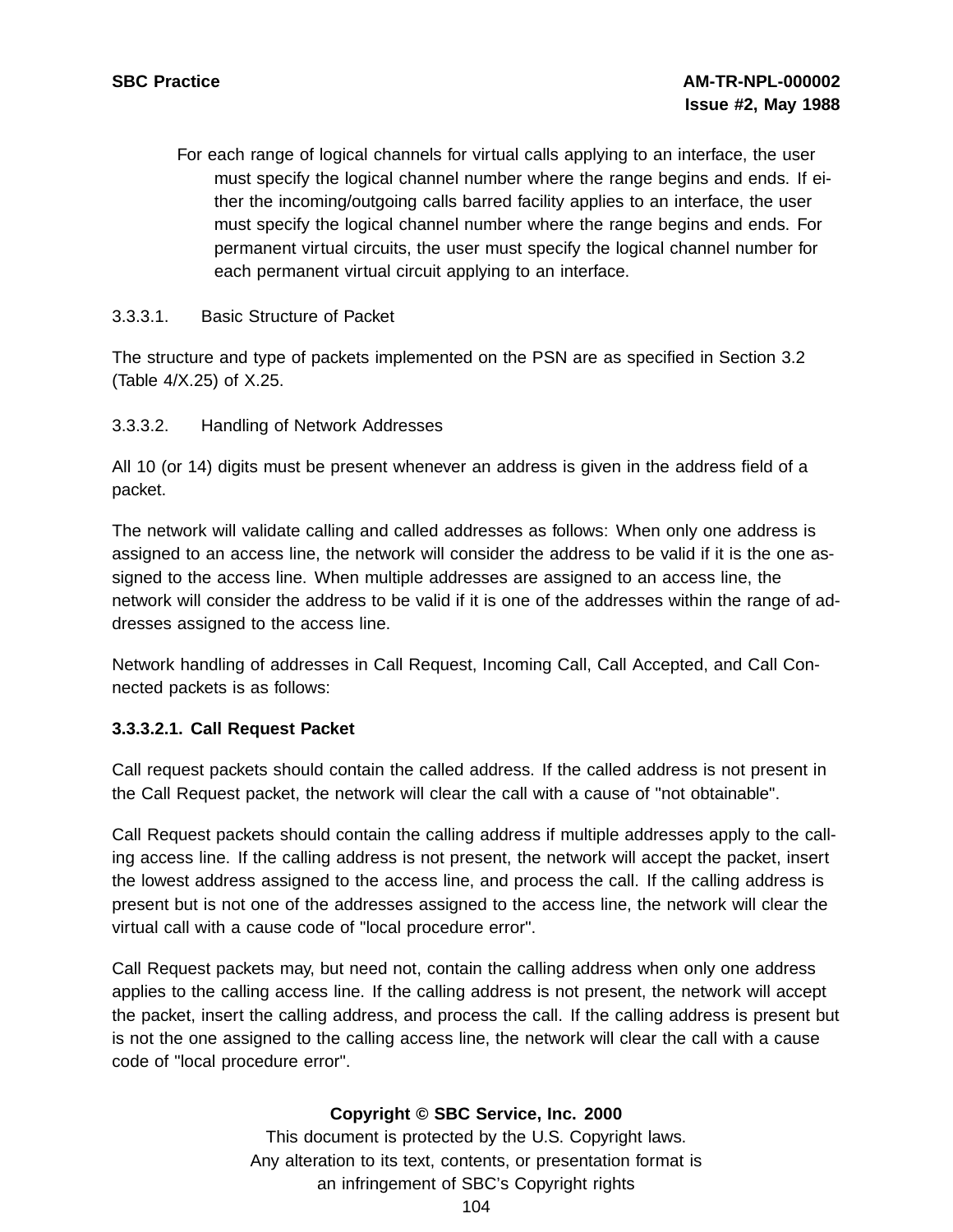# **3.3.3.2.2. Incoming Call Packet**

The Incoming Call packet will contain both the calling address and the called address. In accordance with CCITT Recommendation X.87, the calling address signaled in the Incoming Call packet will have either been inserted of checked as valid by the network.

The PSN will transmit a 10-digit PSN NTN in the called address field of an incoming call packet sent across the interface. The calling address shall be a 10-digit PSN NTN in case the call originated on a PSN direct access interface. The calling address shall be a full IDN preceded by the prefix 1, in case the call originated on a non-PSN public data network. In case the call has been redirected, the address of the originally called DTE shall be present in the call redirection notification facility of the incoming call packet.

# **3.3.3.2.3. Call Accepted Packet**

The Call Accepted packet may, but need not, contain the calling address or the called address. The network will accept a Call Accepted packet having one or both addresses, or having neither address. The network always inserts or substitutes the called address in the Call Accepted packet with the address assigned to the called line. If the called address in the Call Accepted packet from the called DTE is longer than the address assigned to the line, the network will append the extra digit(s) as sub-address to the end of the assigned address in the Call Accepted packet.

#### **3.3.3.2.4. Call Connected Packet**

If a calling address is present in the Call Request packet, the same address will be present in the Call Connected packet; otherwise, the calling address in the Call Connected packet will be the address assigned to the calling line. The called address in the Call Connected packet is the called address in the Call Accepted packet after validation and modification by the network. (see 3.3.2)

3.3.3.3. Octet Alignment of User Data Field Lengths

The standard User Data Field Length is 128 octets. However, the User Data Field of data packets transmitted by a DTE may contain any number of bytes up to the agreed maximum.

An octet aligned (any integral number of octets up to 128 or optional 256) User Data Field is supported.

If the User Data Field in a data packet exceeds the locally permitted maximum User Data field length, then the DCE will reset the virtual call or permanent virtual circuit with the resetting cause "local procedure error."

# **Copyright © SBC Service, Inc. 2000**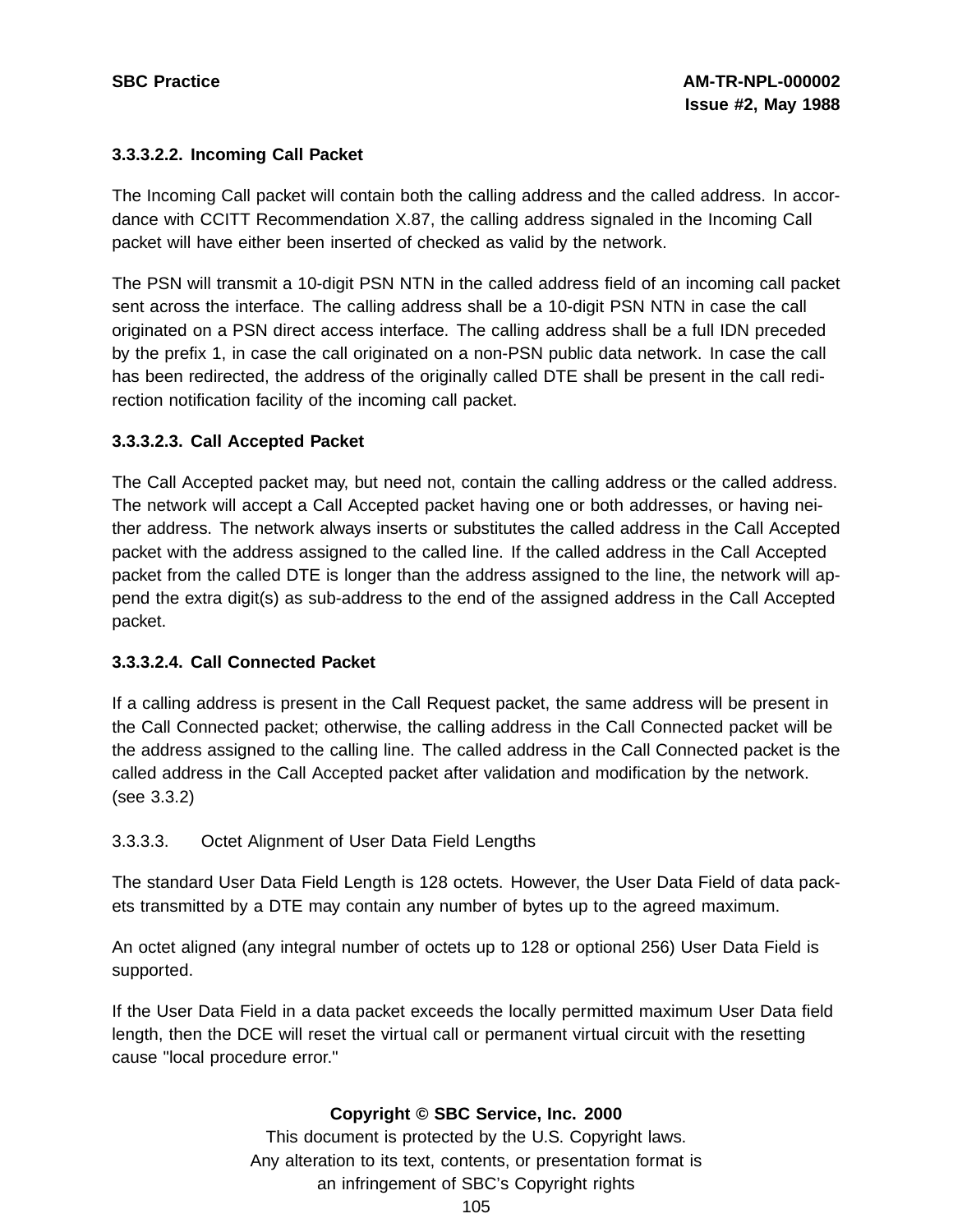# 3.3.3.4. Transparency of User Data

All user data present in user data fields of X.25 packets is passed transparently by the PSN. This includes bits 8 and 7 of the first octet of the call user data field of call request and fast select call accepted packets.

Cause code fields supplied by the DTE in clear, reset, and restart request packets are passed transparently by the PSN, if the causecode is "DTE originated." Diagnostic fields supplied by the DTE in clear request packets are passed transparently by the PSN only if the associated cause code is "DTE originated".

# 3.3.3.5. Effects of Physical and Link Level Failures

A failure on the physical and/or link level is defined as a condition in which the DCE cannot transmit or cannot receive any frame because of abnormal conditions caused by, for instance, a line fault between DTE and DCE.

When a failure on the physical and/or link level is detected, the DCE will clear virtual calls and reset permanent virtual circuits.

In other out-of-order conditions on the physical and/or link level, the DCE will also clear virtual calls and reset permanent virtual circuits. An out-of-order condition on the link level includes receipt of a DISC command or transmission of a DISC command by the DCE, in the case of a single link procedure.

When a failure or out-or-order condition is recovered at physical and link levels, the DCE will send a restart indication packet with the cause "Network operational" to the local DTE.

When a failure at the physical and/or link level is detected, the DCE will transmit to the remote end:

- 1. a reset with the cause "Out of Order" for each permanent virtual circuit; and
- 2. a clear with the cause "Out of Order" for each existing virtual call.

During the failure:

- A. the DCE will clear any incoming virtual call with the cause "Out of Order";
- B. for any data or interrupt packet received from the remote DTE on a permanent virtual circuit, the DCE will reset the permanent virtual circuit with the cause "Out of Order";

#### **Copyright © SBC Service, Inc. 2000**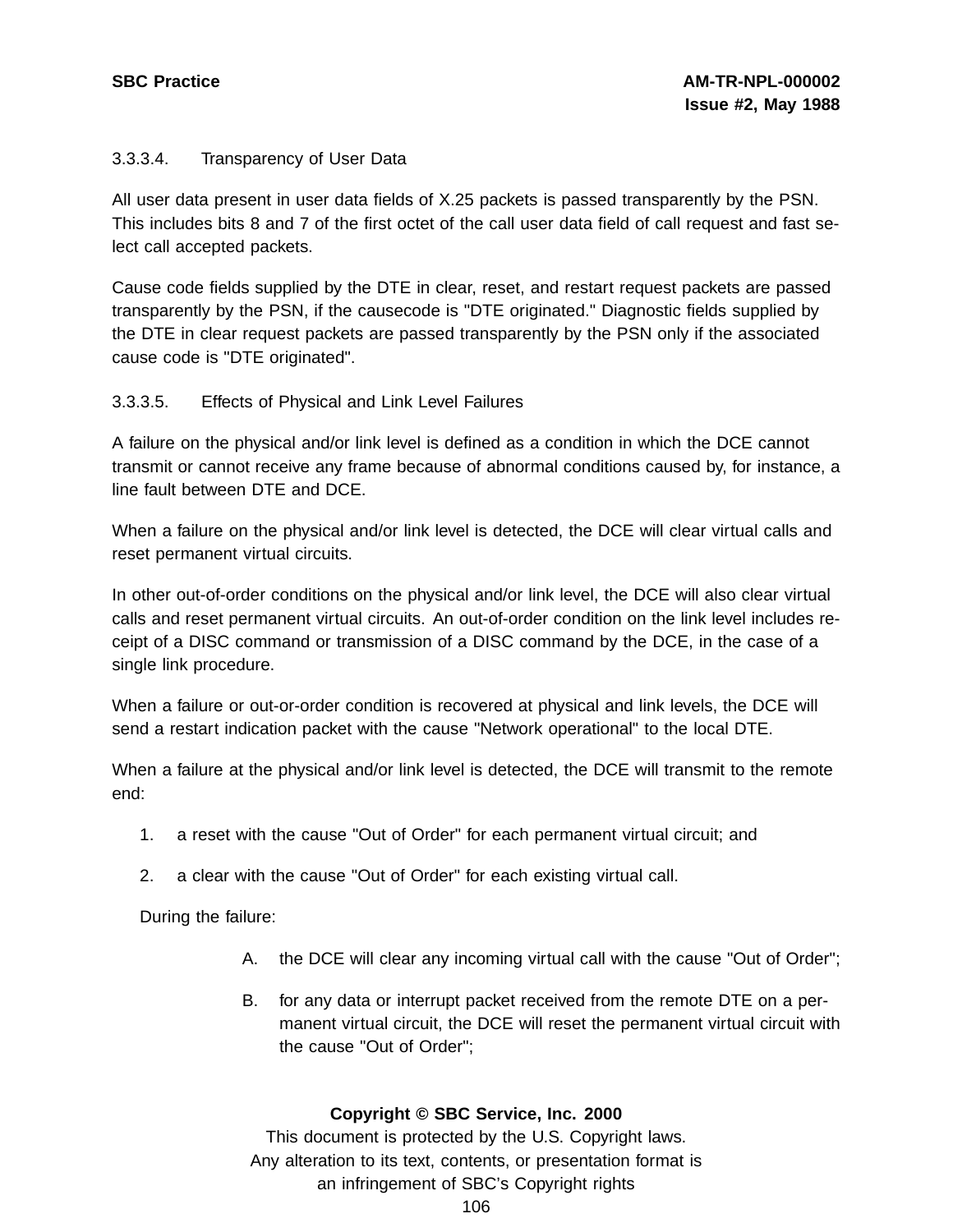C. a reset packet received from the remote DTE on a permanent virtual circuit will be confirmed to the remote DTE by either reset confirmation or reset indication packet.

When the failure is recovered on the physical and link levels, the restart procedure will be actioned and a reset with the cause "Remote DTE operational" will be transmitted to the remote end of each permanent virtual circuit.

# 3.3.3.6. Significance of Packet Types

The various packet types have different levels of significance. Packets that are referred to as having local significance only describe the state of the local DTE/DCE interface and provide no information about the remote DTE/DCE interface. Packets that are referred to as having end-toend significance provide information on the end-to-end connection between the local DTE and remote DTE, including the local and remote DTE/DCE interface.

# **3.3.3.6.1. Significance of Call Accepted, Call Connected, and Interrupt Confirmation Packets**

Call accepted, call connected, and interrupt confirmation packets have end-to-end significance.

# **3.3.3.6.2. Significance of Receive Ready, Receive Not Ready, and Date Packets**

The packet sequence numbers P(S) and/or P(R), in the RR, RNR, and data packets transferred across the DTE/DCE interface normally have only local significance. The PSN does not necessarily transmit a packet level RR or RNR to the remote DTE, when it receives one from the local DTE.

If the D bit procedures are being used, the sequence numbers have end-to-end significance.

The user data in the data packets has end-to-end significance because it is passed transparently through the PSN.

#### **3.3.3.6.3. Significance of DCE Clear, Reset, and Restart Confirmation Packets**

DCE Clear, Reset, and Restart Confirmation packets have local significance. Local significance permits a confirmation packet to be sent as soon as the network has cleared or reset the logical channel, rather than after the remote DTE has confirmed the reset or clear indication.

If, after receiving the restart confirmation packet, the local DTE sends data on a PVC for which the remote DTE has yet to respond with a reset confirmation, the PSN will queue the data until the remote DTE confirms the reset. If the remote DTE is not operational, the DCE will transmit a reset indication with a cause of "network congestion" or "out of order" to the local DTE.

# **Copyright © SBC Service, Inc. 2000**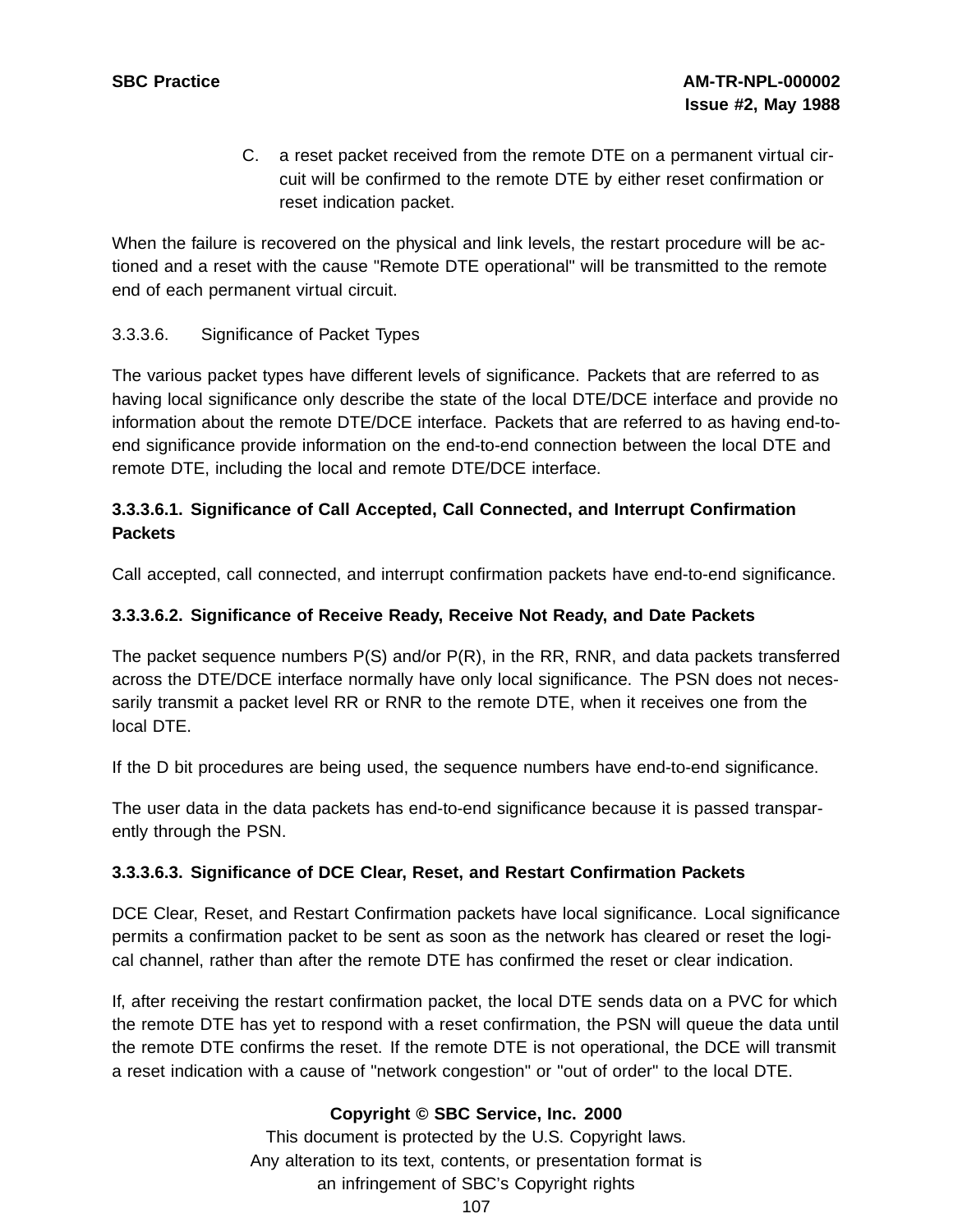# 3.3.3.7. Flow Control Principles

The network follows the standard flow control principles specified in Section 4.4.1.3 of X.25. Namely, if the network receives a data packet containing a P(S) that is out of sequence but within the window, the network will reset the virtual circuit. The network will not pass these packets to the remote DTE. However, in the PSN, the P(R) acknowledgment is sent to the DTE by the local DCE when the corresponding data packet has been sent to the remote DTE by the remote DCE.

#### 3.3.3.8. Support of D, M, and Q Bits

The PSN support of the Delivery Confirmation (D) Bit, More Data Mark (M) Bit, and Qualifier (Q) Bit is specified in the next three subsections.

# **3.3.3.8.1. Delivery Confirmation Bit**

The Delivery Confirmation (D-bit) procedures are supported as specified in X.25. The DTE indicates whether it wishes to receive, by means of the packet receive sequence number P(R), an end-to-end acknowledgment (indicated by  $D = 1$ ) or local acknowledgment (indicated by  $D = 0$ ) of delivery for data it is transmitting.

#### **3.3.3.8.2. More Data Mark (M Bit)**

The More Data Mark (M-bit) may only be set to 1 in a full data packet. When it is set to 1 in a full data packet, it indicates that more data is to follow. The network does not perform fragmentation or recombination of packets since the maximum packet length is the same at both ends and equal to 128 octets. The network checks if a data packet with the M-bit set is a full data packet. If not, the DCE considers this as a "local procedure error" and will reset the call.

A sequence of data packets with every M-bit set to 1 except for the last one will be delivered as a sequence of data packets with the M-bit set to 1 except for the last one, when the original packets have  $M = 1$  are full.

# **3.3.3.8.3. Qualifier Bit (Q Bit)**

The network does not act on the value of the Qualifier Bit (Q-bit). The Q-bit should be set to the same value in all data packets of a -complete packet sequence (X.25 Section 4.3.6). If this is not the case, the network will still accept the packets and transfer the Q-bit values transparently.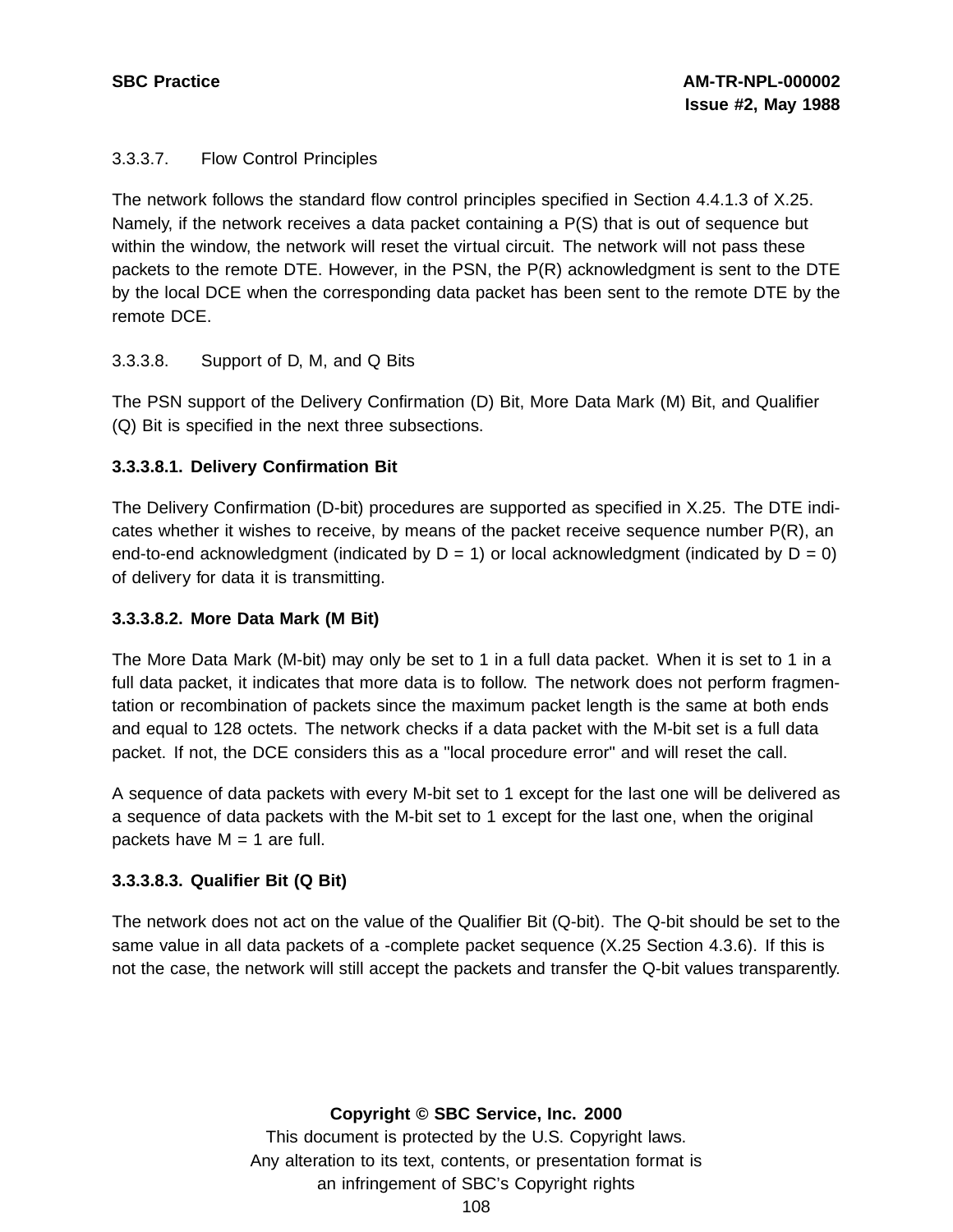### 3.3.3.9. Per-Call Facilities

This section describes the facilities that may optionally be selected on a per-call basis during call setup. Unless otherwise stated, the procedures, formats, and coding of these facilities are as specified in Section 7 of X.25.

# **3.3.3.9.1. Closed User Group Selection**

Closed user group (CUG) selection is an optional facility that may be requested on a per-call basis. This facility may be requested or received by a user only if the interface is configured for the CUG, CUG/OA, or CUG/IA subscription facilities (see Section 3.2.6).

The CUG selection facility may be used by the calling DTE in a call request packet to specify a particular CUG associated with a virtual call. It may also be used in an incoming call packet to indicate to the called DTE the particular CUG selected for a virtual call.

The basic format of the CUG selection facility as defined in X.25 must be used.

# **3.3.3.9.2. Reverse Charging**

The reverse charging facility may be signaled by a DTE for a given virtual call to request that the PSN charge all costs associated with the virtual call to the called DTE. This facility may be signaled on any interface.

#### **3.3.3.9.3. RPOA Selection**

RPOA selection is an optional user facility that may be signaled by a DTE in a call request packet to indicate that the call should be routed to a particular network. If this facility is signaled, the PSN will attempt to route to the indicated network based on the information in the RPOA selection facility field. If it cannot, the PSN will clear the call.

The RPOA selection facility field should contain the DNIC of a network that is directly connected to the PSN. It can be used to select a transit network (e.g., inter-LATA carrier) if one is required for the call.

Only the basic format of the RPOA selection facility as defined in X.25 may be used.

# **3.3.3.9.4. Flow Control Parameter Negotiation**

Flow control parameter negotiation may be requested on a per-call basis on an interface that is configured for the flow control parameter negotiation subscription facility.

#### **Copyright © SBC Service, Inc. 2000**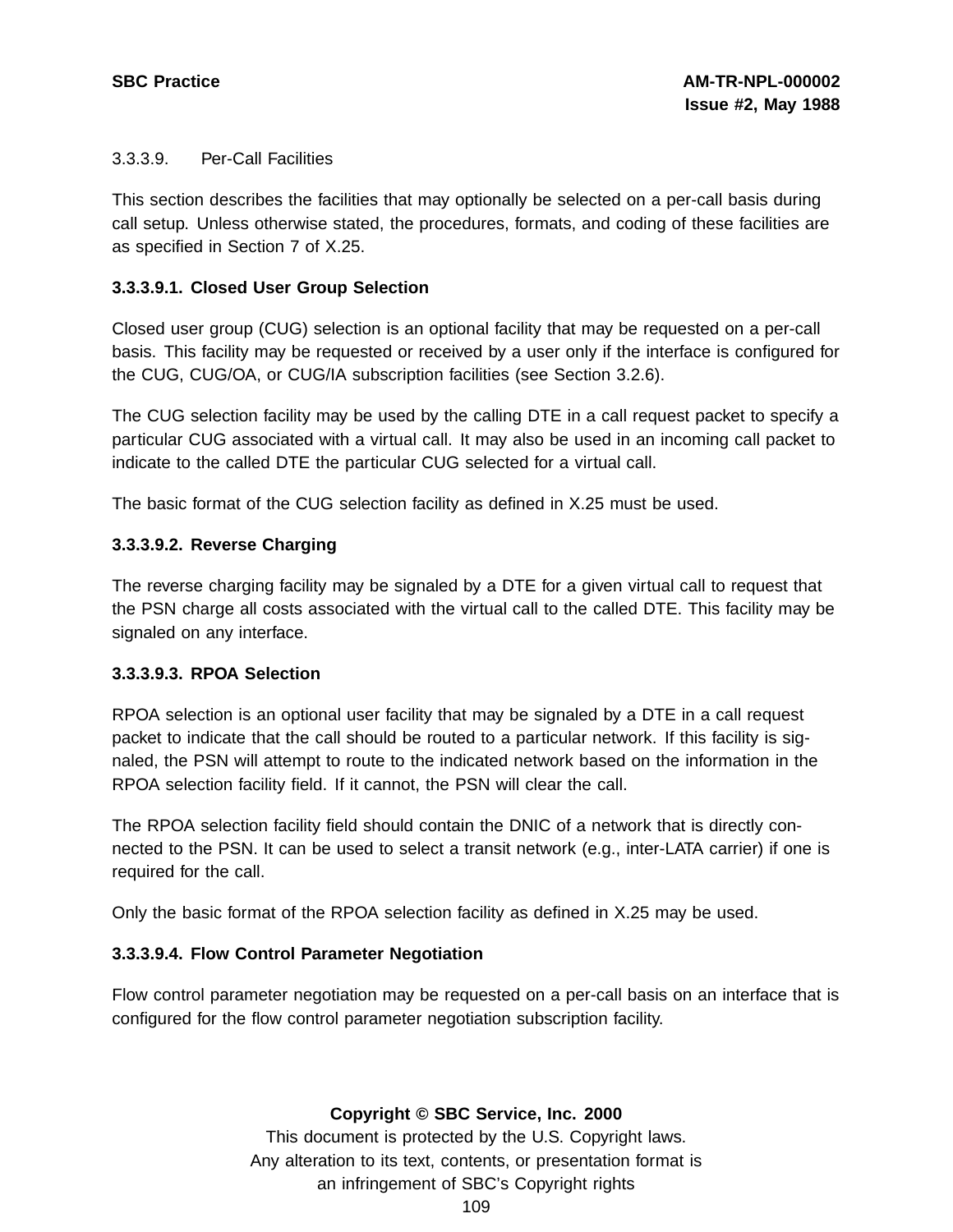On an interface configured for the flow control parameter negotiation facility (see Section 3.2.5.4), a calling DTE may request, in the call request packet, pocket sizes and/or window sizes for both directions of data transmission of the virtual call. If either particular window sizes of packet sizes are not explicitly requested, the interface default values apply.

On an interface configured for the flow control parameter negotiation facility, an incoming call packet will indicate the packet and window sizes from which negotiation can start. The called DTE may request window sizes and/or packet sizes in the call accepted packet, otherwise the called DTE is assumed to have accepted the presented values.

On an interface configured for the flow control parameter negotiation facility, every call connected packet indicates the packet sizes and window sizes to be used at the interface for that call, or by the PSN in an incoming call packet. See X.25 for a description of the facility format.

The DTE may separately request, in a call request packet, maximum packet sizes and/or window sizes for both directions of transmission of a virtual call. If particular window or packet sizes are not explicitly requested, the PSN will assume that the default values for the interface (either the PSN default values or the non-standard default values see Section 3.2.5.3 and 3.2.5.4) apply.

# **3.3.3.9.5. Fast Select**

Fast select is a per-call facility that allows a call setup packet to contain a call user data field of up to 128 octets. It is an optional facility that may be selected by a DTE in a call request packet.

The fast select facility in a call request packet may indicate either a restriction on response or no restriction on response. A restriction on response indicates that the virtual call should not be established (i.e., a call connected packet cannot be transmitted by the PSN).

If the fast select facility has been requested in a call request packet, an incoming call packet will only be delivered by the PSN if the called interface is configured for fast select acceptance (see Section 3.2.7).

The fast select facility may be requested by a DTE for a given virtual call on any PSN interface without prior agreement with the network service provider.

#### **3.3.3.9.6. Throughput Class Negotiation**

On an interface configured for throughput class negotiation (see Section 3.2.5.5), users may negotiate throughput classes different than the interface default values by means of the throughput class negotiation facility field in cell set-up packets. On such an interface, a calling DTE may request, in the call request packet, the throughput classes for both directions of data

# **Copyright © SBC Service, Inc. 2000**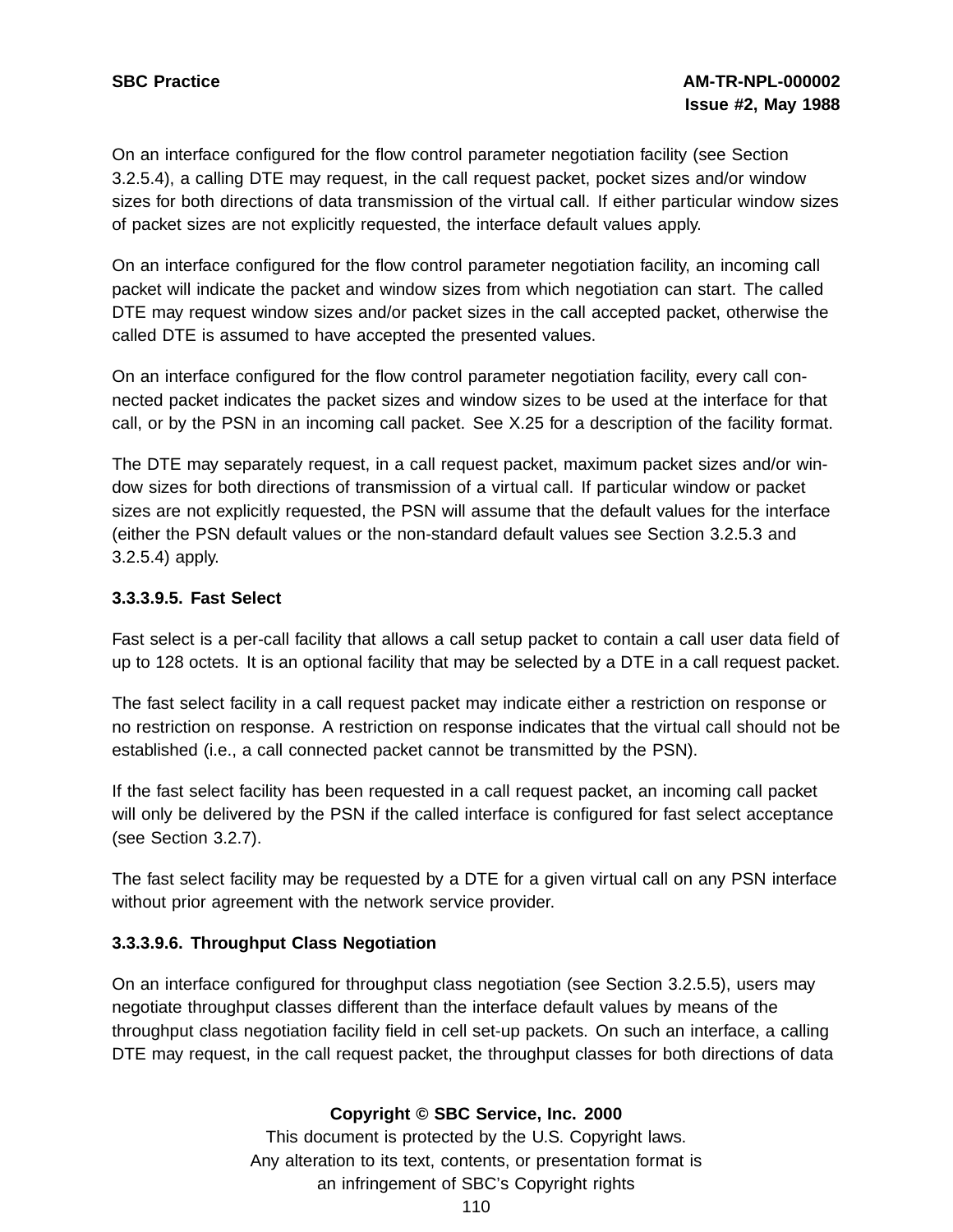transmission of the virtual call. If particular throughput classes are not explicitly requested, the interface default values will apply.

On such an interface, each incoming call packet will indicate the throughput classes from which negotiation may start. These values are always less than or equal to the values which negotiation may start. These values are always less than or equal to the values selected by the calling DTE. The called DTE may request, via a facility in the call accepted packet, the throughput classes that should finally apply to the virtual call. These classes must be less than or equal to the ones presented in the incoming call packet. If the called DTE does not make a request, it is assumed to have accepted the presented values.

On an interface configured for the throughput class negotiation facility, every call connected packet indicates the throughput classes finally applying to the call.

If the called interface is not configured for the throughput class negotiation facility, the throughput classes finally applying to the virtual call are less than or equal to both the values selected at the calling interface and the called interface default values.

# **3.3.3.9.7. Call Redirection Notification**

Call redirection notification is a facility used by the PSN in an incoming call packet to indicate to the alternate DTE that a call has been redirected and to give the reason for the redirection and the address of the originally-called DTE.

#### **3.3.3.9.8. Called Line Address Modified Notification**

Called line address modified notification is a facility used by the PSN in a call connected or clear indication packet to indicate to the calling DTE that the called address has been changed from that specified in the call request packet and to give the reason for the change (see X.25).

#### **3.3.3.9.9. Network User Identification**

Network user identification (NUI) is a facility that can optionally be signaled by the DTE in a call request packet to provide information to the PSN for billing purposes. A calling card number can be placed in the NUI facility field and usage associated with the virtual call can be charged to that calling card number.

#### **3.3.3.9.10. Closed User Group with Outgoing Access Selection**

Closed user group with outgoing access selection is an optional facility that may be requested on a per-call basis. This facility may be requested or received by a user only if the interface is configured for either the CUG/OA or CUG/IA subscription facilities and no preferential CUG has been selected (see Section 3.2.6.2 and 3.2.6.3).

#### **Copyright © SBC Service, Inc. 2000**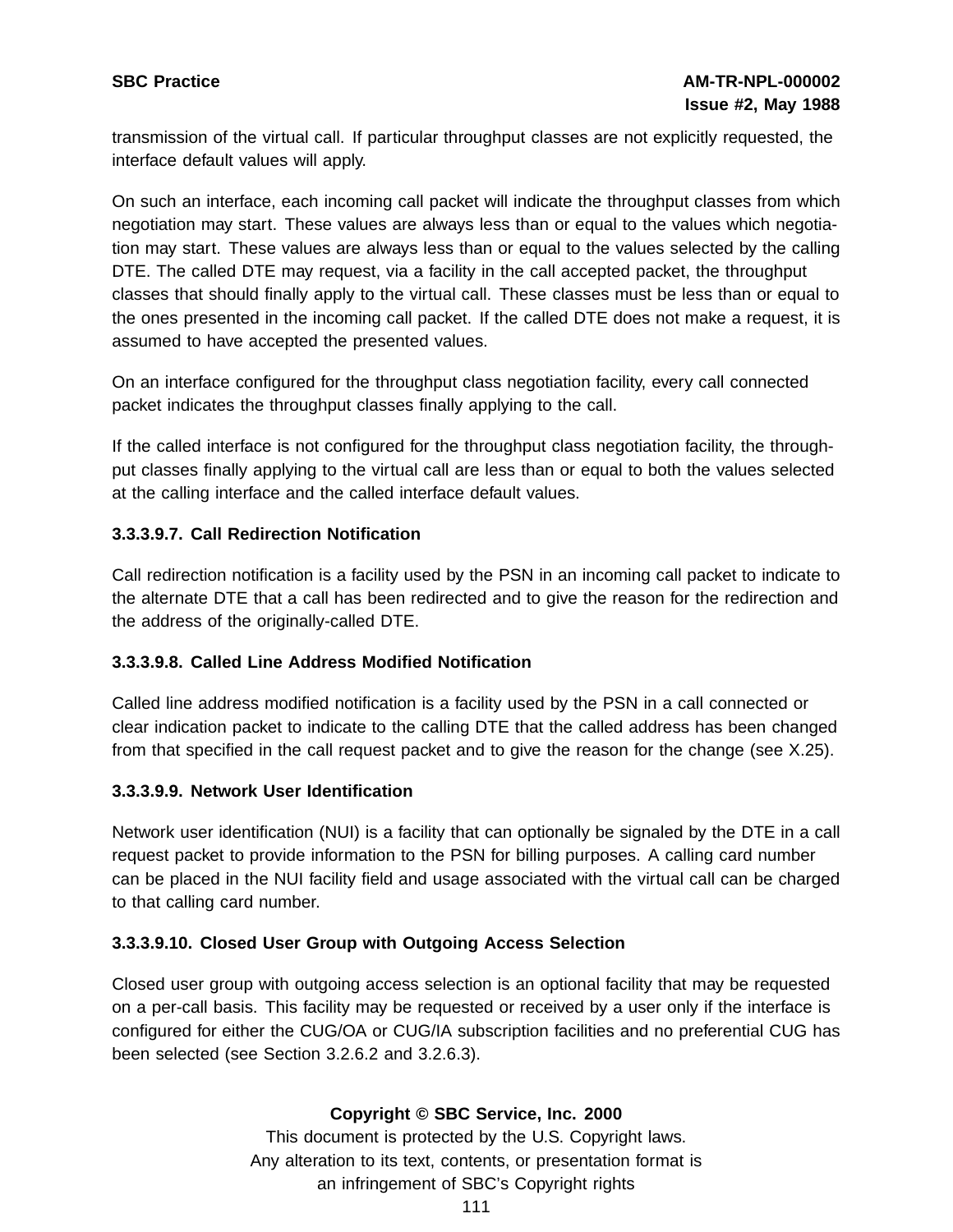# 3.3.3.10. General Packet Level Procedures

The states referred to in this and the following sections are specified in X.25 (Annex B and C).

The precedence among packets to be delivered to the DTE from the PSN is:

- 1. Clear Indication
- 2. Reset Indication
- 3. Interrupt
- 4. Data

When a clear indication is transmitted, any reset indication, interrupt or data packets awaiting transmission are discarded by the PSN. When a reset indication is transmitted, any data or interrupt packets awaiting transmission are discarded by the PSN.

# 3.3.3.11. Call Setup Procedures

across either the local (calling) or remote (called) DTE/DCE interface. These packets, with the direction of their transmission specified in parentheses, are:

- 1. Call request (local DTE to DCE)
- 2. Incoming call packet (remote DCE to DTE)
- 3. Call accepted packet (remote DTE to DCE)
- 4. Call connected packet (local DCE to DTE).

# **3.3.3.11.1. Originating a Virtual Call**

The DTE may initiate call setup by sending a call request packet across the DTE/DCE interface and by starting the call request response time (T21). The logical channel selected by the DTE for that call is then in the DTE waiting state (p2). Failure to receive a call connected packet or a clear indication packet before the expiration of T21 is considered an error. When T21 expires, the DTE packet level should clear the call with the cause "DTE originated" and the diagnostic "timer expired for call request."

The PSN will respond to a call request packet with a clear indication packet under the following circumstances:

1. Call request packet has an invalid format:

# **Copyright © SBC Service, Inc. 2000**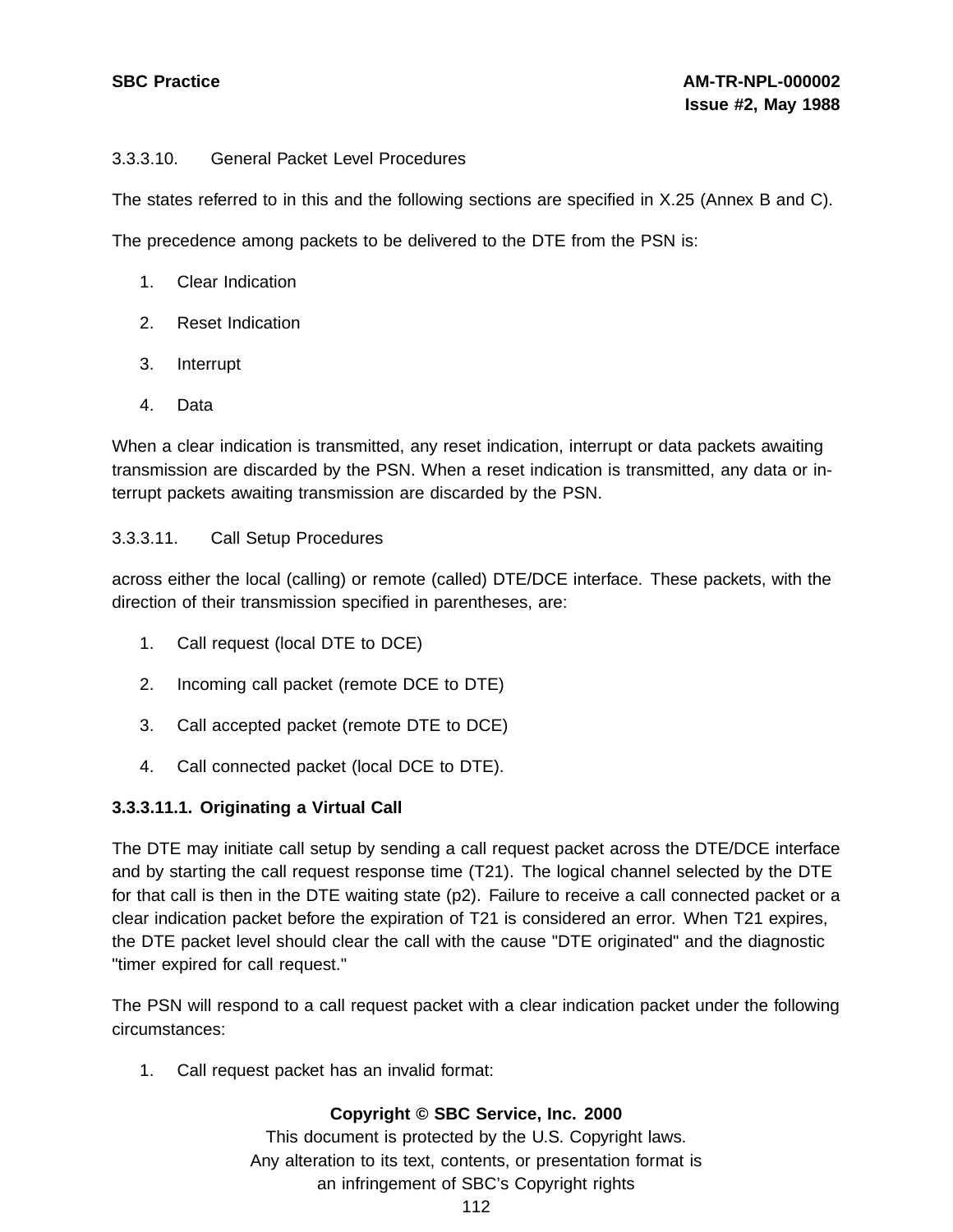- Call user data field larger than maximum length
- Missing facility length field
- Value in the facility length field does not match the actual length of the facility field
- 2. Call unable to be completed:
	- Called address does not exist
	- Call collision
	- Invalid facility code or value
- 3. Remote DTE not responding
- 4. Network congestion
- 5. Remote DTE busy

# **3.3.3.11.2. Receiving an Indication of an Incoming Call**

The DTE receives an indication of an incoming call when an incoming call packet is received from the DCE. The logical channel is then in the DCE waiting state (p3). The incoming call packet may contain an address field, facility fields, and user data. The call user data field (if any) of the call request packet will be placed in the call user data field of the incoming call packet and the PSN will not act on the content of this field.

#### **3.3.3.11.3. Accepting a Virtual Call**

The DTE receiving an incoming call packet may respond with a call accepted packet. This packet must specify the same logical channel as that of the incoming call packet. The specified logical channel is then in the flow control ready state (dl). The call accepted packet may contain user data if the incoming call packet indicates the fast select facility without restriction on response (see Section 3.3.3.9.5).

The PSN implements an internal timer that clears the requested call, if it does not receive the call accepted packet from the called DTE within T11 seconds after transmitting the incoming call packet.

#### **3.3.3.11.4. Receiving a Call Connected Indication**

#### **Copyright © SBC Service, Inc. 2000**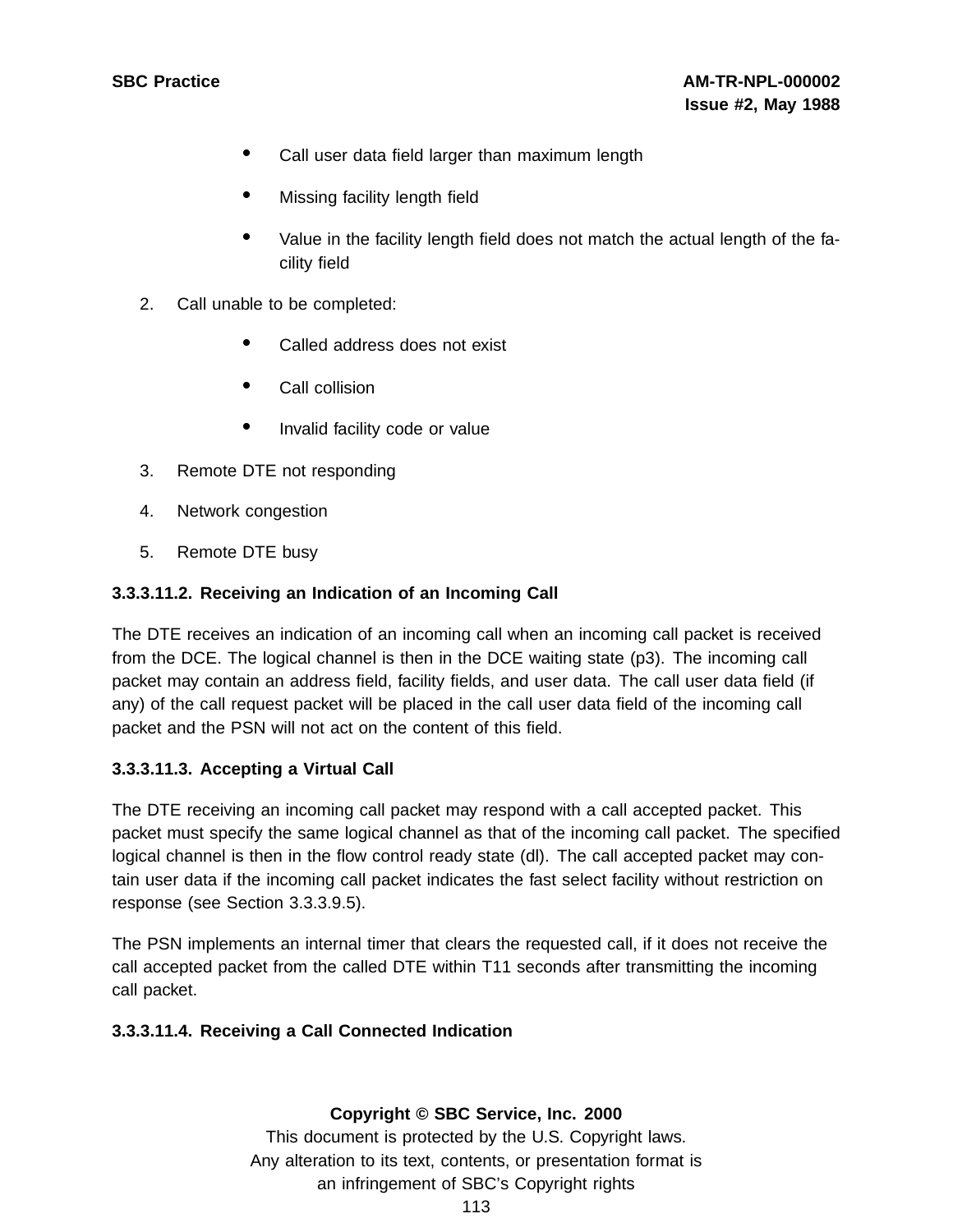The PSN transmits a call connected packet to the calling DTE specifying the same logical channel as that specified in the call request packet to indicate that the call has been accepted by the called DTE. The specified logical channel is then in the flow control ready state (dl).

# **3.3.3.11.5. Call Collision**

If the DTE attempts to send a call request packet on the same logical channel as the one the incoming call packet is being sent on, that logical channel will go into the call collision state (p5). In this state, the call request packet is accepted as normal and the incoming call packet is assumed to have been discarded. The calling DTE that sent the original call request packet associated with the discarded incoming call packet will receive a clear indication packet with the cause code "DTE busy."

# 3.3.3.12. Procedures for Data and Interrupt Transfer

After the call setup procedure specified above is complete, the virtual call logical channel is in the data transfer state (p4) and stays in that state until either the PSN, the local DTE, or the remote DTE initiates a clearing or restarting. A PVC is continually in the flow control ready state except during a reset or restart procedure.

# **3.3.3.12.1. Data Transfer**

The data packets sent and received will conform to the format specified in Section 6.3 of X.25. The procedures associated with transferring data packets will be consistent with Section 4.3 of X.25, augmented by additional information specified in Sections 3.3.3.7 and 3.3.3.8 of this document. Specifically, the use and significance of D, M, and Q bits in data packets are discussed in these sections. Also, note that the maximum size of a data packet allowed to be used by the DTE is controlled by the PSN default packet size, the DTE's subscribed nonstandard default packet size facility value, or the per-call result of the flow control parameter negotiation (maximum packet size). If the DTE attempts to send a data packet larger than this agreed on maximum, the virtual circuit will be reset with the cause code "procedure error."

#### **3.3.3.12.2. Procedures for Interrupt Transfer**

Using the DTE interrupt packet while in the data transfer (p4) or flow control ready (dl) state, the DTE is allowed to transfer up to 32 octets of user data to the remote DTE without following the flow control procedures applicable to data packets. The Interrupt data is delivered to the remote DTE at or before the point in the stream of data packets at which it was generated.

The remote DTE confirms the acceptance of this data packet by sending a DTE interrupt confirmation packet that is passed on to the local DTE using a DCE interrupt confirmation packet. The local DTE is not allowed to issue a second interrupt packet until it receives the DCE inter-

# **Copyright © SBC Service, Inc. 2000**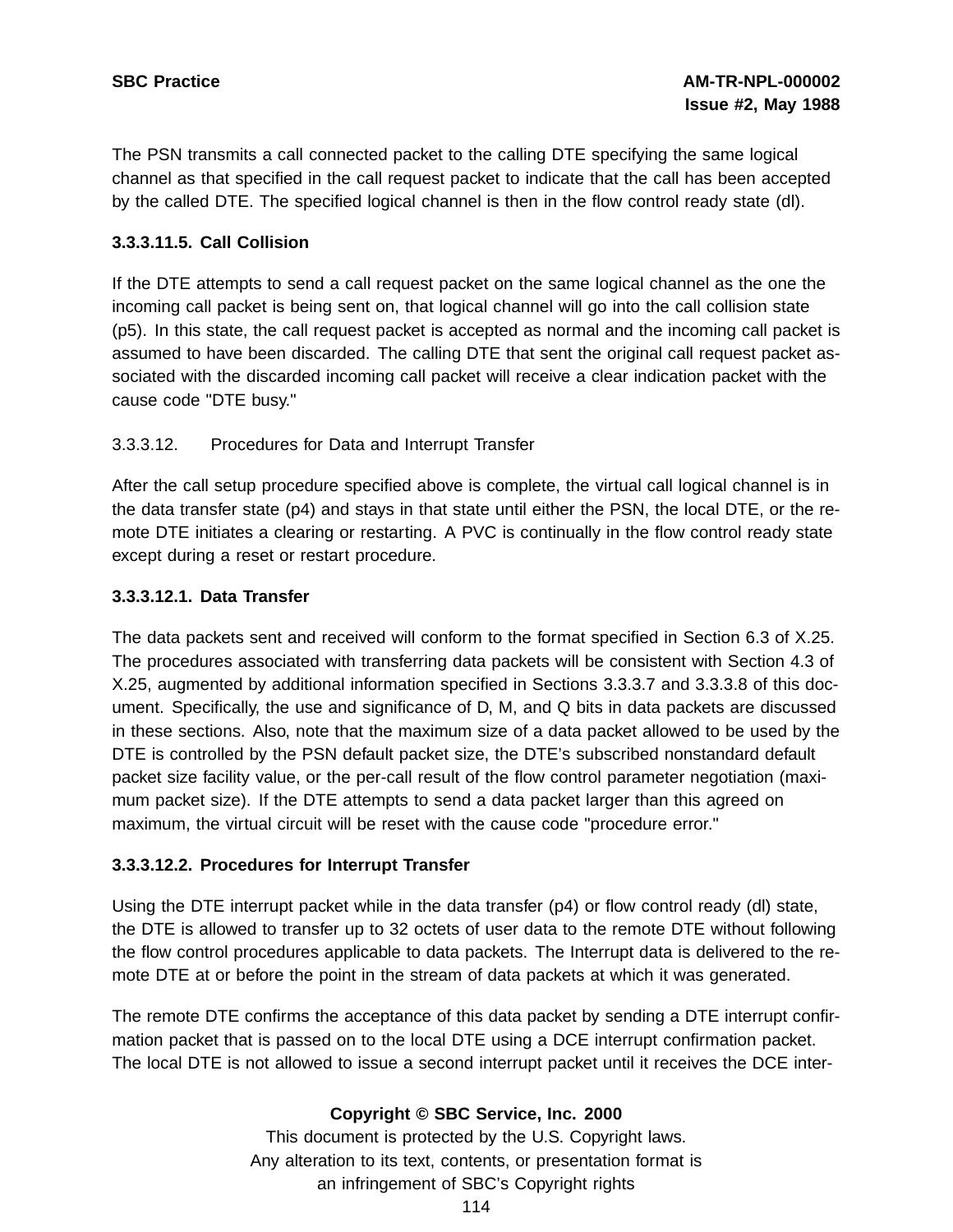rupt confirmation packet associated with the first interrupt packet. If the DTE attempts to issue a second interrupt packet before the first one is acknowledged, the PSN will reset the virtual circuit with the cause code "procedure error. There is no internal PSN timer associated with the confirmation of interrupt packets. However, the PSN will clear the call if the remote DTE does not respond with an interrupt confirmation packet before the inactivity timer (an internal system parameter) expires.

During this period, the local DTE is also waiting for this confirmation, because it is not allowed to transmit any more interrupt packets until it receives this confirmation.

# 3.3.3.13. Procedures for Virtual Call Clearing

A call or call request may be cleared by any party at any time. The called or calling party may clear the call either normally, because of call completion, or abnormally, because of error detection.

# **3.3.3.13.1. Originating a Virtual Call Clearing**

The DTE can use the clearing procedures to:

- Verify that <sup>a</sup> logical channel is in the ready state (clear while in ready state)
- Clear <sup>a</sup> virtual call that is in the process of setting up (clear before receiving call confirmation)
- Clear <sup>a</sup> virtual call that it does not want to accept (clear instead of call accepted packet)
- Clear <sup>a</sup> virtual call that is in progress (clear during data transfer or reset)

The DTE initiates clearing by sending a clear request packet specifying the logical channel across the DTE/DCE interface and by starting the clear request response timer (T23). The logical channel is then in the DTE clear request state. In this state, the only acceptable packets on the logical channel are clear confirmation or clear indication. Other types of packets should be ignored. Failure to receive a clear confirmation packet before T23 expires is considered an error.

The clearing is completed when the local DTE receives a clear confirmation packet from the local DCE.

The clear request packet may contain user data only in the DCE waiting state in response to an incoming call packet which has indicated the fast select facility (see Section 3.3.3.9.5).

#### **3.3.3.13.2. Receiving an Indication of Virtual Call Clearing**

#### **Copyright © SBC Service, Inc. 2000**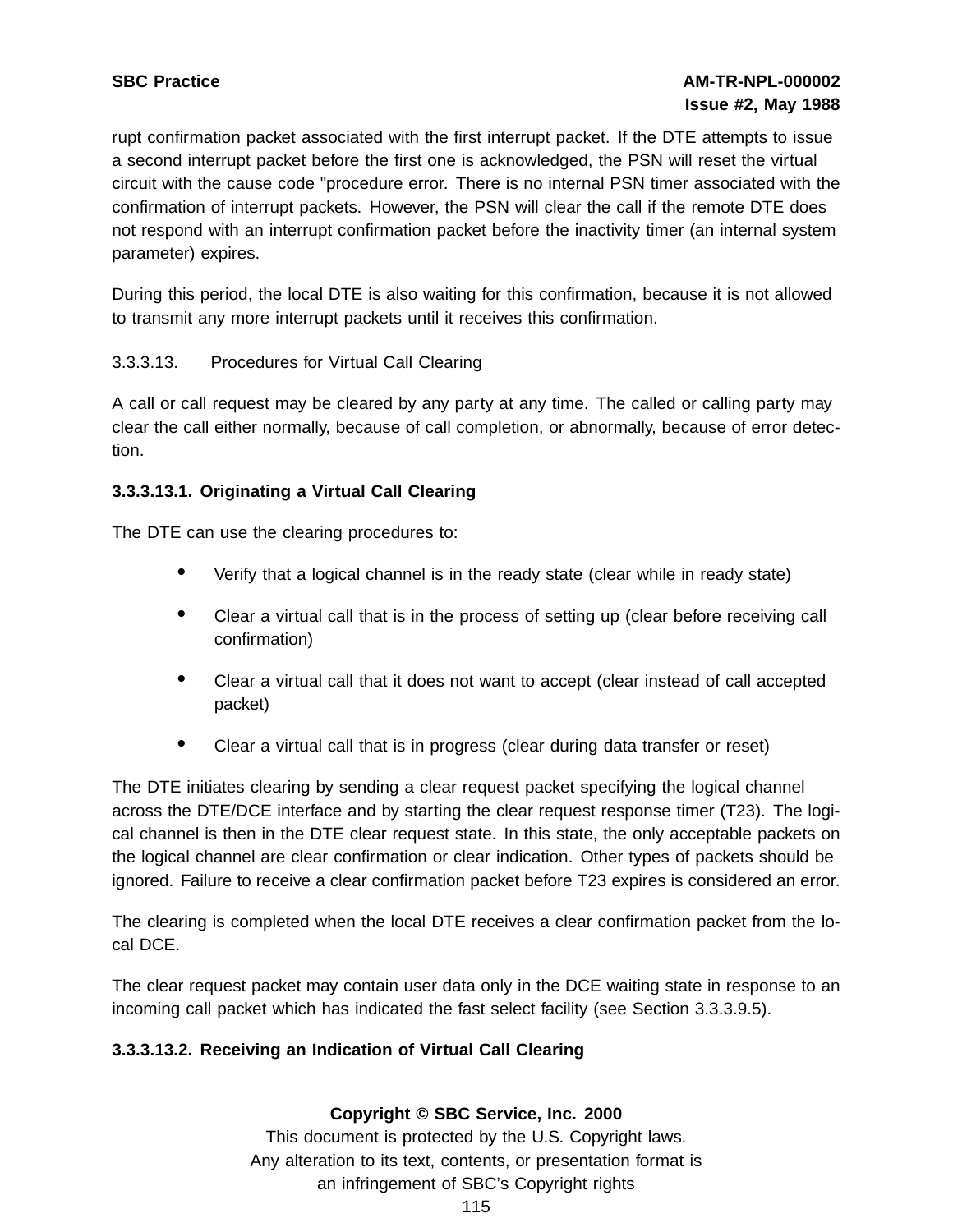When the DTE receives a clear indication packet, the specified logical channel enters the DCE clear indication state (p7). The DTE should complete the clearing by transmitting a clear confirmation packet on the logical channel. The logical channel would then be in the ready state (p1). A clear indication packet will specify the reason for clearing (clearing cause code and diagnostic code), and may contain user data and/or facilities.

# **3.3.3.13.3. Clear Collision**

If the DTE transmits a clear request packet and then receives a clear indication packet on the same logical channel, the DTE should consider the clearing complete, and neither transmit nor expect to receive a clear confirmation packet. The logical channel is in the ready state (p1).

# **3.3.3.13.4. Clear Confirmation**

The DTE may acknowledge a clear by transmitting a clear confirmation packet. The DTE that initiated a clearing procedure should consider the procedures completed when it receives a clear confirmation packet. When the clearing procedure is completed, the logical channel enters the ready state (p1).

# **3.3.3.13.5. Clearing Packet Formats**

The formats used for clearing packets (clear request, clear indication, and clear confirmation) are specified in Sections 6.2.3 and 6.2.4 of X.25).

#### 3.3.3.14. Reset

The reset procedure is used to reinitialize a virtual circuit and in so doing removes, in each direction, all data and interrupt packets that may be in the PSN. Resetting procedures apply to both virtual calls and PVCs.

- A. Resetting by the DTE The DTE initiates a reset by sending across the local DTE/DCE interface a reset request packet. The reset is completed when the local DTE receives a DCE reset confirmation packet from the local DCE. It is the DTE's responsibility to implement timer T22 to ensure the PSN responds to the reset request in an adequate amount of time. The reset confirmation can be assumed to have only local significance.
- B. Resetting by the DCE The DCE initiates a resetting procedure for several reasons including DTE procedure error. The PSN initiates a reset by sending a reset indication packet to the local DTE. Also at that time it starts timer T12. If the DTE responds with a DTE reset confirmation packet before the timer expires, the chan-

# **Copyright © SBC Service, Inc. 2000**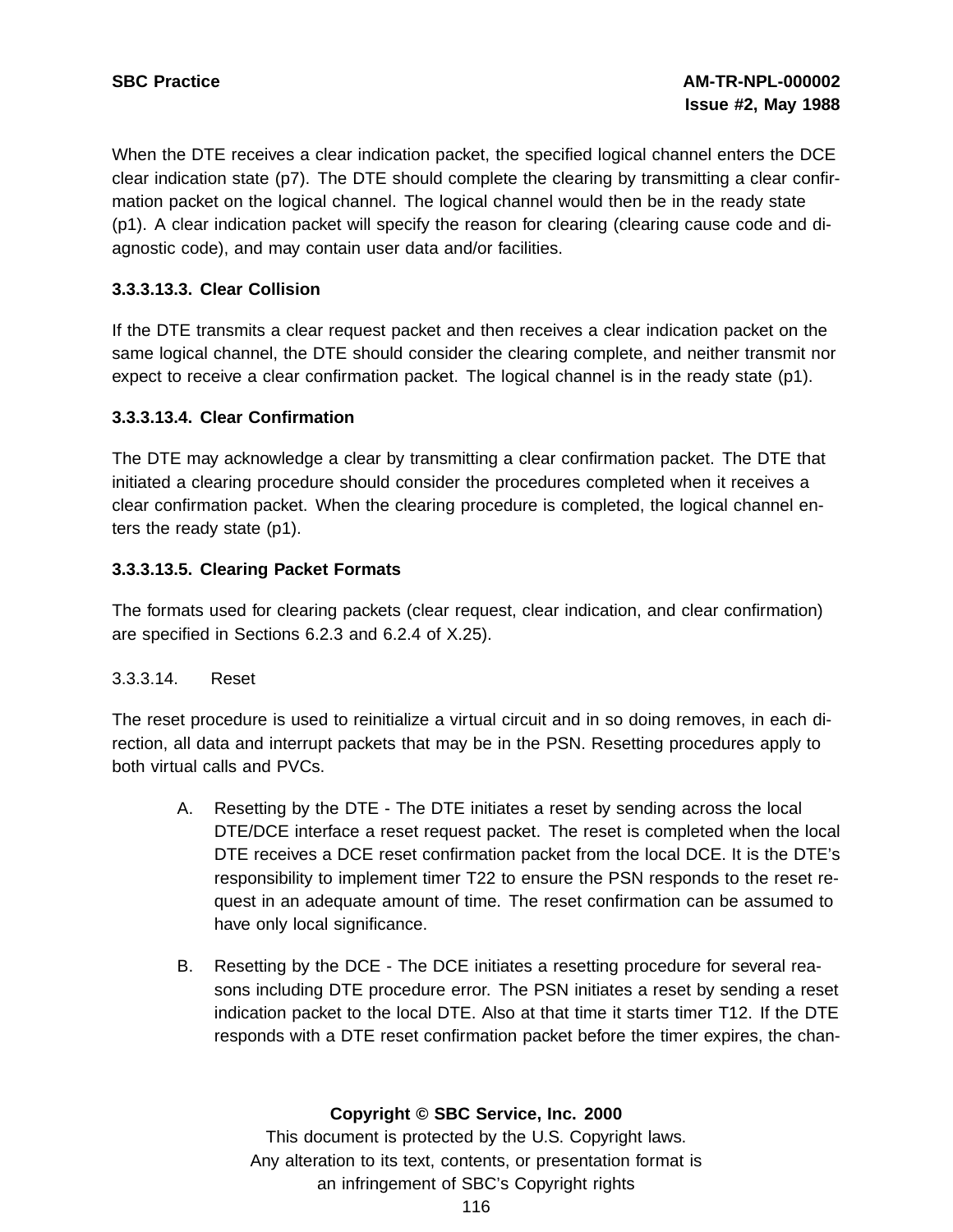nel will be in the flow control ready state (dl). The PSN reaction to the expiration of timer T12 will be discussed in Section 3.3.4.4.

#### 3.3.3.15. Restarting

When there is a need to reinitialize all the local channels at the DTE/DCE interface, the restart procedures may be used. This procedure clears all the logical channels supporting virtual calls, putting them into the ready (p1) state, and resets all the logical channels supporting PVCs, putting them into the flow control ready (dl) state.

#### **3.3.3.15.1. DTE-Initiated Restarts**

The DTE initiates a restart by sending a restart request on logical channel zero. The PSN will respond to this request by sending a restart confirmation at some time after receiving the request. At that time the local DTE may assume that all the PVC logical channels have been reset and are in the flow control ready state, and that all the virtual call logical channels have been cleared and are in the ready state.

When the PSN received the restart request above, it also sent a reset indication to the remote end of each restarting DTE's PVCs and sent a clear indication to the remote end of each of the restarting DTE's virtual calls. The restart is defined to be completed when the local DCE sends the restart confirmation packet to the local DTE. This happens regardless of the state of the remote DTEs.

If the remote end of a PVC is unavailable, the local DCE will respond to the restart request with a restart confirmation, followed by a reset request with cause code "out of order" on the PVC channel to the local DTE which sent the restart request.

If the remote end of the PVC does not confirm the reset before the restart is completed, the PSN will complete the restart at the local interface. The remote end of the PVC will be handled as will be discussed in Section 3.3.4.4.3.

If the remote end of a PVC confirms the reset indication and sends data before the restart is completed, this data will be queued and delivered to the local end of the PVC when the restart is completed.

If the local end of a PVC attempts to send any packets before the restart is completed (restart confirmation received), a procedure error will result. The DCE will send a restart indication packet to the local DTE with cause code "local procedure error."

Any incoming calls arriving at the local DCE during the restart process (before sending the restart confirmation) will not be queued in the PSN. Call indication packets are sent to the local DTE after the restart confirmation packet is sent.

#### **Copyright © SBC Service, Inc. 2000**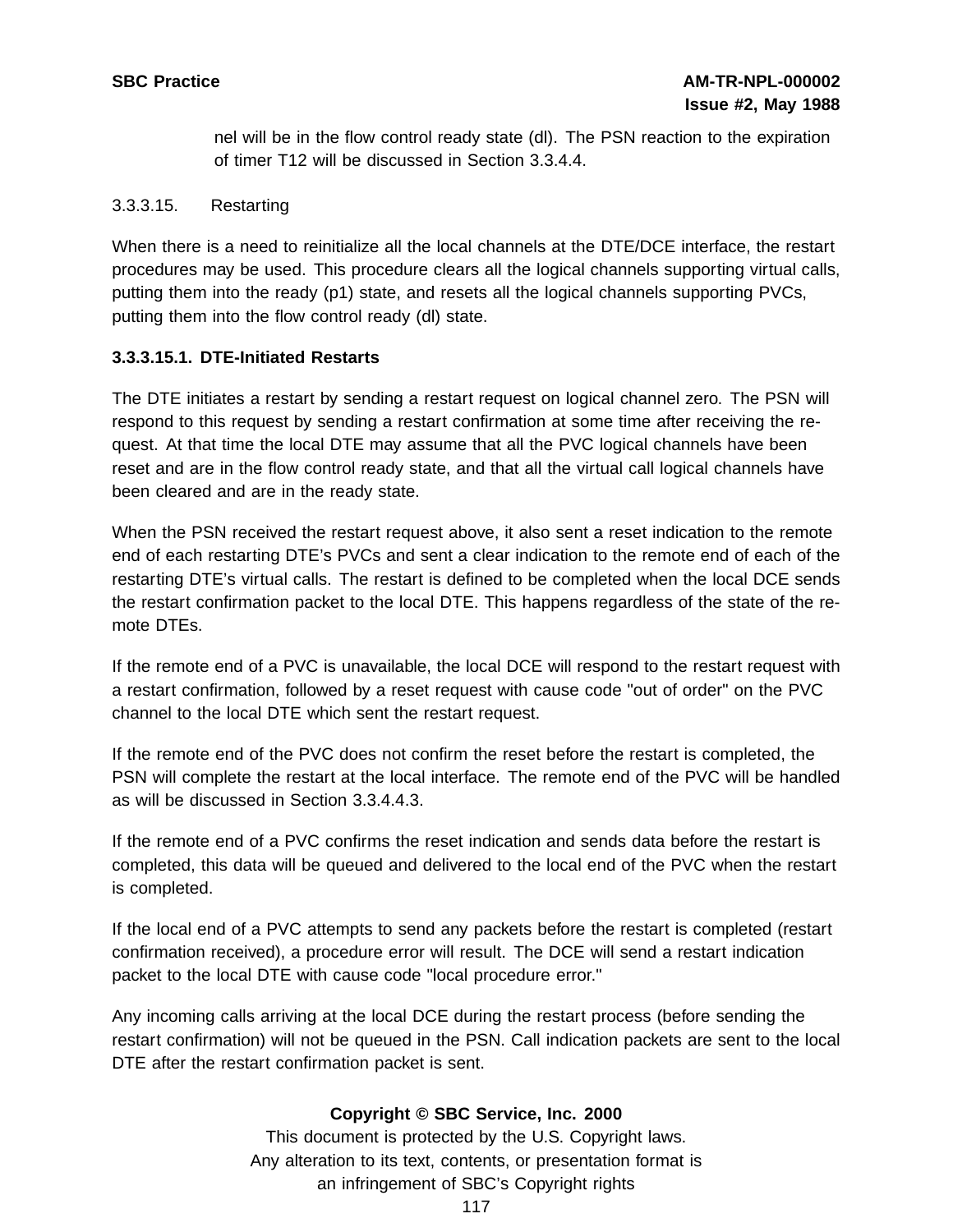#### **3.3.3.15.2. DCE-Initiated Restart**

A DCE-initiated restart is issued whenever...

- DTE line is put into service, as soon as the link enters the information transfer phase
- the DCE receives an unsolicited restart confirmation packet or
- the DTE attempts to send any packet immediately after sending <sup>a</sup> restart request, before a restart confirmation is received (see Section 3.3.3.15.1).
- When the DCE starts this procedure by sending a restart indication packet to the local DTE, it also starts timer T1O. If the local DTE responds with a restart confirmation packet before the timer
- expires, the interface will be in the packet level ready state (rl). The PSN reaction to expiration of time T10 will be discussed in Section 3.3.4.4.

#### 3.3.4. Network-Defined Actions

The network will respond to the following conditions, which are either undefined in X.25, or have been left for further study.

#### 3.3.4.1. Network Action on Improperly Formatted Packets

This section describes the PSN action on receipt of improperly formatted packets in states where receipt of these packet types is normal.

#### **3.3.4.1.1. Improperly Placed Data Fields**

The PSN will clear/reset/do nothing to the associated virtual call if a data field exists after the packet identifier of the following packages:

|                               | <b>PSN's Action</b>                           |
|-------------------------------|-----------------------------------------------|
| <b>Clear Confirmation</b>     | do nothing                                    |
| <b>Reset Confirmation</b>     | do nothing                                    |
| <b>Interrupt Confirmation</b> | reset with cause code "local procedure error" |

#### **Copyright © SBC Service, Inc. 2000**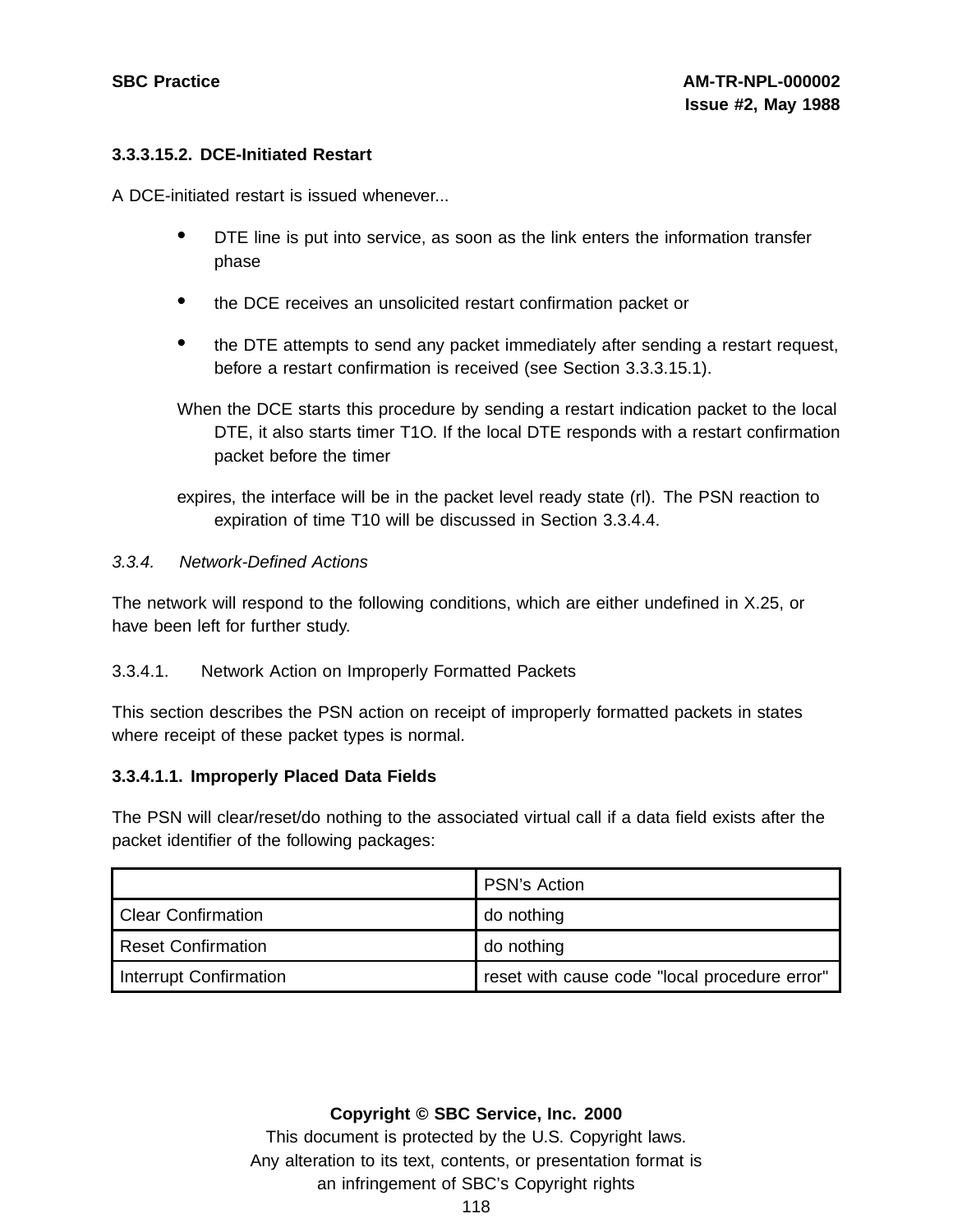| <b>Restart Confirmation</b> | do nothing                                                                                                                                                                     |
|-----------------------------|--------------------------------------------------------------------------------------------------------------------------------------------------------------------------------|
| Call Accepted               | clear with cause code "local procedure error"<br>except when the Call Accepted has been<br>sent in response to an incoming call packet<br>with fast select facility specified. |

When reset/clear with cause code "local procedure error" is sent to the local DTE, a corresponding reset/clear indication packet is sent to the remote DTE with cause code "local procedure error." The presence of data in a clear request packet is only permitted under the conditions as specified in Section 3.3.3.13.1. If those conditions are not met and the clear packet contains user data, the PSN will send clear indication packets to both the local and remote DTEs with cause codes "local procedure error" and remote procedure error" respectively. The data field existing after the cause code and diagnostic field of a reset request packet is removed and is ignored by the PSN.

#### **3.3.4.1.2. Improperly Formatted General Format Identifier**

During a virtual call, packets with improperly formatted general format identifier are ignored and no action is taken by the PSN.

### 3.3.4.2. Network Action on Unexpected Packets

This section describes the PSN actions on receipt of properly formatted packets that are not expected. The actions discussed here are in addition to those cases discussed in procedural sections above.

# **3.3.4.2.1. Unsolicited DTE Confirmation Packets**

The PSN will generate a restart indication packet to the local DTE on logical channel zero, with a cause code "local procedure error" on receipt of an unsolicited restart confirmation packet.

During a virtual call, the PSN will generate a reset indication packet to the local DTE with a cause code of "local procedure error' on receipt of an unsolicited interrupt confirmation packet or an unsolicited reset confirmation packet. The above does not apply when DTE/DCE interface is in the reset indication state, in which case the unsolicited interrupt confirmation is discarded. It also does not apply when the DTE/DCE interface is in the clear indication state, in which case both the unsolicited interrupt confirmation and unsolicited interrupt confirmation and unsolicited reset confirmation packets are both discarded.

#### **Copyright © SBC Service, Inc. 2000**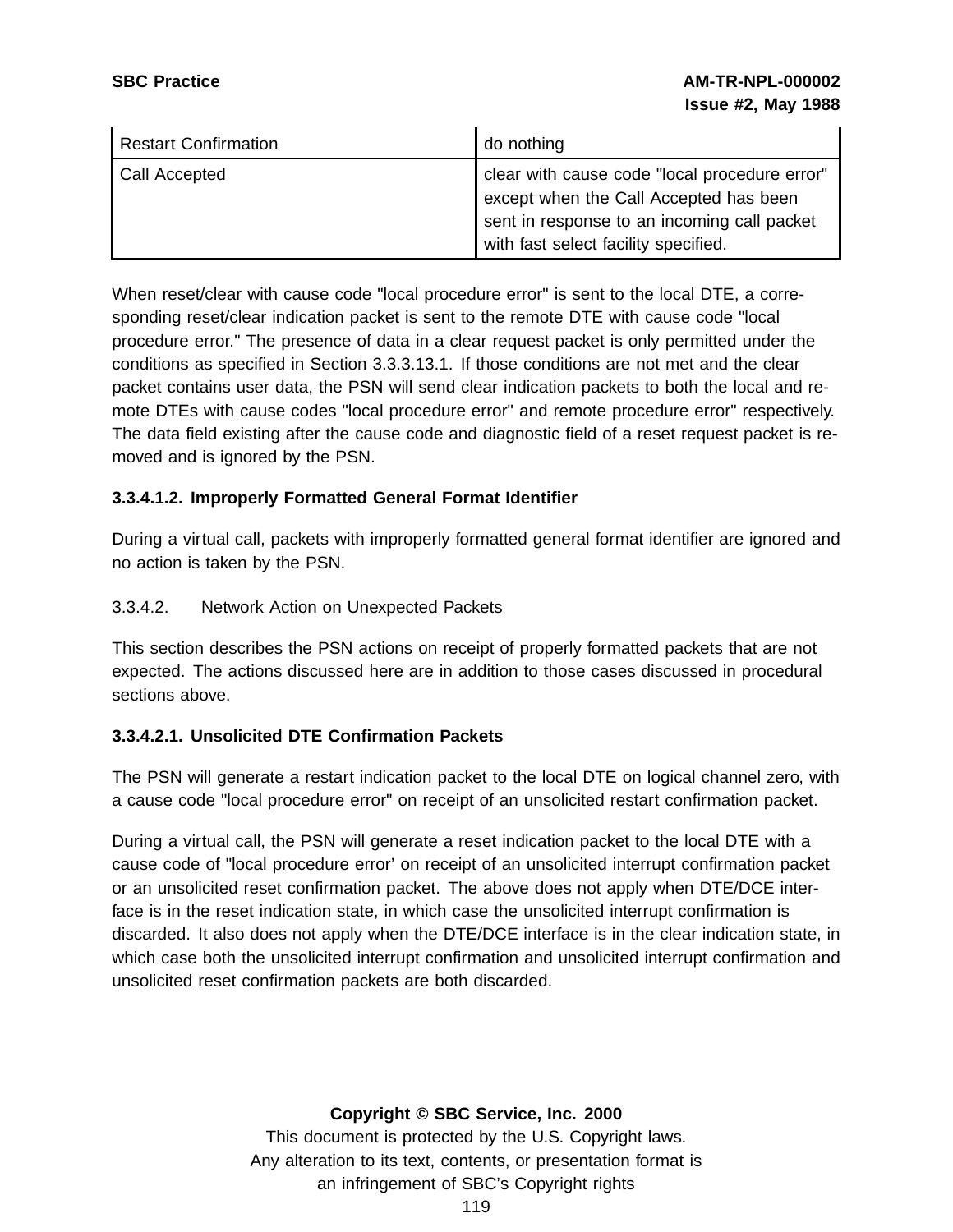# 3.3.4.3. Network Action on Receipt of an Unauthorized Interrupt Packet

If the DTE attempts to send a subsequent interrupt packet before it receives confirmation of the previous interrupt packet, the PSN will reset the virtual circuit.

#### 3.3.4.4. Network Action on Expiration of Timers

This section describes the actions taken by the PSN on expiration of the four packet level timers associated with an access line. The four timers and the packet that initiates the timer are:

- 1. T1O started when DCE issues a restart indication packet
- 2. T11 . started when DCE issues an incoming call packet
- 3. T12 started when DCE issues a reset indication packet
- 4. T13 started when DCE issues a clear indication packet

These timers are fixed in the PSN and cannot be altered on subscribed request.

#### **3.3.4.4.1. Restart Indication Timer T10**

Timer T10 is started when the PSN issues a restart indication packet. If timer T10 expires, DCE retransmits the restart indication with cause code changed to "local procedure error", restarts the T10 timer, and remains in start r3. If the restart procedure is not completed (neither a DTE restart confirmation packet nor a restart request packet is received by the DCE) after n retransmissions and after a period of (n+1) x T10 since the first transmission of the restart indication, the Restart Timer-Out Failure (rf) state will be entered. In the case of permanent virtual circuit the remote DTE will be informed by a reset indication packet with cause code "remote procedure error."

#### **3.3.4.4.2. Incoming Call Timer T11**

Timer T11 is started when the PSN issues an incoming call packet. If timer T11 expires, DCE enters the p7 state signaling a clear indication (local procedure error) to the called DTE, and the DCE enters the p7 state signaling a clear indication (remote procedure error) to the calling DTE.

#### **3.3.4.4.3. Reset Indication Timer T12**

Timer T12 is started when the PSN issues a reset indication packet. If timer T12 expires, DCE retransmits the reset indication with cause code changed to local procedure error", restarts the T12 timer, and remains in state d3. If the reset procedure is not completed (neither a DTE reset confirmation packet nor a reset indication packet is received by the DCE) after n retrans-

#### **Copyright © SBC Service, Inc. 2000**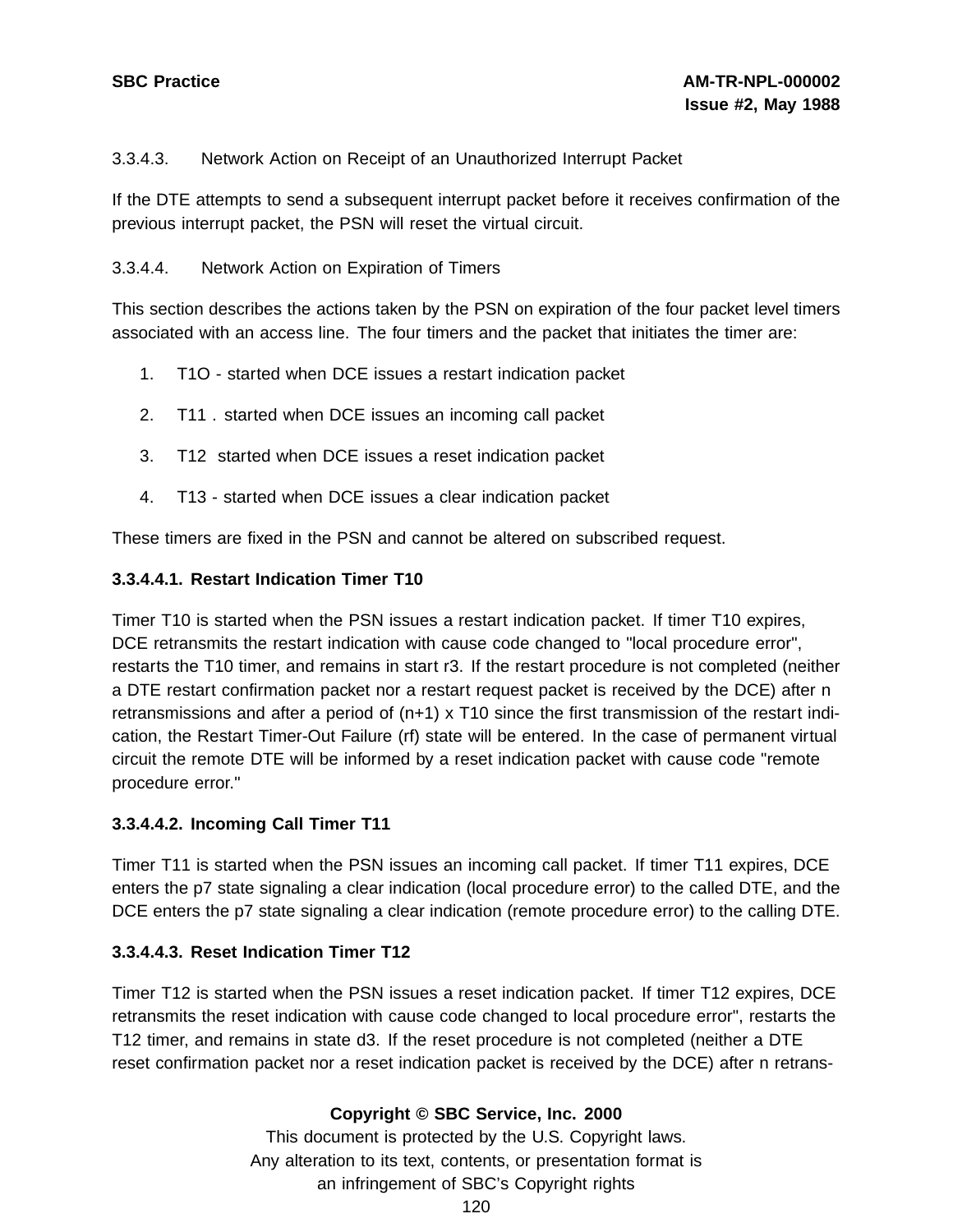missions and after a period of (n+1) xTl2 since the first transmission of the reset indication, the logical channel will be placed in the Flow Control Reedy State (dl). The remote DTE will be informed by a reset indication packet with the cause code "remote procedure error", except when the original reset indication was caused by a reset "out of order" or reset "remote procedure error with diagnostic "reset indication time-out."

# **3.3.4.4.4. Clear Indication Timer T13**

Timer T13 is started when the PSN issues a clear indication packet. If timer T13 expires, DCE retransmits the clear indication with cause code changed to "local procedure error", re-starts the T13 timer, and remains in state p7. If the clear procedure is not completed (neither DTE clear confirmation packet nor DTE clear indication packet is received by the DCE) after n retransmissions and after a period of (n+1) x T13 since the first transmission of the clear indication, the logical channel will be placed in the Ready State (p1).

# 3.3.4.5. Maintenance Procedures

If network operations initiates an action that results in a virtual call being cleared, a PVC being reset, or an access line being restarted, the cause code for the restart or the reset will be "network operational" and the cause code for the clear will be "network congestion. The diagnostic field for the restart, reset or clear is always "no additional information."

#### **Copyright © SBC Service, Inc. 2000**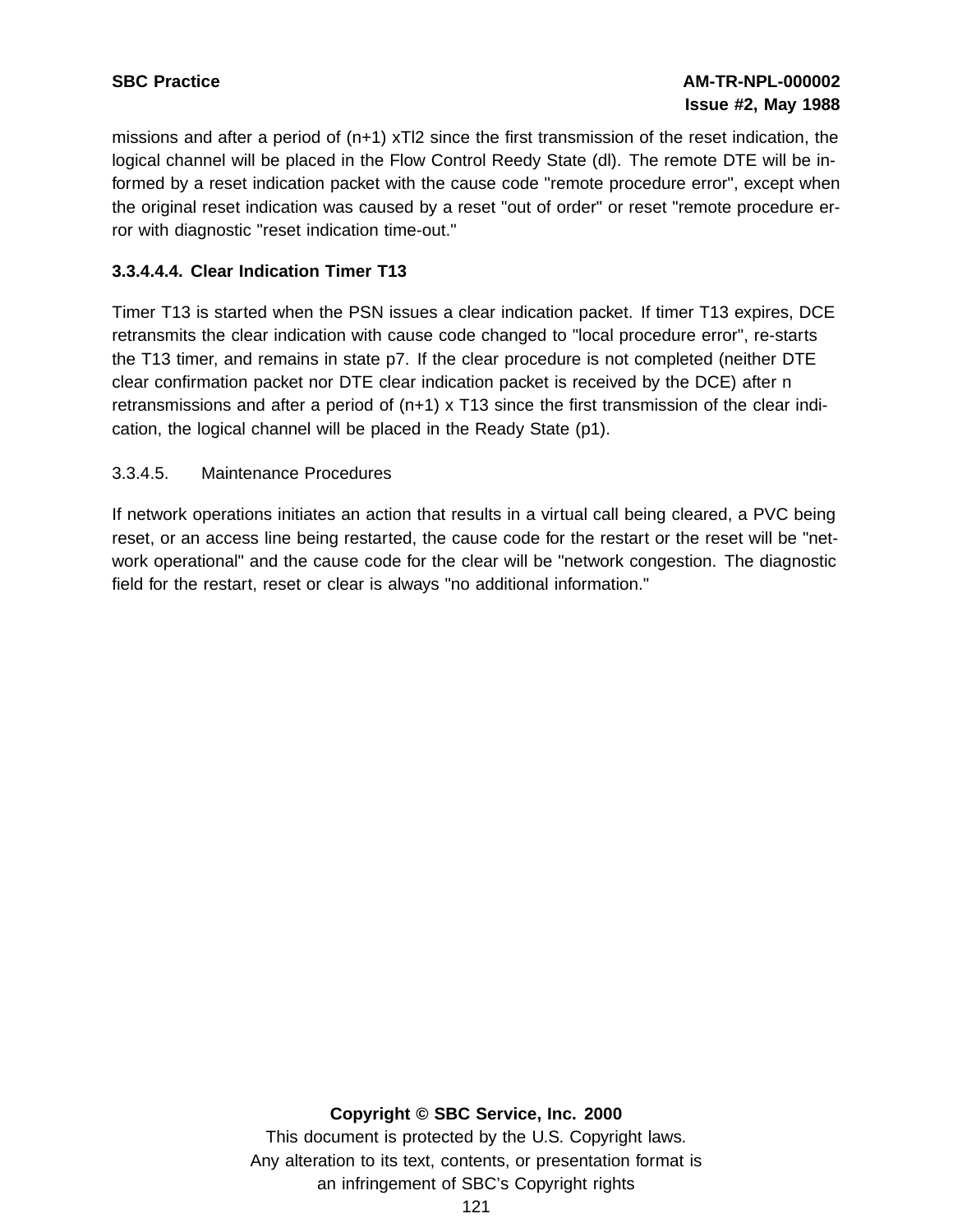# 3.3.4.6. Network-Defined Diagnostic Codes

| <b>DIAGNOSTICS</b>       | <b>BITS</b> | <b>DECIMAL</b> |
|--------------------------|-------------|----------------|
|                          | 87654321    |                |
| Maintenance action       | 01010100    | 84             |
| Resources not available  | 10000000    | 128            |
| Node or line temporarily | 10000001    | 129            |
| out of service           | 10000010    | 130            |
| Barred by operator       | 10000011    | 131            |
| Format incompatible with | 10000100    | 132            |
| type code                | 11111111    | 255            |
| RPOA required            |             |                |
| System error             |             |                |

# 3.3.5. User Maintenance Capabilities

There are capability available to aid the user in operating and maintaining an access line. These capabilities apply to individual access lines, including access lines which are part of a hunt group. These capabilities are:

- 1. Access line takedown
- 2. User-initiated self-testing
- 3. DTE call redirection

# 3.3.5.1. Access Line Takedown

X.25 contains information on a restart capability, which allows the user to send a packet across the DTE/DCE interface (on logical channel 0) which will clear all virtual calls and reset all PVCs. The capability is commonly used when error conditions become prevalent on an access line, resulting in link level failure. It is automatically initiated by the link layer. At other times, the user may need to have control of a manual restart procedure so that he/she may take his/her access

# **Copyright © SBC Service, Inc. 2000**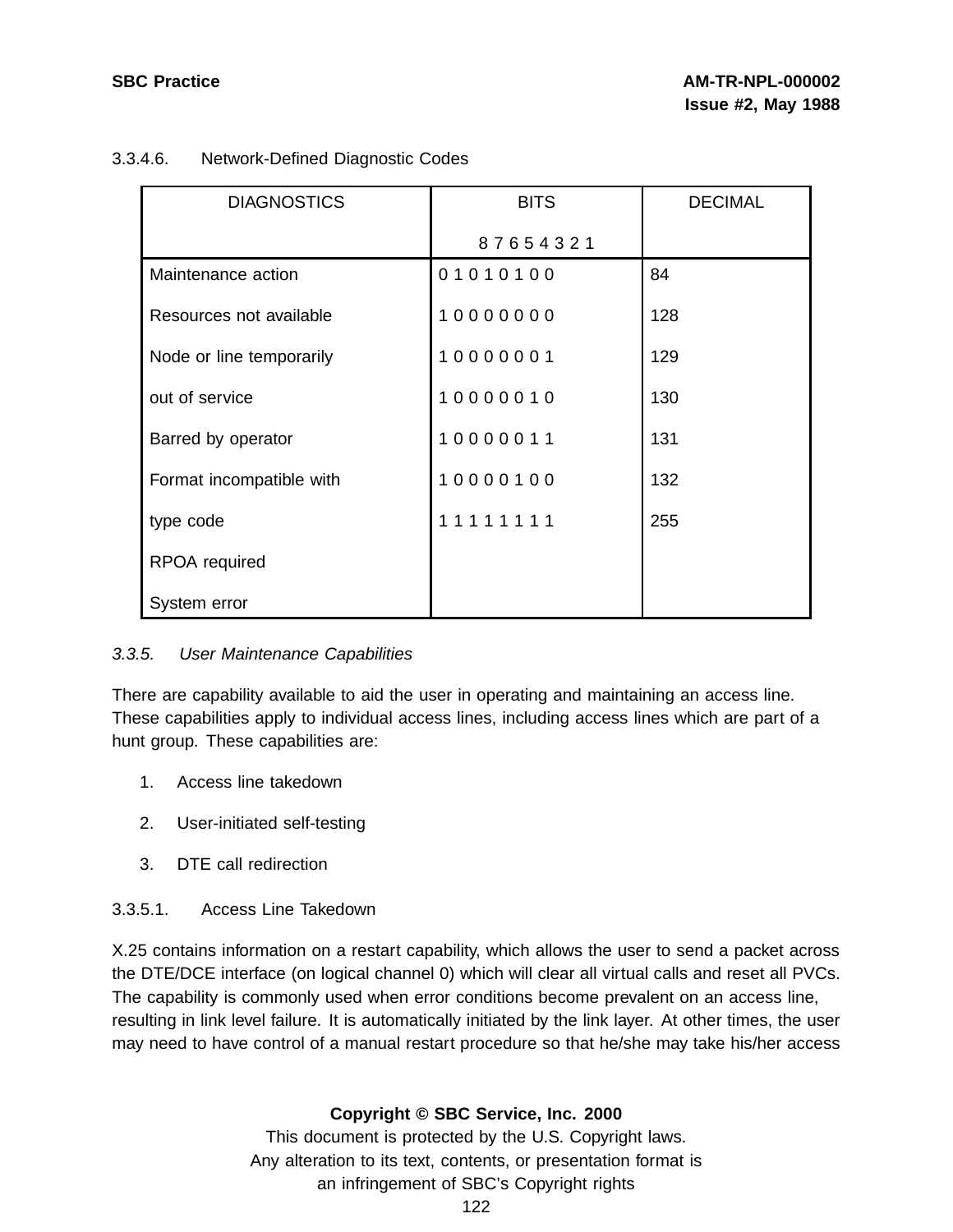line out of service for some period of time (e.g., to alter the configuration of the DTE ports). Two access line takedown procedures are available to users and are initiated by notifying Siemens.

# **3.3.5.1.1. Unconditional Access Line Takedown**

A user may place a call to repair and request an unconditional takedown of an access line. The line is then taken out of service until the user requests that it be returned to service. The network will take the line out of service by clearing all virtual calls and resetting all permanent virtual circuits toward the remote DTES and by initiating the link level disconnect procedure on the local interface. For virtual calls, a Clear Indication packet will be transmitted to each remote DTE with a clearing cause code of "out of order." For permanent virtual circuits, a Reset Indication packet will be transmitted to each remote DTE with a cause code of "out of order." A DISC command frame will be transmitted to the local DTE.

Cause the diagnostic code settings for packets generated under the above conditions are as follows:

| Packet Type | <b>Cause Code</b> | Diagnostic Code     |
|-------------|-------------------|---------------------|
| Clear       | Out of order      | No additional info. |
| l Reset     | Out of order      | No additional info. |

Once the restart is completed, the network takes the link out of service by initiating the link level disconnect procedures specified in Section 3.3.2.4.4.

# **3.3.5.1.2. Conditional Access Line Takedown**

This feature allows a user to take an access line gracefully out of service. The user calls, by standard voice telephone, to request a conditional takedown of an access line. Based on the user request, action is taken to prevent any new virtual calls from being set up on the designated access line. Existing virtual calls and permanent virtual circuits are unaffected. When the network operator detects that all virtual calls have been terminated, he/she will take the line out of service by initiating the link level disconnect procedure. The network will transmit a DISC command frame to the local DTE. For each permanent virtual circuit, and Reset Indication packet is sent to the remote DTE with a cause code of "out of order." The line will remain out of service until the user calls and requests its return to service.

Cause and diagnostic codes generated as a result of the above conditions are as follows:

| Packet Type | Cause Code   | Diagnostic Code     |
|-------------|--------------|---------------------|
| Reset       | Out of order | No additional info. |

# **Copyright © SBC Service, Inc. 2000**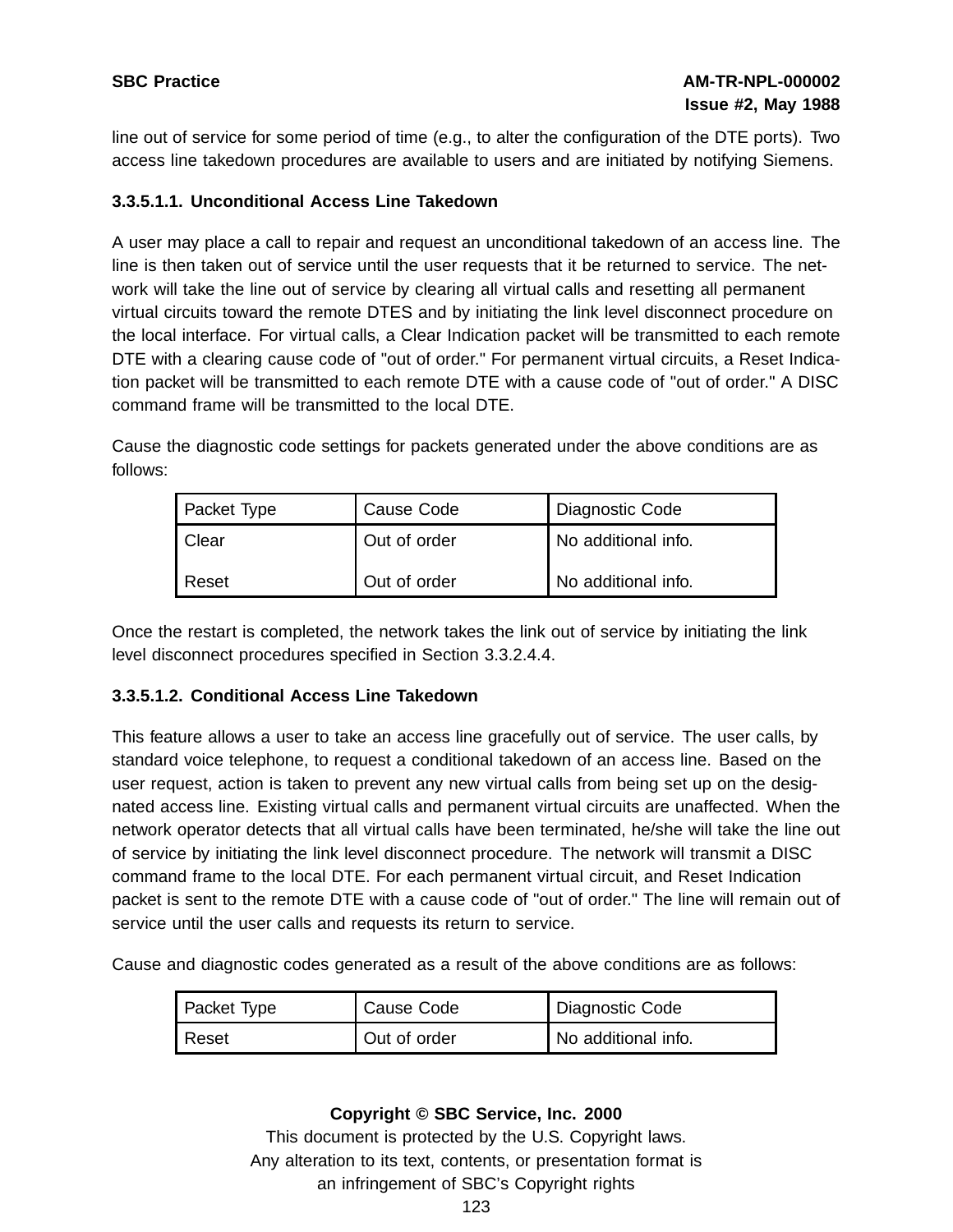### 3.3.5.2. User Self-Testing Capabilities

A DTE may place a virtual call to its own address. The PSN performs incoming call logical channel selection (and access line selection when a hunt group is employed) in the usual manner. Using this capability, users may perform tests on their DTE packet level procedures.

These self-test calls may be restricted by subscription to incoming/outgoing call restrictions.

#### **References**

- 1. "Interface between DTE and DCE for Terminals Operating in the Packet Mode on Public Data Networks", CCITT Recommendation X.25, 1980.
- 2. "International User Services and Facilities in Public Data Networks", CCITT Recommendation x.2, 1980.
- 3. "Interworking Between Networks", CCITT Recommendation X.300, 1980.

# **Appendix A**

#### **Terms**

This section lists relevant abbreviations used in this specification.

| <b>ANSI</b>  | American National Standards Industry                       |
|--------------|------------------------------------------------------------|
| <b>ASCII</b> | American Standard Code for Information Interchange         |
| <b>BOC</b>   | <b>Bell Operating Company</b>                              |
| <b>CCITT</b> | International Telegraph & Telephone Consultative Committee |
| CO           | <b>Central Office</b>                                      |
| <b>CPE</b>   | <b>Customer Provided Equipment</b>                         |
| <b>CUG</b>   | <b>Closed User Group</b>                                   |
| CUG/IA       | CUG / Incoming Access                                      |
| CUG/OA       | CUG / Outgoing Access                                      |
| <b>DCE</b>   | Data Circuit-Terminating Equipment                         |
| <b>DCO</b>   | <b>Digital Central Office</b>                              |
| <b>DDD</b>   | Direct Distance Dialing                                    |
| <b>DDS</b>   | <b>Direct Digital Service</b>                              |

#### **Copyright © SBC Service, Inc. 2000**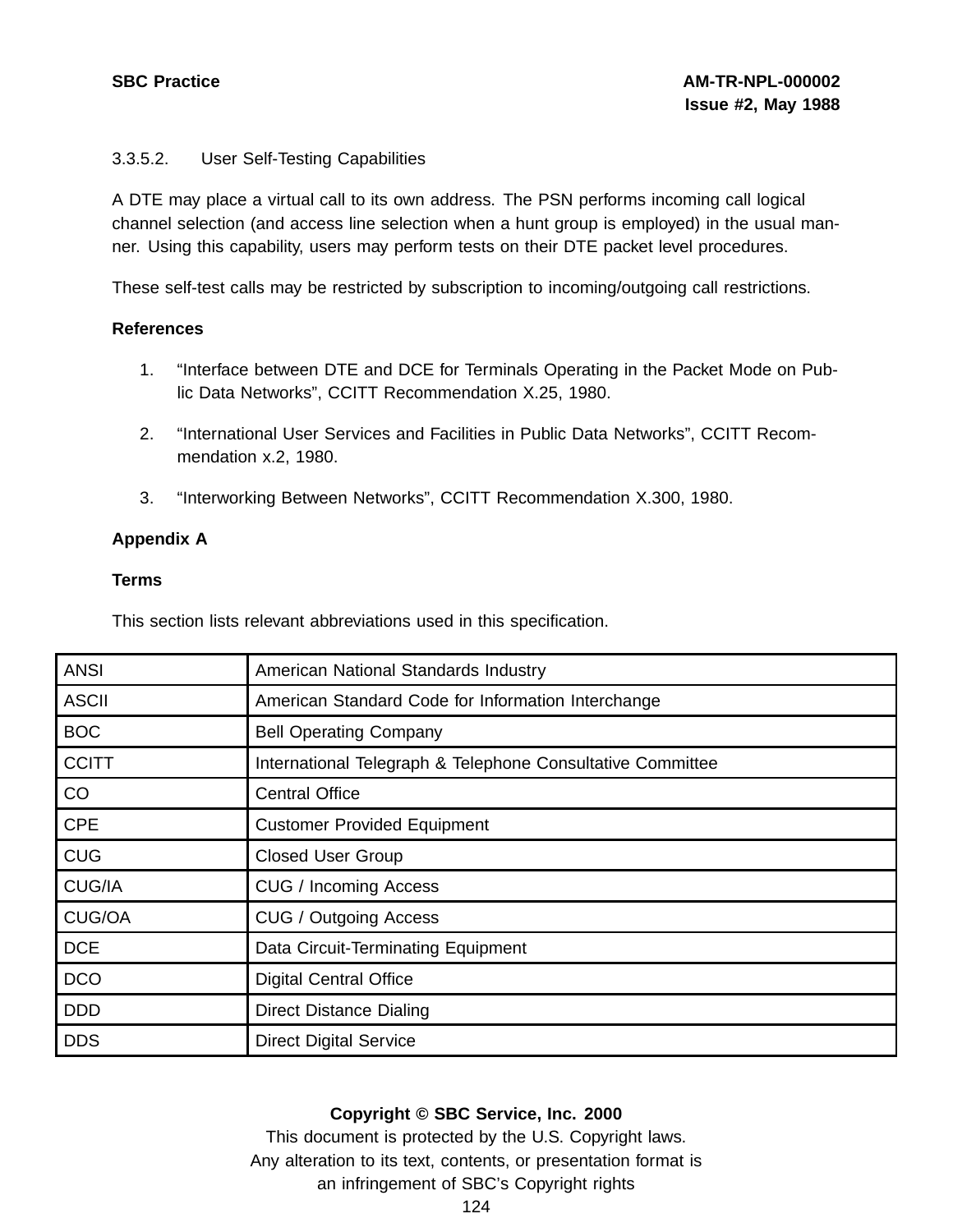| <b>DISC</b>  | <b>Disconnect</b>                             |
|--------------|-----------------------------------------------|
| <b>DM</b>    | <b>Disconnect Mode</b>                        |
| <b>DNIC</b>  | Data Network Identification Code              |
| <b>DNPA</b>  | Data Numbering Plan Area                      |
| <b>DTE</b>   | Data Terminal Equipment                       |
| <b>EIA</b>   | <b>Electronic Industries Association</b>      |
| <b>EPN</b>   | <b>End Point Number</b>                       |
| <b>FRMR</b>  | Frame Reject                                  |
| $\mathbf{I}$ | Information                                   |
| IC           | Interexchange Carrier                         |
| <b>IDN</b>   | <b>International Data Number</b>              |
| <b>Kbps</b>  | Kilo bits per second                          |
| <b>LAPB</b>  | Link Access Procedure Balanced                |
| <b>LATA</b>  | Logical Access & Transport Area               |
| <b>LC</b>    | Logical Channel                               |
| <b>MLHG</b>  | Multi-Line Hunt Group                         |
| <b>MTCE</b>  | Maintenance                                   |
| <b>NPA</b>   | Numbering Plan Area                           |
| <b>NTN</b>   | Network Terminal Number (Also DTN or Data TN) |
| <b>NUI</b>   | Network User Identification                   |
| <b>OTC</b>   | <b>Operating Telephone Company</b>            |
| <b>PAD</b>   | Packet Assembler/Disassembler                 |
| <b>PPSN</b>  | <b>Public Packet Switched Network</b>         |
| <b>PS</b>    | Packet Switch                                 |
| <b>PSN</b>   | <b>Packet Switched Network</b>                |
| <b>PVC</b>   | Permanent virtual Circuit                     |
| <b>RES</b>   | Reset                                         |
| <b>RNR</b>   | <b>Receiver Not Ready</b>                     |
| <b>RPOA</b>  | <b>Registered Private Operating Company</b>   |
| <b>RR</b>    | Receiver Ready (packets frames)               |

# **Copyright © SBC Service, Inc. 2000**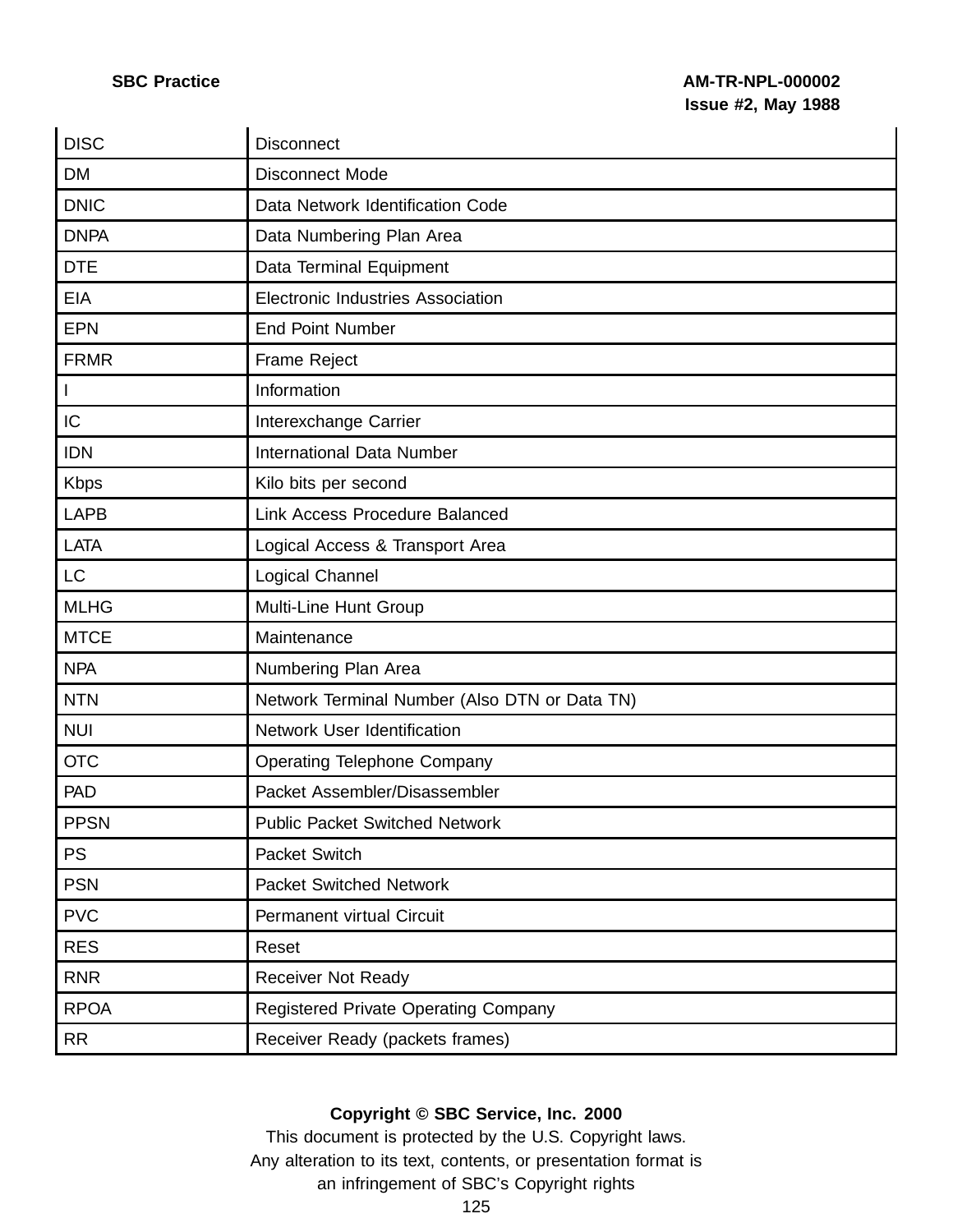| <b>SABM</b> | Set Asynchronous Balanced Mode      |
|-------------|-------------------------------------|
| <b>STE</b>  | <b>Signaling Terminal Equipment</b> |
| <b>UA</b>   | Unnumbered Acknowledgement          |
| VC          | <b>Virtual Call/Circuit</b>         |
| <b>XOFF</b> | <b>Transmit Off</b>                 |
| <b>XON</b>  | Transmit On                         |

# **Appendix B**

# **Bibliography**

This section lists information sources identified in this specification.

| <b>ANSI X.34</b>                 | Denotes the code character set to be used for general inter-<br>change of information among information-processing systems,<br>communications systems and associated equipment. |
|----------------------------------|---------------------------------------------------------------------------------------------------------------------------------------------------------------------------------|
| <b>CCITT Recommendation V.3</b>  | Intermational Alphabet No. 5                                                                                                                                                    |
| <b>CCITT Recommendation X.1</b>  | International user classes of service in Public Data networks.                                                                                                                  |
| <b>CCITT Recommendation X.2</b>  | International user services and facilities in Public Data Net-<br>works.                                                                                                        |
| <b>CCTT Recommendation X.3</b>   | Packet Assembler/Disassembler (PAD) facility in a Public Data<br>Network.                                                                                                       |
| <b>CCITT Recommendation X.4</b>  | General Structure of Signals of International Alphabet No. 5<br>Code for data transmission over Public Data Networks.                                                           |
| <b>CCITT Recommendation X.25</b> | Interface between DTE and DCE for terminals operating in the<br>packet mode on Public Data Networks.                                                                            |
| <b>CCITT Recommendation X.28</b> | DTE/DCE interface for start-stop mode data terminal equipment<br>assessing the PAD facility in a Public Data Network situated in<br>the same country.                           |
| <b>CCITT Recommendation X.29</b> | Procedures for the exchange of control information and user<br>data between a PAD facility and a packet mode DTE or another<br>PAD.                                             |
| <b>CCITT Recommendation X.75</b> | Terminal and transit call control procedures and data transfer<br>system on international circuits between packets switched data<br>networks.                                   |

# **Copyright © SBC Service, Inc. 2000**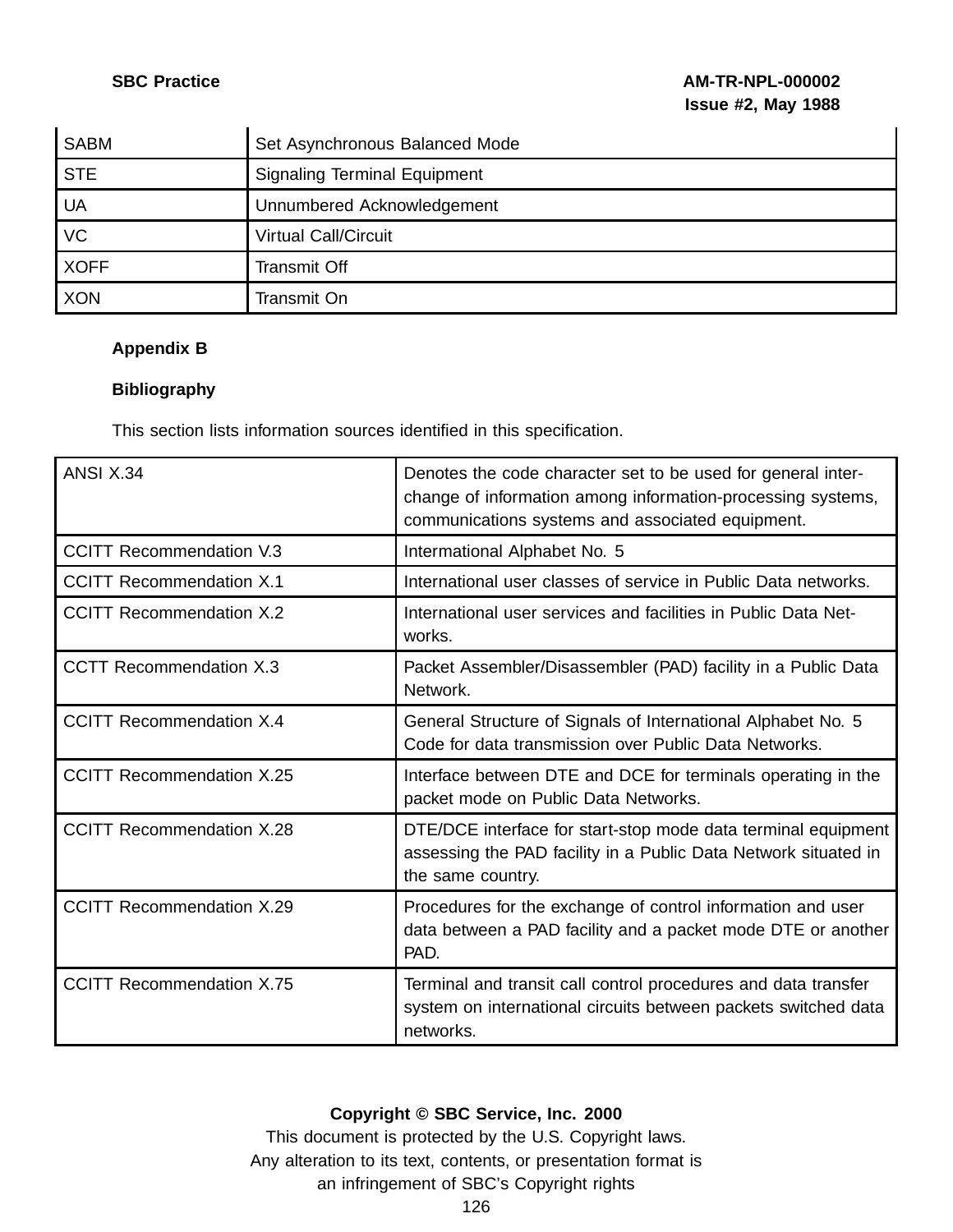# **SBC Practice AM-TR-NPL-000002 Issue #2, May 1988**

| <b>CCITT Recommendation X.87</b>                                  | Principles and procedures for realization of international facili-<br>ties and network utilities in Public Data Networks. |  |  |
|-------------------------------------------------------------------|---------------------------------------------------------------------------------------------------------------------------|--|--|
| <b>CCITT Recommendation X.92</b>                                  | Hypothetical reference connections for public synchronous data<br>networks.                                               |  |  |
| <b>CCITT Recommendation X.96</b>                                  | Call progress signals in Public Data Networks.                                                                            |  |  |
| <b>CCITT Recommendation X.110</b>                                 | Routing principles for international public data services through<br>Switched Public Data Networks.                       |  |  |
| <b>CCITT Recommendation X.121</b>                                 | International numbering plan for Public Data Networks.                                                                    |  |  |
| TR-TSY-000462*                                                    | X.25 Interface Description, June 1987                                                                                     |  |  |
| TR-TSY-000301*                                                    | <b>Public Packet Switched Network Generic Requirements</b>                                                                |  |  |
| * These TR's (Technical References) are available for a fee from: |                                                                                                                           |  |  |
| <b>Bell Communications Research</b>                               |                                                                                                                           |  |  |
| Information Operations center                                     |                                                                                                                           |  |  |
| 60 New England Avenue                                             |                                                                                                                           |  |  |
| Piscataway, New Jersey 08854-4196                                 |                                                                                                                           |  |  |
| (201) 981-5800                                                    |                                                                                                                           |  |  |

# **Appendix C**

SIEMENS PSN OPTIONAL X.25 OPTIONAL FACILITIES

# **Copyright © SBC Service, Inc. 2000**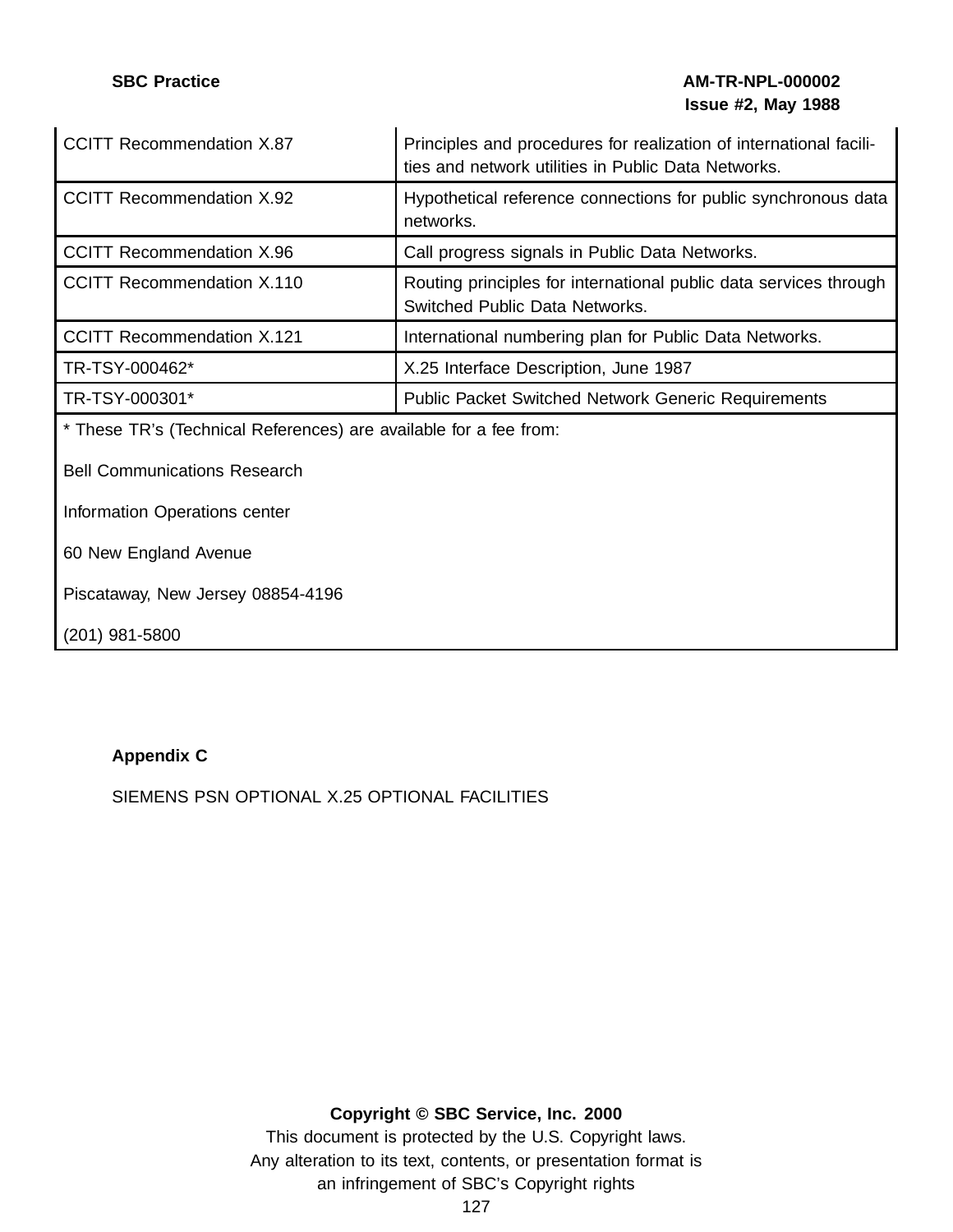# **SBC Practice AM-TR-NPL-000002 Issue #2, May 1988**

| TABLE 1                                                          |                                                 |             |             |
|------------------------------------------------------------------|-------------------------------------------------|-------------|-------------|
| 1. OPTIONAL USER FACILITIES ASSIGNED ON A PER SUBSCRIPTION BASIS |                                                 |             |             |
|                                                                  |                                                 | VC's        | PVC's       |
| 1.1                                                              | On-line Facility Registration                   | <b>NS</b>   | <b>NS</b>   |
| 1.2                                                              | Extended Packet Sequence Numbering (Modulo 128) | S           | $\mathsf S$ |
| 1.3                                                              | <b>D-bit Modification</b>                       | S           | $\mathsf S$ |
| 1.4                                                              | <b>Packet Retransmission</b>                    | <b>NS</b>   | <b>NS</b>   |
| 1.5                                                              | <b>Incoming Calls Barred</b>                    | S           |             |
| 1.6                                                              | <b>Outgoing Calls Barred</b>                    | $\mathsf S$ |             |
| 1.7                                                              | One-way Logical Channel Outgoing                | S           |             |
| 1.8                                                              | One-way Logical Channel Incoming                | $\mathsf S$ |             |
| 1.9                                                              | Nonstandard Default Packet Sizes (256 Only)     | $\mathsf S$ | S           |
| 1.10                                                             | <b>Nonstandard Default Window Sizes</b>         | S           | S           |
| 1.11                                                             | Default Throughput Classes Assignment           | $\mathsf S$ | S           |
| 1.12                                                             | Flow Control Parameter Negotiation              | $\mathsf S$ |             |
| 1.13                                                             | <b>Throughput Class Negotiation</b>             | $\mathsf S$ |             |
| 1.14.1                                                           | Closed User Group (CUG)                         | $\mathsf S$ |             |
| 1.14.2                                                           | <b>CUG With Outgoing Access</b>                 | $\mathsf S$ |             |
| 1.14.3                                                           | <b>CUG With Incoming Access</b>                 | S           |             |
| 1.14.4                                                           | Incoming Calls Barred Within a CUG              | $\mathsf S$ |             |
| 1.14.5                                                           | Outgoing Calls Barred Within a CUG              | S           |             |
|                                                                  |                                                 |             |             |

# **Copyright © SBC Service, Inc. 2000**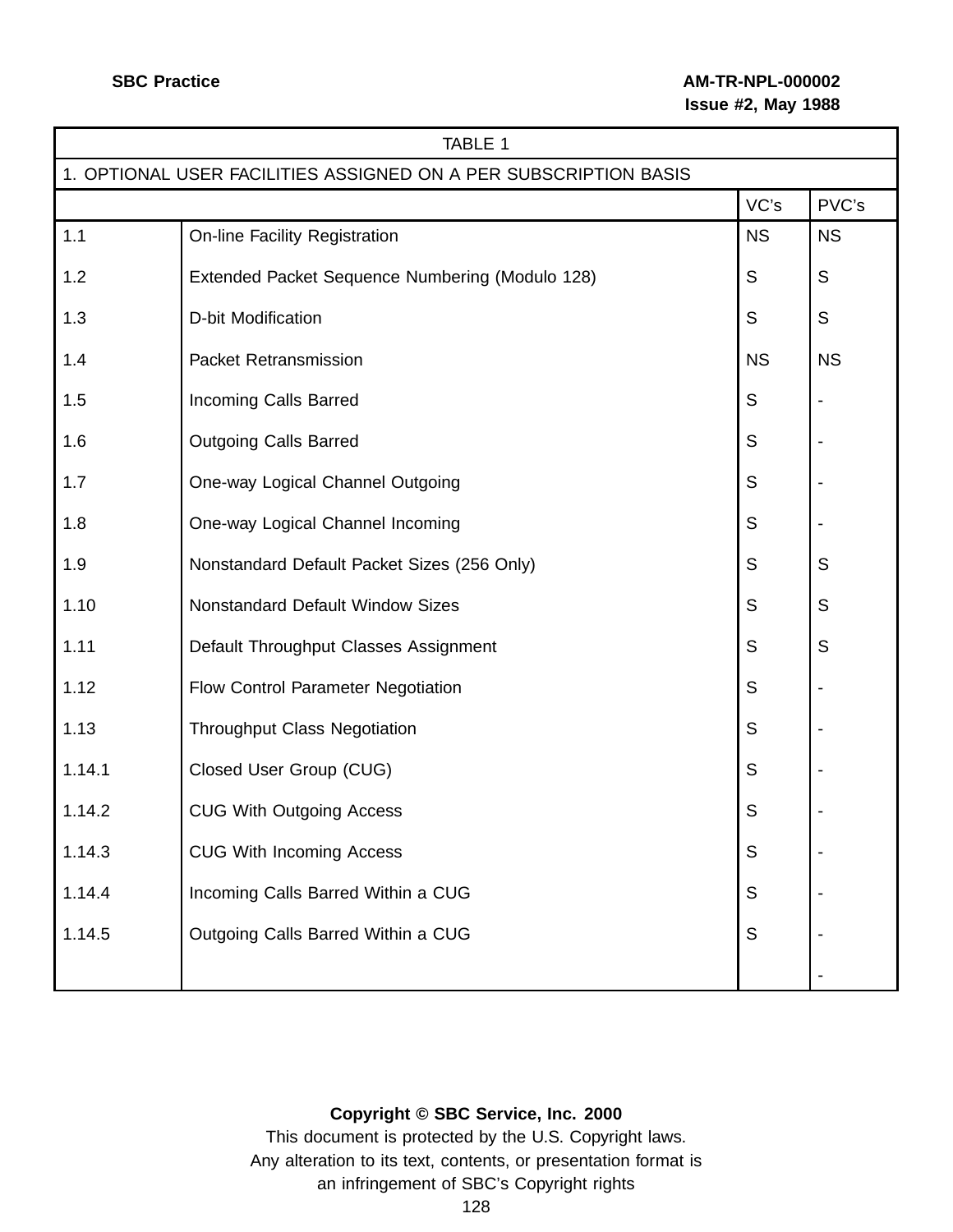| 1.15.1 | <b>Bilateral Closed User Group (CUG)</b>  | <b>NS</b> | $\blacksquare$           |
|--------|-------------------------------------------|-----------|--------------------------|
| 1.15.2 | <b>Bilateral CUG With Outgoing access</b> | <b>NS</b> | $\overline{\phantom{0}}$ |
| 1.16   | <b>Fast Select Acceptance</b>             | S         | $\overline{\phantom{a}}$ |
| 1.17   | Reverse Charging Acceptance               | S         | $\overline{\phantom{0}}$ |
| 1.18   | <b>Local Charging Prevention</b>          | S         | $\blacksquare$           |
| 1.19   | Network User Identification (NUI)         | S         | S                        |
| 1.20   | Charging Information                      | S         | $\overline{\phantom{0}}$ |
| 1.21   | <b>RPOA Selection</b>                     | S         | $\overline{\phantom{a}}$ |
| 1.22   | Hunt Group                                | S         | $\overline{\phantom{a}}$ |
| 1.23   | <b>Call Redirection</b>                   | S         |                          |

# **Copyright © SBC Service, Inc. 2000**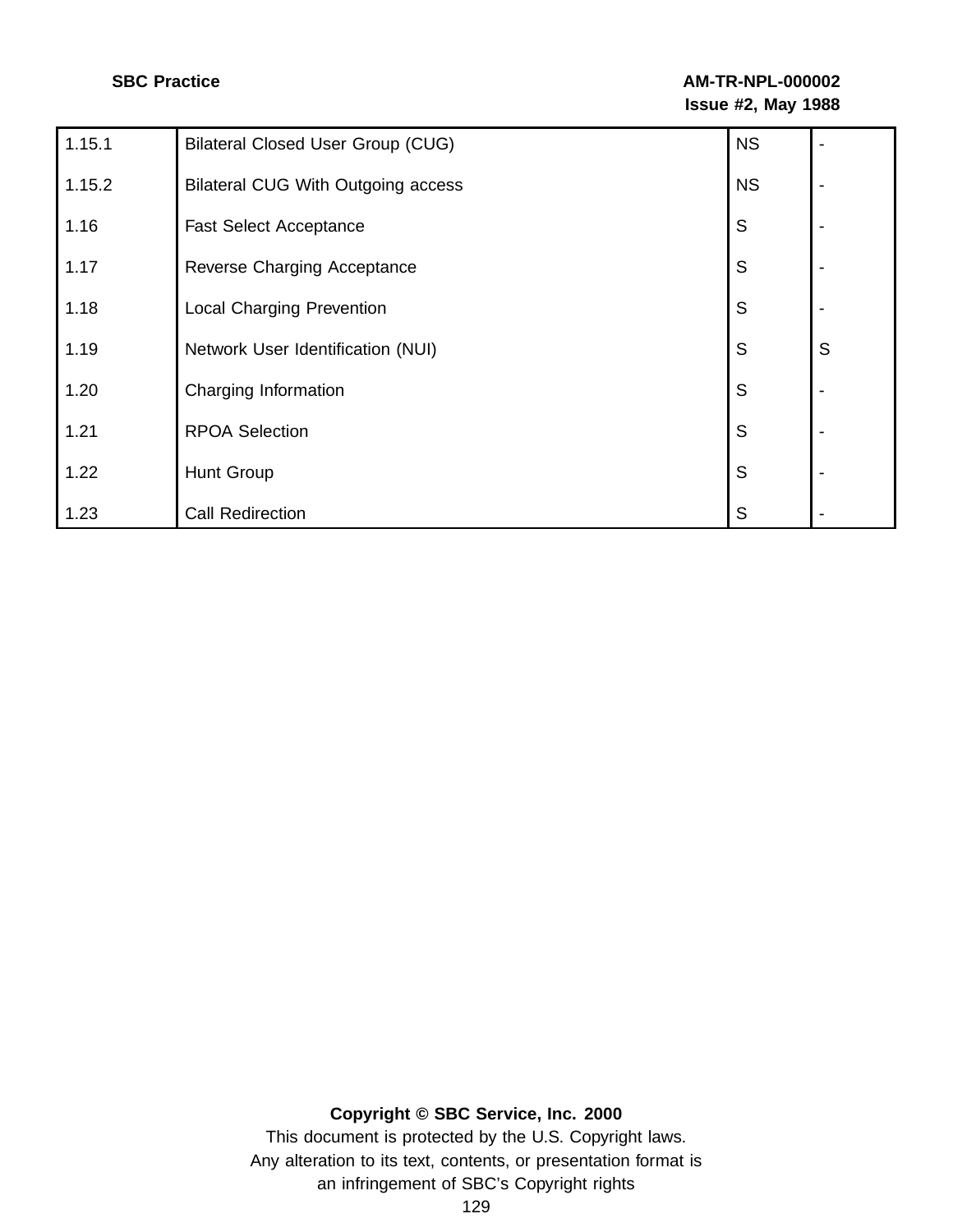| TABLE 2                                                  |                                                  |           |  |  |  |  |  |  |
|----------------------------------------------------------|--------------------------------------------------|-----------|--|--|--|--|--|--|
| 1. OPTIONAL USER FACILITIES ASSIGNED ON A PER CALL BASIS |                                                  |           |  |  |  |  |  |  |
| VC's<br>PVC's                                            |                                                  |           |  |  |  |  |  |  |
| 1.1                                                      | Flow Control Parameter Negotiation               | S         |  |  |  |  |  |  |
| 2.2                                                      | <b>Throughput Class Negotiation</b>              | S         |  |  |  |  |  |  |
| 2.3                                                      | Closed User Group (CUG) Selection                | S         |  |  |  |  |  |  |
| 2.4                                                      | <b>CUG With Outgoing Access Selection</b>        | S         |  |  |  |  |  |  |
| 2.5                                                      | <b>Bilateral CUG Selection</b>                   | <b>NS</b> |  |  |  |  |  |  |
| 2.6                                                      | <b>Fast Select</b>                               | S         |  |  |  |  |  |  |
| 2.7                                                      | Reverse Charging                                 | S         |  |  |  |  |  |  |
| 2.8                                                      | <b>Local Charging Prevention</b>                 | S         |  |  |  |  |  |  |
| 2.9                                                      | Network User Identification (NUI)                | S         |  |  |  |  |  |  |
| 2.10                                                     | Charging Information                             | S         |  |  |  |  |  |  |
| 2.11                                                     | <b>RPOA Selection</b>                            | S         |  |  |  |  |  |  |
| 2.12                                                     | <b>Called Line Address Modified Notification</b> | S         |  |  |  |  |  |  |
| 2.13                                                     | <b>Call Redirection Notification</b>             | S         |  |  |  |  |  |  |
| 2.14                                                     | Transit Delay Selection & Indication             | <b>NS</b> |  |  |  |  |  |  |

# **Copyright © SBC Service, Inc. 2000**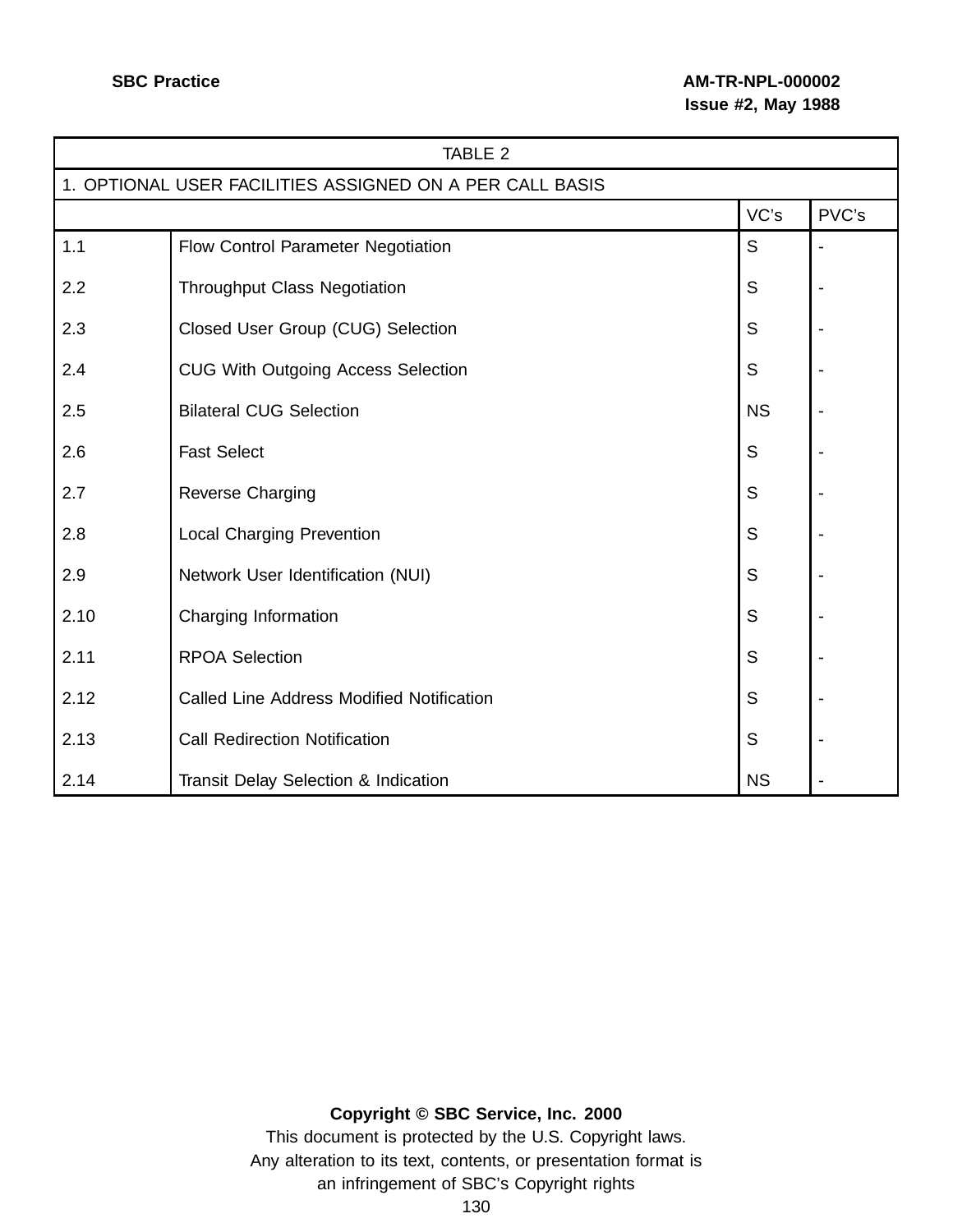# **Appendix D**



The DTE uses the highest local channel from its allocation outgoing calls, while the DCE uses the lowest logical channel for incoming calls.

The following are the ranges of logical channels used for PVC connections.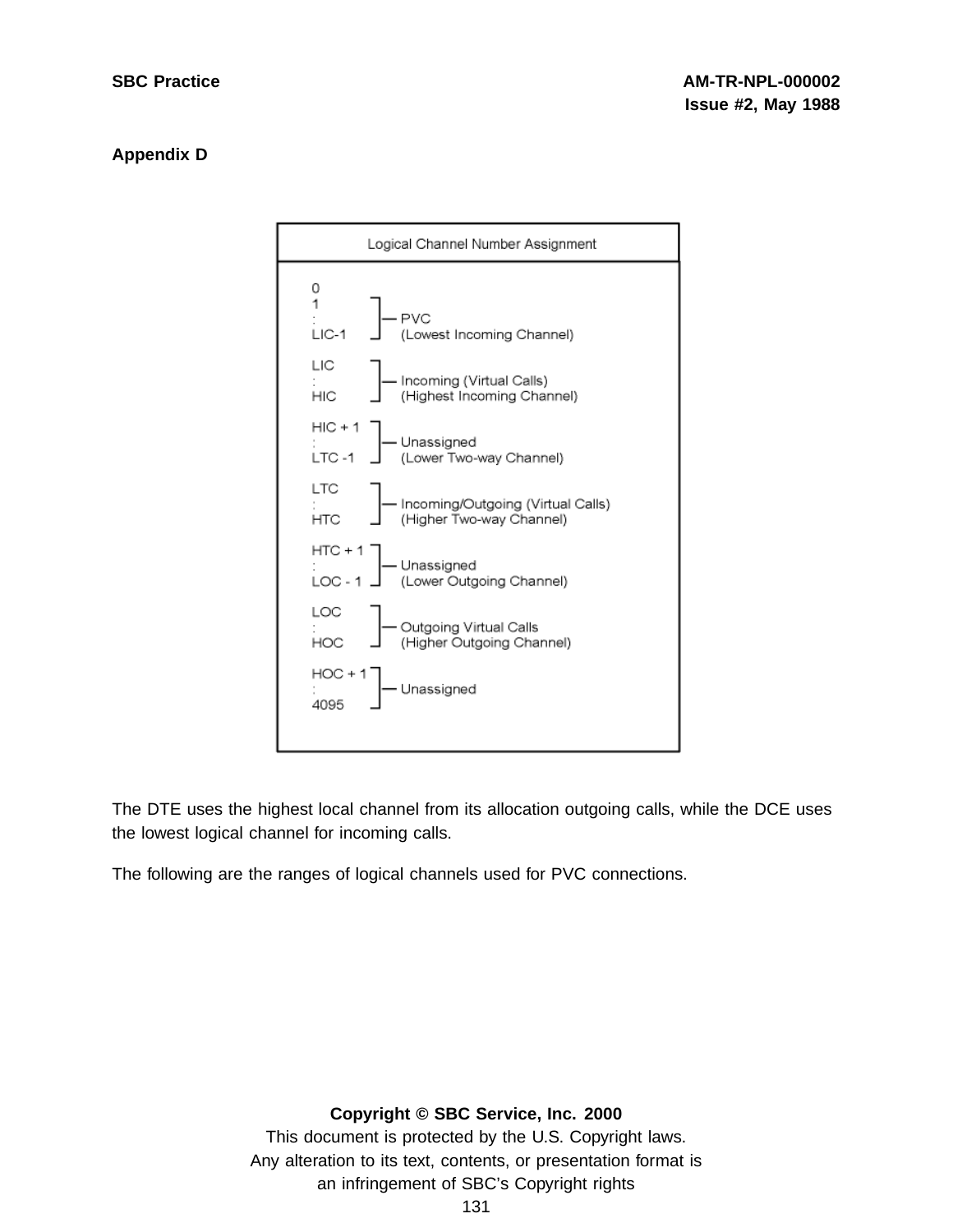| Ŀ.      | One-way, logical incoming channels. This range is restricted to incoming calls from the network<br>to the subscriber.   |
|---------|-------------------------------------------------------------------------------------------------------------------------|
| $I/O$ : | Incoming/Outgoing calls. This range of logical channels is used for incoming and outgoing calls.                        |
| O:      | One-way, logical outgoing channels. This range is restricted to outgoing calls from the sub-<br>scriber to the network. |
| Note:   | The incoming or outgoing direction of a one-way logical channel can be defined in the line de-<br>scription.            |

# **Appendix E**

# EXCHANGE TERMINATION (MODEMS, DATA SETS)  $\frac{\text{COMPATHIITY SPECIFICATION S}}{\text{CORSEMENTS SMTP SECIFICATION S}}$

| PSN Port Termination          |       |        | PSN Access                                                                                                                                                                            |                                        | PSN Exchange Termination                       |                          |
|-------------------------------|-------|--------|---------------------------------------------------------------------------------------------------------------------------------------------------------------------------------------|----------------------------------------|------------------------------------------------|--------------------------|
| Access<br>Types               | (BPS) |        | Speed Protocol Line Requirements Reference                                                                                                                                            | <b>PSN</b><br>Exchange<br>Tariff       | Applicable<br>Standards                        | Required Settings*       |
| Public/<br>Private<br>Dial In | 300   | Asynch | 2 wire, Public<br>Switched<br>Telephone<br>Network<br>Service business/<br>residence), 1<br>party, no call<br>waiting** (Note:<br>mayrequire<br>additional circuit<br>conditioning)   | Sections<br>3.3.1.D<br>and<br>3.3.1.E. | Bell System<br>(WECO)<br>103/113<br>compatible | Full duplex<br>operation |
| Public/<br>Private<br>Dial In | 1200  | Asynch | 2 wire, Public<br>Switched<br>Telephone<br>Network Service<br>(business/residen<br>ce), 1 party, no<br>call waiting**<br>(Note: may<br>require additional<br>circuit<br>conditioning) | Sections<br>3.3.1.D<br>and<br>3.3.1.E. | Bell System<br>(WECO)<br>212A<br>compatible    | Full duplex<br>operation |

\* All other parameters should be set at the factory standard settings.

\*\* The Call Waiting feature, when activated during a data call, may cause data calls to be cleared. Users should consider turning this feature off when making data calls.

**Copyright © SBC Service, Inc. 2000**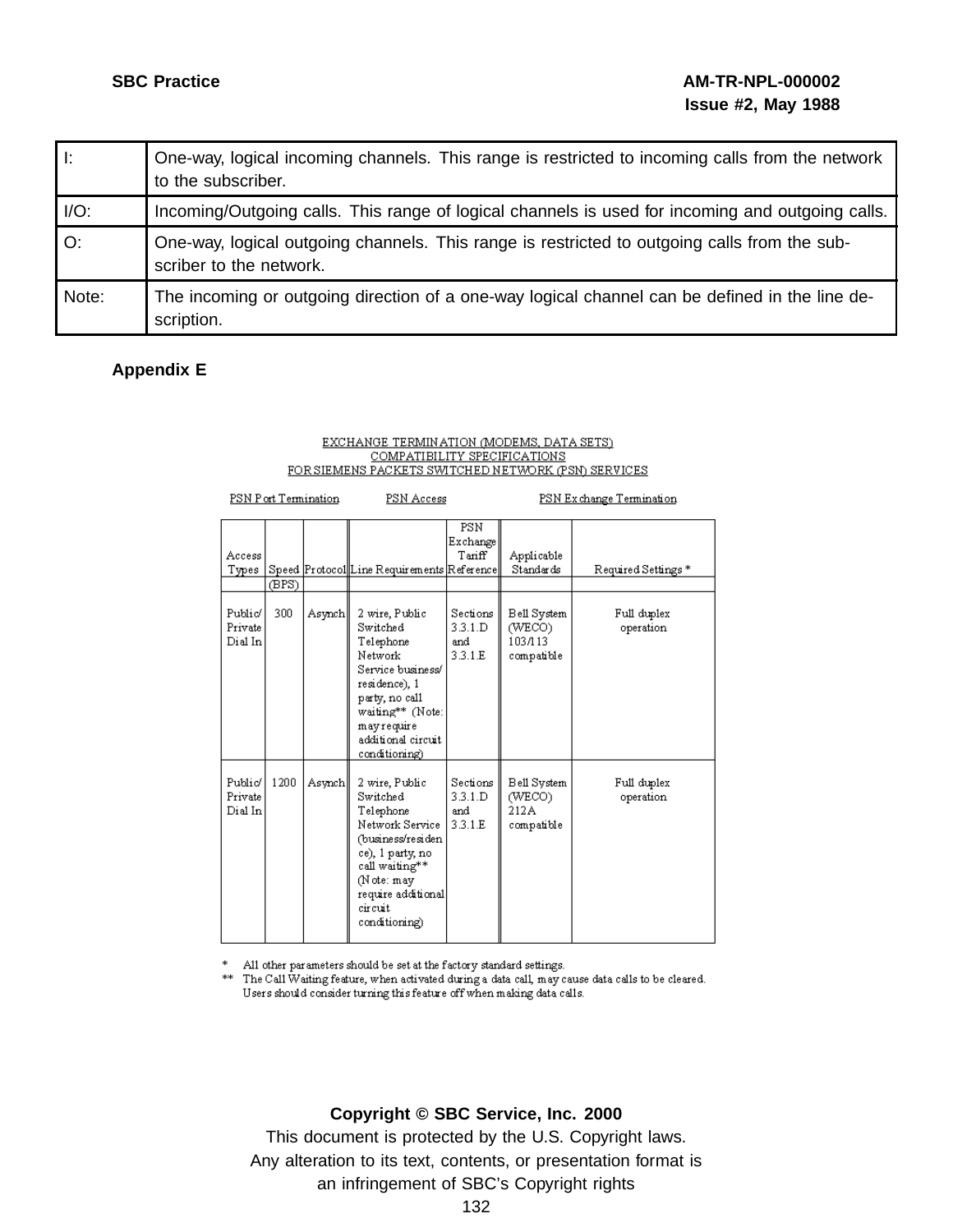| PSN Port Termination |       |        | PSN Access                                                                       |                           | PSN Exchange Termination                                                                         |                                                                                                                                                                                                                                                 |
|----------------------|-------|--------|----------------------------------------------------------------------------------|---------------------------|--------------------------------------------------------------------------------------------------|-------------------------------------------------------------------------------------------------------------------------------------------------------------------------------------------------------------------------------------------------|
| Access<br>Types      | (BPS) |        | Speed Protocol Line Requirements Reference                                       | PSN<br>Exchange<br>Tariff | Applicable<br>Standards                                                                          | Required Settings*                                                                                                                                                                                                                              |
| Direct               | 1200  | Asynch | 2 wire, dedicated<br>analog, (Note:<br>mayrequire<br>additional<br>conditioning) | Section<br>3.3.1.F        | Bell System<br>(WECO)<br>212A<br>compatible                                                      | Full duplex<br>operation; mode selection =<br>originate only; character<br>$length = 10$ bits; transmit<br>$line signal level = 0 dBm;$<br>must conform to<br>modulation spectrums of<br>212A data sets and be<br>operational on private lines. |
| Direct               | 2400  | Asynch | 4 wire, dedicated<br>analog, point-to-<br>point or multi-<br>drop                | Section<br>3.3.1.F        | Bell System<br>(WECO)<br>201C-1D<br>and CCITT<br>V.26 type A<br>or $B$<br>encoding<br>compatible | Full duplex<br>operation, must be<br>equipped with internal or<br>external synchronous to<br>asynchronous converter                                                                                                                             |
| Direct               | 4800  | Asynch | 4 wire, dedicated<br>analog, point-to-<br>point or multi-<br>drop                | Section<br>3.3.1.F        | CCITT V.29<br>compatible                                                                         | Fall back speed from 9600<br>bps; must also be equipped<br>with internal or external<br>synch to asynch converter.<br>If fast polling is desired,<br>must use Universal Data<br>Systems (UDS) Model<br>9600 FP compatible<br>modem.             |

#### **Copyright © SBC Service, Inc. 2000**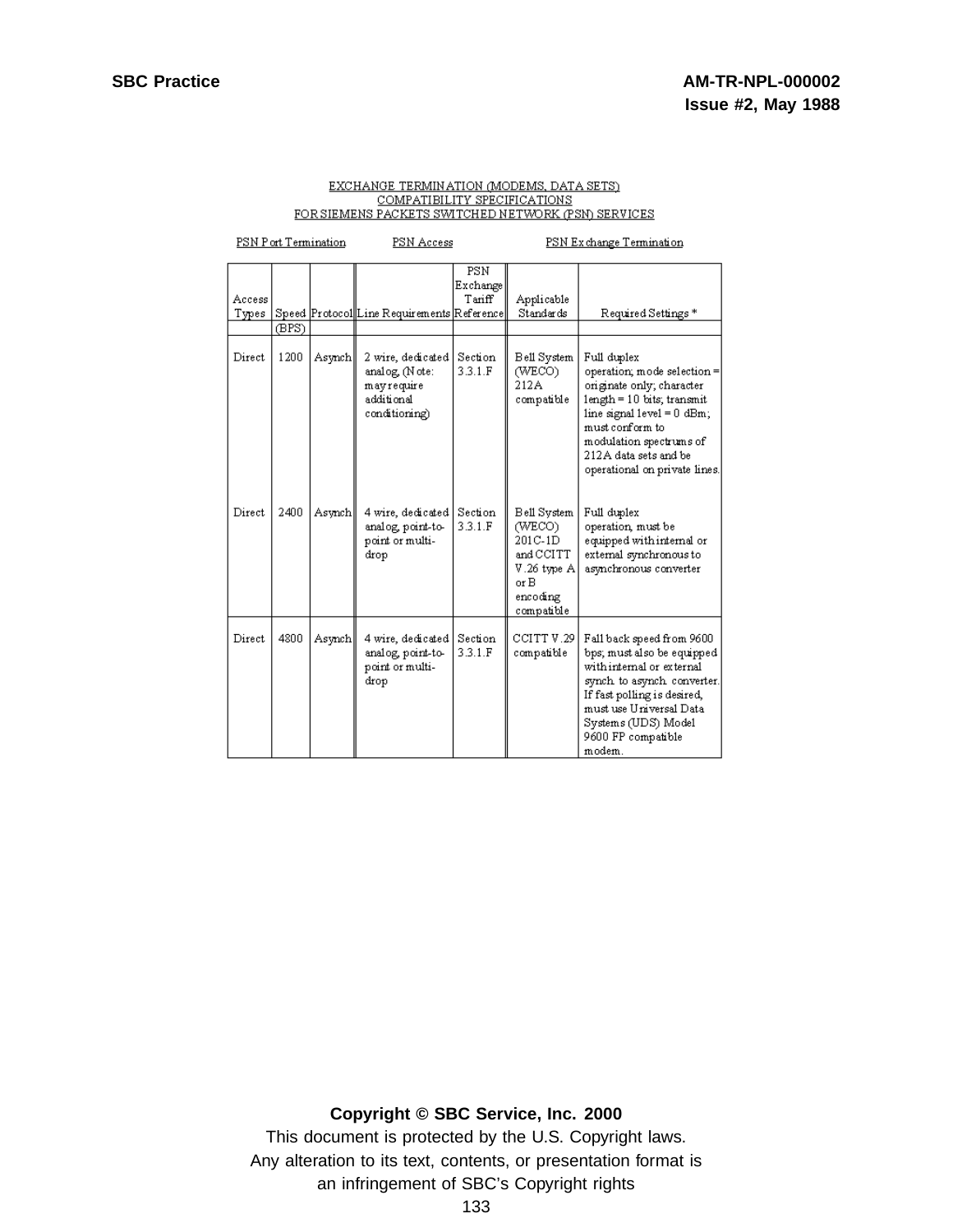|                 | PSN Port Termination |        | PSN Access                                                                               |                                     | PSN Exchange Termination                                                                         |                                                                                                                                                                                                                                              |
|-----------------|----------------------|--------|------------------------------------------------------------------------------------------|-------------------------------------|--------------------------------------------------------------------------------------------------|----------------------------------------------------------------------------------------------------------------------------------------------------------------------------------------------------------------------------------------------|
| Access<br>Types | (BPS)                |        | Speed Protocol Line Requirements Reference                                               | <b>PSN</b><br>Exchange<br>$T$ ariff | Applicable<br>Standards                                                                          | Required Settings*                                                                                                                                                                                                                           |
| Direct          | 9600                 | Asynch | 4 wire, dedicated<br>analog, point-to-<br>point or multi-<br>drop                        | Section<br>3.3.1.F                  | CCITT V.29<br>compatible                                                                         | Must be equipped with<br>internal or external synch.<br>to asynch. converter. If<br>fast polling is desired, must<br>use UDS Model 9600 FP<br>compatible modem.                                                                              |
| Direct          | 1200                 | X.25   | 2 wire, dedicated<br>analog, (Note:<br>mayrequire<br>additional circuit<br>conditioning) | Section<br>3.3.1.F                  | Bell System<br>(WECO)<br>212A<br>compatible                                                      | Full duplex<br>operation, mode selection=<br>originate only, character<br>$length = 10$ bits, transmit<br>line signal level - 0 dbm,<br>must conform to<br>dodumation spectrums of<br>212A data sets and be<br>operational on private lines. |
| Direct          | 2400                 | X.25   | 4 wire, dedicated<br>analog, point-to-<br>point on multi-<br>drop                        | Section<br>3.3.1.F                  | Bell System<br>(WECO)<br>$201C-1D$<br>and CCITT<br>V.26 type A<br>or B<br>encoding<br>compatible | Full duplex<br>operation                                                                                                                                                                                                                     |

#### **Copyright © SBC Service, Inc. 2000**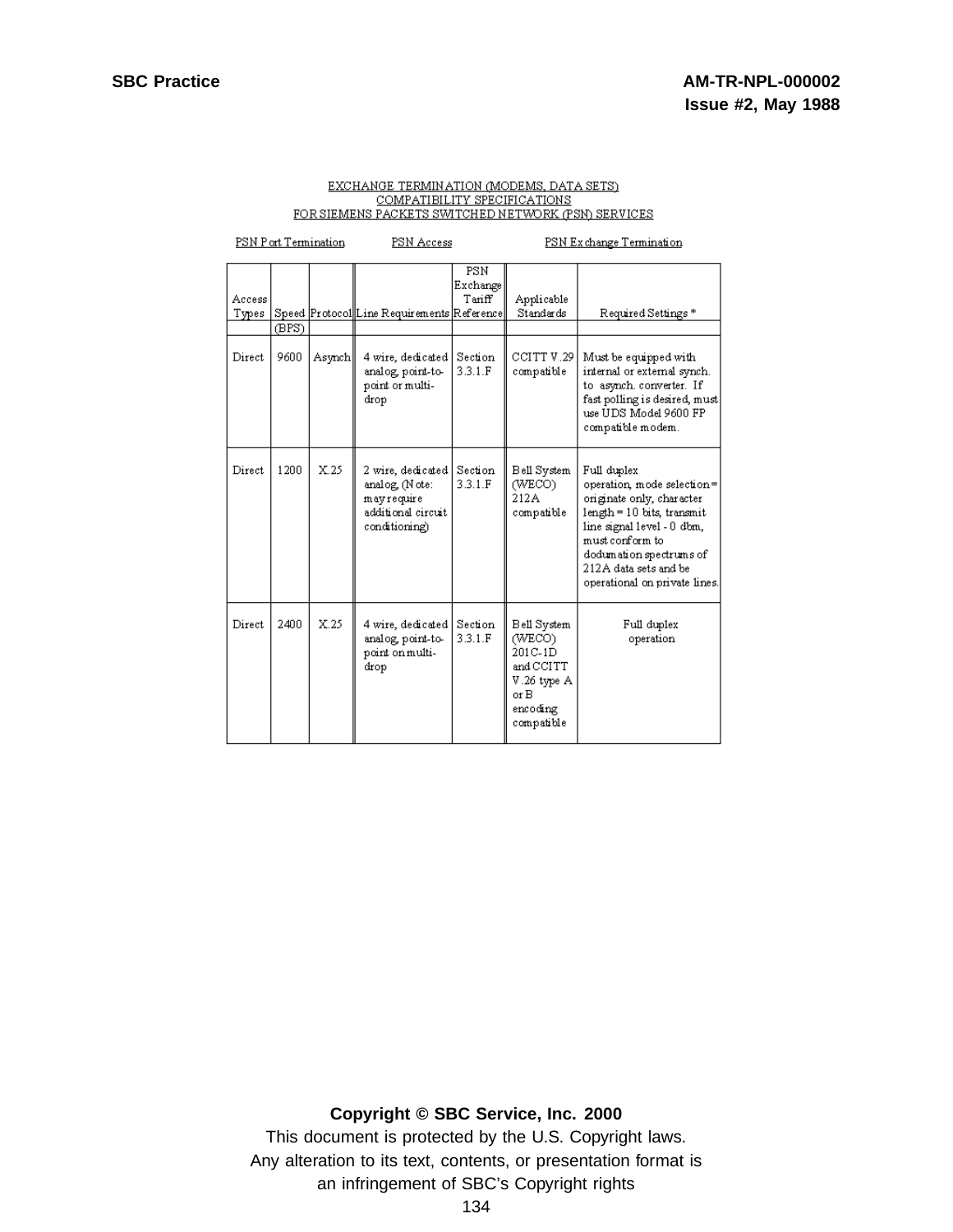| PSN Port Termination |       | PSN Access |                                                                     | PSN Exchange Termination |                            |                                                                                                               |
|----------------------|-------|------------|---------------------------------------------------------------------|--------------------------|----------------------------|---------------------------------------------------------------------------------------------------------------|
|                      |       |            |                                                                     | PSN.<br>Exchange         |                            |                                                                                                               |
| Access               |       |            |                                                                     | $\operatorname{Tanff}$   | Applicable                 |                                                                                                               |
| Types                |       |            | Speed Protocol Line Requirements Reference                          |                          | Standards                  | Required Settings*                                                                                            |
|                      | (BPS) |            |                                                                     |                          |                            |                                                                                                               |
| Direct.              | 4800  | X.25       | 4 wire, dedicated  <br>analog, point-to-<br>point or multi-<br>drop | Section<br>3.3.1.F       | CCITT V.29 l<br>compatible | Fall back speed from 9600<br>bps; if fast polling is<br>desired, must use UDS<br>9600 FP compatible<br>modem. |
| Direct               | 9600  | X.25       | 4 wire, dedicated  <br>analog, point-to-<br>point or multi-<br>drop | Section<br>3.3.1.F       | CCITT V.29 l<br>compatible | If fast polling is desired,<br>must use UDS Model 9600<br>FP compatible modem.                                |
| Direct               | 2400  | X.25       | 4 wire, dedicated  <br>digital                                      | Section<br>3.3.1 F       | 500 A D SU<br>compatible   | System Status = off<br>Circuit Assurance = off<br>*** (Note: see below)                                       |

\*\*\* If asynchronous, must be equipped with internal or external synch to asynch converter.

**Copyright © SBC Service, Inc. 2000**